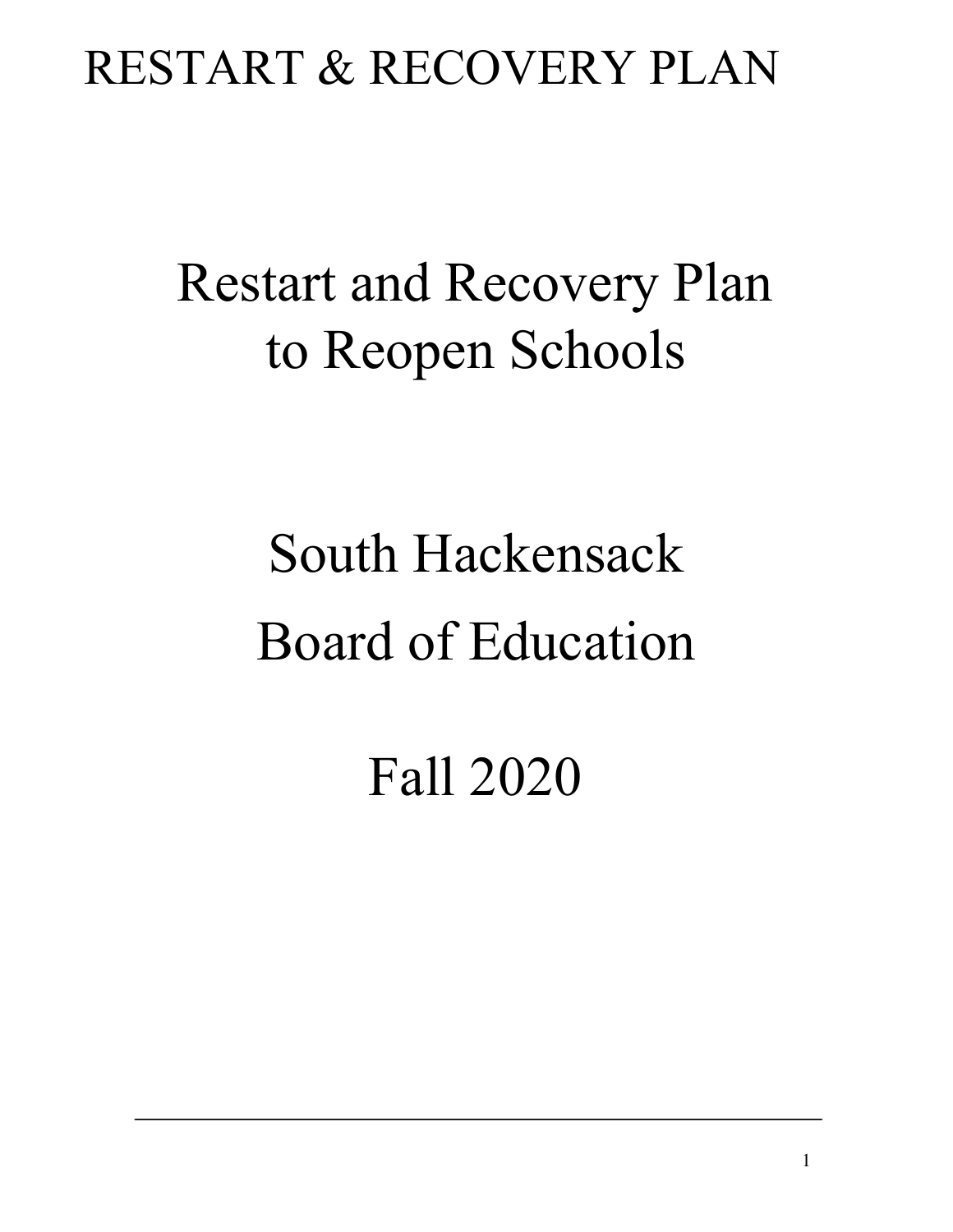#### **TABLE OF CONTENTS**

| Introduction |                         |                                                                                            |                                                                                                                              |    |  |  |
|--------------|-------------------------|--------------------------------------------------------------------------------------------|------------------------------------------------------------------------------------------------------------------------------|----|--|--|
| А.           | Conditions for Learning |                                                                                            |                                                                                                                              |    |  |  |
|              | 1.                      | Health and Safety – Standards for Establishing<br>Safe and Healthy Conditions for Learning |                                                                                                                              |    |  |  |
|              |                         | a.                                                                                         | Critical Area of Operation #1<br>General Health and Safety Guidelines                                                        | 7  |  |  |
|              |                         | $\mathbf b$ .                                                                              | Critical Area of Operation #2<br>Classrooms, Testing, and Therapy Rooms                                                      | 8  |  |  |
|              |                         | $\mathbf{c}$ .                                                                             | Critical Area of Operation #3<br>Transportation                                                                              | 10 |  |  |
|              |                         | d.                                                                                         | Critical Area of Operation #4<br>Student Flow, Entry, Exit, and Common Areas                                                 | 11 |  |  |
|              |                         | e.                                                                                         | Critical Area of Operation #5<br>Screening, PPE, and Response to Students<br>and Staff Presenting Symptoms                   | 11 |  |  |
|              |                         | f.                                                                                         | Critical Area of Operation #6<br><b>Contact Tracing</b>                                                                      | 14 |  |  |
|              |                         | g.                                                                                         | Critical Area of Operation #7<br><b>Facilities Cleaning Practices</b>                                                        | 14 |  |  |
|              |                         | h.                                                                                         | Critical Area of Operation #8<br>Meals                                                                                       | 16 |  |  |
|              |                         | $\mathbf{i}$ .                                                                             | Critical Area of Operation #9<br>Recess/Physical Education                                                                   | 16 |  |  |
|              |                         | j.                                                                                         | Critical Area of Operation #10<br>Field Trips, Extra-Curricular Activities,<br>and Use of Facilities Outside of School Hours | 18 |  |  |
|              |                         |                                                                                            | Academic, Social, and Behavioral Supports                                                                                    | 18 |  |  |

Page #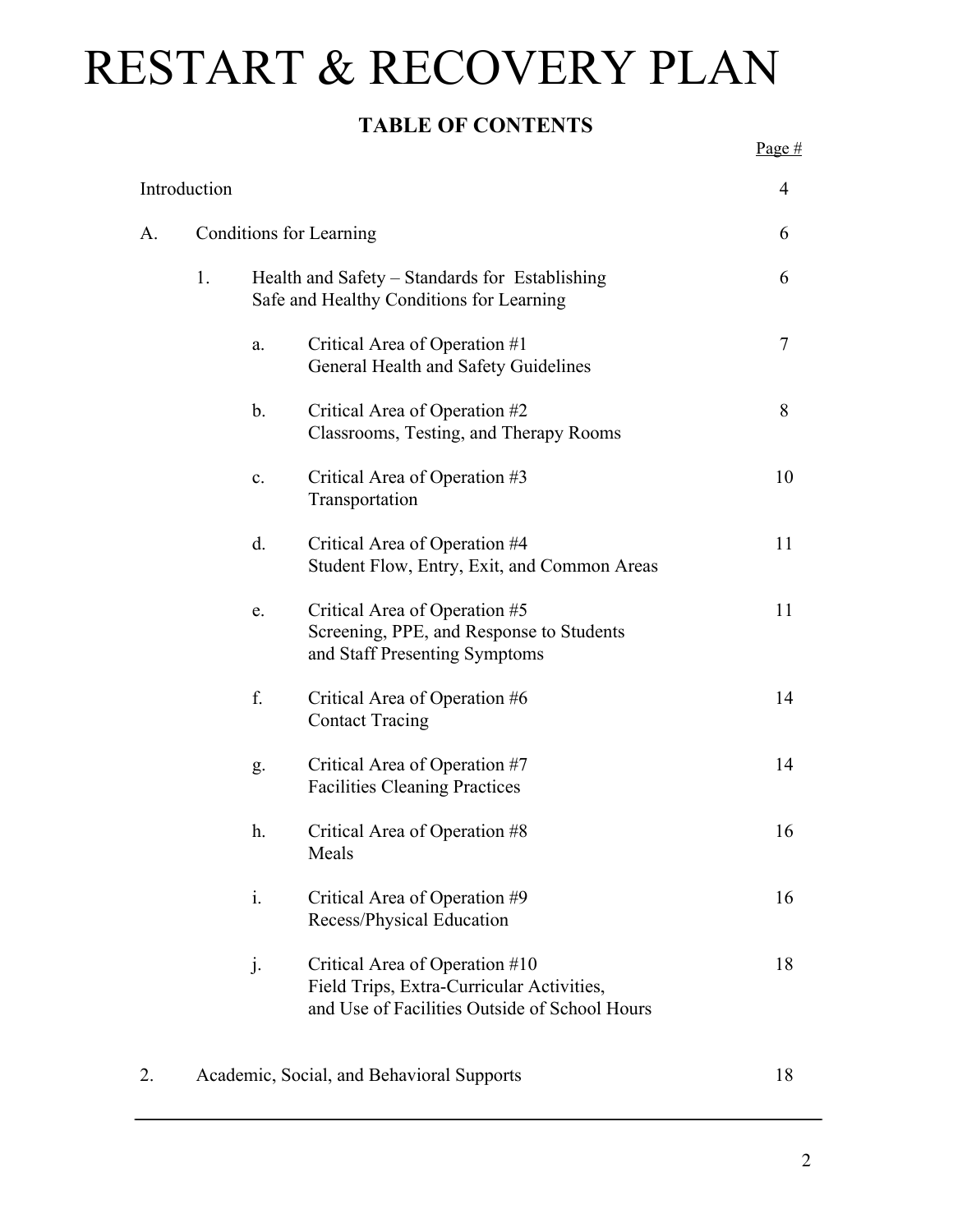|           |                        | a.                                                                        | Social Emotional Learning (SEL) and School<br>Climate and Culture                            | 19 |  |
|-----------|------------------------|---------------------------------------------------------------------------|----------------------------------------------------------------------------------------------|----|--|
|           |                        | $\mathbf b$ .                                                             | Multi-Tiered Systems of Supports (MTSS)                                                      | 19 |  |
|           |                        | $\mathbf{c}$ .                                                            | <b>Wraparound Supports</b>                                                                   | 19 |  |
|           |                        | d.                                                                        | Food Service and Distribution                                                                | 20 |  |
|           |                        | e.                                                                        | Quality Child Care                                                                           | 20 |  |
| <b>B.</b> |                        | Leadership and Planning                                                   | 21                                                                                           |    |  |
|           | 1.                     | Establishing a Restart Committee                                          |                                                                                              |    |  |
|           | 2.                     | Pandemic Response Teams                                                   |                                                                                              |    |  |
|           | 3.                     | Scheduling                                                                |                                                                                              |    |  |
|           | $\overline{4}$ .       | <b>Staffing</b>                                                           |                                                                                              | 25 |  |
|           | 5.                     | In-Person and Hybrid Learning Environments:<br>Roles and Responsibilities |                                                                                              |    |  |
|           | 6.                     |                                                                           | <b>Educator Roles Related to School Technology Needs</b>                                     | 32 |  |
|           | 7.                     | Athletics                                                                 |                                                                                              | 35 |  |
| $C$ .     | Policy and Funding     |                                                                           |                                                                                              | 36 |  |
|           | 1.                     |                                                                           | <b>School Funding</b>                                                                        | 36 |  |
| D.        | Continuity of Learning |                                                                           |                                                                                              |    |  |
|           | 1.                     |                                                                           | Ensuring Delivery of Special Education and<br>Related Services to Students with Disabilities | 38 |  |
|           | 2.                     |                                                                           | Technology and Connectivity                                                                  | 39 |  |
|           | 3.                     |                                                                           | Curriculum, Instruction, and Assessments                                                     | 40 |  |
|           | 4.                     |                                                                           | Professional Learning                                                                        | 43 |  |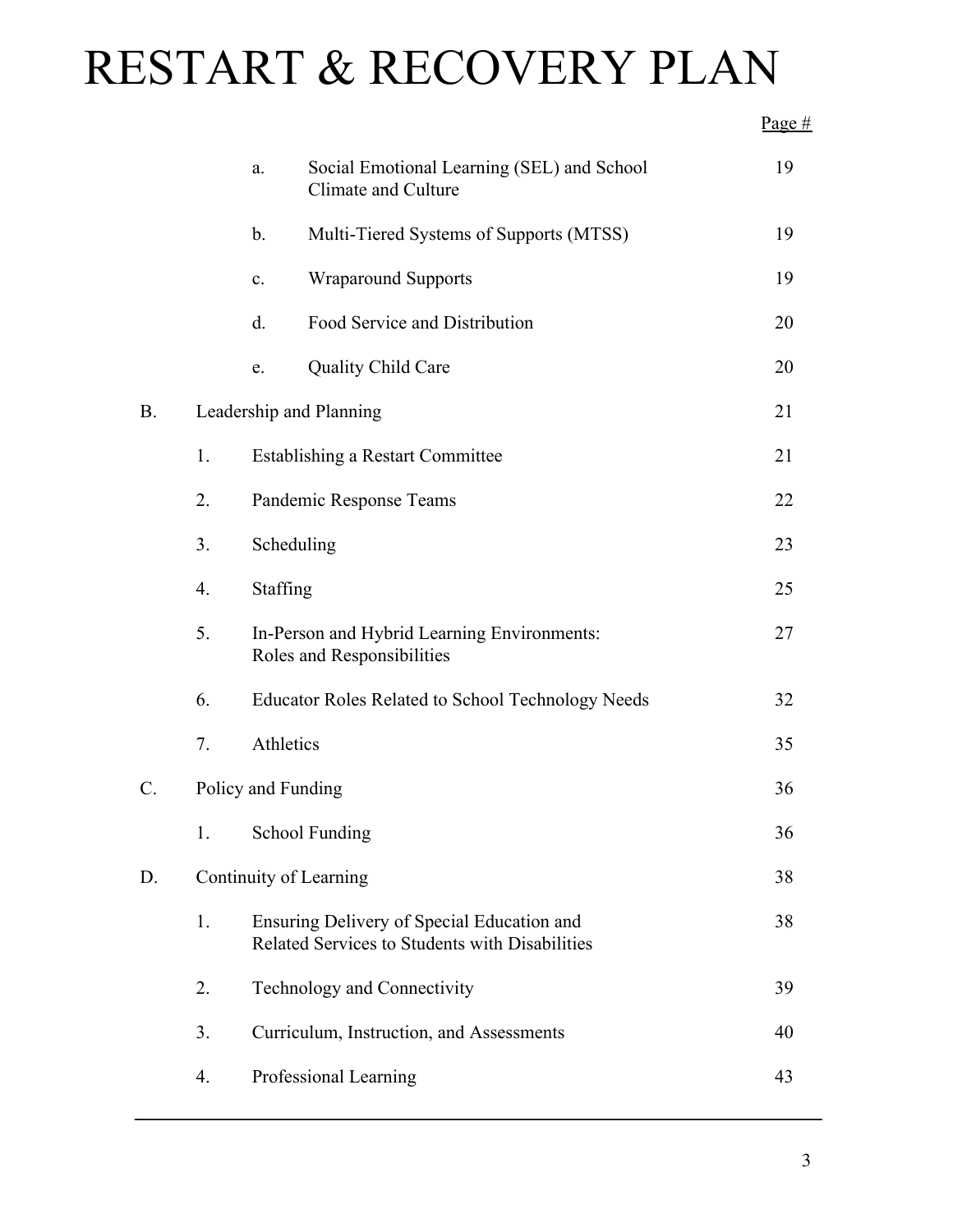5. Career and Technical Education (CTE) 44

Appendices 46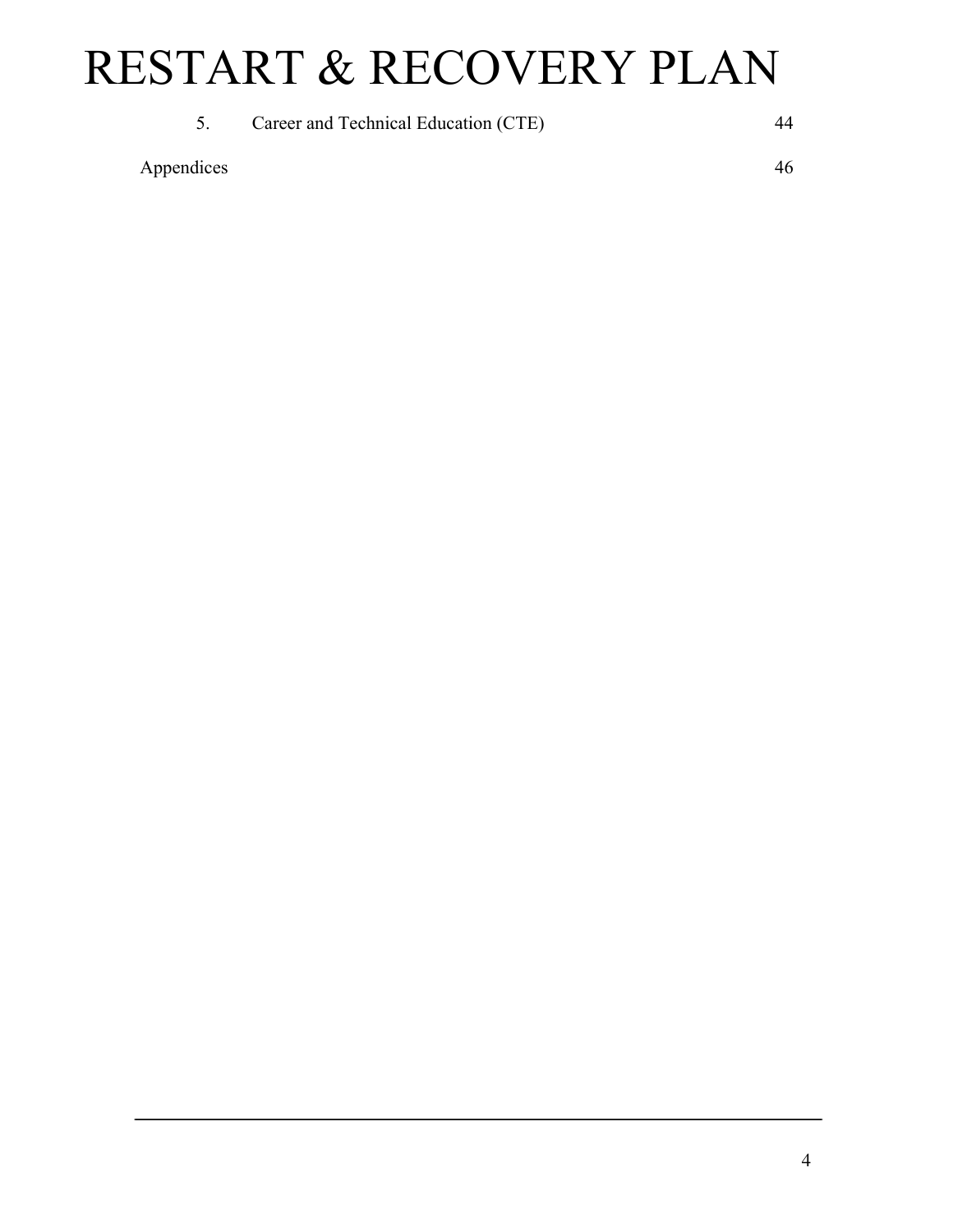#### **Introduction**

On June 26, 2020, the New Jersey Department of Education (NJDOE) published "The Road Back – Restart and Recovery Plan for Education" (NJDOE Guidance), a Guidance document to assist New Jersey school districts to develop, in collaboration with community stakeholders, a Restart and Recovery Plan (Plan) to reopen schools in September 2020 that best fits the school district's local needs. The NJDOE Guidance presents information for New Jersey public school districts related to four key subject areas: Conditions for Learning; Leadership and Planning; Policy and Funding; and Continuity of Learning.

The Board of Education Restart and Recovery Plan (Plan) has been developed to be consistent with the requirements in the NJDOE Guidance with consideration to the school district's local needs in order to ensure school(s) in the district reopen safely and are prepared to accommodate students' unique needs during this unprecedented time.

To ensure consistency with respect to the health and safety of school communities across the State, the NJDOE Guidance speaks specifically to health and safety measures identified as "anticipated minimum standards." These "anticipated minimum standards" are items the NJDOE Guidance recommends a school district incorporate into the Plan as definite components related to health, safety, and operations. Through this established set of Statewide standards, the NJDOE can ensure the State's educational health does not come at the expense of public health. The "anticipated minimum standards" in the NJDOE Guidance are listed and have been incorporated into the school district's locally developed Plan.

The NJDOE Guidance also provides "considerations" that may help school officials in strategizing ways to adhere to the "anticipated minimum standards", but do not represent necessary components of the Plan. These "considerations" are not listed in the school district Plan, but school officials have reviewed and incorporated the "considerations" included in the NJDOE Guidance when developing the Plan.

The NJDOE Guidance uses the term "should" throughout the document when referencing "anticipated minimum standards … that school districts should incorporate into their reopening plans as definitive components related to health, safety, and operations." Therefore, those provisions in the NJDOE Guidance listed as "anticipated minimum standards" have been interpreted to be required components in the Plan.

The NJDOE Guidance uses the term "school districts" or "schools" or "districts" when referring to the completion of tasks. For example, "districts must develop a schedule for increased routine cleaning and disinfection." This Plan assigns the responsibility for completing tasks to "school officials" which would be the Superintendent of Schools or a designee of the Superintendent of Schools.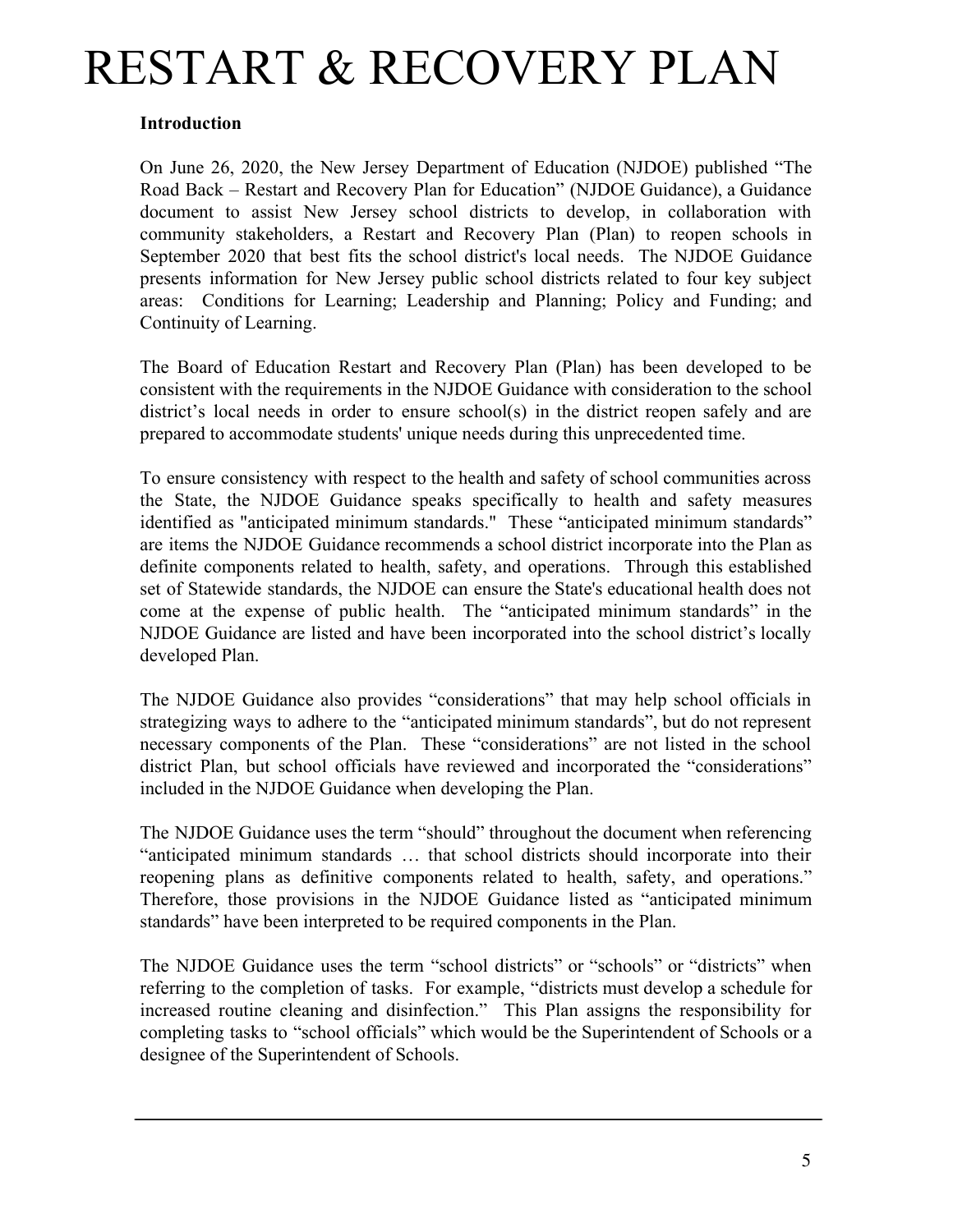The NJDOE Guidance requires a Board Policy to address several elements outlined in the NJDOE Guidance. The Board of Education has adopted Board Policy 1648 – Restart and Recovery Plan that includes the policies required in the NJDOE Guidance.

This Plan is aligned with the requirements outlined in the NJDOE Guidance. The Appendices section of this Plan include the school district's unique and locally developed protocols to ensure school(s) in the district reopen safely and are prepared to accommodate staff and students' unique needs during this unprecedented time. Also included in the Appendices section is a chart that includes all websites and outside guidance information that are listed in the NJDOE Guidance.

The requirements outlined in the NJDOE Guidance and incorporated into this Plan are controlled by Executive Order of the Governor of New Jersey and are subject to change.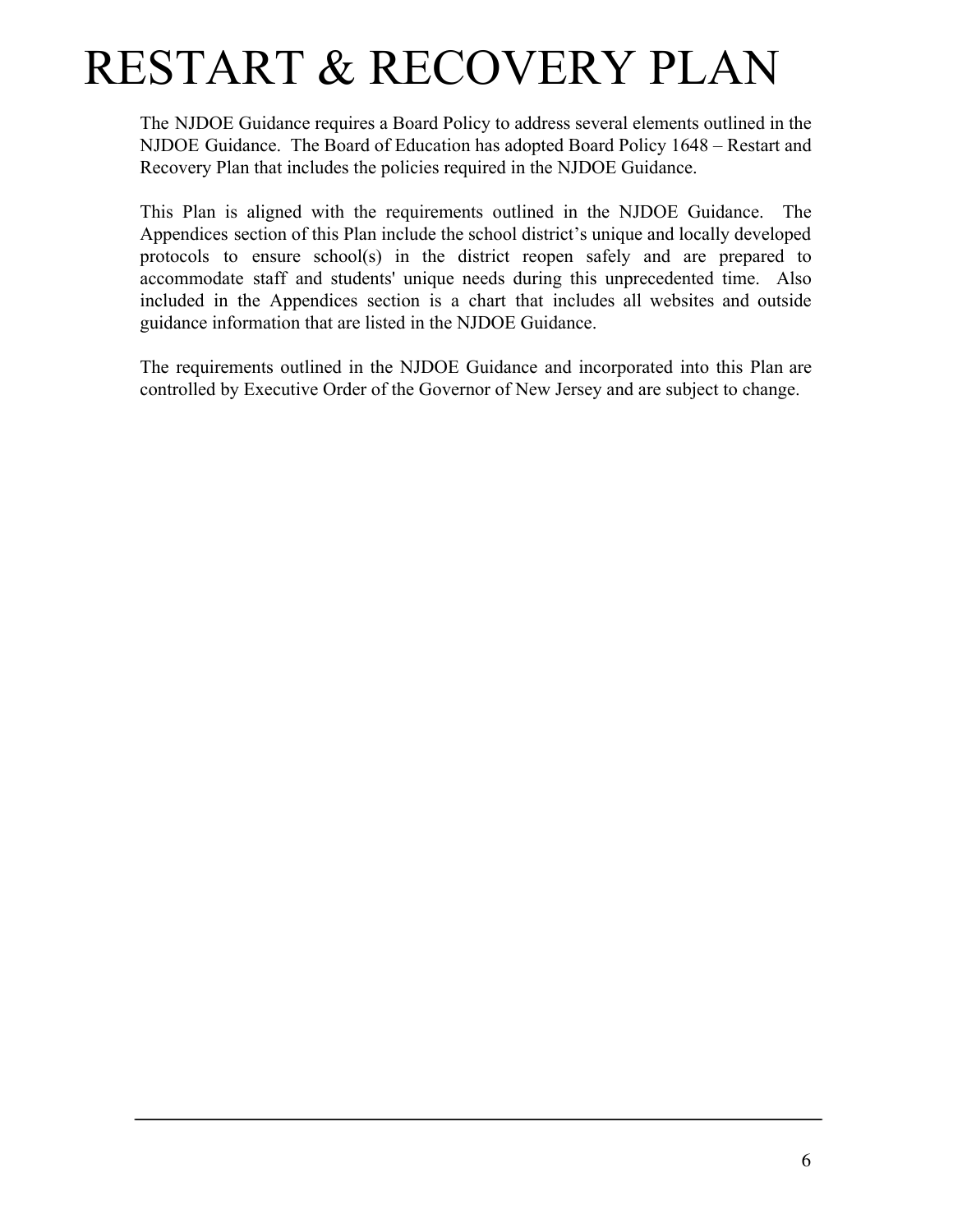#### **THE BOARD OF EDUCATION'S RESTART AND RECOVERY PLAN**

The Board of Education's Restart and Recovery Plan addresses four key subject areas:

- A. Conditions for Learning;
- B. Leadership and Planning;
- C. Policy and Funding; and
- D. Continuity of Learning.
- A. Conditions for Learning

Conditions for learning involve the social, emotional, and environmental factors that can impact educator capacity to teach and student capacity to learn, including standards for maintaining healthy and safe school conditions. As schools reopen, the impact of social isolation on both educators and students is a key area of concern.

Conditions for Learning include: Health and Safety – Standards for Establishing Safe and Healthy Conditions for Learning; and Academic, Social, and Behavioral **Supports** 

1. Health and Safety – Standards for Establishing Safe and Healthy Conditions for Learning; and Academic, Social, and Behavioral Supports

The Health and Safety Section of the Board's Plan identifies Ten Critical Areas of Operation which the Board has addressed in the Plan: General Health and Safety Guidelines; Classrooms, Testing, and Therapy Rooms; Transportation; Student Flow, Entry, Exit, and Common Areas; Screening, PPE, and Response to Students and Staff Presenting Symptoms; Contact Tracing; Facilities Cleaning Practices; Meals; Recess/Physical Education; and Field Trips, Extra-Curricular Activities, and Use of Facilities Outside School Hours.

Throughout this Health and Safety Section, the provisions marked "anticipated minimum standards" as outlined in the NJDOE Guidance have been incorporated into the Board's Plan and related protocols, as applicable.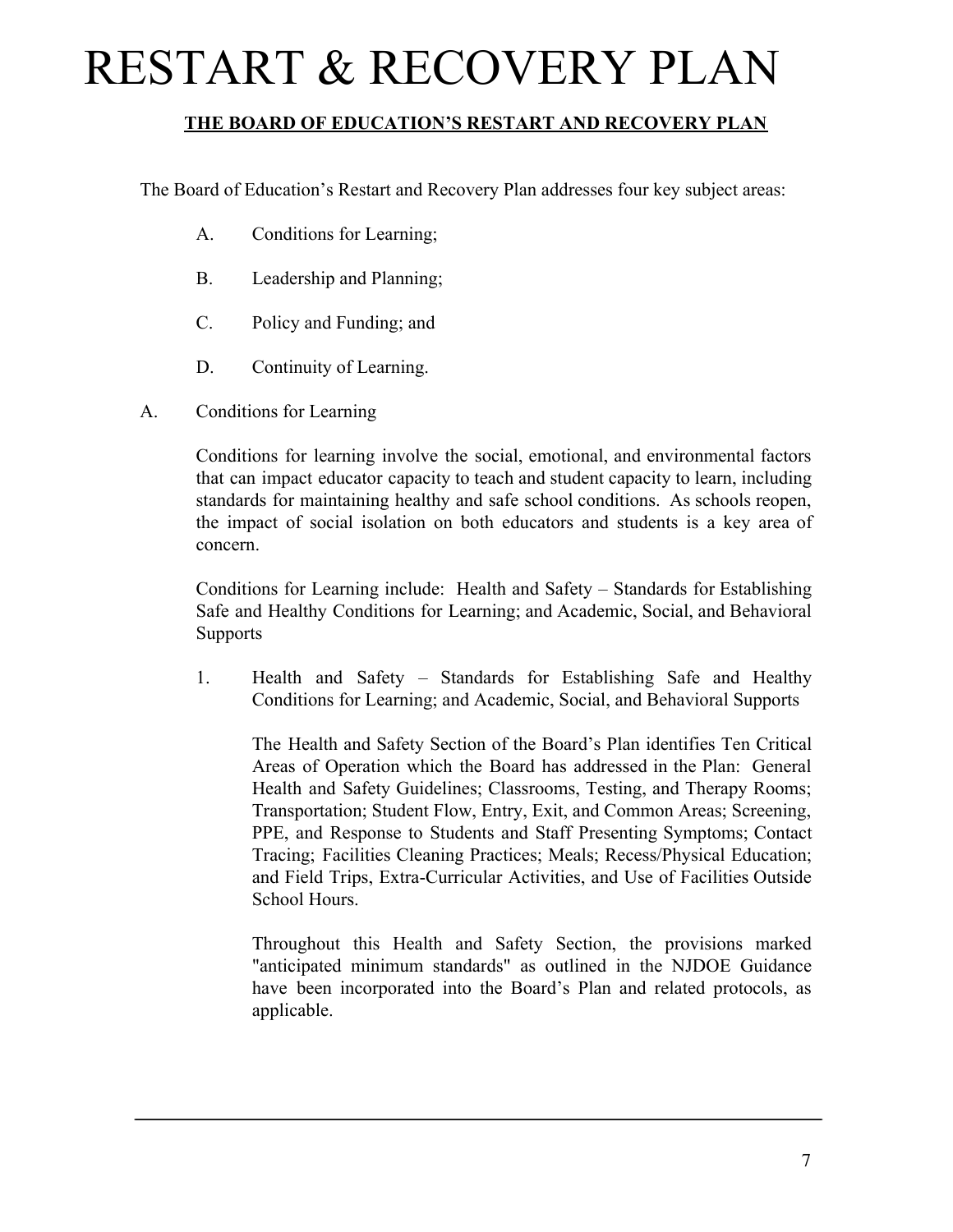The Health and Safety section of the NJDOE Guidance also provided "additional considerations" to assist school officials in considering ways to adhere to the anticipated minimum standards. These provisions are also consistent with the Board's general obligation to ensure the health and safety of its students and staff pursuant to N.J.S.A. 18A:40-6 and N.J.A.C. 6A:16-2.1. District officials should abide by the advice of local health officials to determine the safest course of action based on local circumstances, which will change as the public health landscape evolves. The health and safety of students and staff is the number one priority and has guided all decisions of the Board's Plan.

Ten Critical Areas of Operation

- a. Critical Area of Operation #1 General Health and Safety Guidelines – Anticipated Minimum Standards Incorporated into the Plan
	- (1) In all stages and phases of pandemic response and recovery, the Centers for Disease Control and Prevention (CDC) recommends the following actions:
		- (a) School officials will establish and maintain communication with local and State authorities to determine current mitigation levels in the community.
		- (b) School officials will ensure staff and students who are at higher risk for severe illness are protected and supported, such as providing options for telework and virtual learning.
		- (c) The CDC's Guidance for Schools and Childcare Programs, if applicable, will be followed.
		- (d) The Board promotes behaviors that reduce the spread of COVID-19 such as encouraging staff and students to stay home when appropriate; encouraging the practice of hand hygiene and respiratory etiquette; requiring the use of face coverings; and signs and messages in and around school buildings.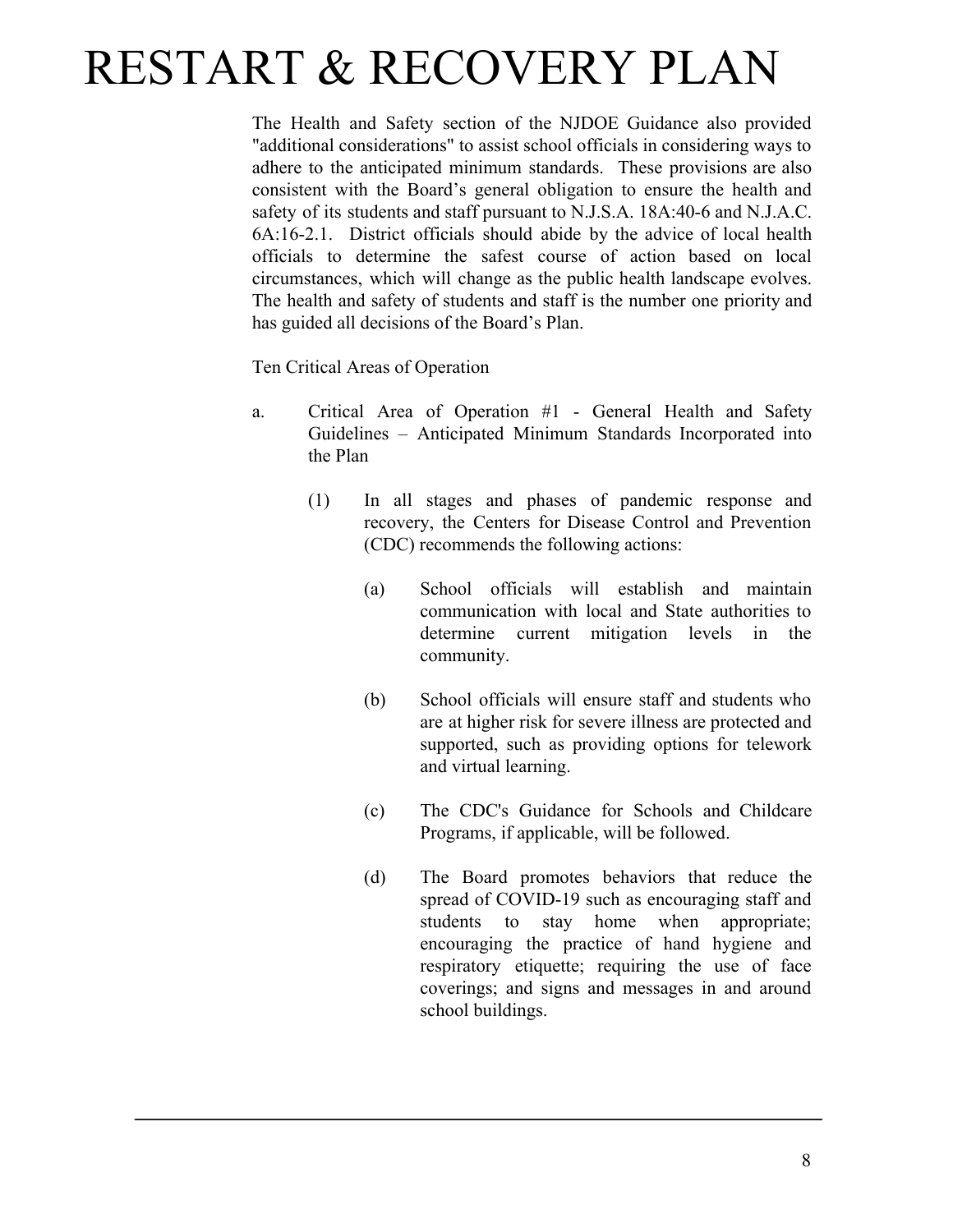- (e) Reasonable accommodations will be provided for individuals that the CDC identifies as having a higher risk for severe illness from COVID-19, including older adults (aged 65 years and older) and individuals with disabilities or serious underlying medical conditions, which may include:
	- (i) Chronic lung disease or asthma (moderate to severe);
	- (ii) Serious heart conditions;
	- (iii) Immunocompromised;
	- (iv) Severe obesity (body mass index, or BMI, of 40 or higher);
	- (v) Diabetes;
	- (vi) Chronic kidney disease undergoing dialysis;
	- (vii) Liver disease;
	- (viii) Medically fragile students with Individualized Education Programs (IEPs);
	- (ix) Students with complex disabilities with IEPs; or
	- (x) Students who require accommodations under a Plan in accordance with the Section 504 of the Rehabilitation Act of 1973 (504 Plan).

[See Appendix A – Critical Area of Operation #1 – General Health and Safety Guidelines]

- b. Critical Area of Operation  $#2 \text{Classrooms}$ , Testing, and Therapy Rooms – Anticipated Minimum Standards Incorporated into the Plan
	- (1) Schools in the district will allow for social distancing within the classroom to the maximum extent practicable. This will be achieved by ensuring students are seated at least six feet apart. If a school in the district is not able to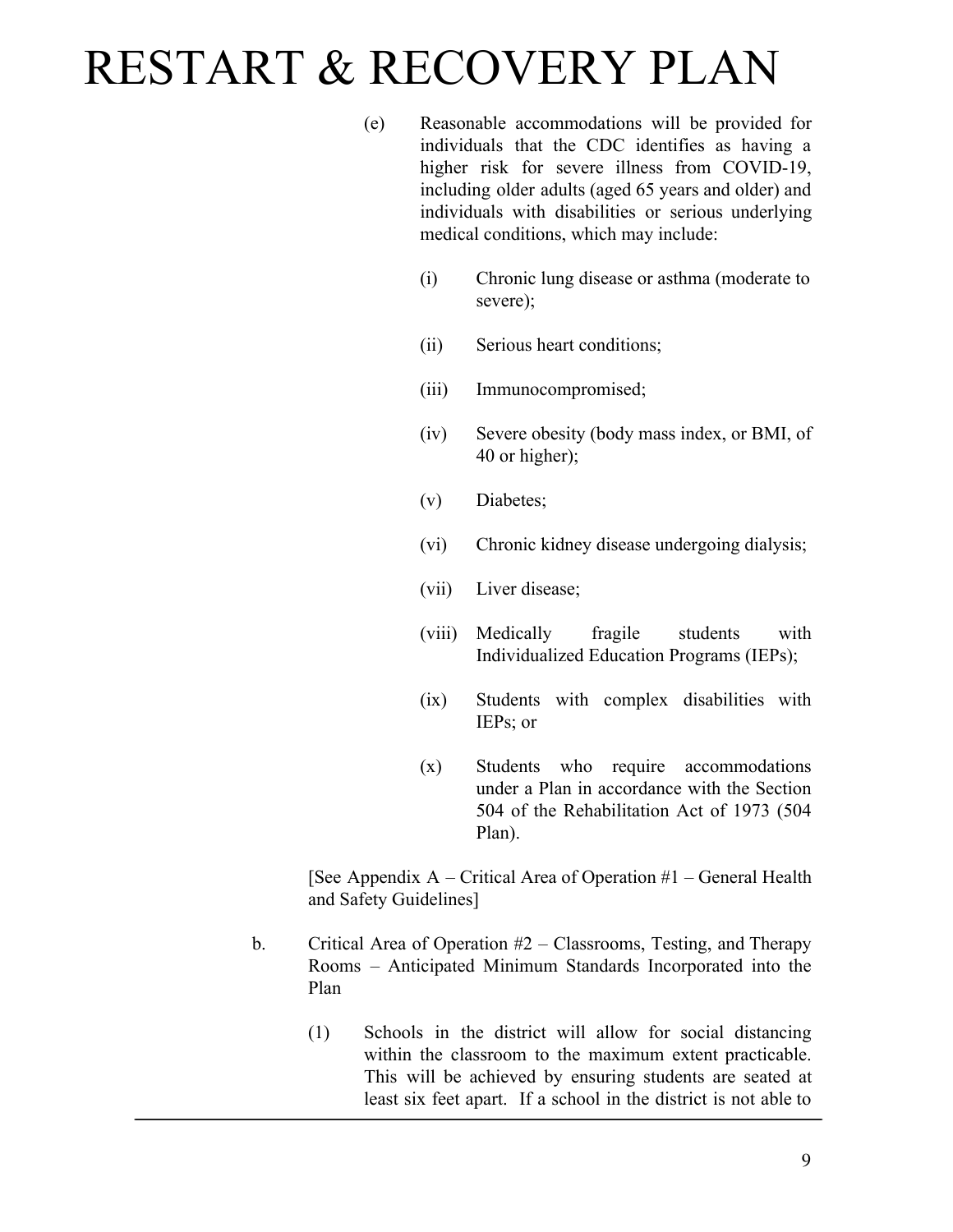maintain this physical distance, additional modifications should be considered including using physical barriers between desks, turning desks to face the same direction (rather than facing each other), and/or having students sit on only one side of the table, spaced apart.

- (2) When social distancing is difficult or impossible, face coverings will be required for students, and face coverings are always required for visitors and staff unless it will inhibit the individual's health.
	- (a) Enforcing the use of face coverings may be impractical for young children or individuals with disabilities.
- (3) In a classroom setting where social distancing can take place (e.g., desks are 6 feet apart) or physical barriers are in place, face coverings can be removed while students are seated at desks, but should be worn when moving about the classroom.
- (4) All instructional and non-instructional rooms in schools and district facilities must comply with social distancing standards to the maximum extent practicable.
- (5) Use of shared objects should be limited when possible or cleaned between use.
- (6) All indoor facilities will have adequate ventilation, including operational heating and ventilation systems where appropriate. Recirculated air must have a fresh air component, windows will be opened, if practical, if air conditioning is not provided, and filter(s) for A/C units must be maintained and changed according to manufacturer recommendations.
- (7) School districts will prepare and maintain hand sanitizing stations with alcohol-based hand sanitizers (at least 60% alcohol). Such stations should be:
	- (a) In each classroom (for staff and older children who can safely use hand sanitizer).
	- (b) At entrances and exits of buildings.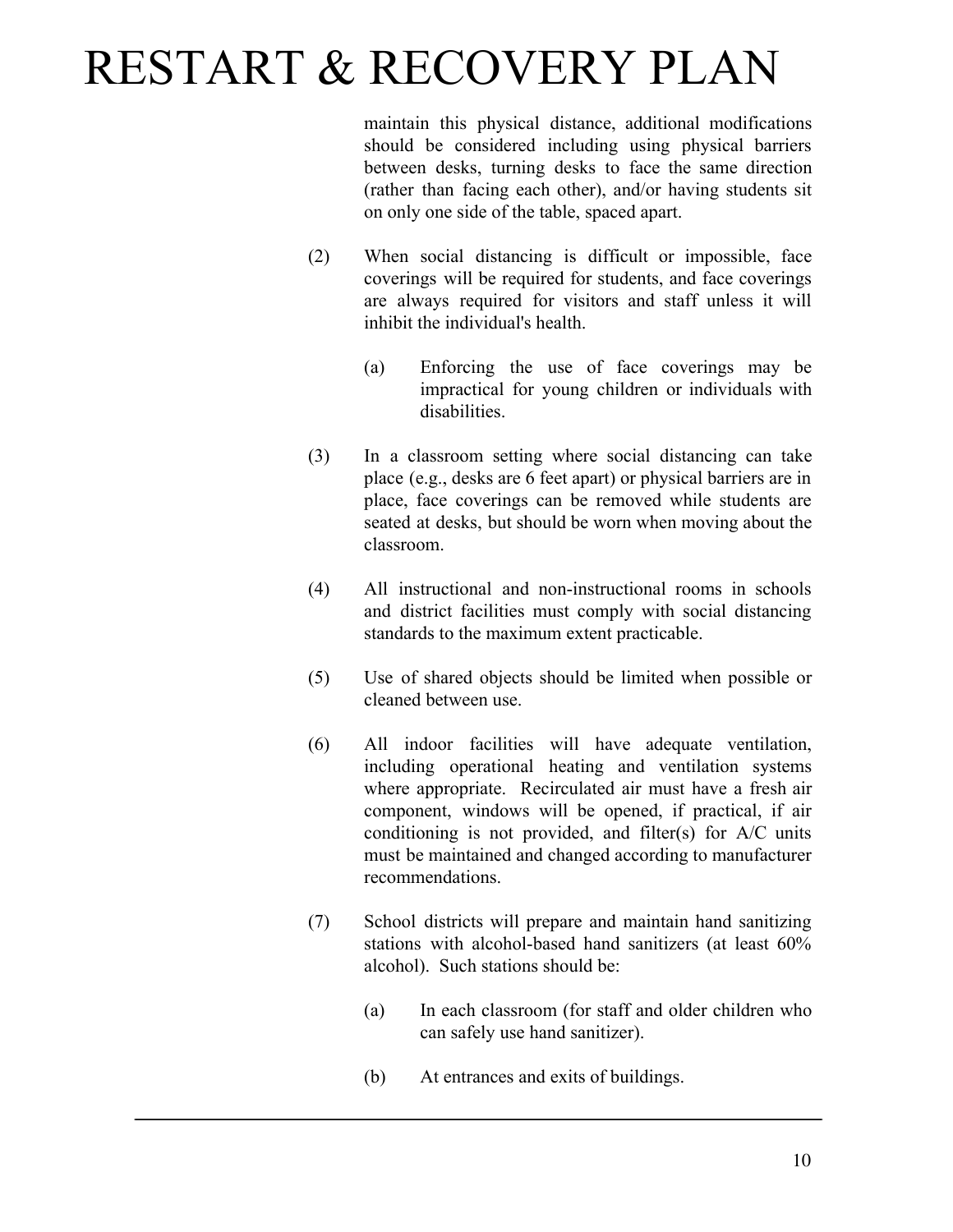- (c) Near lunchrooms and toilets.
- (d) Children ages five and younger should be supervised when using hand sanitizer.
- (e) For classrooms that have existing handwashing stations, stations should be prepared with soap, water, and alcohol-based hand sanitizers (at least 60% alcohol).
- (8) School officials should develop a school-wide plan where students are required to wash hands for at least twenty seconds at regular intervals during the school day and always before eating, after using the bathroom, and after blowing their nose, coughing, and/or sneezing.
	- (a) If washing with soap and water is not possible, washing with an alcohol-based hand sanitizer (at least 60% alcohol) should be used.

[See Appendix  $B -$  Critical Area of Operation  $#2 -$  Classroom, Test, and Therapy Rooms]

- c. Critical Area of Operation #3 Transportation Anticipated Minimum Standards Incorporated into the Plan
	- (1) If the school district is providing transportation services on a school bus and is unable to maintain social distancing, a face covering must be worn by all students who are able to do so upon entering the bus.
	- (2) Accommodations for students who are unable to wear a face covering should be addressed according to that student's particular need and in accordance with all applicable laws and regulations.
	- (3) Every school bus, either district-owned or contracted, should be cleaned and disinfected before and after each bus route.

[See Appendix C – Critical Area of Operation  $#3$  – Transportation]

d. Critical Area of Operation #4 – Student Flow, Entry, Exit, and Common Areas – Anticipated Minimum Standards Incorporated into the Plan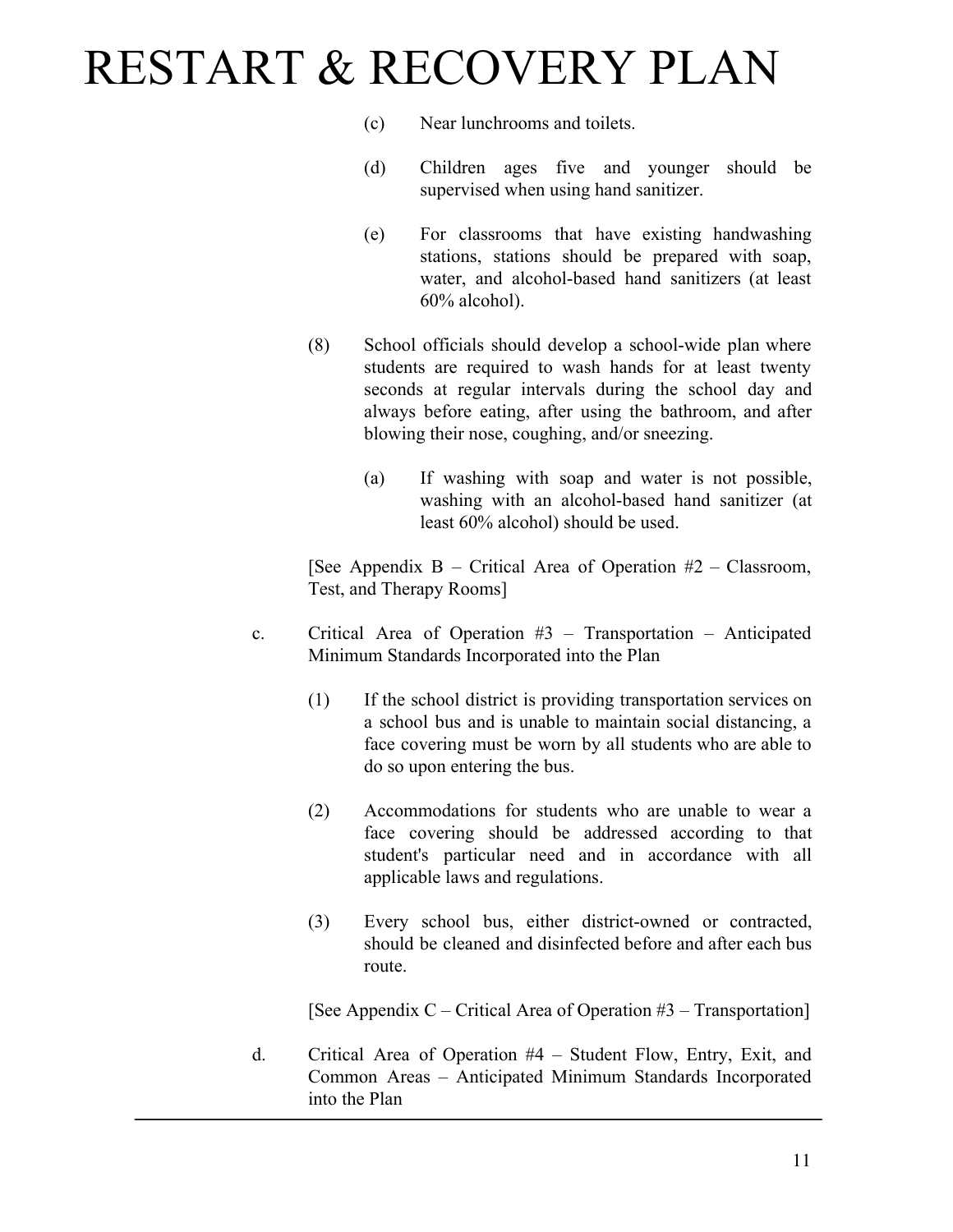- (1) The Board's Plan should establish the process and location for student and staff health screenings.
- (2) If physical distancing (six feet apart) cannot be maintained for individuals in line waiting to enter or exit a building, face coverings shall be worn while in the line.
- (3) Each school in the district will provide physical guides, such as tape on floors or sidewalks and signs on walls, to help ensure that staff and students remain at least six feet apart in lines and at other times (e.g. guides for creating "one-way routes" in hallways).

[See Appendix D – Critical Area of Operation #4 – Student Flow, Entry, Exit, and Common Areas]

- e. Critical Area of Operation #5 Screening, Personal Protection Equipment (PPE), and Response to Students and Staff Presenting Symptoms – Anticipated Minimum Standards Incorporated into the Plan
	- (1) The school district will adopt Board Policy 1648 regarding the screening procedures for students and employees upon arrival at school or work location for symptoms and history of exposure. These screening procedures must include the following:
		- (a) Staff must visually check students for symptoms upon arrival (which may include temperature checks) and/or confirm with families that students are free of COVID-19 symptoms.
		- (b) Health checks must be conducted safely and respectfully, and in accordance with any applicable privacy laws and regulations.
		- (c) Results must be documented when signs/symptoms of COVID-19 are observed.
		- (d) Any screening policy/protocol must take into account students with disabilities and accommodations that may be needed in the screening process for those students.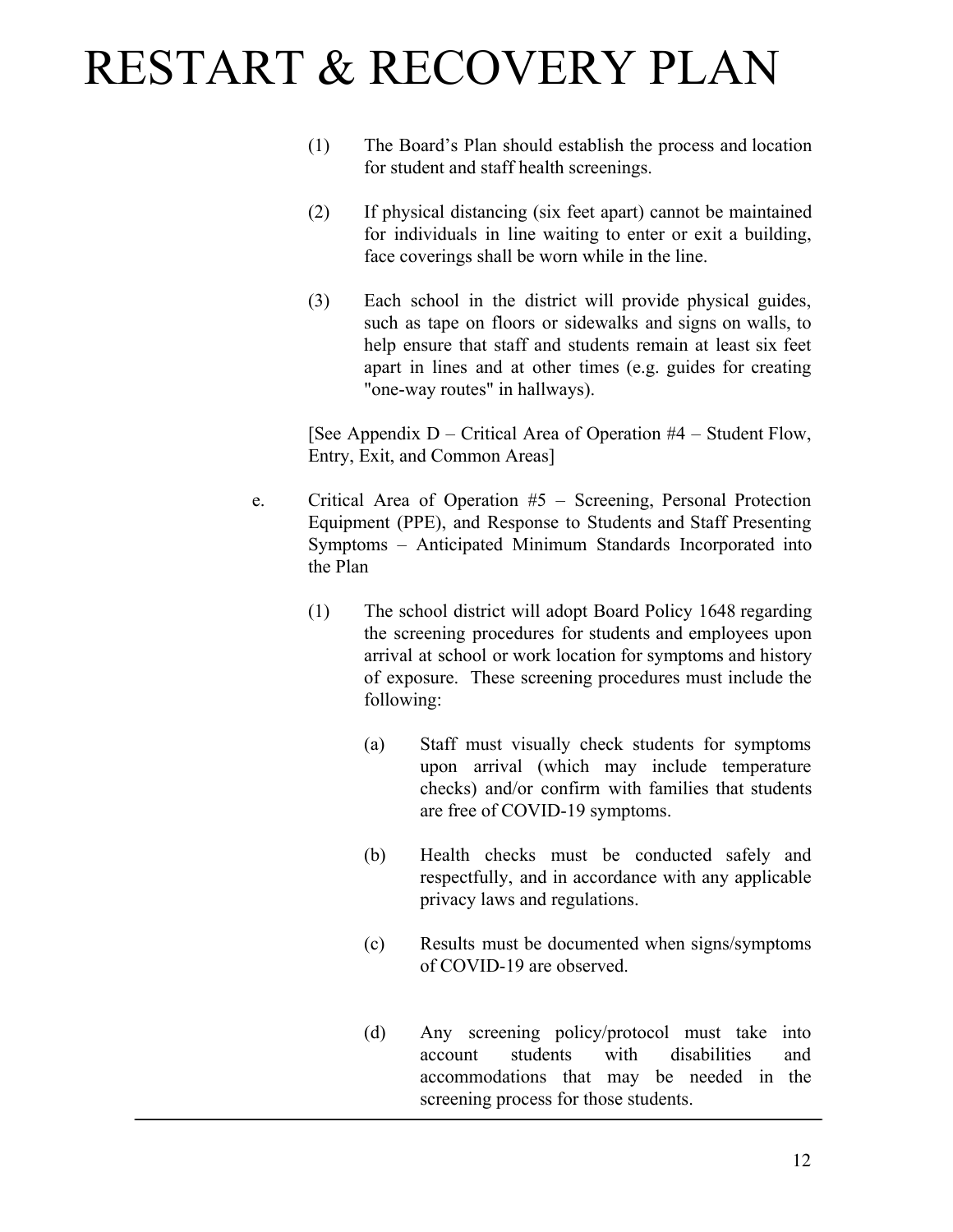- (2) The Board must adopt procedures for symptomatic staff and students, which shall include the following:
	- (a) Students and staff with symptoms related to COVID-19 must be safely and respectfully isolated from others. School officials will follow current Communicable Disease Service guidance for illness reporting.
	- (b) If the school district becomes aware that an individual who has spent time in a district facility tests positive for COVID-19, officials must immediately notify local health officials, staff, and families of a confirmed case while maintaining confidentiality.
	- (c) The procedures the district will use when someone tests positive for COVID-19 will include written procedures detailing the district's COVID-19 related response for symptomatic students and staff. The procedures must be consistent with the district's contact tracing procedures (see "Critical Area of Operation  $#6$  – Contact Tracing") to the maximum extent practicable. The procedure includes:
		- (i) Establishment of an isolation space. Students and staff with symptoms related to COVID-19 must be safely and respectfully isolated from others. Students should remain in isolation with continued supervision and care until picked up by an authorized adult.
		- (ii) Following current Communicable Disease Service guidance for illness reporting.
		- (iii) An adequate amount of PPE shall be available, accessible, and provided for use.
		- (iv) Methods to assist in contact tracing including records of groups/cohorts, assigned staff, and daily attendance.
		- (v) Continuous monitoring of symptoms.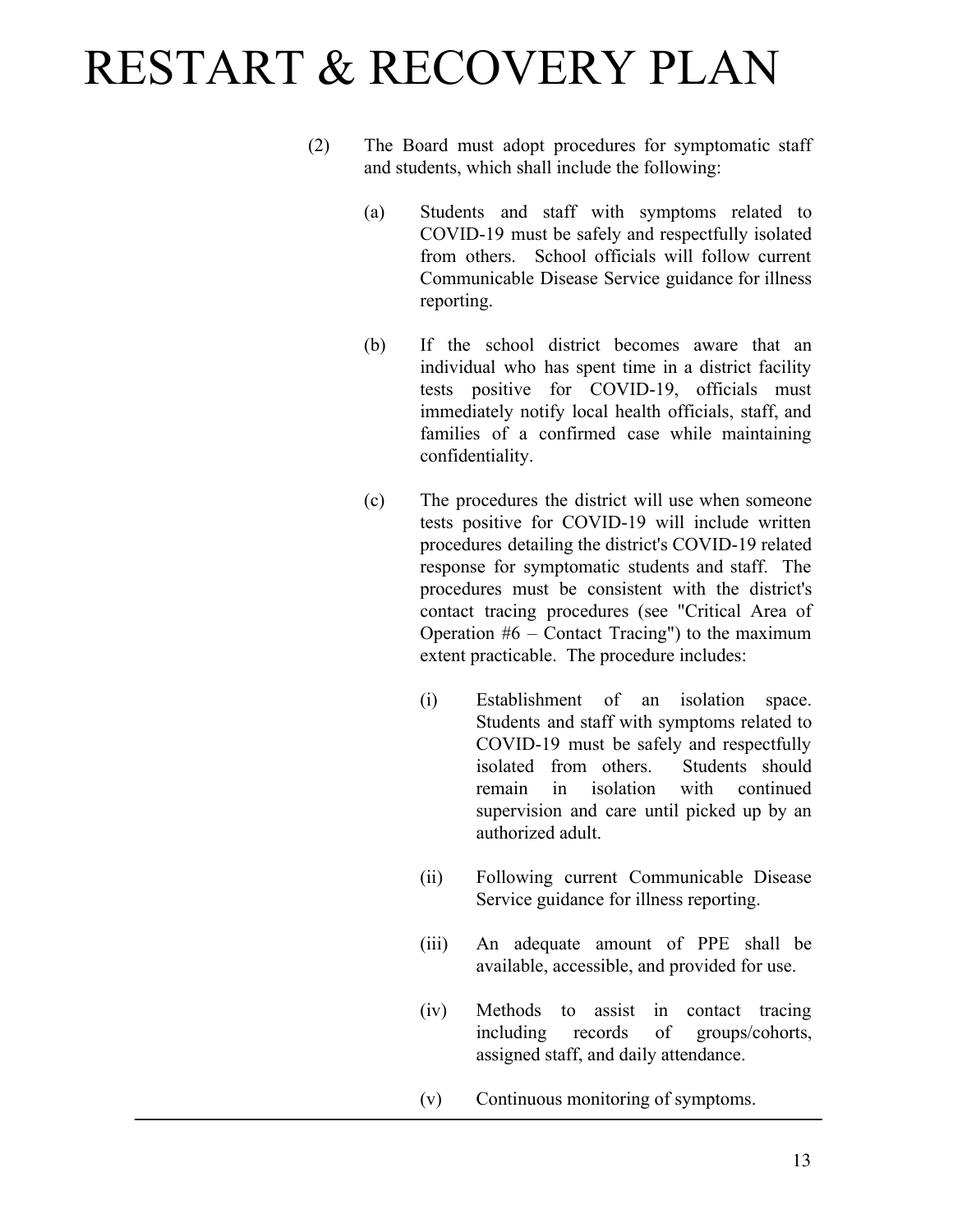- (vi) Re-admittance policies consistent with Department of Health guidance and information for schools and Department of Health/Communicable Disease Service's Quick Reference Guidance on Discontinuation of Transmission-Based Precautions and Home Isolation for Persons Diagnosed with COVID-19.
- (vii) Written protocols to address a positive case.
- (3) School officials will encourage parents to be on alert for signs of the illness in their children and to keep their child home when they are sick.
- (4) School staff and visitors are required to wear face coverings unless doing so would inhibit the individual's health or the individual is under two years of age.
- (5) Students are strongly encouraged to wear face coverings and are required to do so when social distancing cannot be maintained, unless doing so would inhibit the student's health. It is also necessary to acknowledge that enforcing the use of face coverings may be impractical for young children or individuals with disabilities.
	- (a) Accommodation for students who are unable to wear a face covering should be addressed according to that student's need and in accordance with all applicable laws and regulations.
- (6) Exceptions to requirements for face coverings shall be as follows:
	- (a) Doing so would inhibit the individual's health.
	- (b) The individual is in extreme heat outdoors.
	- (c) The individual is in water.
	- (d) A student's documented medical condition, or disability as reflected in an IEP, precludes the use of face covering.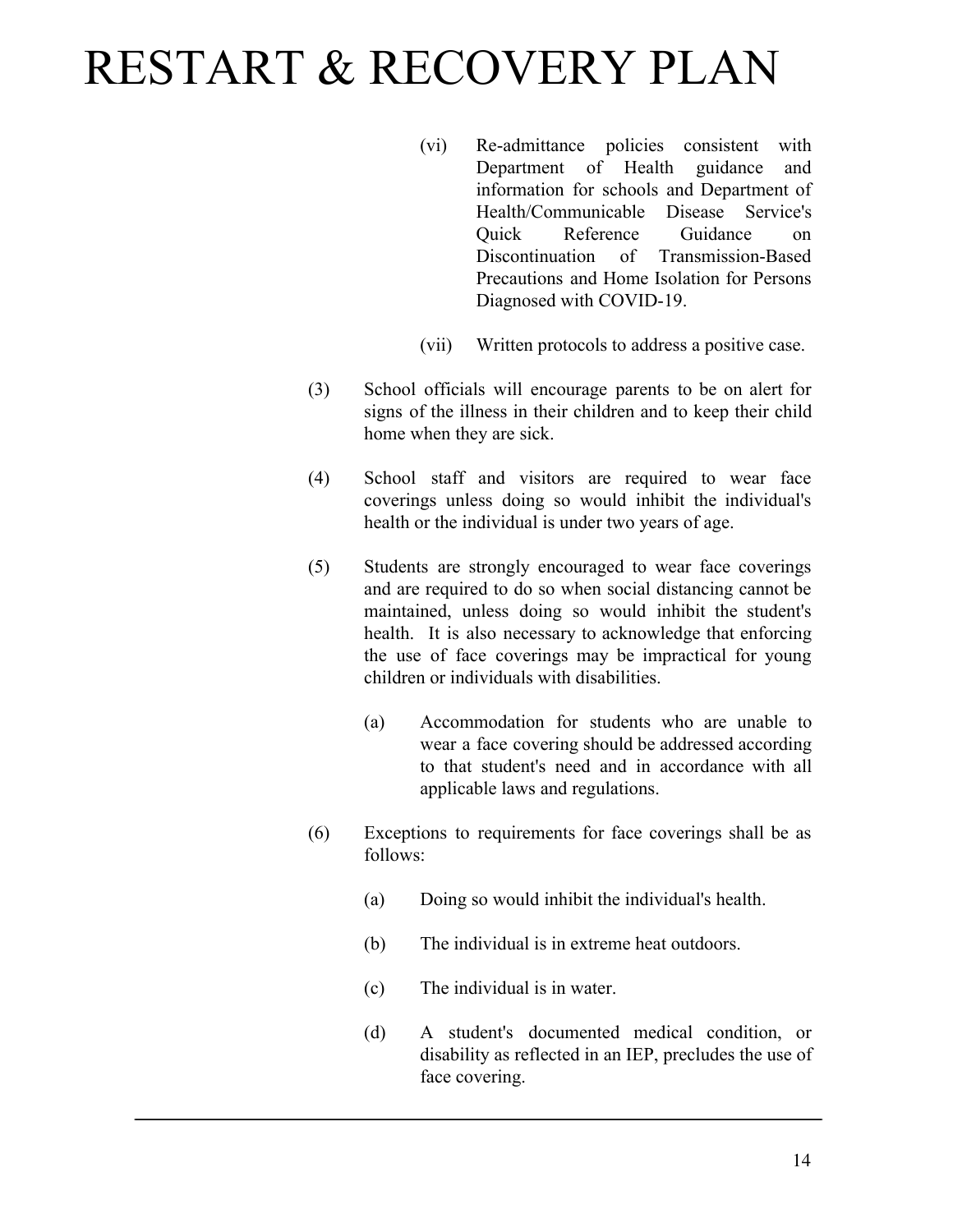- (e) The student is under the age of two and could risk suffocation.
- (7) If a visitor refuses to wear a face covering for non-medical reasons and if such covering cannot be provided to the individual at the point of entry, the visitor's entry to the school/district facility may be denied.

[See Appendix E – Critical Area of Operation  $#5$  – Screening, PPE, and Response to Students and Staff Presenting Symptoms]

- f. Critical Area of Operation #6 Contact Tracing
	- (1) The NJDOE Guidance does not include any "anticipated minimum standards" for contact tracing. However, all school and district administrators, school safety specialists, counselors, and any other staff deemed appropriate by the Superintendent or designee should be provided information regarding the role of contact tracing conducted by State, county, and local officials.
	- (2) School officials should engage the expertise of their school nurses on the importance of contact tracing.
	- (3) The NJDOE will credit certified School Safety Specialists with three hours of training upon completion of Johns Hopkins University's COVID-19 Contact Tracing course.

[See Appendix  $F -$  Critical Area of Operation #6 – Contact Tracing]

- g. Critical Area of Operation #7 Facilities Cleaning Practices –Anticipated Minimum Standards Incorporated into the Plan
	- (1) School officials must continue to adhere to existing required facilities cleaning practices and procedures, and any new specific requirements of the local health department as they arise.
	- (2) The Board's Plan and Policy will establish cleaning/disinfecting schedules, targeted areas to be cleaned, and methods and materials to be used including:
		- (a) A schedule for increased routine cleaning and disinfection.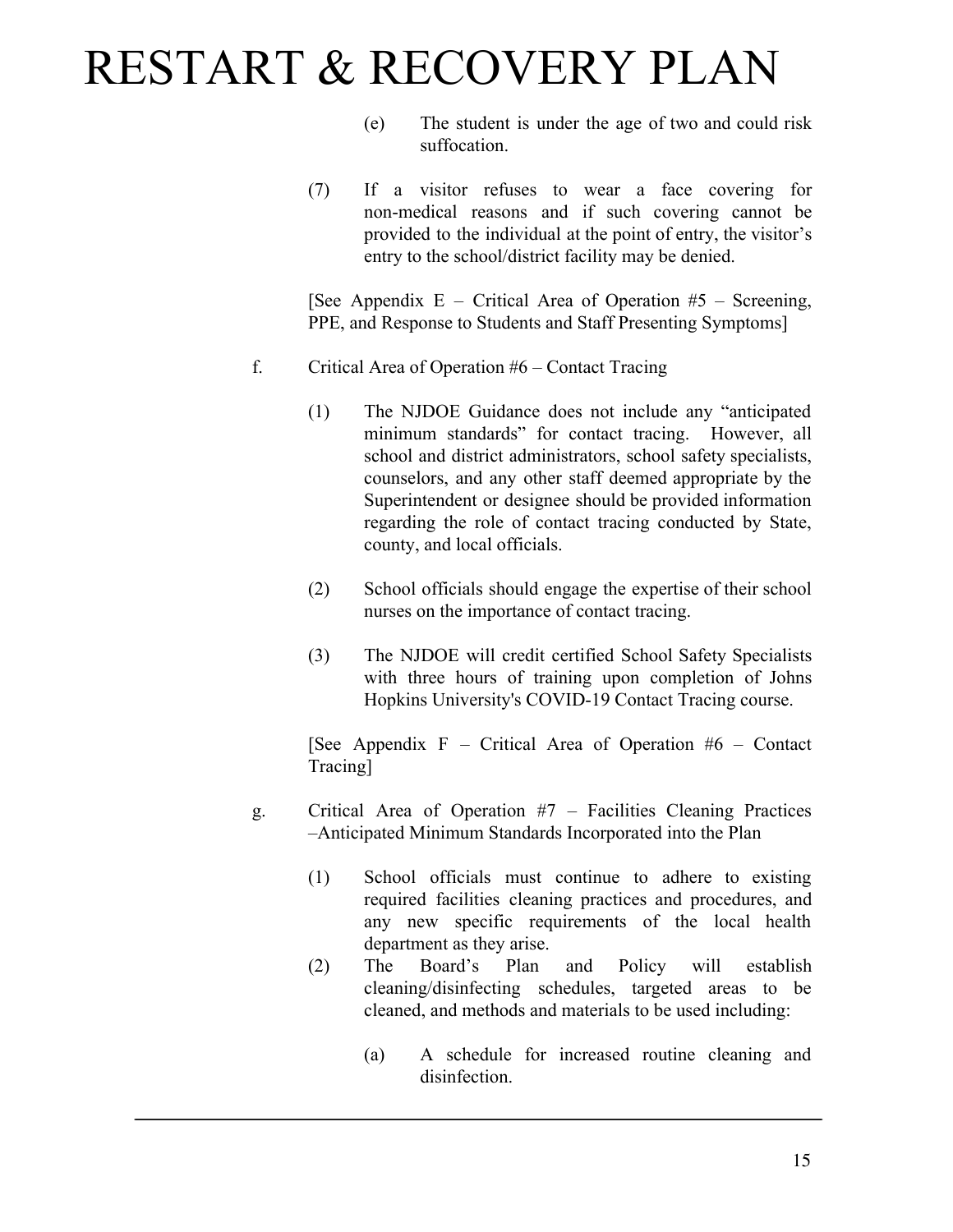- (b) Routinely cleaning and disinfecting surfaces and objects that are frequently touched. This may include cleaning objects/surfaces not ordinarily cleaned daily (e.g. door knobs, light switches, classroom sink handles, countertops).
- (c) Use of all cleaning products according to the directions on the label. For disinfection, most common EPA-registered household disinfectants should be effective. A list of products that are EPA-approved for use against the virus that causes COVID-19 is available on the EPA's website.
- (d) Follow the manufacturer's instructions for all cleaning and disinfection products (e.g. concentration, application method, and contact time, etc.). Examples of frequently touched areas in schools are:
	- (i) Classroom desks and chairs;
	- (ii) Lunchroom tables and chairs;
	- (iii) Door handles and push plates;
	- (iv) Handrails;
	- (v) Kitchens and bathrooms;
	- (vi) Light switches;
	- (vii) Handles on equipment (e.g. athletic equipment);
	- (viii) Buttons on vending machines and elevators;
	- (ix) Shared telephones;
	- (x) Shared desktops;
	- (xi) Shared computer keyboards and mice;
	- (xii) Drinking fountains; and
	- (xiii) School bus seats and windows.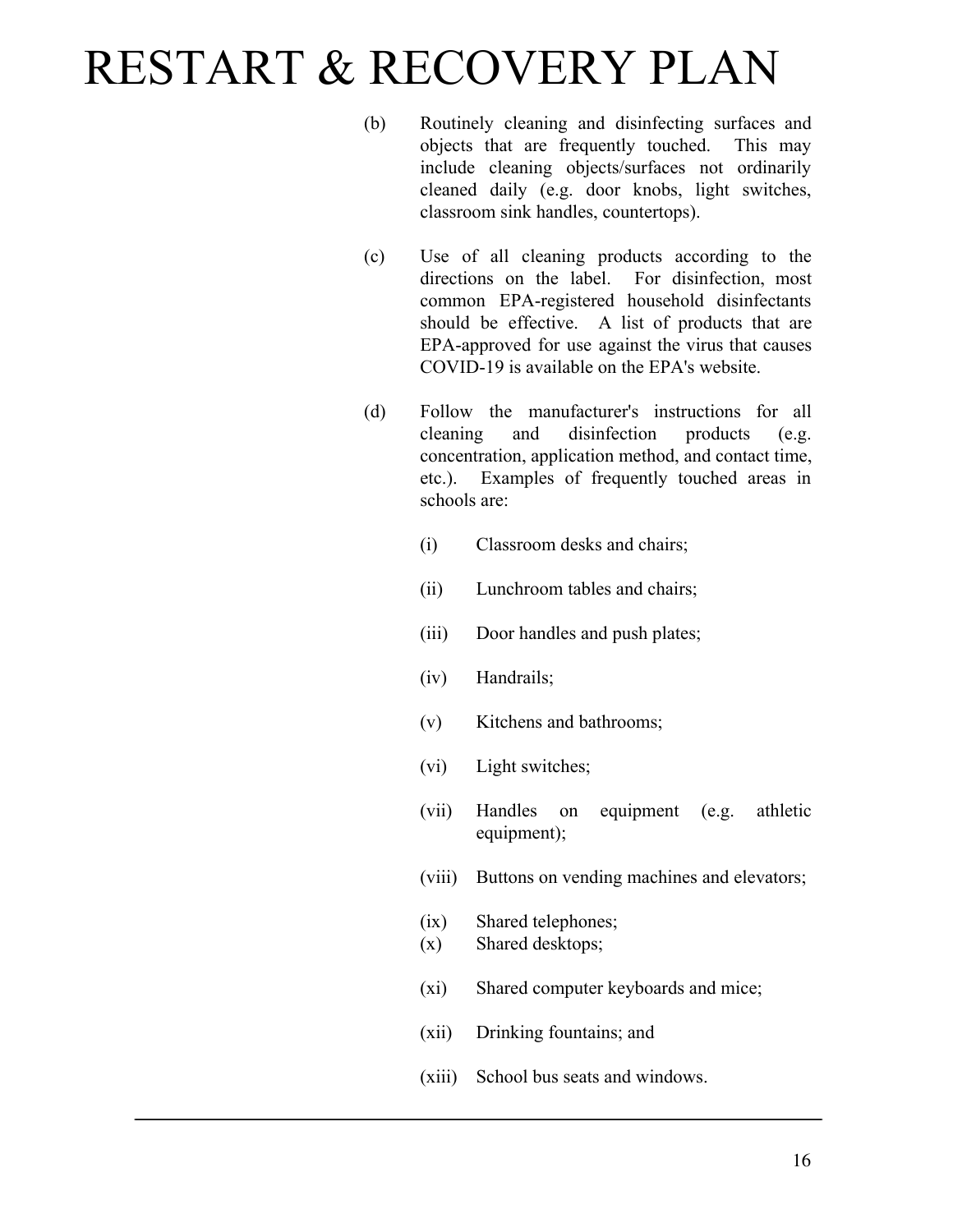(e) Sanitize bathrooms daily, or between use as much as possible, using protocols outlined by the Environmental Protection Agency (EPA).

[See Appendix G – Critical Area of Operation  $#7$  – Facilities Cleaning Practices]

- h. Critical Area of Operation #8 Meals Anticipated Minimum Standards Incorporated into the Plan
	- (1) If cafeterias or group dining areas are used in the school district, the school district will incorporate the following into the Board's Plan, if applicable:
		- (a) Stagger times to allow for social distancing and clean and disinfect between groups.
		- (b) Discontinue family style, self-service, and buffet.
		- (c) Clean and sanitize tables/surfaces between each meal service, pursuant to the protocols outlined by the EPA.
		- (d) Space students at least six feet apart.
		- (e) Require individuals to wash their hands after removing their gloves or after directly handling used food service items.

[See Appendix H – Critical Area of Operation #8 – Meals]

- i. Critical Area of Operation #9 Recess/Physical Education Anticipated Minimum Standards Incorporated into the Plan
	- (1) The Board's Plan regarding recess and physical education should include protocols to address the following:
		- (a) Stagger recess, if necessary.
		- (b) If two or more groups are participating in recess at the same time, there will be at least six feet of open space between the two groups.
		- (c) The use of cones, flags, tape, or other signs to create boundaries between groups.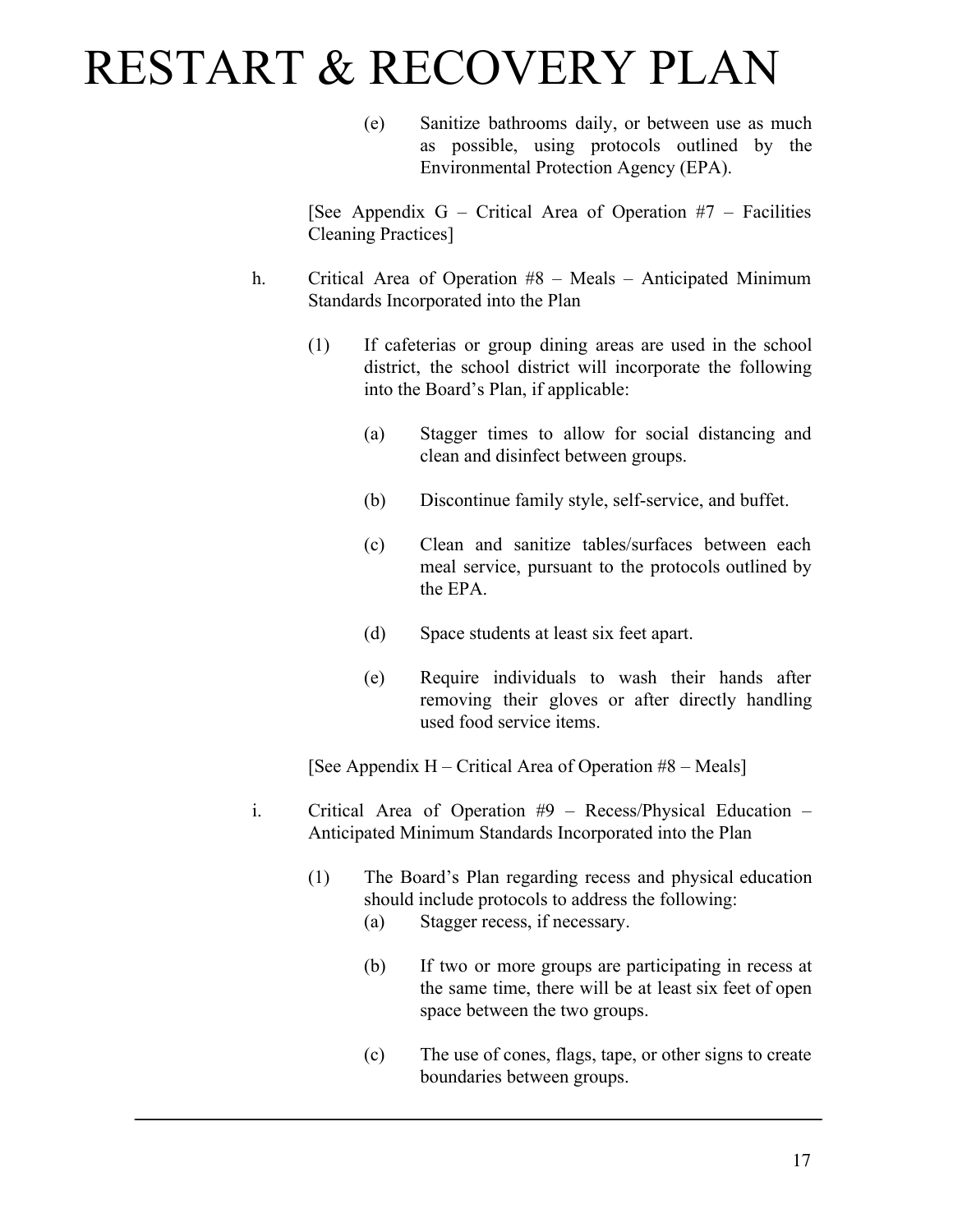- (d) A requirement that all individuals always wash hands immediately after outdoor playtime.
- (e) Stagger the use of playground equipment and establish a frequent disinfecting protocol for all playground equipment used by students.
- (f) Complete an inventory of outdoor spaces (athletic fields, track, green spaces, open space, and local parks) and designate zones, use stations, mark off areas, floor markers, floor tape, poly spots, etc., to ensure separation among students (six feet apart for social distancing).
- (g) Locker rooms may be closed to mitigate risk and prohibit students and staff from confined spaces with limited ventilation and/or areas with large amounts of high contact surfaces.
	- (i) If it is not feasible to close locker rooms the district will stagger the use and clean and disinfect between use.
	- (ii) Students may be encouraged to wear comfortable clothing and safe footwear to school that allows for safe movement and is appropriate for the weather in order to participate in physical education without the use of a locker room.
- (2) The school district will mitigate risk, limit and/or eliminate direct contact with equipment (lessons with no equipment), and will not allow sharing of equipment. If equipment must be shared, the equipment will be cleaned and disinfected between each use.
- (3) The school district will designate specific areas for each class during recess to avoid cohorts mixing.

[See Appendix I – Critical Area of Operation #9 – Recess/Physical Education]

j. Critical Area of Operation #10 – Field Trips, Extra-Curricular Activities, and Use of Facilities Outside of School Hours – Anticipated Minimum Standards Incorporated into the Plan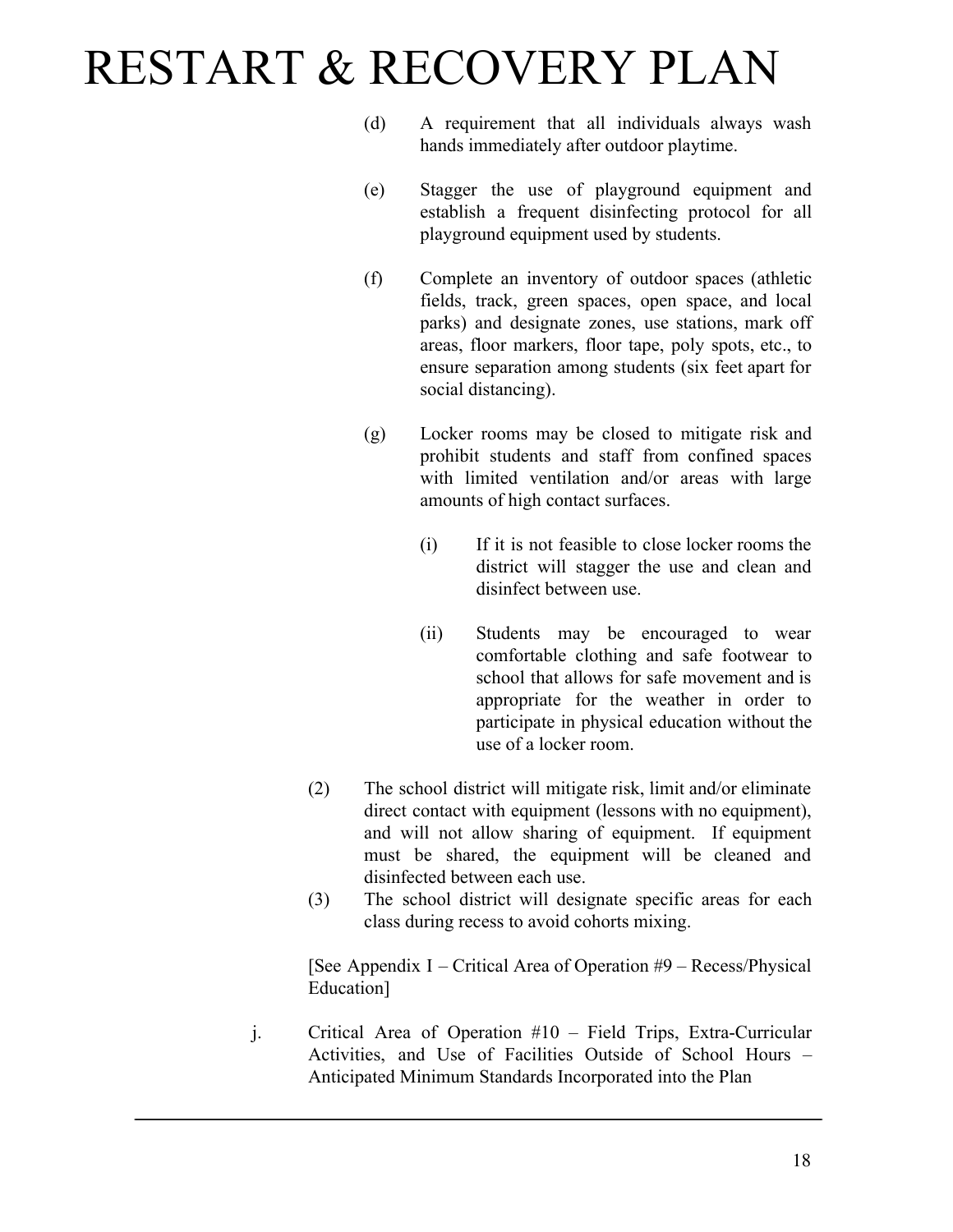- (1) The Board's Plan should adhere to all applicable social distancing requirements and hygiene protocols during any extra-curricular activities.
- (2) The Board of Education requires any external community organizations that use school/district facilities to follow district guidance on health and safety protocols.

[See Appendix J – Critical Area of Operation  $#10$  – Field Trips, Extra-Curricular Activities, and Use of Facilities Outside of School Hours]

2. Academic, Social, and Behavioral Supports

In addition to taking the steps listed in the Health and Safety Guidelines section to protect students' and educators' physical health, leaders must also consider the impact of social isolation on both educators and students. School officials are not mandated to develop protocols for these elements as these elements are not "anticipated minimum standards" in the NJDOE Guidance. However, the NJDOE recommends school officials consider the following elements while developing the Board's Plan.

While only a small introduction to these elements is included in this Plan, a more detailed explanation and further considerations in the NJDOE Guidance are under the Academic, Social, and Behavioral Supports section to reference as the Plan is being developed. School officials may use the supports listed in the NJDOE Guidance.

The elements listed below in A.2.a. through A.2.e. provide an explanation for school officials to indicate if the strategy is:

- Not being utilizing
- Being developed by school officials
- Currently being utilizing

There is space provided below in A.2.a. through A.2.e. for a brief explanation of the school district's status for each element.

[See Appendix K – Supplemental Materials and Explanations for Academic, Social, and Behavioral Supports]

a. Social Emotional Learning (SEL) and School Culture and Climate

SEL will be critical in re-engaging students, supporting adults, rebuilding relationships, and creating a foundation for academic learning.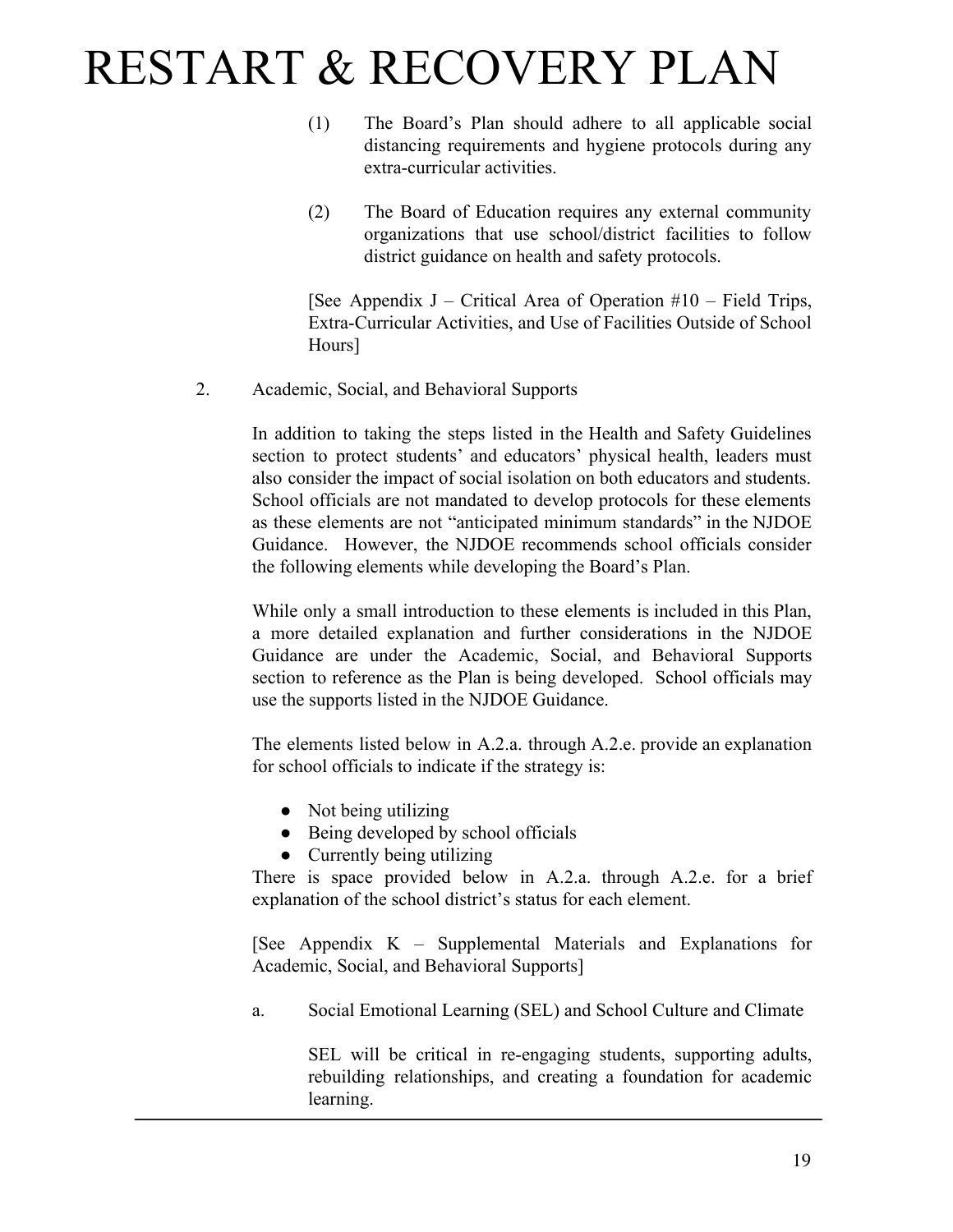Being Developed by School Officials

\_\_\_ Currently Being Utilized

b. Multi-Tiered Systems of Support (MTSS)

MTSS is a systematic approach to prevention, intervention, and enrichment in grades Pre-K through twelve for academics and behavior that offers educators and families a mechanism to identify individual students who need extra support.

 $\mathcal{L}_\text{max}$  , and the contract of the contract of the contract of the contract of the contract of the contract of  $\mathcal{L}_\text{max}$  , and the contract of the contract of the contract of the contract of the contract of the contract of  $\mathcal{L}_\text{max}$  , and the contract of the contract of the contract of the contract of the contract of the contract of

\_\_\_ Not Being Utilized

Being Developed by School Officials

\_\_\_ Currently Being Utilized

#### c. Wraparound Supports

Wraparound services differ from traditional school-based services in their comprehensive approach to addressing the academic, behavioral, and social-emotional needs of students with interventions both inside and outside of the school environment.

 $\mathcal{L}_\text{max}$  , and the contract of the contract of the contract of the contract of the contract of the contract of  $\mathcal{L}_\text{max}$  , and the contract of the contract of the contract of the contract of the contract of the contract of  $\mathcal{L}_\text{max}$  , and the contract of the contract of the contract of the contract of the contract of the contract of

 $\mathcal{L}_\text{max}$  , and the contract of the contract of the contract of the contract of the contract of the contract of  $\mathcal{L}_\text{max}$  , and the contract of the contract of the contract of the contract of the contract of the contract of  $\mathcal{L}_\text{max}$  , and the contract of the contract of the contract of the contract of the contract of the contract of

\_\_\_ Not Being Utilized

\_\_\_ Being Developed by School Officials

\_\_\_ Currently Being Utilized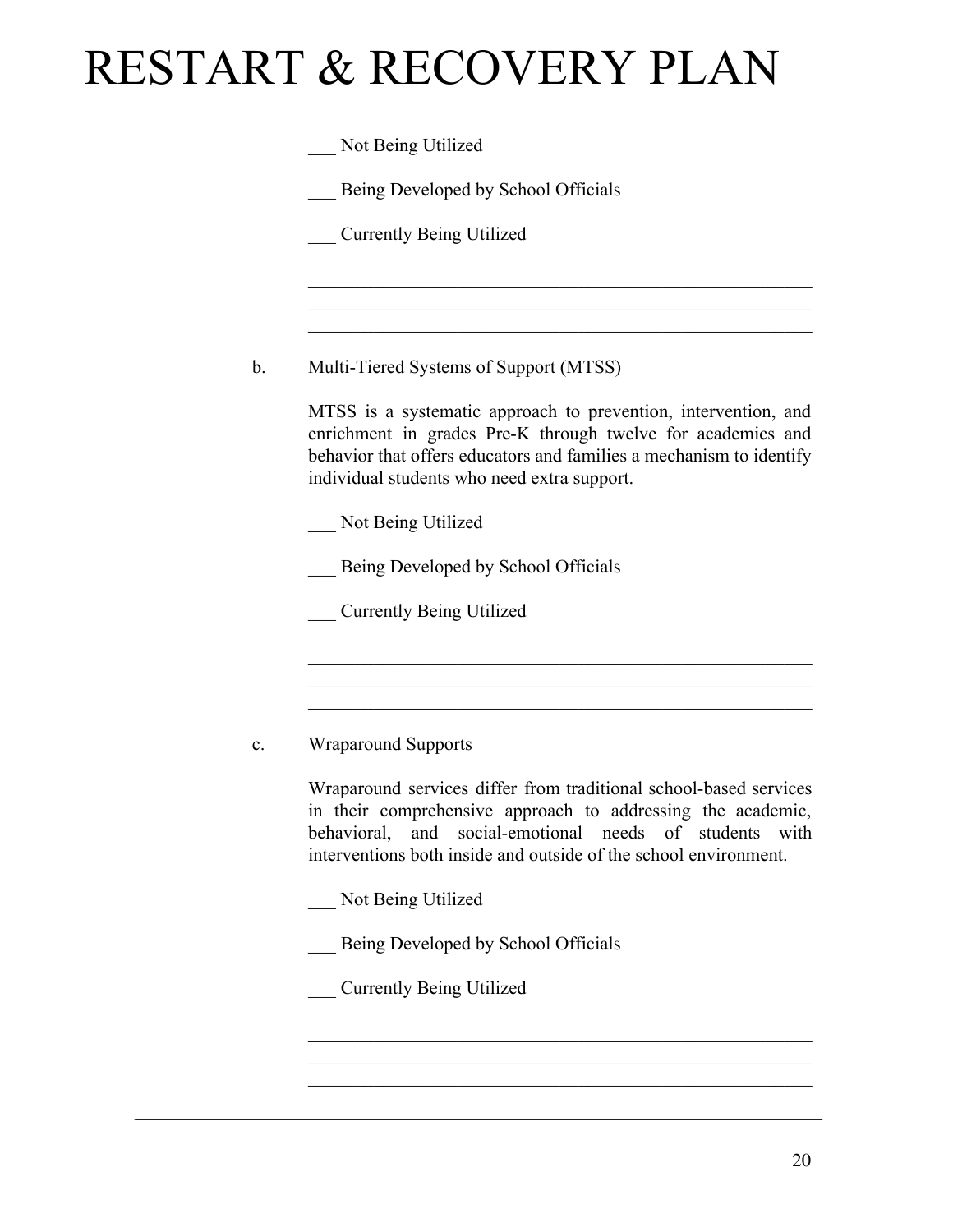#### d. Food Service and Distribution

School meals are critical to student health and well-being, especially for low-income students. The NJDOE considers it a moral imperative to ensure the seamless and continuous feeding of students during all phases of school reopening.

\_\_\_ Not Being Utilized

Being Developed by School Officials

\_\_\_ Currently Being Utilized

e. Quality Child Care

Child care will be needed as schools reopen, particularly in instances where modified school schedules may increase the likelihood that families who otherwise would not utilize child care will now require it.

 $\mathcal{L}_\text{max}$  , and the contract of the contract of the contract of the contract of the contract of the contract of  $\mathcal{L}_\text{max}$  , and the contract of the contract of the contract of the contract of the contract of the contract of  $\mathcal{L}_\text{max}$  , and the contract of the contract of the contract of the contract of the contract of the contract of

\_\_\_ Not Being Utilized

Being Developed by School Officials

\_\_\_ Currently Being Utilized

[See Appendix  $K -$  Supplemental Materials and Explanations for Academic, Social, and Behavioral Supports]

 $\mathcal{L}_\text{max}$  , and the contract of the contract of the contract of the contract of the contract of the contract of  $\mathcal{L}_\text{max}$  , and the contract of the contract of the contract of the contract of the contract of the contract of  $\mathcal{L}_\text{max}$  , and the contract of the contract of the contract of the contract of the contract of the contract of

#### B. Leadership and Planning

The Leadership and Planning Section of the Board's Plan references guidance, requirements, and considerations for the school district regarding district and school-wide logistical and operational issues with which administrators will contend in planning to reopen schools.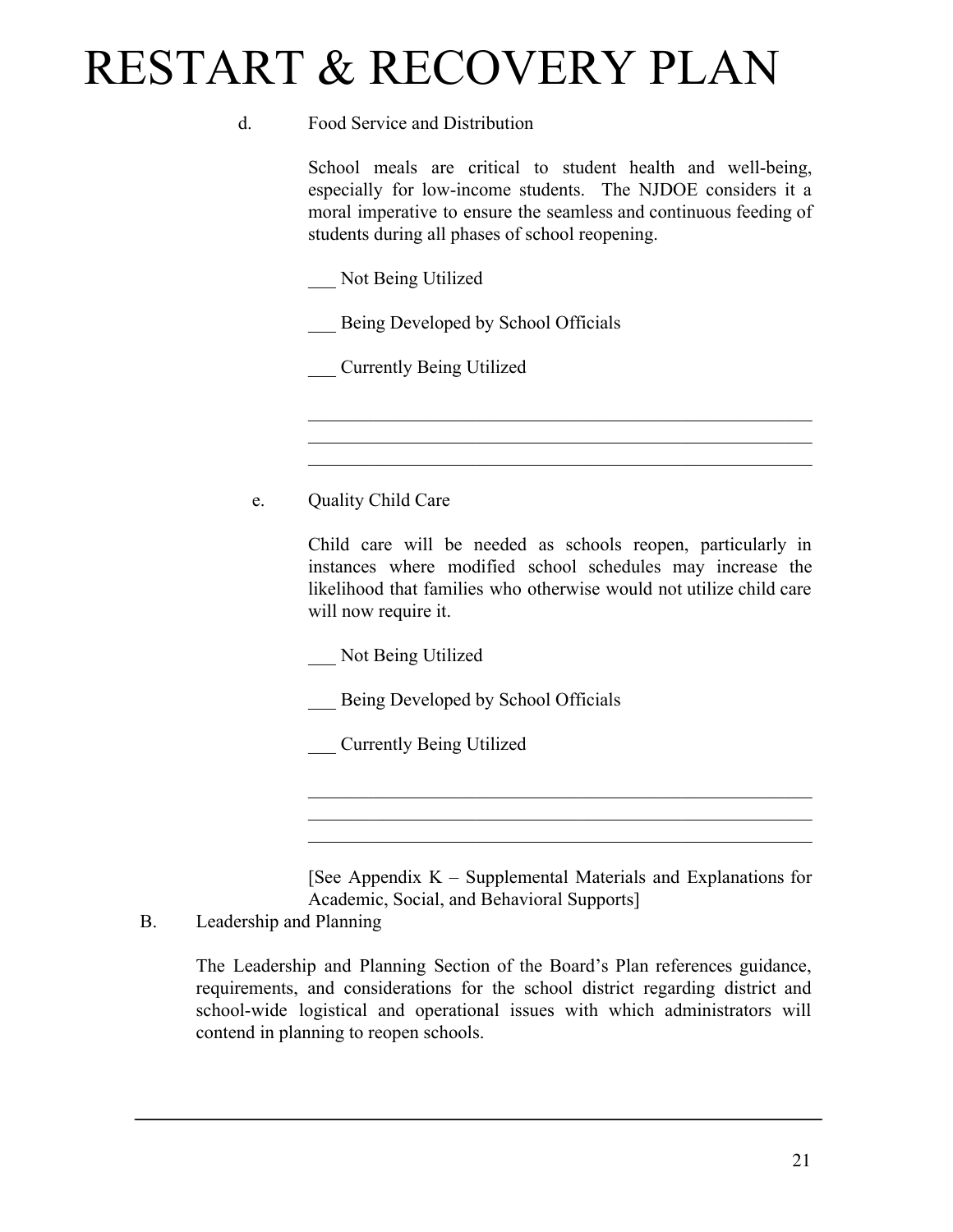The provisions marked "anticipated minimum standards" as outlined in the Guidance have been incorporated into the Board's Plan and corresponding protocols, as applicable.

The Leadership and Planning section of the Guidance also provided "additional considerations" that assisted school officials in considering ways to adhere to the "anticipated minimum standards".

- 1. Establishing a Restart Committee
	- a. A Restart Committee should be established as collaboration is critical to the development of the Board's Plan.
	- b. The Restart Committee should include school district and school-level administrators, members of the local Board of Education or Charter School Board of Trustees, the Presidents of the local education associations or their designees of the local education associations, and a diverse set of content experts, educators, parents, and students.
	- c. The Restart Committee should work closely with the School Pandemic Response Teams, Local Health Department, and others in municipal and county government as necessary to develop the district Plan. Restart Committees and Pandemic Response Teams should help address policies and procedures for the Board's Plan.
	- d. The Restart Committee should reflect the diversity of the school community, including those representing students with disabilities, whose families speak languages other than English at home, and who reflect diverse racial, ethnic, and socioeconomic demographics.
	- e. The Restart Committee may consider developing subcommittees to focus on age or grade-level specific needs, school specific needs, or to address issues of importance such as medically fragile students or staff.

[See Appendix L – Restart Committee]

- 2. Pandemic Response Teams
	- a. School-based Pandemic Response Teams should be established in each school in the district to centralize, expedite, and implement COVID-19 related decision-making.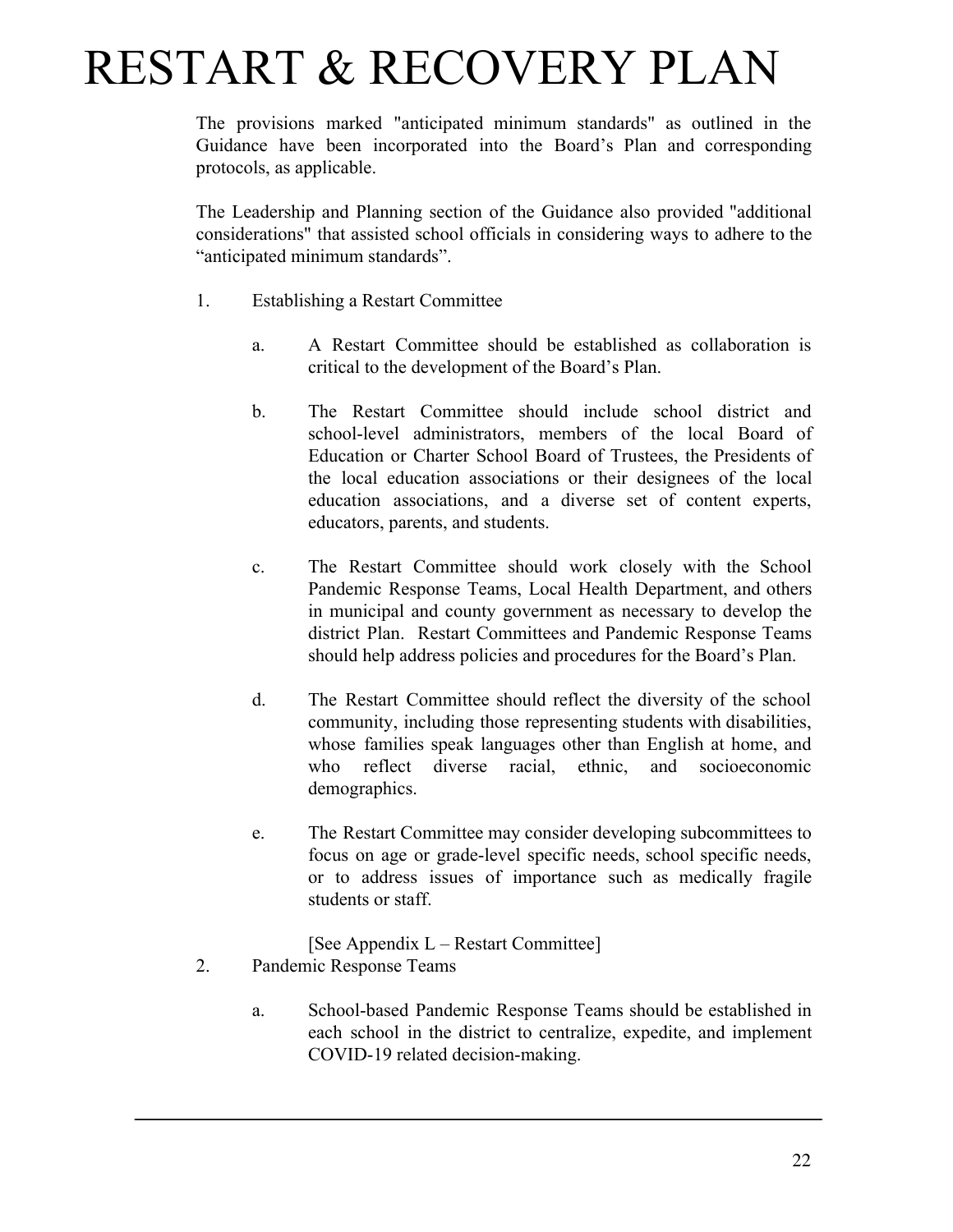- b. Each school team will have a liaison that reports to district-level administrators to ensure coordinated actions across the district.
- c. Members of the school teams should include a cross section of administrators, teachers, staff, and parents.
- d. Pandemic Response Teams should represent a cross-section of the school and district, including its gender and racial diversity, as decision-making and communication will be more effective if decision-makers reflect the make-up of the community.
- e. If a school has an existing Crisis Response Team, that Team may serve as the Pandemic Response Team.
- f. Pandemic Response Team should be comprised of, at a minimum, the following members, if applicable:
	- (1) School Principal or Lead Person;
	- (2) Teachers;
	- (3) Child Study Team member;
	- (4) School Counselor or mental health expert;
	- (5) Subject Area Chairperson/Director;
	- (6) School Nurse;
	- (7) Teachers representing each grade band served by the school district and school;
	- (8) School safety personnel;
	- (9) Members of the School Safety Team;
	- (10) Custodian; and
	- (11) Parents.
- g. The Pandemic Response Team is responsible for:
	- (1) Overseeing each school's implementation of the Plan, particularly health and safety measures, and providing safety and crisis leadership.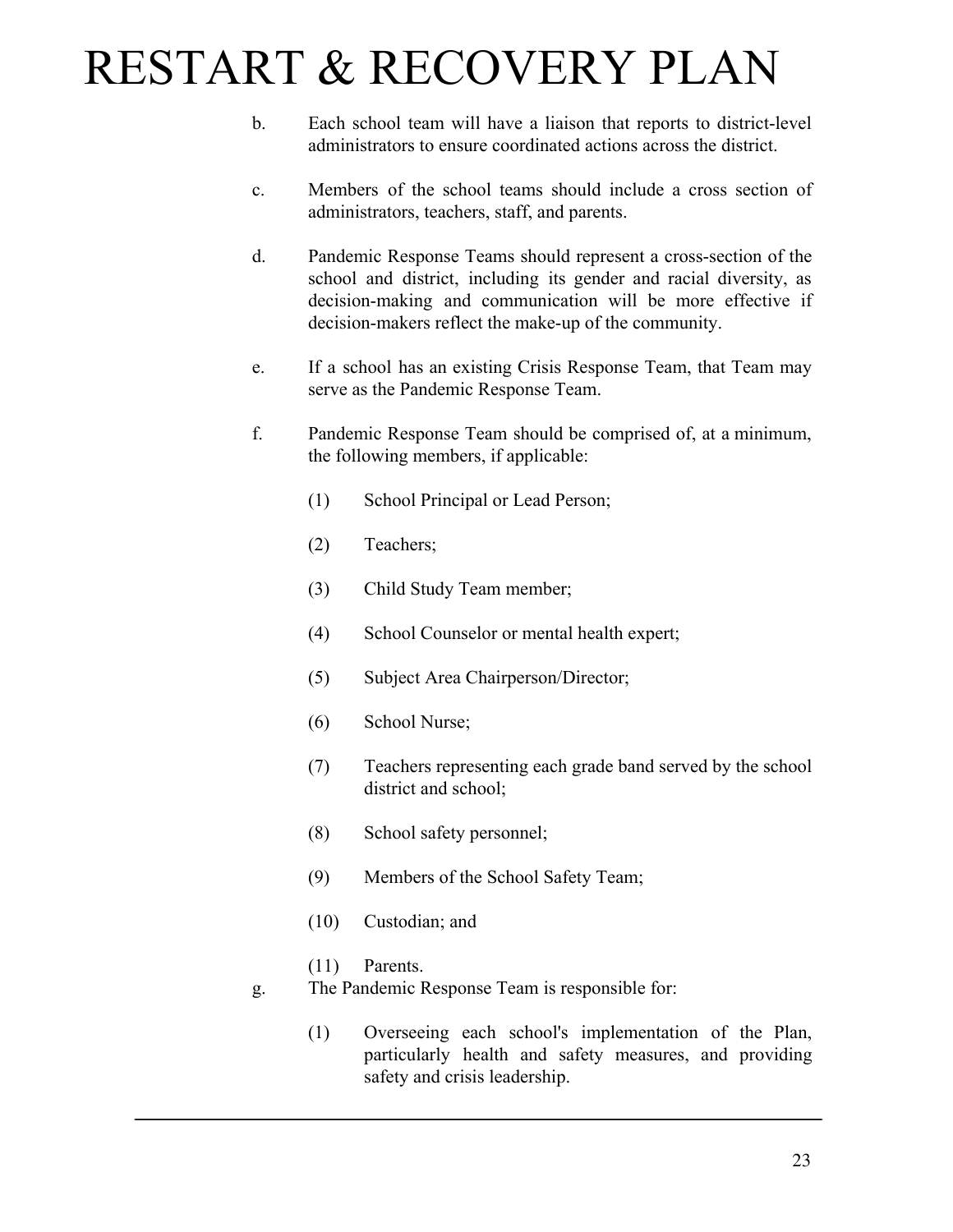- (2) Adjusting or amending school health and safety protocols as needed.
- (3) Providing staff with needed support and training.
- (4) Reviewing school level data regarding health and safety measures and the presence of COVID-19 and reporting that data to the district as required.
- (5) Developing and implementing procedures to foster and maintain safe and supportive school climates as necessitated by the challenges posed by COVID-19.
- (6) Providing necessary communications to the school community and to the school district.
- (7) Creating pathways for community, family, and student voices to continuously inform the Team's decision-making.
- h. The Pandemic Response Team should meet regularly and provide the community with timely updates and any changes to protocols.

[See Appendix M – Pandemic Response Team]

- 3. Scheduling
	- a. The Board's Plan must account for resuming in-person instruction. Scheduling decisions should be informed by careful evaluation of the health and safety standards and the most up-to-date guidance from the New Jersey Department of Health (NJDOH), as well the input of stakeholders about the needs of all students and the realities unique to this district.
	- b. Virtual learning will continue to be guided by P.L. 2020, c.27 and the school district's updated Emergency Closure School Preparedness Plan if schools are required to deliver instruction through a fully virtual environment during limited periods throughout the school year due to a local or Statewide public health emergency.
		- (1) In accordance with N.J.A.C. 6A:32-8.3, a school day shall consist of not less than four hours, except that one continuous session of two and one-half hours may be considered a full day in Kindergarten.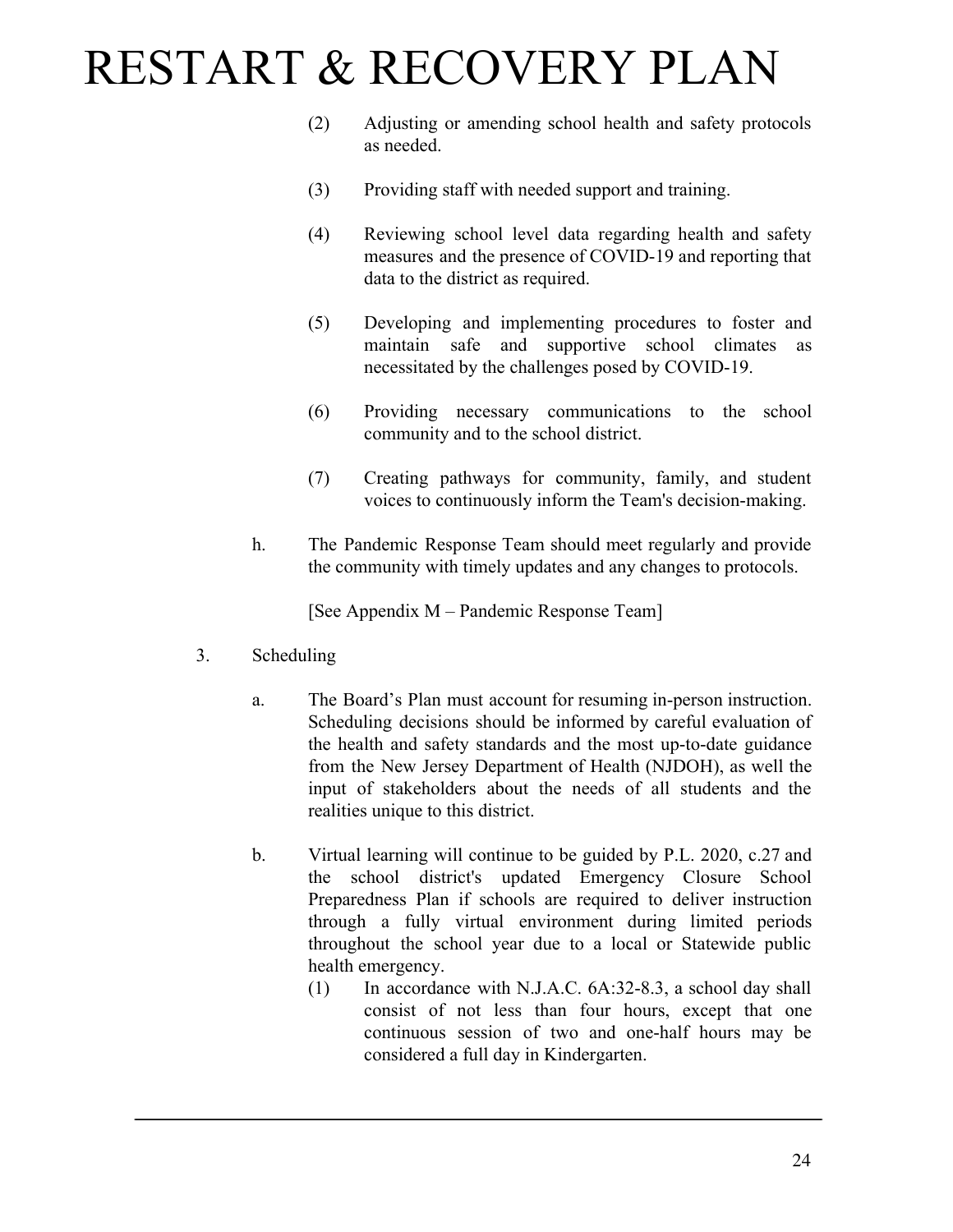- (2) School district policies for attendance and instructional contact time will need to accommodate opportunities for both synchronous and asynchronous instruction, while ensuring the requirements for a 180-day school year are met.
- c. The school district will meet the needs of their special populations in alignment with the New Jersey Specific Guidance for Schools and Districts regarding student accommodations.
	- (1) For special education and ELL students, the Board of Education will provide educators with professional development to best utilize the accessibility features and accommodations tools made available through technologybased formats. The school district will continue to ensure students receive individualized supports that meet the requirements of the IEP and 504 Plans.
	- (2) For medically fragile staff, virtual instruction is ideal for staff who are at greater risk for the impacts of COVID-19. Accommodations may need to be made for staff with health issues which are exacerbated by viewing content on screens for an extended period.
- d. The school district should accommodate educators teaching in-person, hybrid, and virtual learning, in a way that allows all students to meet their required instructional hours for the day, which may include remote students completing independent work while students in classroom receive instruction. School officials may:
	- (1) Provide teachers common planning time.
	- (2) Ensure school district policies are reviewed and confirmed to support in-person and remote instruction.
		- (a) Virtual learning may create privacy challenges which school districts and schools have not yet faced.
		- (b) The NJDOE strongly recommends engaging communities to better understand the landscape of challenges and opportunities when crafting policies.
	- (3) Secure a steady supply of resources necessary to ensure the safety of students and staff.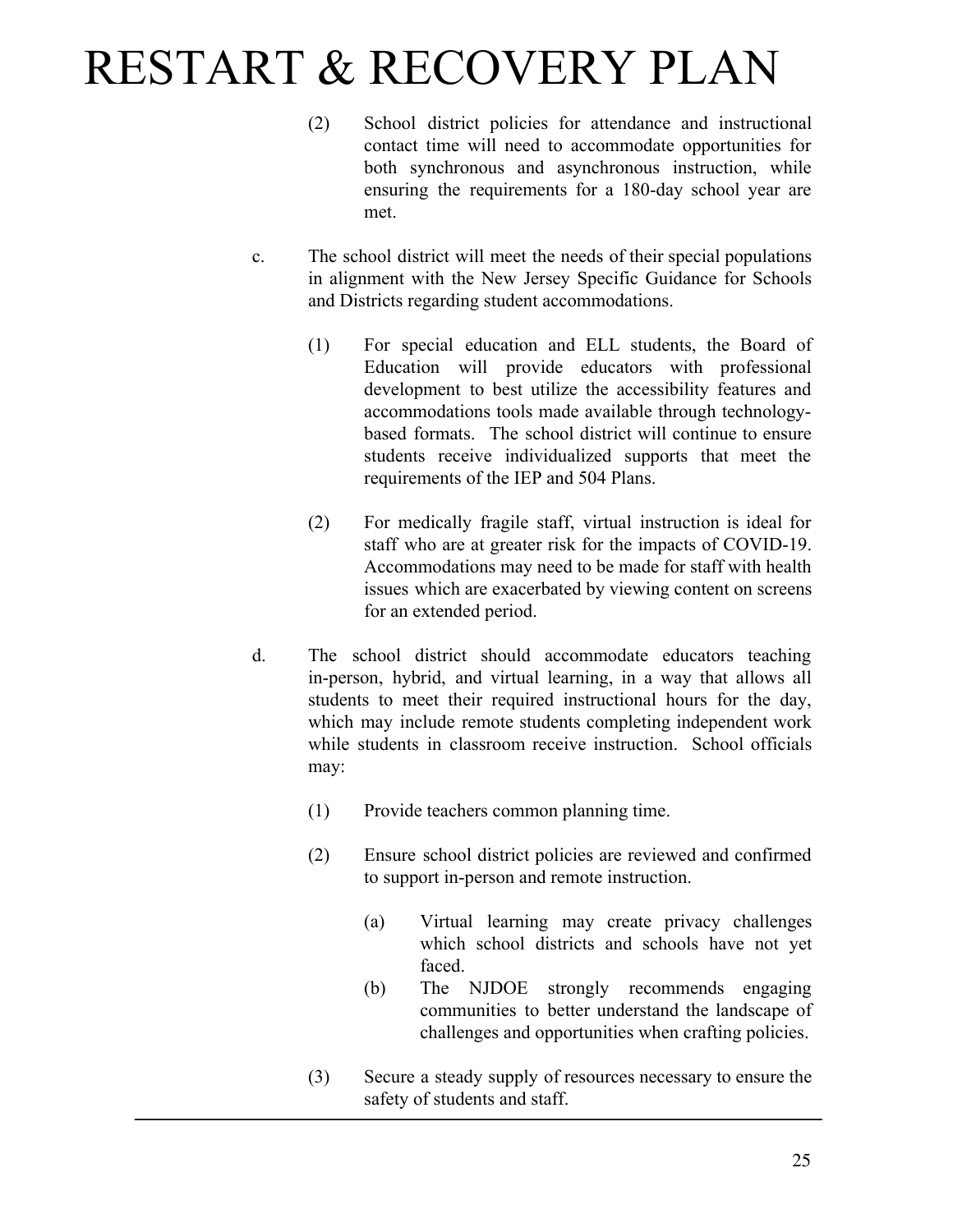- (4) Develop protocols for social distancing on buses and ensure that students understand social distancing best practices while awaiting pickup at bus stops.
- (5) Scheduling will support a combination of synchronous and asynchronous instruction which allows for contact time between educators and their students, as well as time for students to engage with their peers. The NJDOE encourages the school district to evaluate instructional activities based on what is developmentally appropriate for each grade band.
- e. School officials will consider implementation strategies provided in the Scheduling Section of the NJDOE Guidance in developing the Board's Plan.

[See Appendix N – Scheduling of Students]

- 4. Staffing
	- a. The school district should consider access and equity for all staff to ensure continuity of student learning. The Board's Plan and decision-making throughout the school year should consider unique needs of each staff member, such as access to technology, social and emotional health, and child care concerns.
	- b. When making staffing scheduling and assignments, the school district must comply with all applicable employment laws including, but not limited to, the American Disabilities Act (ADA) and Health Insurance Portability and Accountability Act (HIPAA), and all applicable State laws. Additionally, prior to finalizing any COVID-19 related changes for the 2020-2021 school year, school districts should also consult with the local bargaining units and legal counsel.
	- c. The Board's Plan should identify roles and responsibilities of school administrators, teachers, instructional assistants, educational services professionals, and student teachers that will ensure continuity of learning and leverage existing resources and personnel to maximize student success.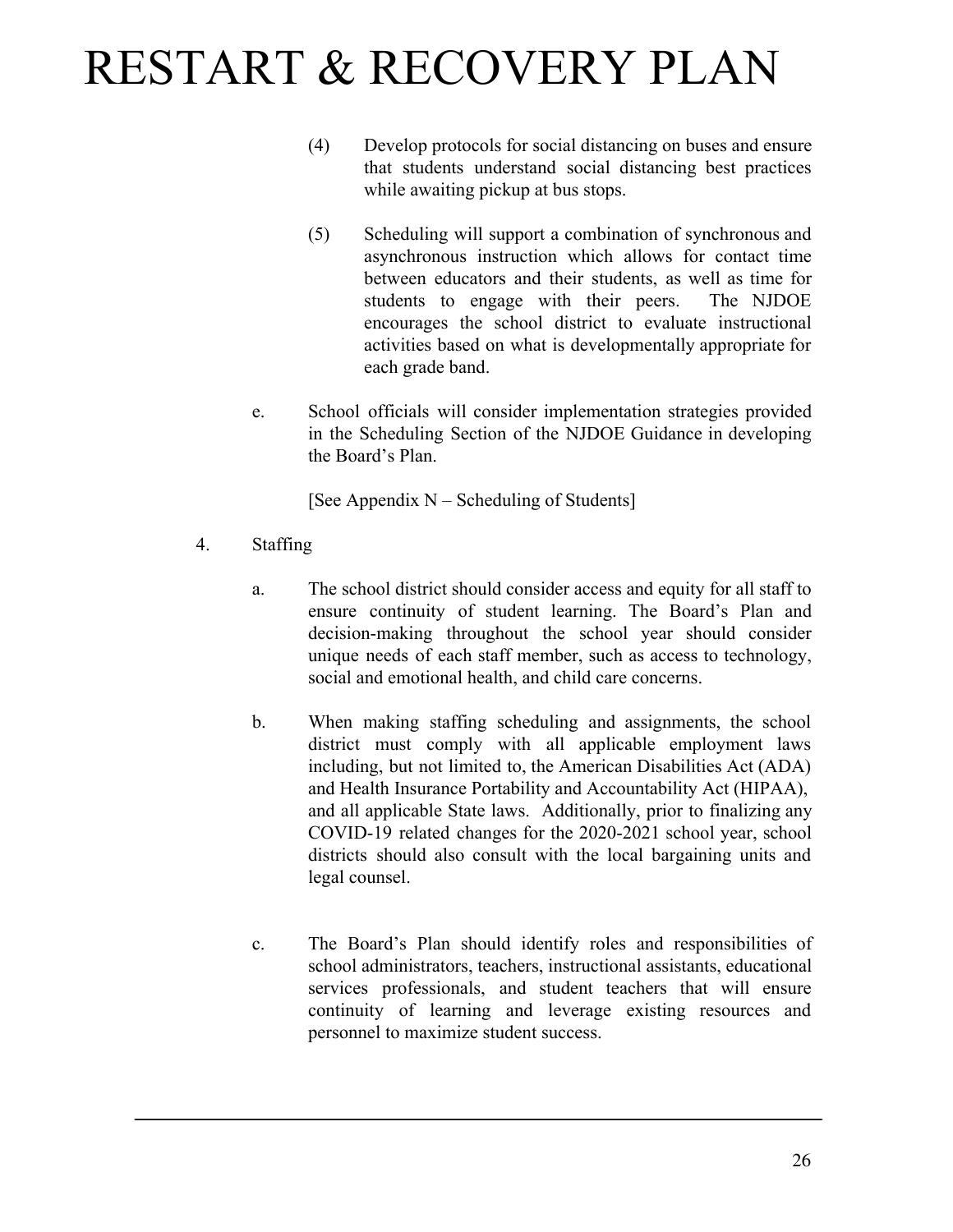- d. As schedules are adjusted, educators must maintain quality instruction for students and abide by the minimum requirements set forth in NJDOE regulations.
- e. In response to COVID-19, the NJDOE has provided flexibilities for implementation of certain regulatory requirements during the public health emergency. While the relevant Executive Orders are in effect, these flexibilities will apply:
	- (1) Mentoring Guidance Outlines requirements and flexibilities for nontenured teachers with an induction to the teaching profession and to the school district community through differentiated supports based on the teachers' individual needs.
	- (2) Educator Evaluation Guidance Provides a description of flexibilities and requirements for educator evaluation necessitated by the state mandated school closures caused by COVID-19. This Guidance applies to all Teachers, Principals, Assistant Principals (APs), Vice Principals (VPs), and Other Certificated Staff for School Year (SY) 2019-2020, and is differentiated for educators with a provisional certification, in the process of earning tenure, and on a corrective action plan (CAP).
	- (3) Certification
		- (a) Performance Assessment (edTPA) Guidance Provides a description of the NJDOE's waiver of the teacher certification performance assessment (edTPA) requirement as necessitated by the COVID-19 state of emergency and related **limitations**
		- (b) Additional COVID-19 Certification Guidance Additional flexibilities are expected to be extended to candidates for certification in response to the logical constraints posed by the COVID-19 state of emergency and related limitations.

[See Appendix O – Staffing]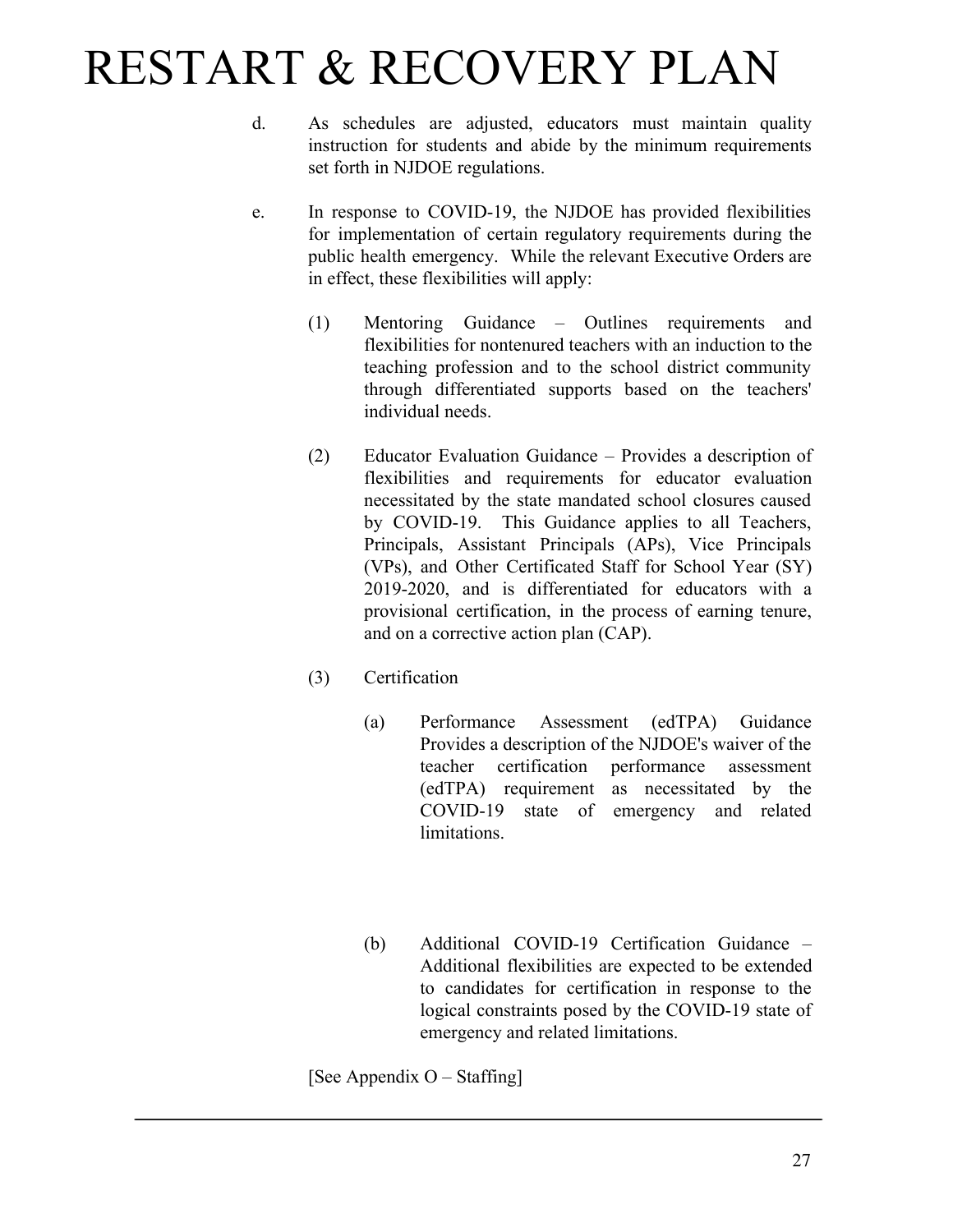- 5. In-Person and Hybrid Learning Environments: Roles and Responsibilities
	- a. In a fully in-person or hybrid learning environment districts should leverage staff to monitor student movement, hallway traffic, and maintain safety according to guidelines. Instructional and non-instructional staff schedules can include designated time to support school building logistics required to maintain health and safety requirements.
	- b. Instructional staff should:
		- (1) Reinforce social distancing protocol with students and co-teacher or support staff.
		- (2) Limit group interactions to maintain safety.
		- (3) Support school building safety logistics (entering, exiting, restrooms, etc.).
		- (4) Become familiar with district online protocols and platforms.
		- (5) Plan standards-based lessons to meet the needs of students at various levels, ensuring versatility of lessons to apply to both fully in-person and hybrid learning environments.
		- (6) Develop predictable routines and structures for students while maintaining student engagement through varied instructional strategies/modalities.
		- (7) Provide regular feedback to students and families on expectations and progress.
		- (8) Set clear expectations for remote and in-person students.
		- (9) Assess student progress early and often and adjust instruction and/or methodology accordingly.
		- (10) Develop opportunities for real-time interactions with students (office hours, virtual meetings, etc.).
		- (11) Instruct and maintain good practice in digital citizenship for all students and staff.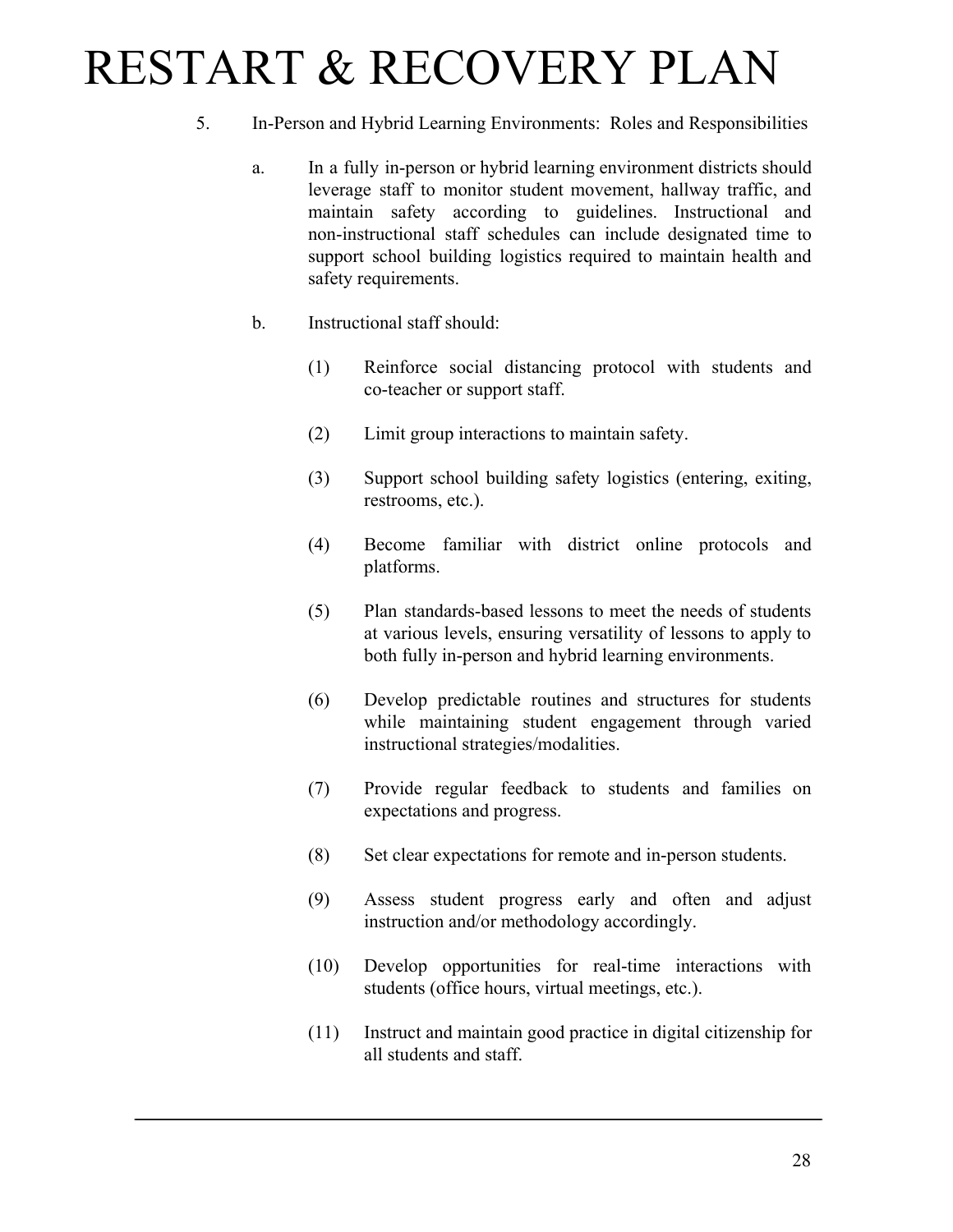- (12) Instructional staff with additional capacity or limited time spent with students may assist with school building and safety logistics.
- (13) Teacher leaders or instructional coaches should support teachers in making necessary curricular adjustments and continuously improving the quality of instruction in remote and hybrid environments.
- (14) Providing materials, manipulatives, and items for at-home activities at no cost to families (particularly in pre-school).
- (15) Limiting on-line activities for pre-school students.
- c. Mentor teachers should:

.

- (1) Plan for "in-person" contact with the mentee using agreed upon communication methods and schedules that provide confidentiality and sufficient support.
- (2) Identify the most immediate issues to address with the mentee considering technology needs and how to provide effective remote instruction.
- (3) Establish observation protocols for remote environments that protect confidentiality, respect student privacy, and provide the mentee with relevant support.
- (4) Integrate self-care, for mentor and mentee, into mentoring scheduling and practices.
- (5) Continue to maintain logs of mentoring contact.
- (6) Mentor teachers should consider all health and safety measures when doing in-person observations.
- (7) Plan for "in-person" contact with the mentee using agreed upon communication methods and schedules that provide confidentiality and sufficient support.
- (8) Consider alternative methods for classroom observations and avoiding in-person contact where possible.
- d. Administrators In addition to administrators' non-instructional responsibilities, to ensure quality of continued learning in-person or virtually, administrators should: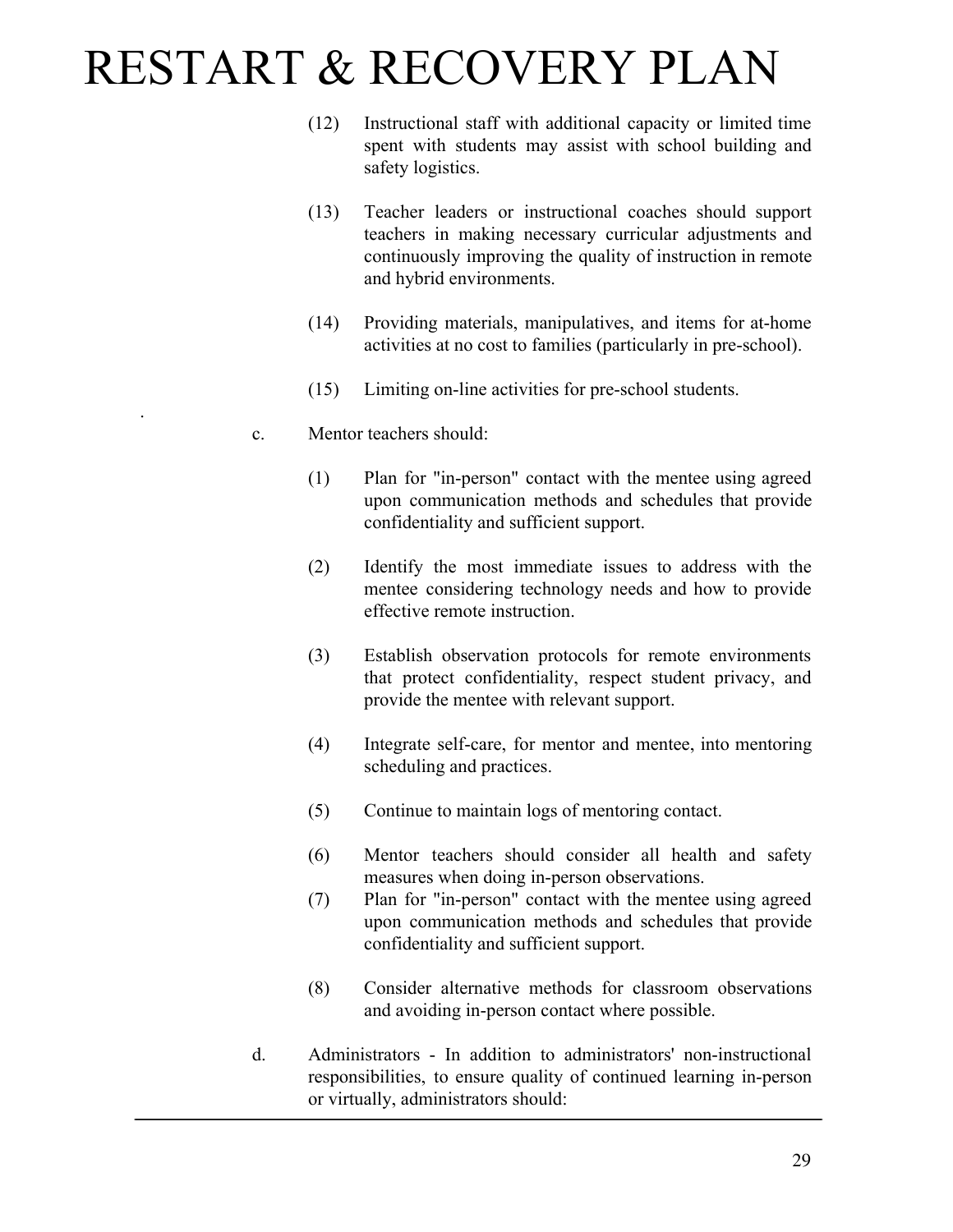- (1) Consider roles for staff with health concerns, leveraging them to enhance the virtual learning environment and inform in-person instruction.
- (2) Provide time for staff collaboration and planning (See Scheduling section). Prioritize practical science and practical CTE areas for on-site opportunities.
- (3) Prioritize vulnerable student groups for face-to-face **instruction**
- (4) Identify teachers and teacher leaders that may provide support to staff to continuously improve instruction in a virtual environment.
- (5) Work with staff and faculty to ensure that teaching and learning, and all student services are effectively and efficiently developed, planned, and delivered.
- (6) Hone collaboration, cooperation, and relationship building skills using alternative methods to remain connected to virtual instruction.
- (7) Define and provide examples of high-quality instruction given context and resources available.
- (8) Assess teacher, student, and parent needs regularly.
- (9) Ensure students and parents receive necessary supports to ensure access to instruction.
- (10) Communicate expectations for delivering high-quality instruction, assessing, and monitoring student progress in the virtual environment, in accordance with NJDOE's Professional Standards for Teachers and NJ Professional Standards for Leaders (N.J.A.C. 6A:9).
- (11) Plan a process to onboard students and reestablish the classroom environment through emphasizing relationships with students and parents and resetting routines.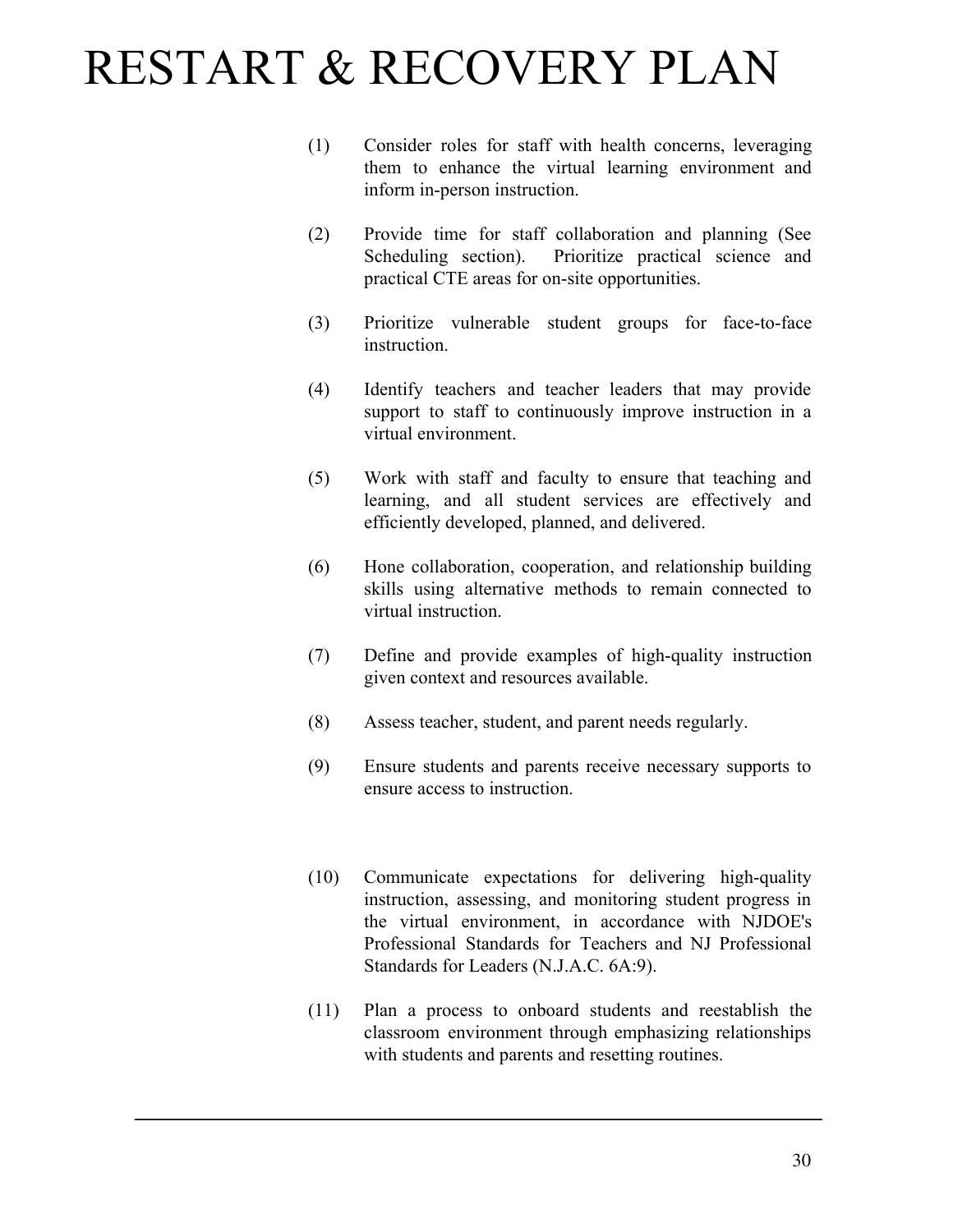- (12) Collaborate on curriculum planning and assessing student academic and social emotional well-being when students return to school.
- (13) Create feedback loops with parents and families about students' academic and social emotional health and well-being, through use of remote learning conferences and/or surveys to parents about their child's experience and learning while out of school.
- (14) Share a comprehensive account of academic interventions and social emotional and mental health support services available through the district.
- (15) Create and communicate realistic student schedules to increase student engagement and accountability for both hybrid and remote learning models.
- (16) Collaborate in determining expectations for differentiated instruction and rigor in hybrid and remote learning models.
- (17) Support families in connecting with teachers and other services they need to be successful in navigating the virtual environment.
- (18) Ensure the Pre-school Director/Contact Person is involved in the planning in order that development activities and supports are in place for Pre-school and supports transition to Kindergarten.
- e. Educational services staff members should:
	- (1) Lead small group instruction in a virtual environment.
	- (2) Facilitate the virtual component of synchronous online interactions.
	- (3) Manage an online platform for small groups of in-person students while teacher is remote.
	- (4) Assist with the development and implementation of adjusted schedules.
	- (5) Plan for the completion of course requests and scheduling (secondary school).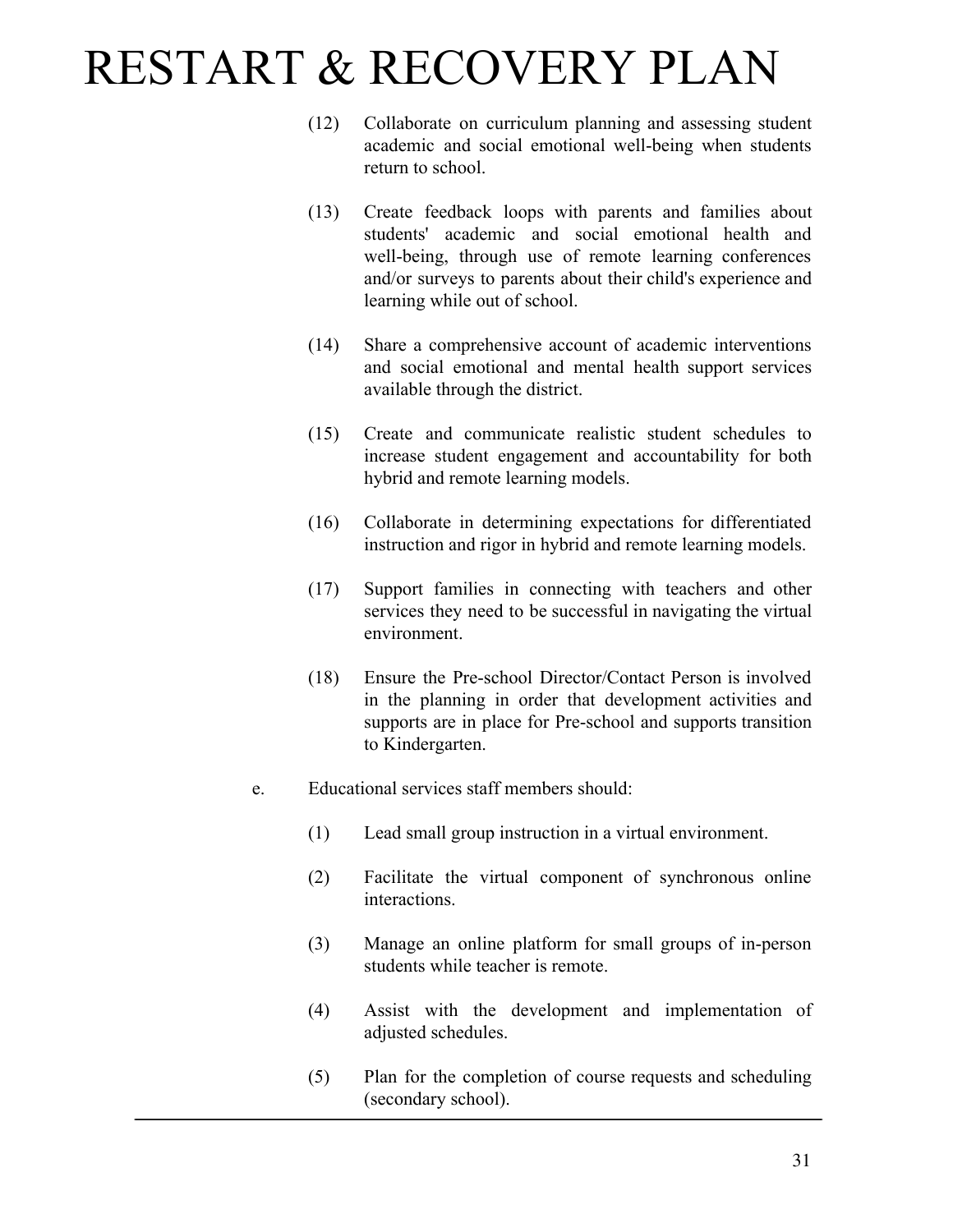- (6) Assist teachers with providing updates to students and families.
- (7) Support embedding of SEL into lessons.
- (8) Lead small group instruction to ensure social distancing.
- (9) Consider student grouping to maintain single classroom cohorts.
- (10) Consider alternative methods for one-on-one interactions avoiding in-person contact where possible.
- f. Support staff/paraprofessionals may:
	- (1) Lead small group instruction to ensure social distancing.
	- (2) Consider student grouping to maintain single classroom cohorts.
	- (3) Consider alternative methods for one-on-one interactions avoiding in-person contact where possible.
	- (4) Pre-record read-alouds and videos around SEL activities and routines (Grades Pre-K through two). Caption pre-recorded instructional videos from general education teachers.
	- (5) Provide real-time support during virtual sessions.
	- (6) Research websites, videos, and links for accessible activities that teachers can incorporate into lessons.
	- (7) Support families and students in accessing and participating in remote learning. Paraprofessionals can be added to online classes as co-teacher.
	- (8) Lead small group instruction in a virtual environment.
	- (9) Facilitate the virtual component of synchronous online interactions.
	- (10) Family Workers will need to provide support to parents via virtual platforms (Pre-school).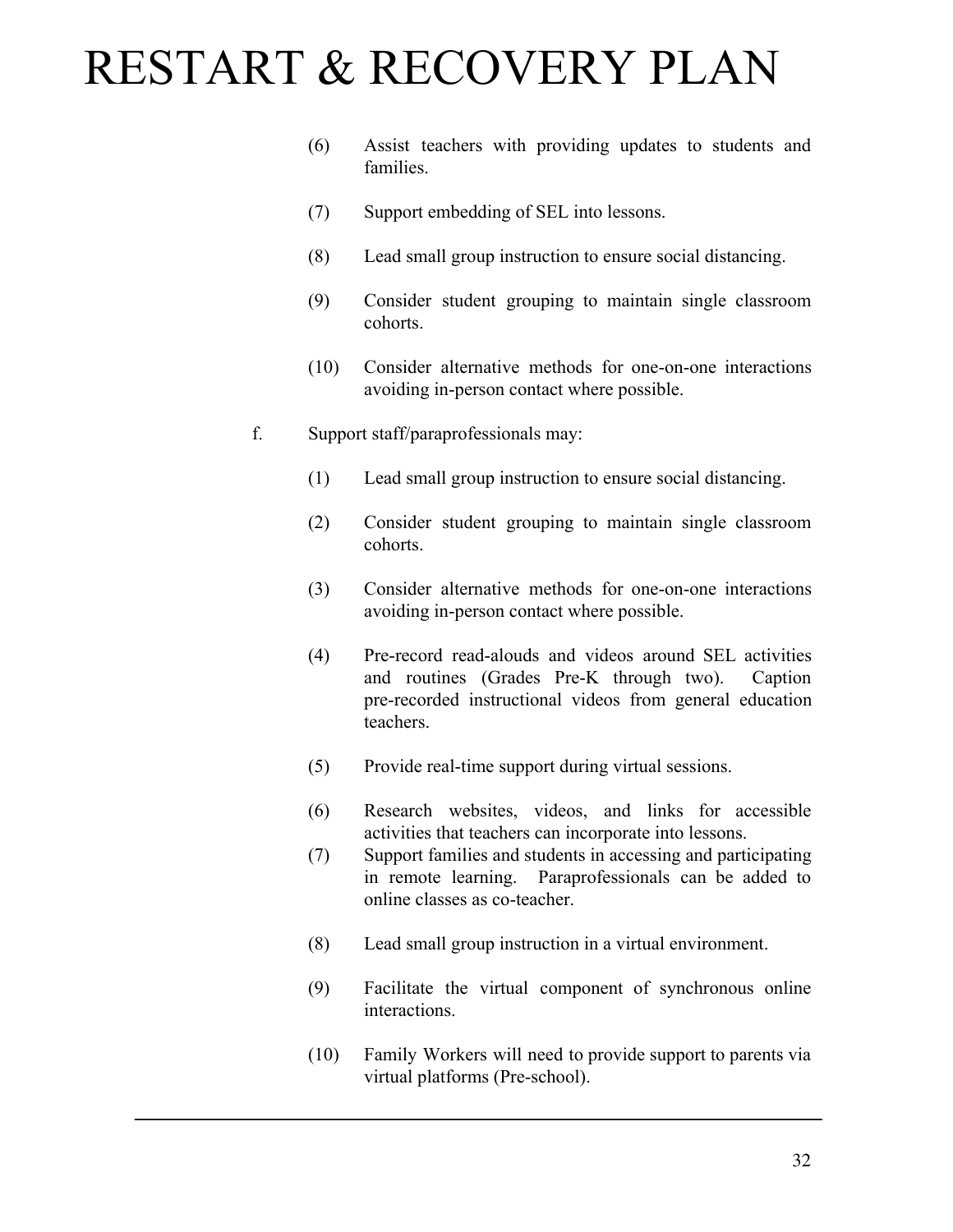#### g. Substitutes

- (1) Develop contingency staffing plans in case of sudden long-term absences and/or vacancies.
- (2) Develop roles and responsibilities for substitute teachers in both virtual and hybrid settings.
- (3) Designate substitutes to a single school building or grade level to avoid too much movement between schools.
- (4) Identify areas where additional staff may be necessary: school nurses, counselors, school psychologist.

[See Appendix O – Staffing]

- 6. Educator Roles Related to School Technology Needs
	- a. To ensure all staff supporting virtual learning are prepared to provide or support instruction on day one, the school officials should:
		- (1) Designate staff members to provide ongoing support with technology to students, teachers, and families. Consider developing a schedule and assigning a technology point person to teachers by grade level or content area.
		- (2) Survey teachers and families to determine technology needs/access (consider those that have access, but may be sharing personal devices with others).
		- (3) To the extent possible, provide district one-to-one instructional devices and connectivity.
		- (4) Prior to the start of the school year, provide district email addresses and access to online platforms (usernames/passwords/organizational credentials).
	- b. To ensure student teachers are prepared to start supporting instruction on day one, districts should:
		- (1) Train student teachers to use technology platforms.
		- (2) Communicate district expectations/guidelines regarding professional online etiquette/interactions with students.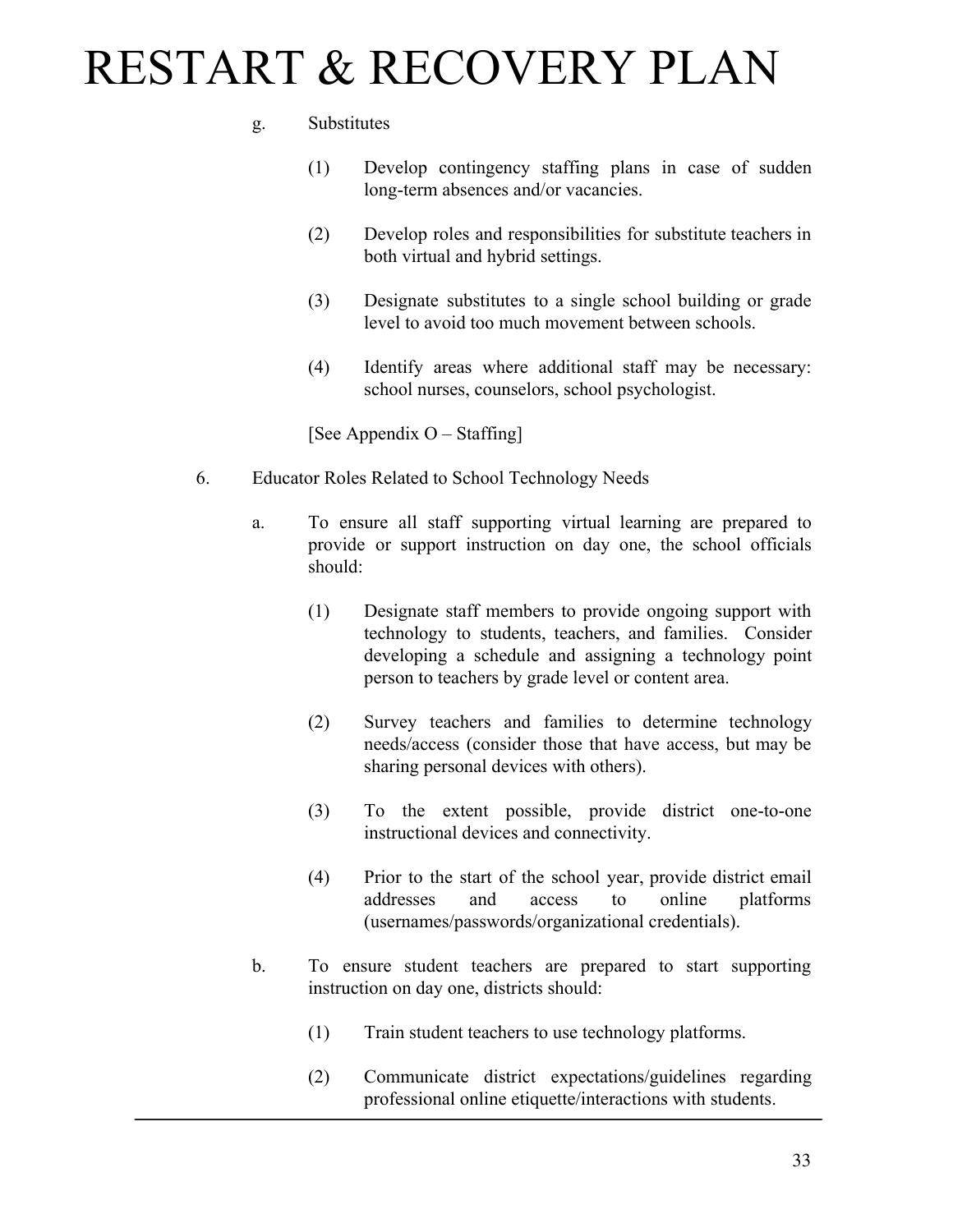- (3) Survey assistant teachers to determine technology needs/access (Pre-school).
- (4) Virtual instruction is ideal for staff who are at greater risk for the impacts of COVID-19. Accommodations may need to be made for staff with health issues which are exacerbated by viewing content on screens for an extended period.
- c. Student teachers should:
	- (1) Obtain a substitute credential to gain the ability to support students without supervision as needed.
	- (2) Lead small group instruction (in-person to help with social distancing).
	- (3) Co-teach with cooperating teacher and maintain social distancing.
	- (4) Manage online classroom for asynchronous hybrid sessions while the cooperating teacher teaches in-person.
	- (5) Implement modifications or accommodations for students with special needs.
	- (6) Facilitate one-to-one student support.
	- (7) Lead small group instruction virtually while the classroom teacher teaches in-person.
	- (8) Provide technical assistance and guidance to students and parents.
	- (9) Develop online material or assignments.
	- (10) Pre-record direct-instruction videos.
	- (11) Facilitate student-centered group learning connecting remote and in-person students.
- d. Additional Staff Concerns Districts should also be prepared to navigate additional staffing concerns and topics and may also consider: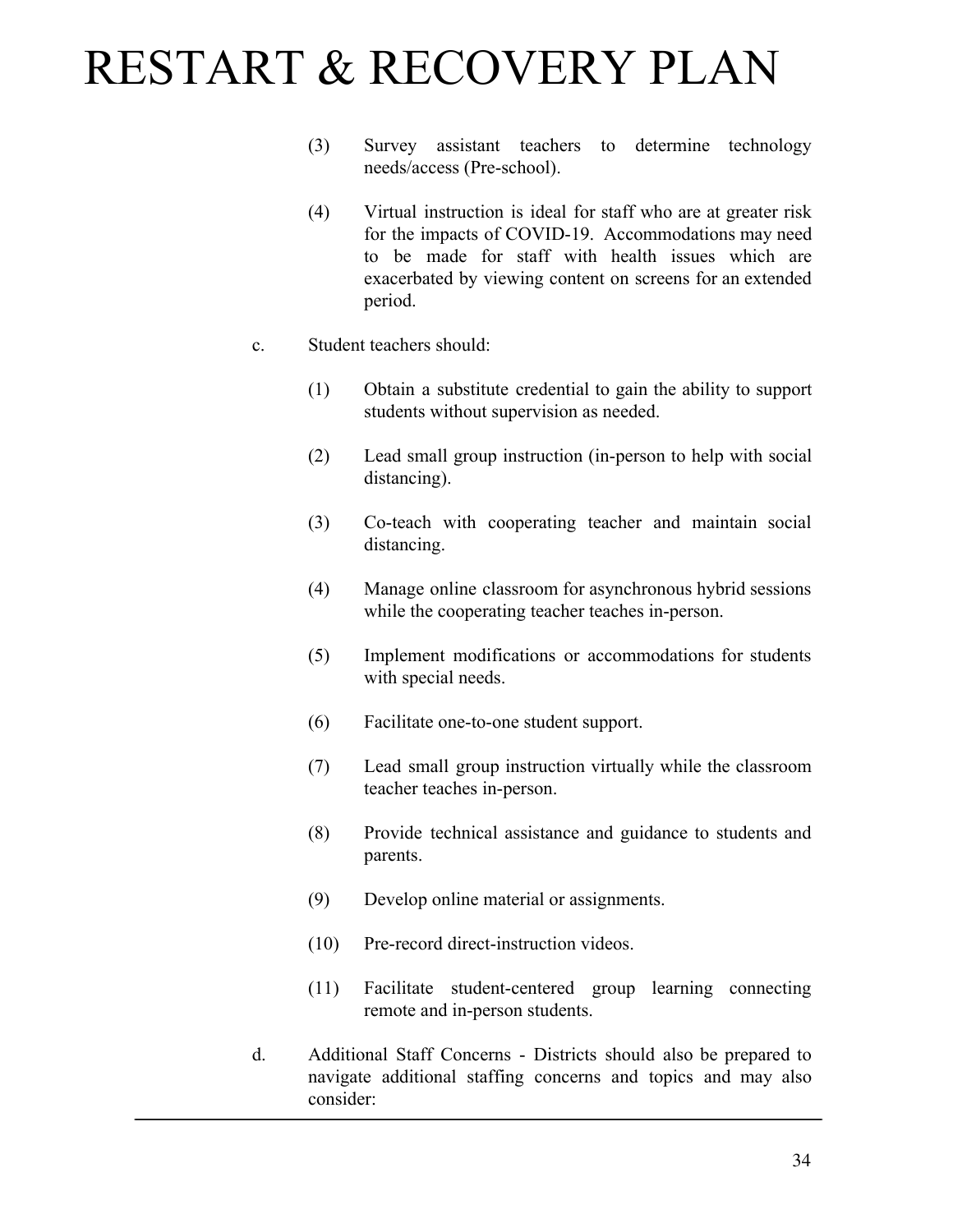- (1) Best practice and guidance from the American Academy of Pediatrics is to limit screen time for students in grades Pre-K through two. Developmentally appropriate practices show that young learners are most successful with hands-on learning, rather than worksheets or computer-based activities. In this grade band, interactive learning activities are the most effective.
- (2) Develop and communicate a plan of accountability that identifies how teachers will monitor and assess student performance. This includes how they grade students (Grades Pre-K through twelve).
- (3) Districts may also consider developing a plan to leverage community organizations, community partners, faith-based communities, or volunteers to support families outside of the school building. Utilizing community volunteer support that will interact directly with students may require criminal history background checks.
- (4) Roles and responsibilities of teacher leaders or instructional coaches in supporting teachers in making necessary curricular adjustments and continuously improving quality of instruction through remote and hybrid structures.
- (5) Increase need for all staff to address student trauma, social emotional learning, and digital citizenship.

[See Appendix O – Staffing]

7. Athletics

Under Executive Order 149, high school sports under the jurisdiction of the NJSIAA may resume only in accordance with reopening protocols issued by NJSIAA and cannot resume earlier than June 30, 2020.

[See Appendix P – Athletics]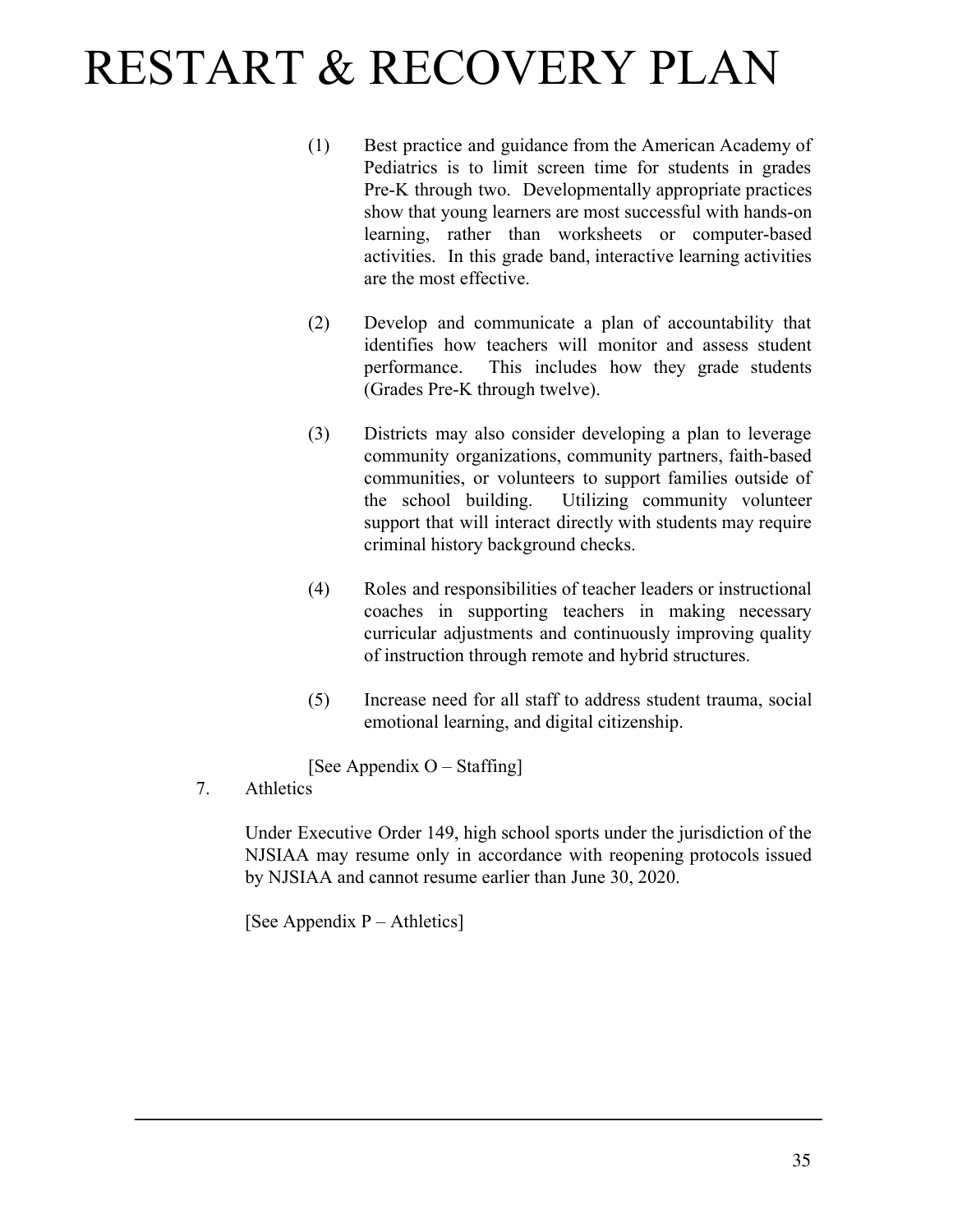C. Policy and Funding

The impact of the COVID-19 pandemic presents many fiscal challenges to the school district for delivery of instruction and related services to students in addition to other basic operational needs. Readying facilities, purchasing supplies, transporting, and feeding students may look drastically different in the 2020-2021 school year. The Policy and Funding section of the Board's Plan focuses on existing and pending Federal and State legislation, regulations, and guidance.

- 1. School Funding
	- a. The Board shall explore options to obtain the maximum amount of available revenue to minimize expenditures and for fiscal planning in the face of considerable uncertainty. The options the Board shall explore include, but are not limited to, the following: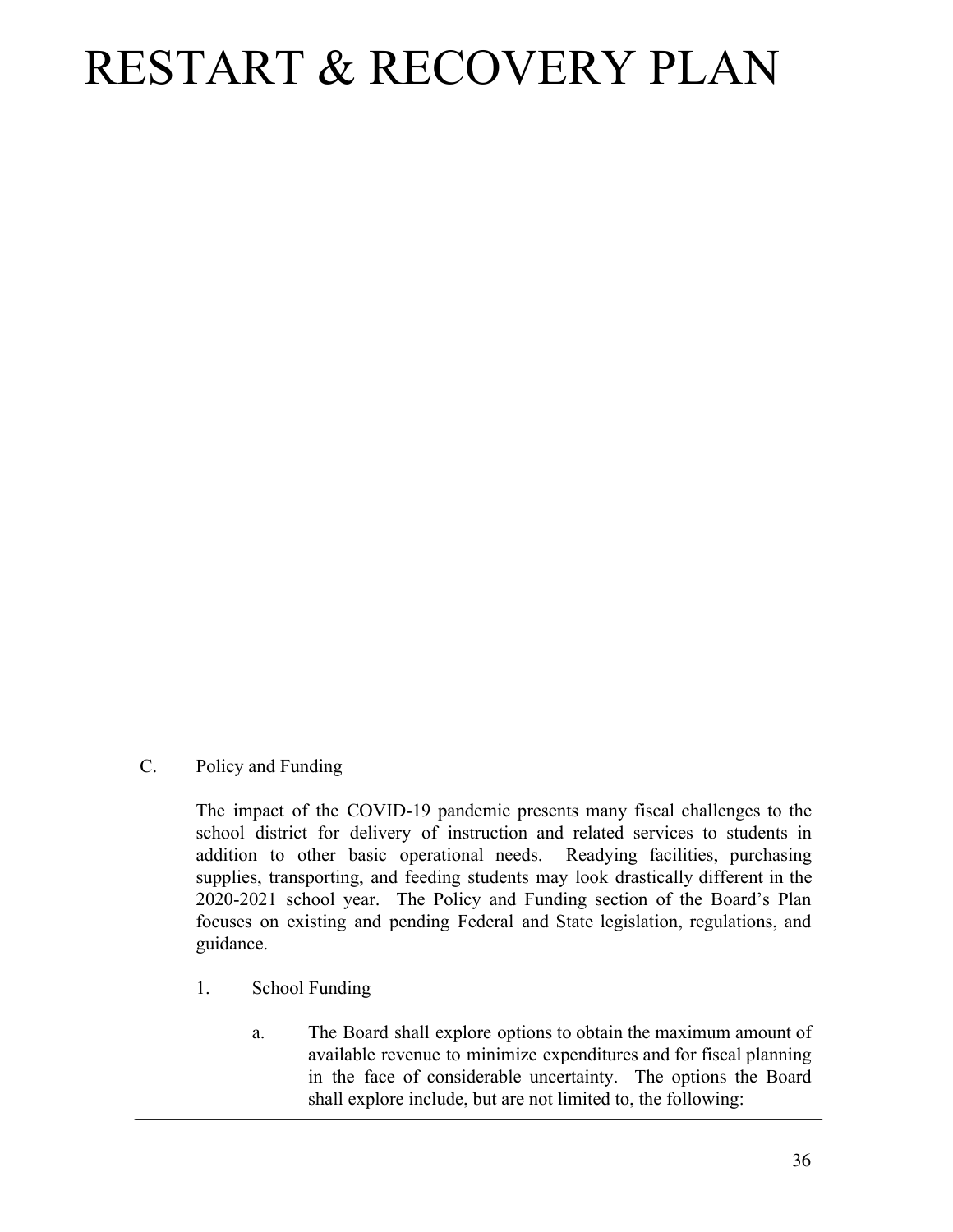- (1) Elementary and Secondary School Emergency Relief Fund;
- (2) Federal Emergency Management Agency Public Assistance; and
- (3) State School Aid.
- b. School District Budgets

Districts have finalized their FY20 budget year and have already finalized their FY21 budgets. Because of the timing of the budget process, many of the activities listed below have not been, and cannot be, factored into either budget year without additional revenue outside the amount they anticipated for FY21 in February, and budget transfers that current statute does not authorize at the start of the school year.

c. School Funding

School officials will review the Policy and Funding section of the NJDOE Guidance that includes information on Federal and State funding sources; purchasing practices; use of reserve accounts, transfers, and cash flow; and costs and contracting, including E-Rate funding and cooperative purchasing contracting.

(1) Purchasing

The school district may likely need to purchase items not needed in the past and may experience increased demand for previously purchased goods and services to implement the Plan. The school district shall continue to comply with the provisions of the "Public School Contracts Law", N.J.S.A. 18A:18A-1 et seq.

(2) Use of Reserve Accounts, Transfers, and Cashflow

The school district shall apply for the approval from the Commissioner of Education prior to performing certain budget actions, such as withdrawing from the emergency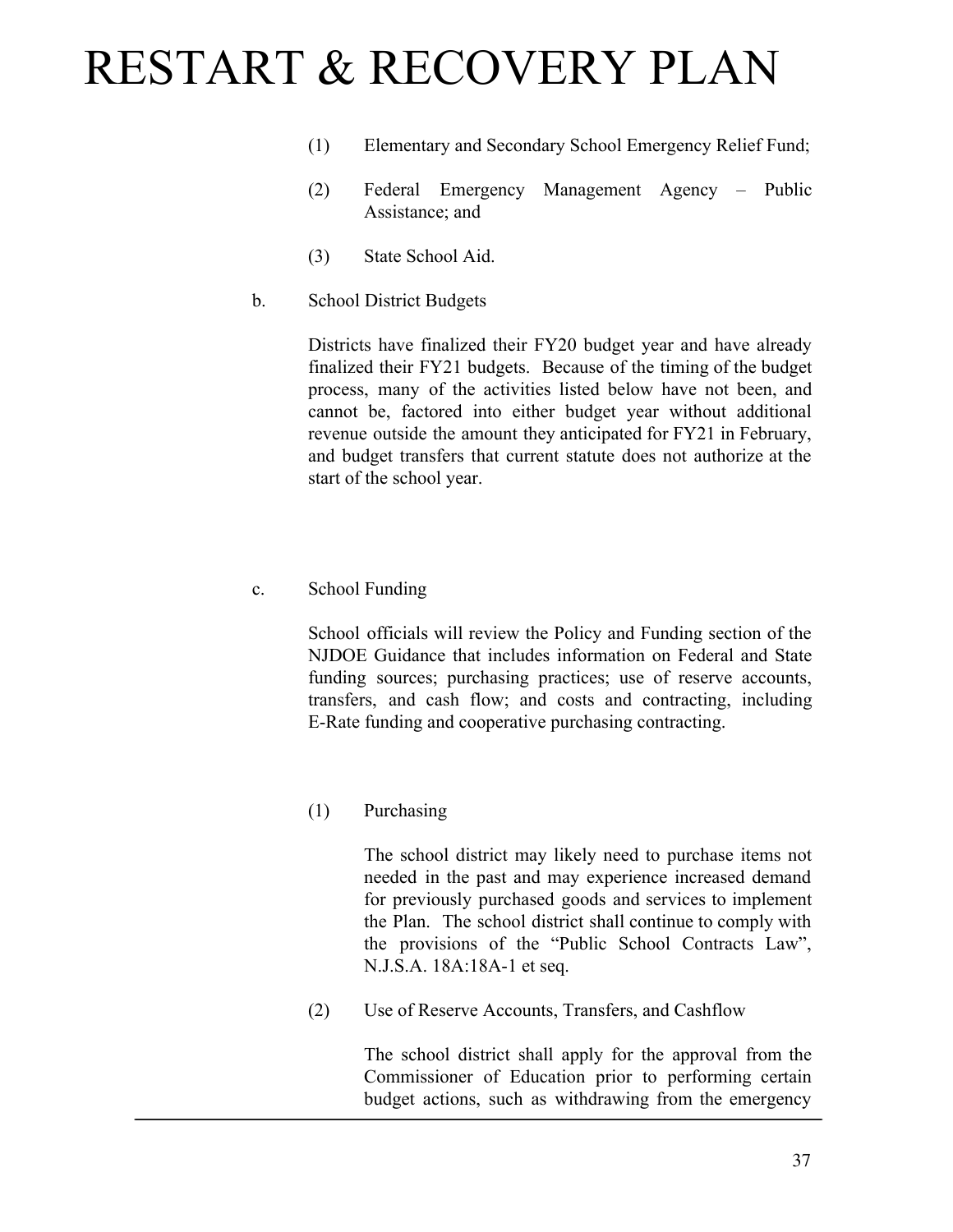reserve or making transfers that cumulatively exceed ten percent of the amount originally budgeted.

(3) Costs and Contracting

The school district shall follow all New Jersey State laws and regulations applicable to local school districts for purchasing when procuring devices and connectivity or any technology related item.

#### D. Continuity of Learning

Ensuring the continuity of learning is critically important during this time of great stress for families, educators, and students. The move to a fully virtual learning environment happened quickly and created significant challenges for staff and students, particularly students already considered at-risk prior to the pandemic. School officials should work closely with their stakeholders to ensure decisions are made collaboratively and transparently and prioritize safely returning students who are in need of in-person instruction. This may include, but is not limited to, students with disabilities, English language learners (ELL), homeless youth, and low-income students.

Curriculum, instruction, assessment, professional learning, and career and technical education (CTE) are all constructs that can be adjusted to serve as levers for equity.

Except where otherwise indicated, the provisions and elements of this section are "additional considerations" that may help districts in considering ways to adhere to the "anticipated minimum standards".

While only a small introduction to these elements is included in this Plan, school officials can find a more detailed explanation and considerations in the NJDOE Guidance under the Continuity of Learning section to reference while developing their Plan for the reopening of schools.

1. Ensuring the Delivery of Special Education and Related Services to Students with Disabilities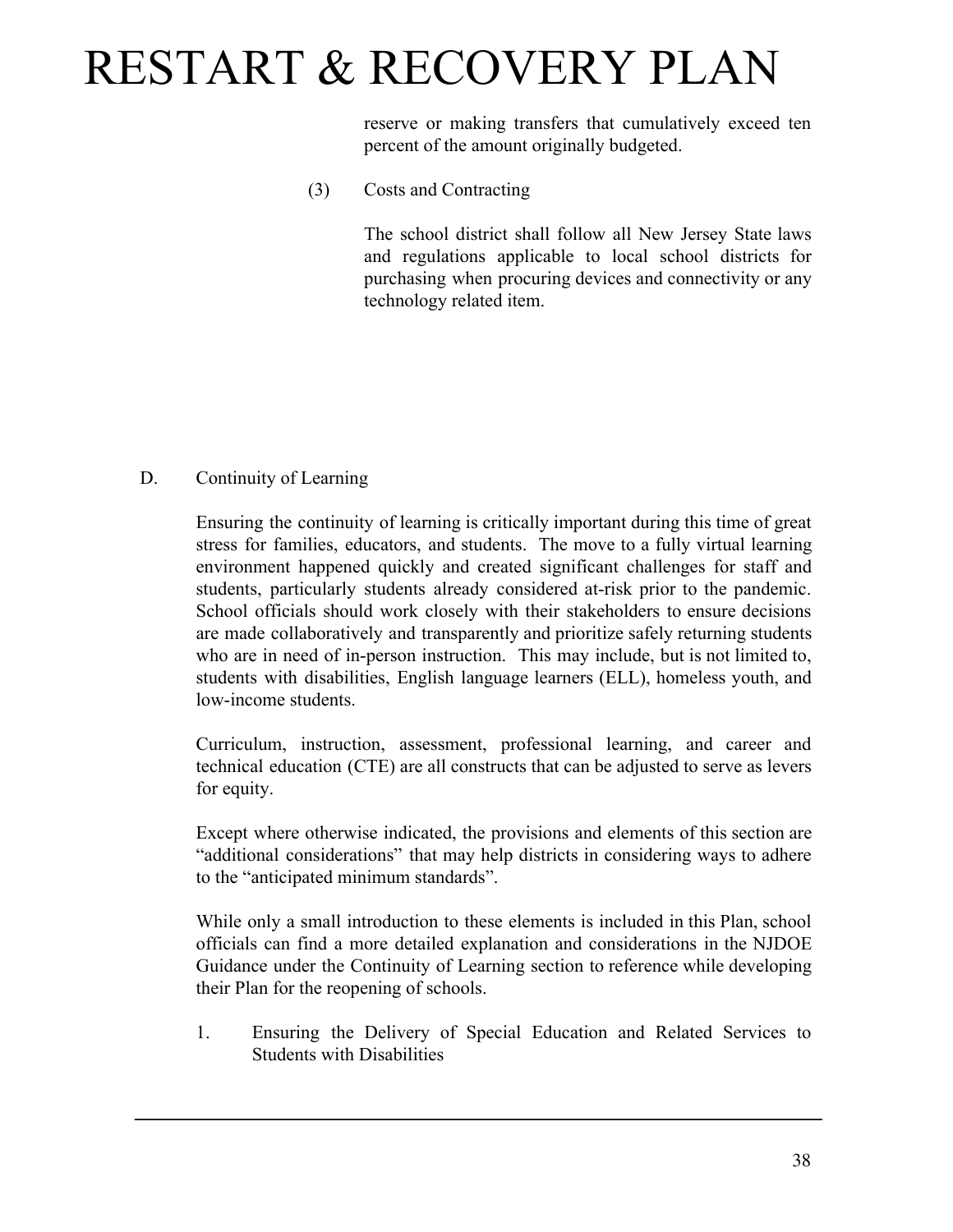- a. Consistent with guidance from the United States Department of Education, school districts must continue to meet their obligations under the Federal Individuals with Disabilities Education Act (IDEA) and the New Jersey State special education regulations for students with disabilities to the greatest extent possible.
- b. In accordance with the Extended School Year (ESY) Guidance issued by the NJDOE, student IEPs that currently included ESY services should be implemented to the greatest extent possible during the COVID-19 pandemic.
- c. The NJDOE recommends that schools districts consider the following when addressing the education of students with disabilities for the 2020-2021 school year:
	- (1) Procedures to address the return to school of medically fragile students and students with physical or health impairments who may require accommodations and modifications as part of a 504 Plan.
	- (2) IEP teams should review student data/student progress to determine whether critical skills were lost during the period in which remote instruction was being provided to students and determine the need for additional services to address learning loss.
	- (3) IEP teams should consider the impact of missed services on student progress towards meeting IEP goals and objectives, and determine if additional or compensatory services are needed to address regression and recoupment of skills within a reasonable length of time.
	- (4) IEP teams should develop procedures to complete overdue and/or incomplete evaluations to determine eligibility for special education services.
	- (5) The use of school guidance department staff and Child Study Team personnel to identify students whose postsecondary plans may have been adversely affected by the COVID-19 pandemic and provide support, resources, and assistance, which may include facilitating connection to community organizations, scholarship programs, county, State, and Federal opportunities to access support.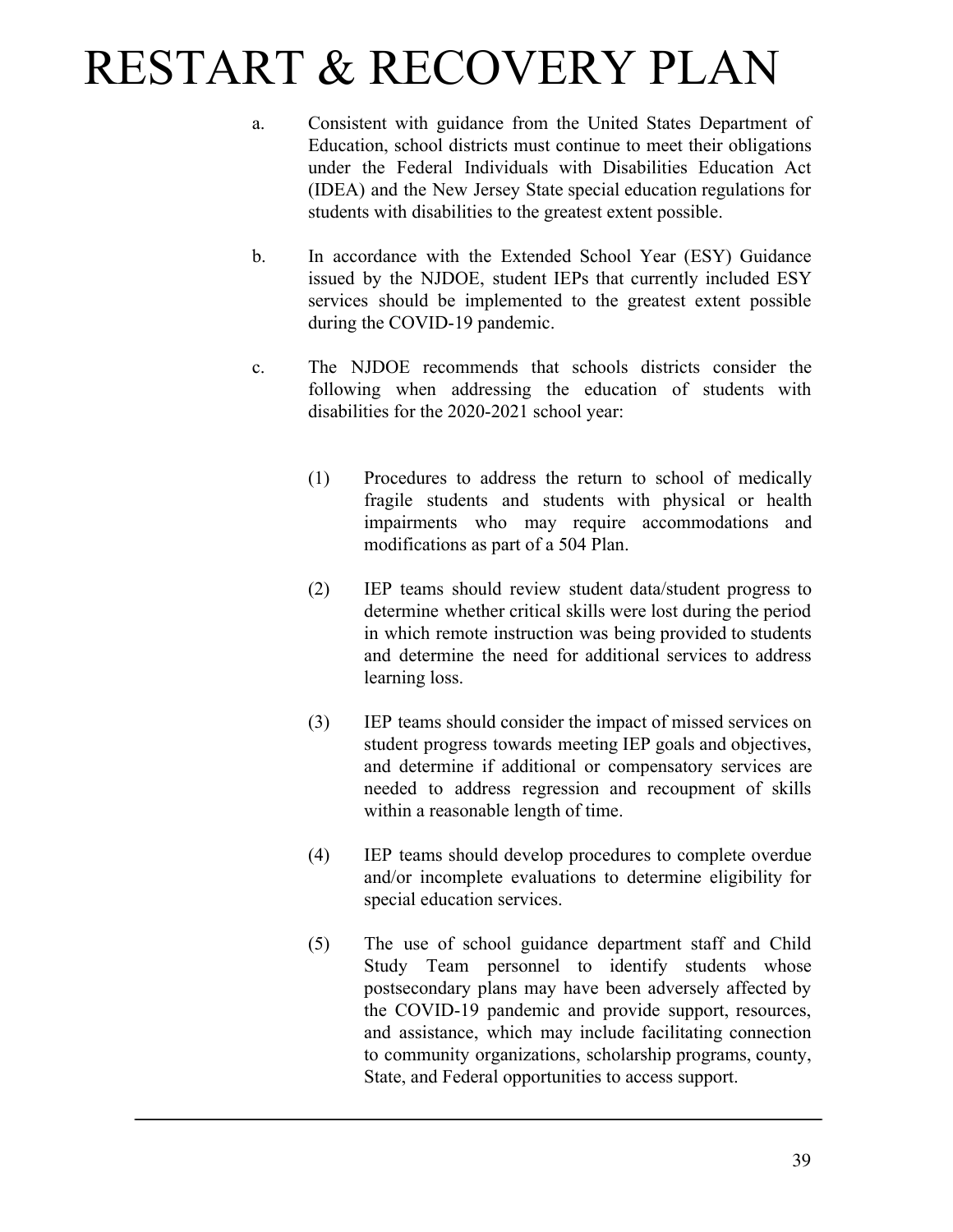- (6) Clear communication to the parents of the procedures for student referrals and evaluations to determine the eligibility for special education and related services or a 504 Plan as required by Federal and State law.
- 2. Technology and Connectivity
	- a. School districts should strive to ensure that every student has access to a device and internet connectivity. School districts should prioritize the provisions of technology, or alternatively, in-person instruction, to students that are otherwise without access. Additionally, these school districts should include in their reopening plan the steps taken to address the technology deficit and how it will be resolved as soon as possible.
	- b. Districts should:
		- (1) Conduct a needs assessment.
		- (2) Consider the attendant needs associated with deployment of needed technology, including student and parent trainings and acceptable use policy implementation.
		- (3) Prioritize the purchase and roll-out of devices and/or connectivity that may involve learning based on the results of the needs assessment.
		- (4) For students with special needs, accommodations according to their instructional program must be addressed as appropriate for each student.
			- (a) If there is a device or connectivity shortage, the school district should address technology challenges in their Plan. This should include the steps the district has already taken to address the technology divide and how the school district plans to provide devices and/or connectivity to students that need them.
- 3. Curriculum, Instruction, and Assessment
	- a. In planning curriculum, instruction, and assessment for reopening, school officials must focus on building staff capacity to deliver highly effective instruction in hybrid environments as well as preparing them to address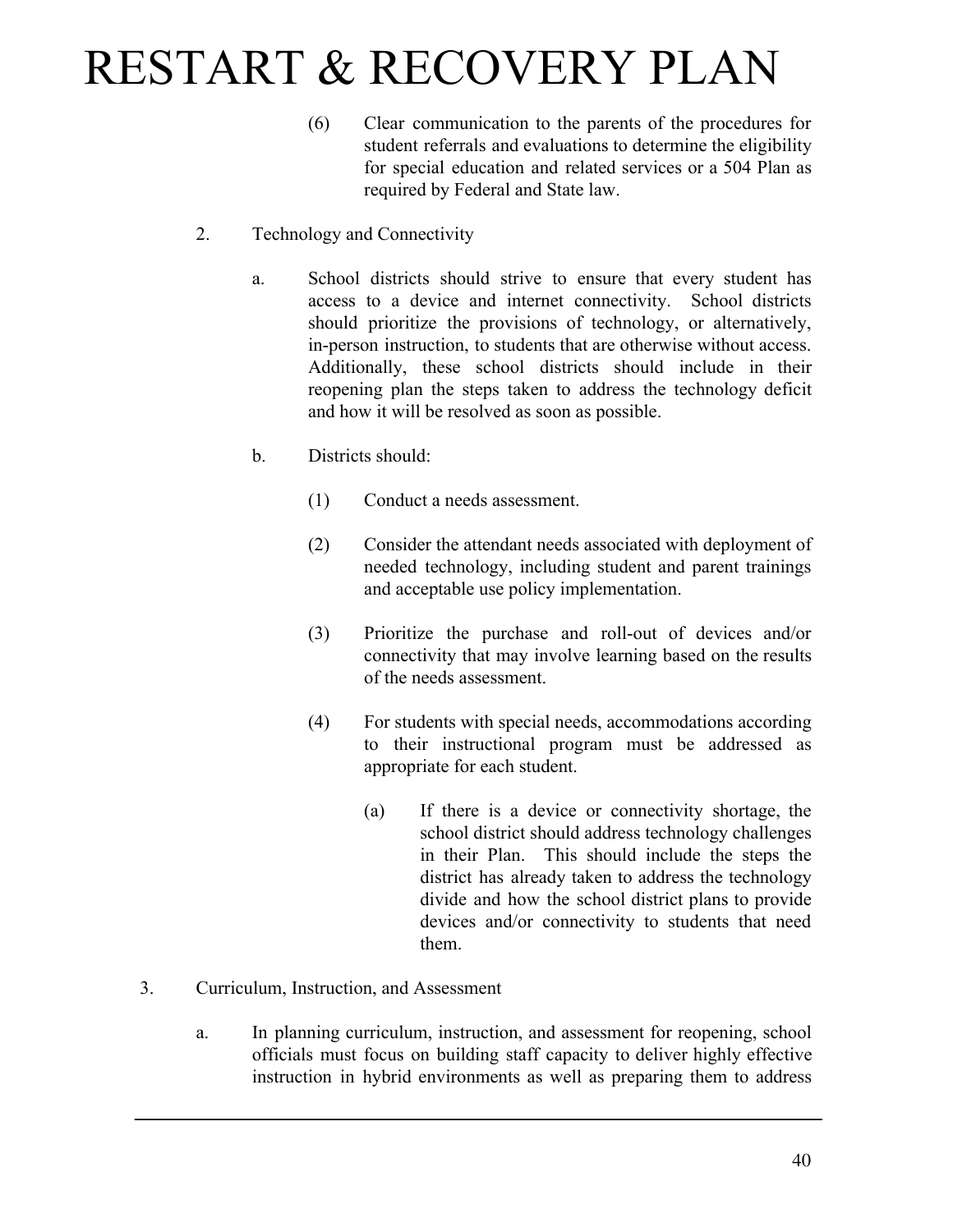any learning gaps that might prevent students from meeting grade-level New Jersey Student Learning Standards (NJSLS).

- b. School officials should develop a Plan that is innovative, cultivates a clear sense of shared purpose and goals, encourages collaboration among educators, and fosters an effective partnership approach with students' family members and caregivers.
- c. Virtual and Hybrid Learning Environment
	- (1) Curriculum
		- (a) Educators will be tasked not only with delivering curriculum, but also structuring the curriculum to account for the loss of learning that may have resulted from the extended school building closures.
		- (b) To accelerate students' progress during the upcoming school year, administrators and educators will be tasked with identifying what unfinished learning needs to be addressed.
		- (c) Accelerated learning focuses on providing students with grade-level materials, tasks, and assignments along with the appropriate supports necessary to fill the most critical gaps in learning. Accelerated learning seeks to help educators utilize classroom time as efficiently as possible.
	- (2) Instruction
		- (a) As school districts prepare for the upcoming school year, instructional plans that are flexible, promote innovation, and take advantage of the strengths of school leaders, teachers, students, and family and community members will be best suited to adapt to changing learning environments as may be necessary.
		- (b) In crafting an instructional plan, the school district should consider the following:
			- (i) Develop a shared understanding among staff, students, and families across grade-levels and schools regarding learning expectations, and anticipated environments (hybrid approaches to instruction, virtual platforms, learning management systems, etc.) and expectations for interactions to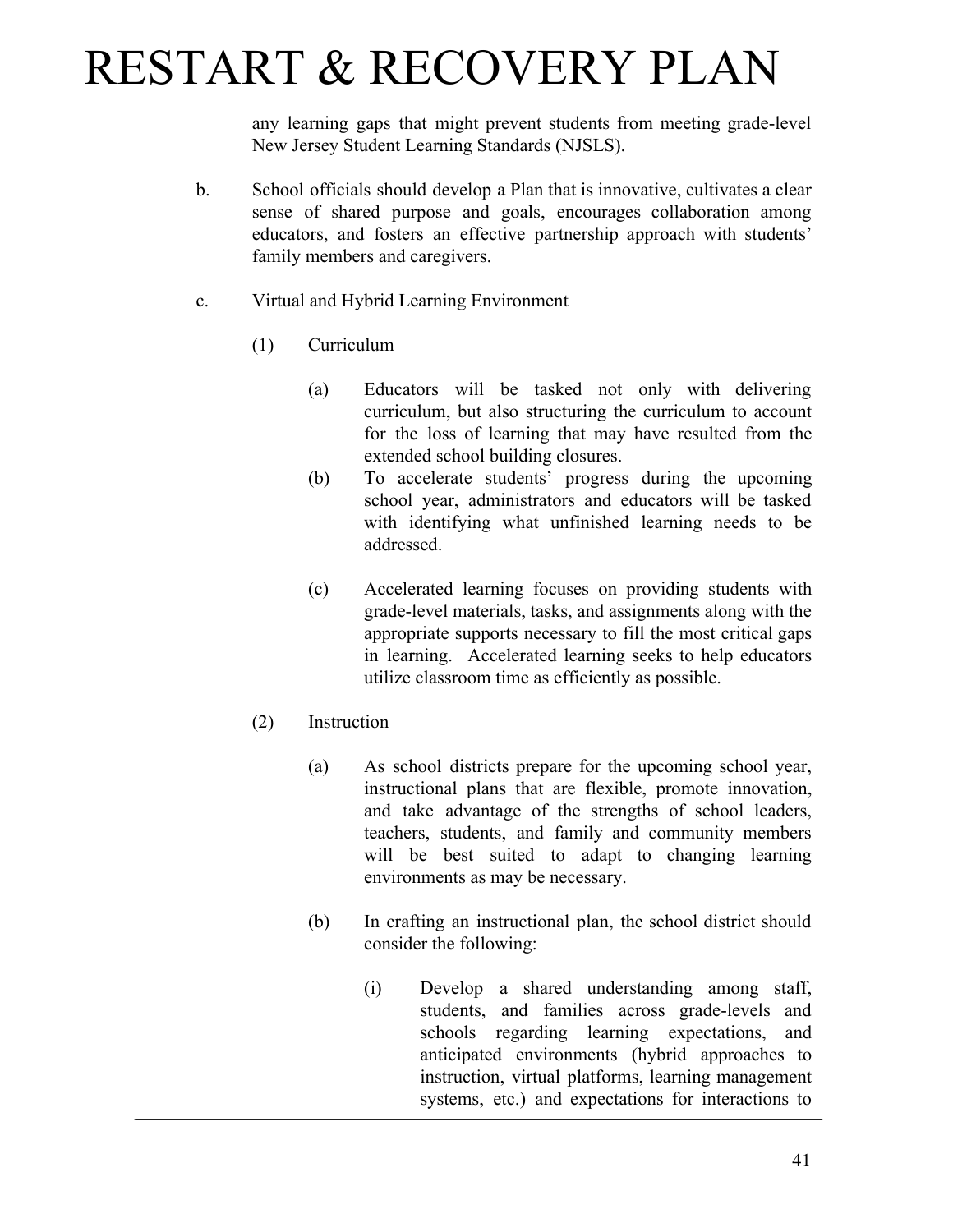ensure all students have access to high-quality instruction.

- (ii) Design for student engagement and foster student ownership of learning.
- (iii) Develop students' meta-cognition.
- (iv) Collaborate with school leaders and educators to determine what types of supports are needed for effective pedagogical approaches during remote or hybrid instruction.
- (v) Assess the district's data on how ELLs experienced instruction during remote or hybrid learning; particularly for newcomer students and students with lower English language proficiency levels.
- (vi) Assess ELLs' levels of engagement and access in an in-person, virtual, or hybrid learning environment.
- (3) Assessment
	- (a) For the purposed of this Plan, the different assessment types are as follows: pre-assessment; formative; interim; and summative.
	- (b) Educators should focus on locally developed pre-assessments and formative assessments upon returning to school.
	- (c) In the absence of Spring 2020 summative assessment data, the school district should identify alternate sources of prior assessment data which may complement data driven decision-making regarding remediation efforts.
	- (d) Online pre-assessments and formative assessments should be leveraged in either a fully virtual or hybrid learning environment to support the evaluation of student strengths and the areas for improvement, and to inform next steps, including determining whether remediation is required for an entire group of students or on an individual student basis.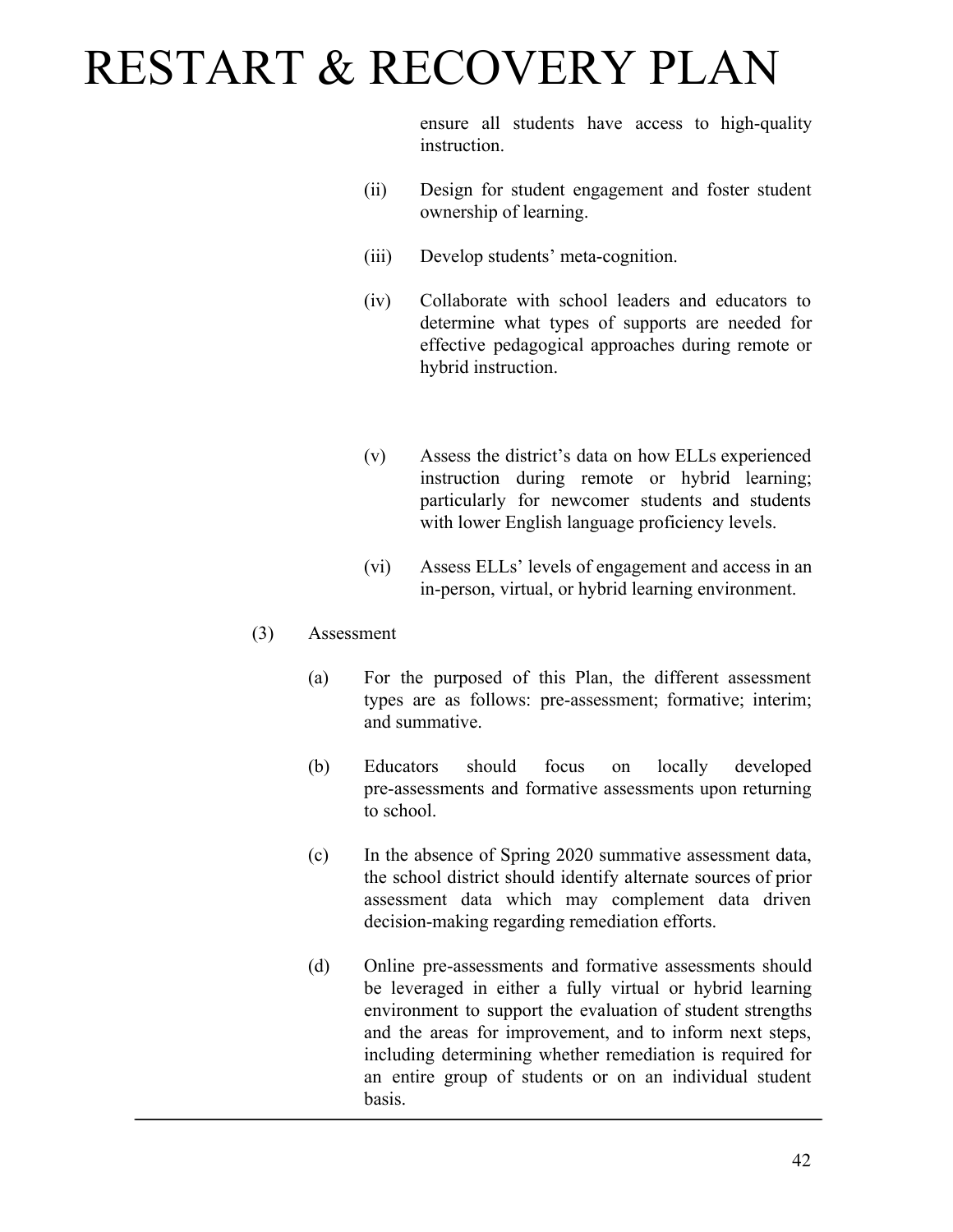- (e) Pre-assessments administered at the start of instructional units should be limited to informing instruction plans with respect to gaps in the mastery of standards while continuing to move students forward at current grade-level.
	- (i) Such pre-assessments should be incorporated into regular classroom activities and to the greatest extent practicable, should not interfere with student learning opportunities as schools reopen.
- 4. Professional Learning
	- a. It is imperative the school district provides professional learning that will better equip leaders, staff, substitutes, students, and parents to adapt to altered educational environments and experiences.
	- b. The school district must focus on professional development to address the learning loss for the most vulnerable populations and preparing and supporting educators in meeting the social, emotional, health, and academic needs of all students.
	- c. Professional learning opportunities should be:
		- (1) Presented prior to the beginning of the year;
		- (2) Presented throughout the school year;
		- (3) Presented in order to grow each educator's professional capacity to deliver developmentally appropriate, standards-based instruction remotely;
		- (4) Presented to include the input and collaboration of stake holders, including all staff, parents, and community members; and
		- (5) Professional development plans (PDPs) for teaching staff and administrators, as always, should remain flexible and adaptable to the changing needs of the district, school, and individual educator.
	- d. Mentoring and Induction
		- (1) Induction must be provided for all novice provisional teachers and teachers new to the district.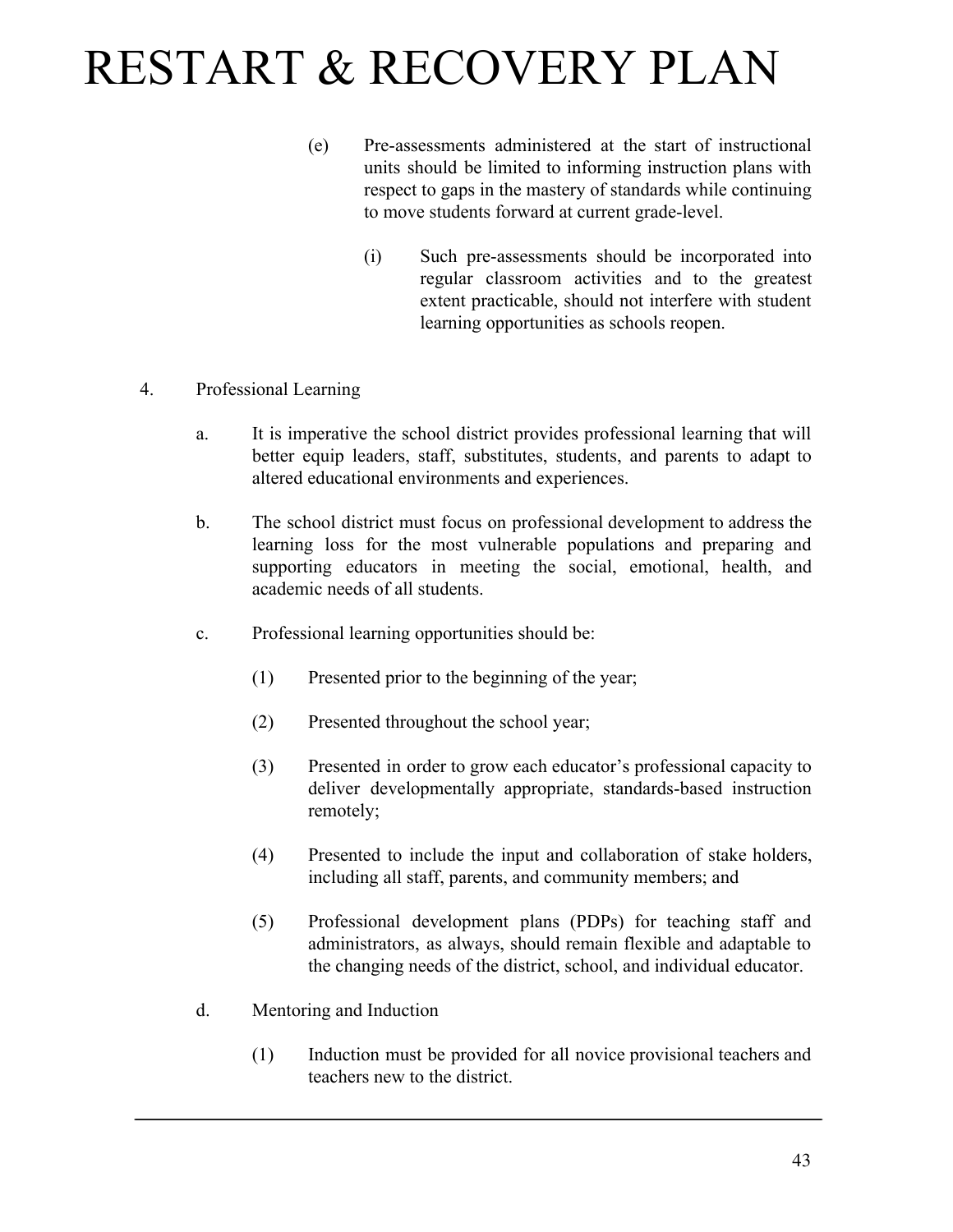- (2) One-to-one mentoring must be provided by qualified mentors to novice provisional teachers.
- (3) Ensure that mentors can provide sufficient support and guidance to novice provisional teachers working in a remote environment.
- (4) Mentoring must be provided in both a hybrid and fully remote learning environment.
- (5) Use online collaborative tools to remain connected to other mentors, new teachers, and administrators to maintain a sense of communal support.
- e. Evaluation
	- (1) School districts should modify annual evaluation training to highlight procedures and processes which would be impacted due to potential hybrid scheduling.
	- (2) School districts should develop observation schedules with a hybrid model in mind.
	- (3) School districts should consider convening a District Evaluation Advisory Committee (DEAC) meeting to review evaluation policies and procedures.
	- (4) School districts should consider the School Improvement Panel's (ScIP) role in informing professional learning, mentoring, and other evaluation-related activities.
	- (5) School districts must consider the requirements and best practices involved with provisional status teachers, nontenured educators, and those on Corrective Action Plans.
- 5. Career and Technical Education (CTE)
	- a. It is critical to maintain the integrity and safety of approved CTE programs and ensure that all CTE students are reached Statewide.
	- b. The Office of Career Readiness has established guiding principles to help administrators and educators make informed decisions about how, when, and to what extent career and technical education can be safely offered.
	- c. Guiding Principles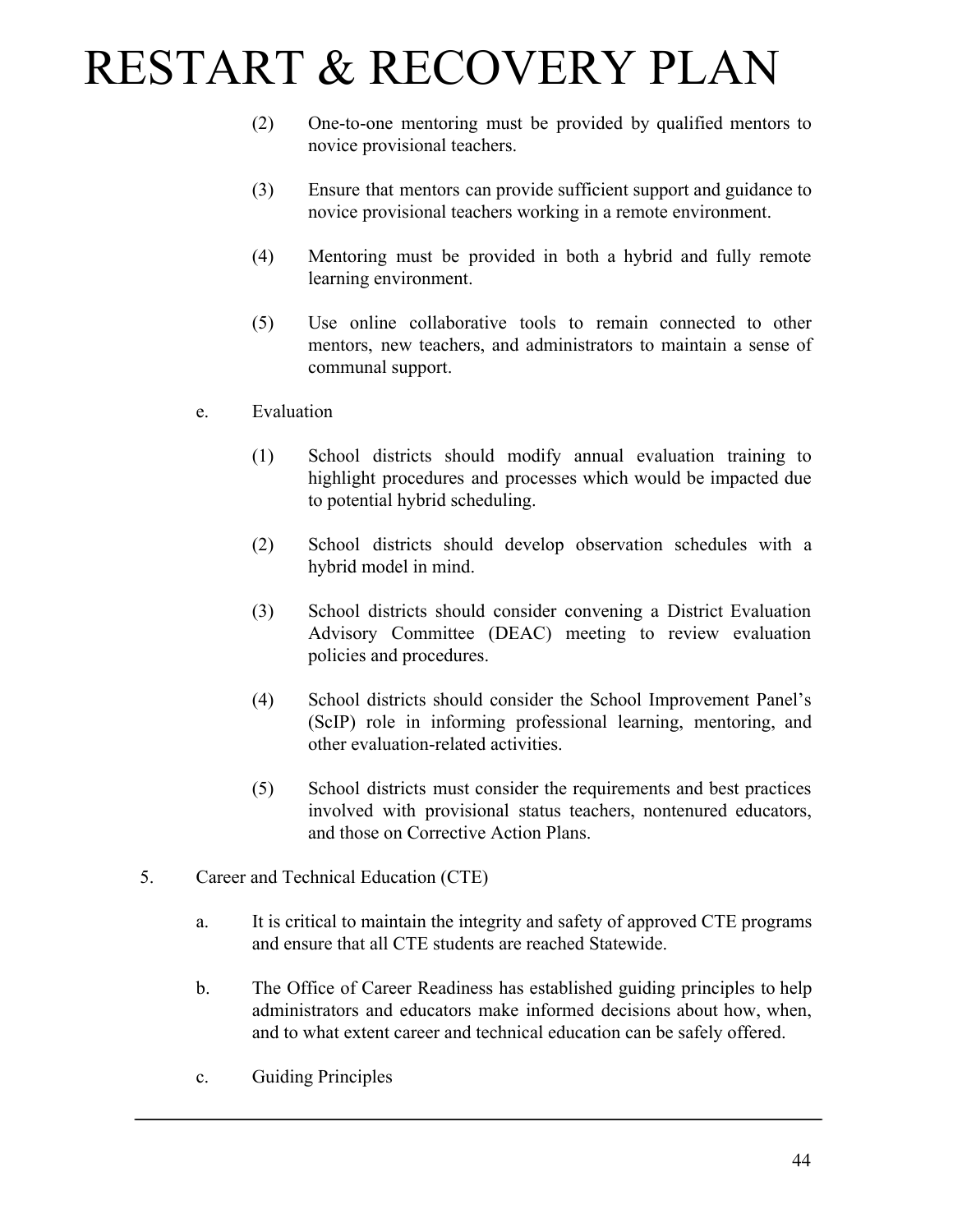- (1) It is essential that when the school district is considering innovative learning models for CTE during a time of social distancing, the State Plan Foundational Elements of Equity of Opportunity and Access as well as Partnerships must be considered.
- (2) The State Plan Goals of Quality Programs, Work-Based Learning (WBL), Career Advisement and Development, and CTE Teacher Recruitment and Retention must also be considered as CTE programs are adapting to new learning environments.
- d. Quality CTE Programs
	- (1) When planning for in-person instruction, examine current curriculum content and evaluate which content is most critical in meeting the requirements of NJSLS, CTE Core Content Standards, industry certifications, college credit agreements, etc.
	- (2) During a time when some credentials may not be accessible online or through other virtual means, it is necessary to ensure students have access to appropriate industry-recognized, high-value credentials.
- e. Work-Based Learning

Students must be provided the opportunity to participate in safe work-based learning, either remotely (simulations, virtual tours, etc.) or in-person. The school district should consider work-based learning opportunities addressed in the administrative code.

f. Career Advisement and Development

Strong career advisement in conjunction with business and community partnerships are essential components of CTE programs and cannot be compromised in a time of increased social distancing; therefore, modifications must be developed to maintain program quality.

g. CTE Recruitment and Retention

CTE teachers require support in transforming their curricula and shifting their instructional practices to meet the needs of the changing classroom environments in a time of social distancing.

h. Funding to Support CTE Programs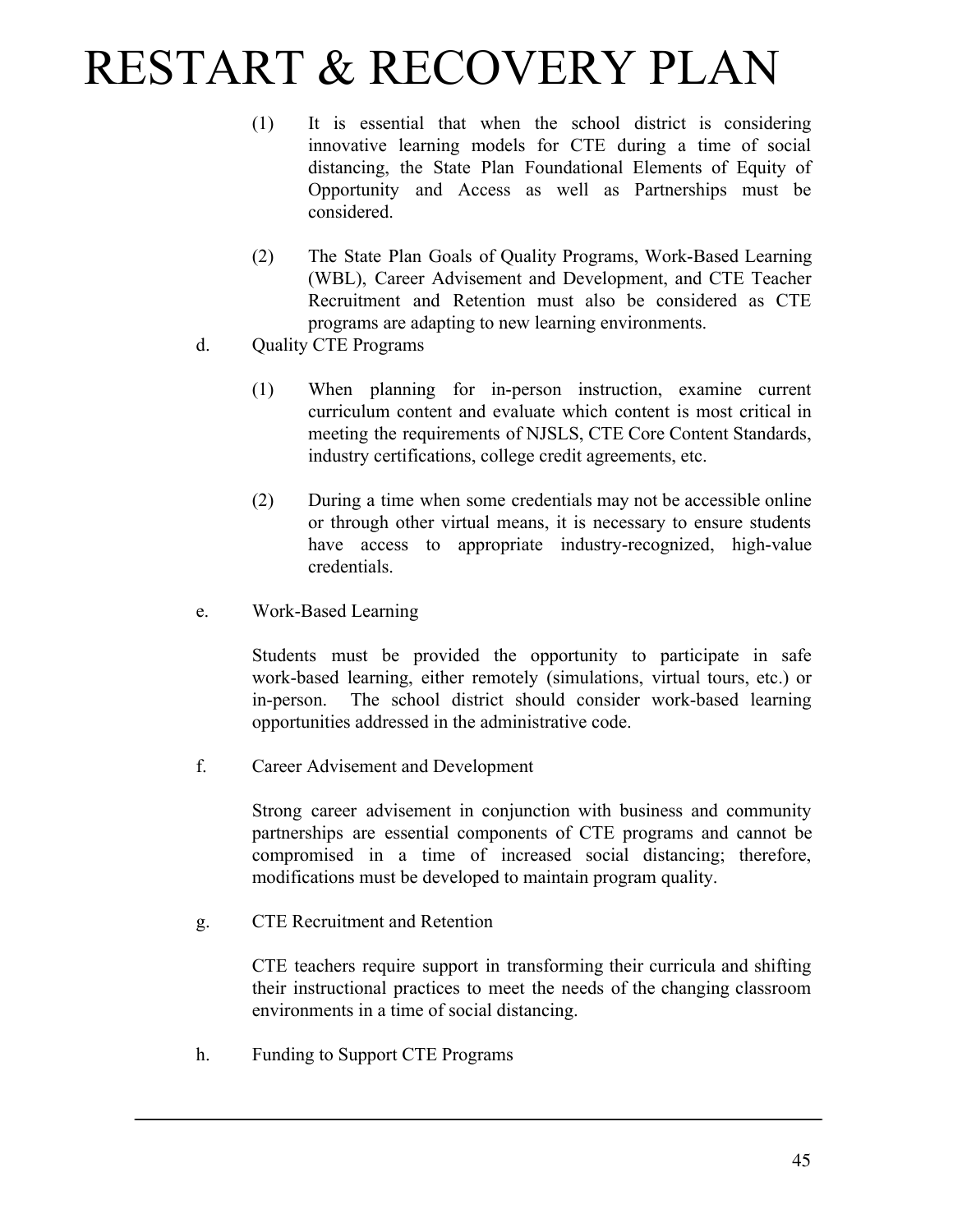The school district has the ability to utilize the CARES Act – Elementary and Secondary School Emergency Relief Fund (ESSER) grants, local district funding, Perkins funding (if eligible), discretionary grant funding (if participating), and other Federal entitlement funds.

### **Appendices**

### **Restart and Recovery Plan to Reopen Schools**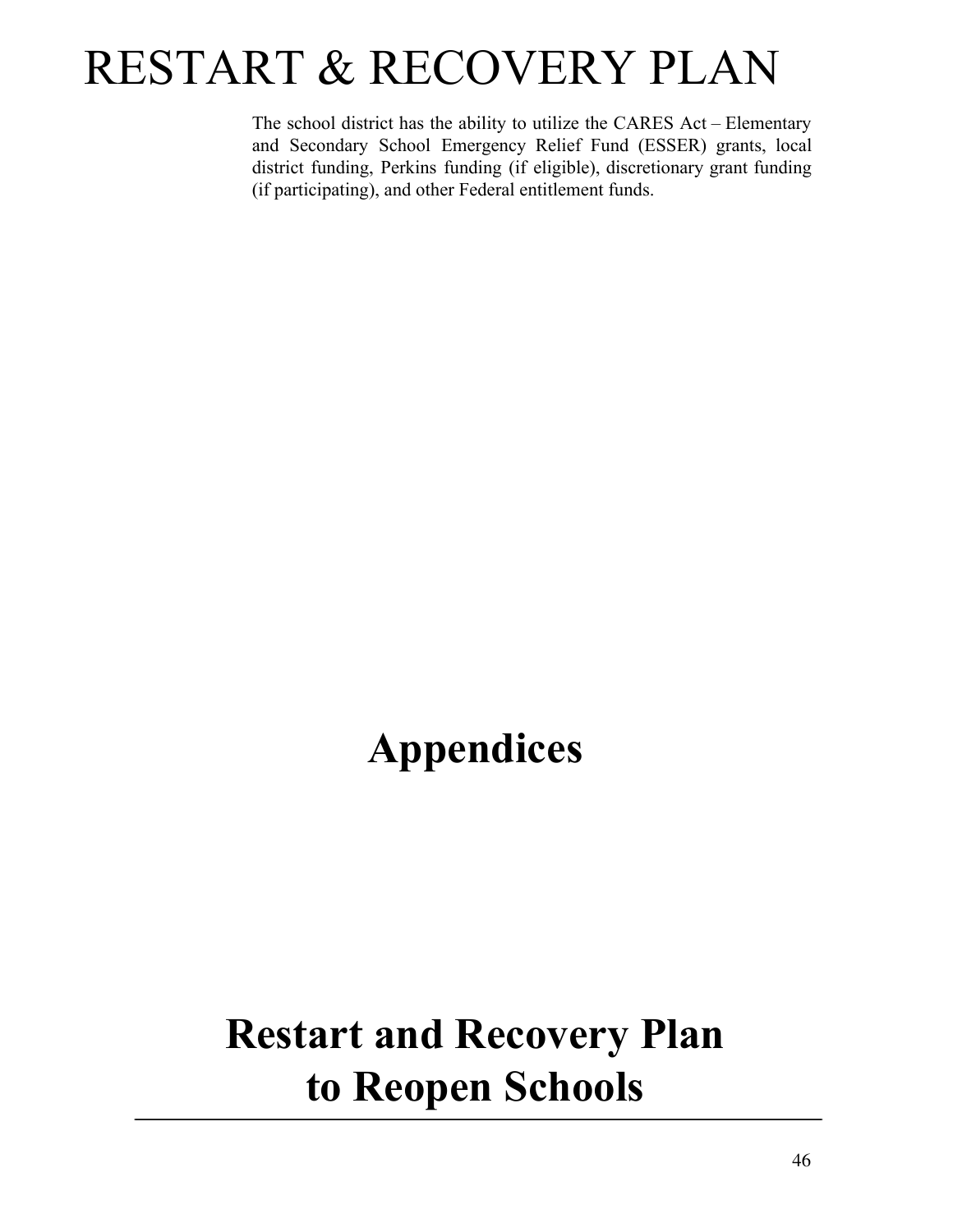### **South Hackensack Board of Education**

**Fall 2020**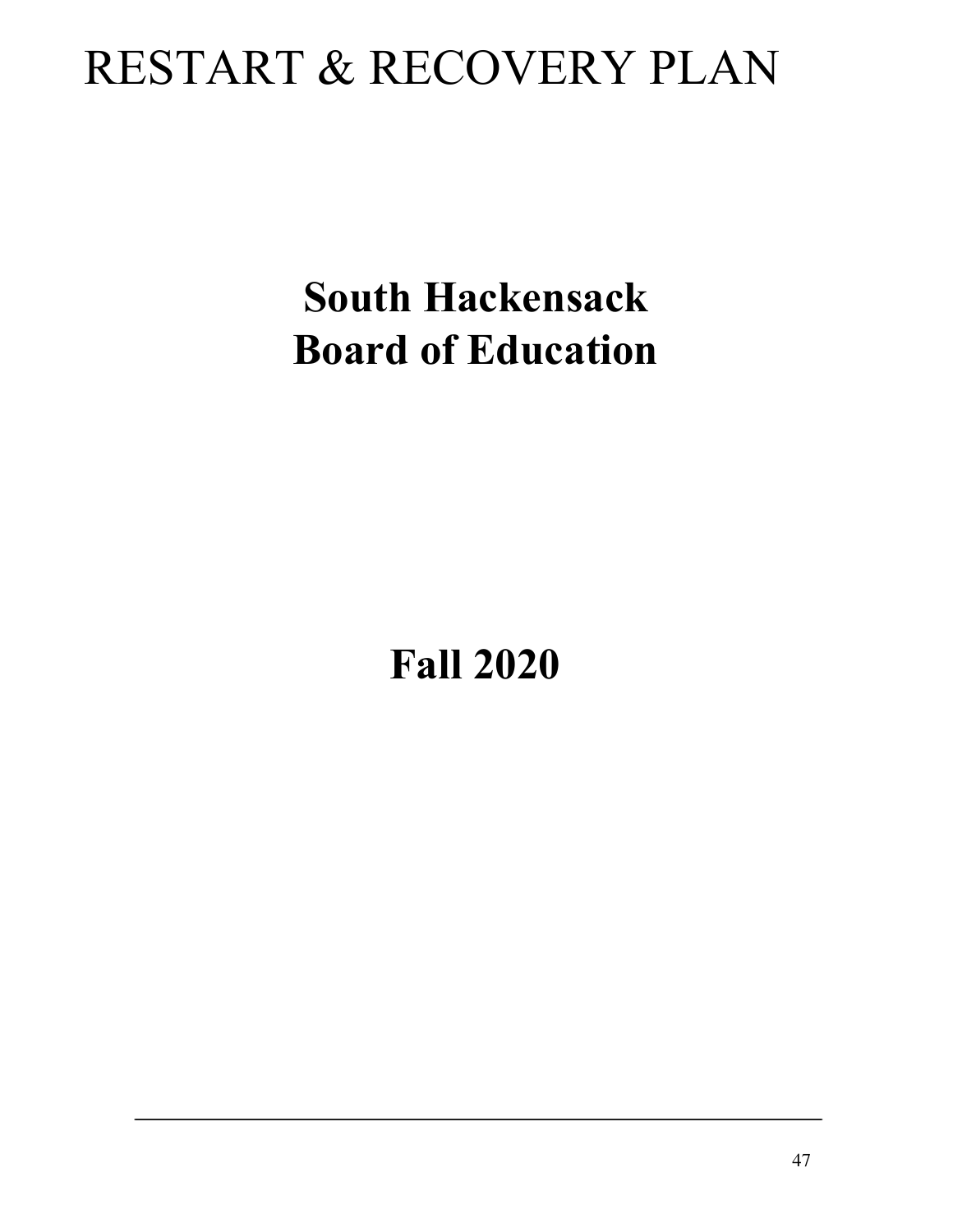#### **HEALTH & SAFETY: CONDITIONS FOR LEARNING:**

**In this Health and Safety Section, the provisions marked "anticipated minimum standards" as outlined in the NJDOE Guidance have been incorporated into the Board's Plan and related protocols, as applicable. The Health and Safety section of the NJDOE Guidance also provided "additional considerations" to assist school officials in considering ways to adhere to the anticipated minimum standards.**

**District officials should abide by the advice of local health officials to determine the safest course of action based on local circumstances, which will change as the public health landscape evolves. The health and safety of students and staff is the number one priority and has guided all decisions of the Board's Plan.**

#### **TEN CRITICAL AREAS OF OPERATION:**

- **#1. General Health And Safety Guidelines**
- **#2. Classrooms, Testing, And Therapy Rooms**
- **#3. Transportation**
- **#4. Student Flow, Entry, Exit, And Common Areas**
- **#5. Screening, PPE, And Response To Students And Staff Presenting Symptoms**
- **#6. Contact Tracing**
- **#7. Facilities Cleaning Practices**
- **#8. Meals**
- **#9. Recess/Physical Education**
- **#10. Extracurricular Activities And Use Of Facilities Outside Of School Hours**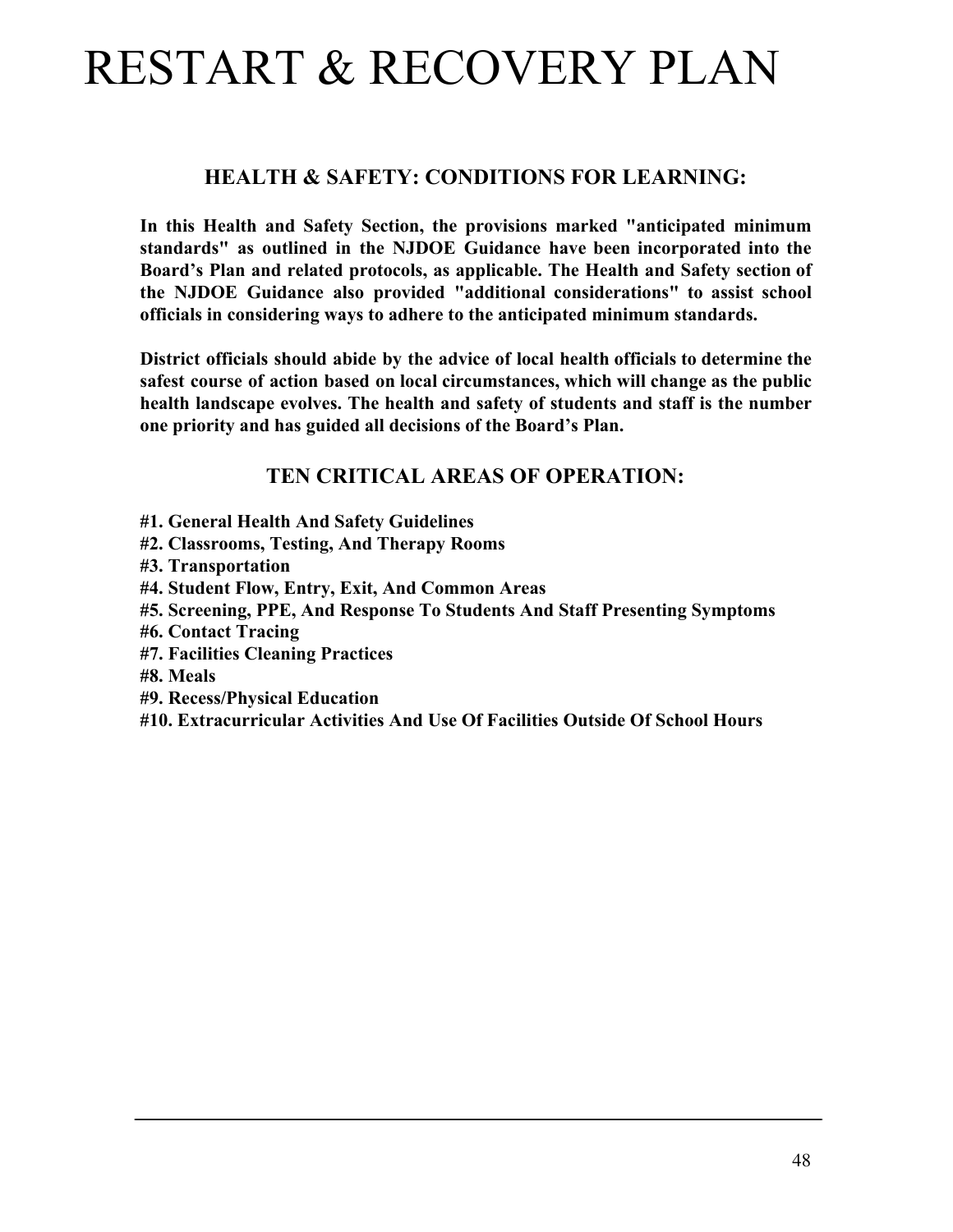### **Appendix A**

**Critical Area of Operation #1 - General Health and Safety Guidelines**

*This school district should include in Appendix A the locally developed protocols addressing the anticipated minimum standards as required by the NJDOE Guidance and referenced in the Board's Plan – Section A.1.a., including, but not limited to*:

- a. Protocol for High Risk Staff Members
- b. Protocol for High Risk Students
- During Phase I, upon entry into the school building, wellness checks will be enforced with temperature checks for all students.
- During Phase I, upon entry into the school building, wellness checks will be enforced with a COVID-19 Google Form Questionnaire for all staff/faculty.
- Wellness and Temperature checks will be performed on a staggered schedule for grades bands (PreK-2; 3-5; 6-8) upon arrival and entry into the building.
- Primary Grades: Pre-Kindergarten to Grade 2 will have temperatures taken in a designated entrance prior to entry.
- Grades 3-8 will enter through main entry points that will house the Temperature Kiosk scanning devices.
- Anyone displaying a temperature at or above 100.4 degrees will be sent immediately to the isolation room, in the nurse's office. Nurse will assess the situation. If it is a child; parent will be notified and have one hour to pick up the child. If it is an adult, the nurse will be the sole person to make the determination to send that person home.
- Social Distancing will be practiced at all times. \*Students and staff will be required to wear masks at all times \*(NOTE: As per Gov. Murphy's announcement of Aug. 3rd 2020). Classes can be brought outside for learning opportunities and breaks.
- When a teacher or staff member circulates around the room or children get out of their seat, they must wear the mask.Teachers and staff will be equipped with masks and face shield. Masks must be worn at all times when inside the building. There will be constant reminders about health and safety at all times, i.e., social distancing reminders, masks in common areas, frequent hand washing, refraining from sharing items, covering your mouth when coughing, etc.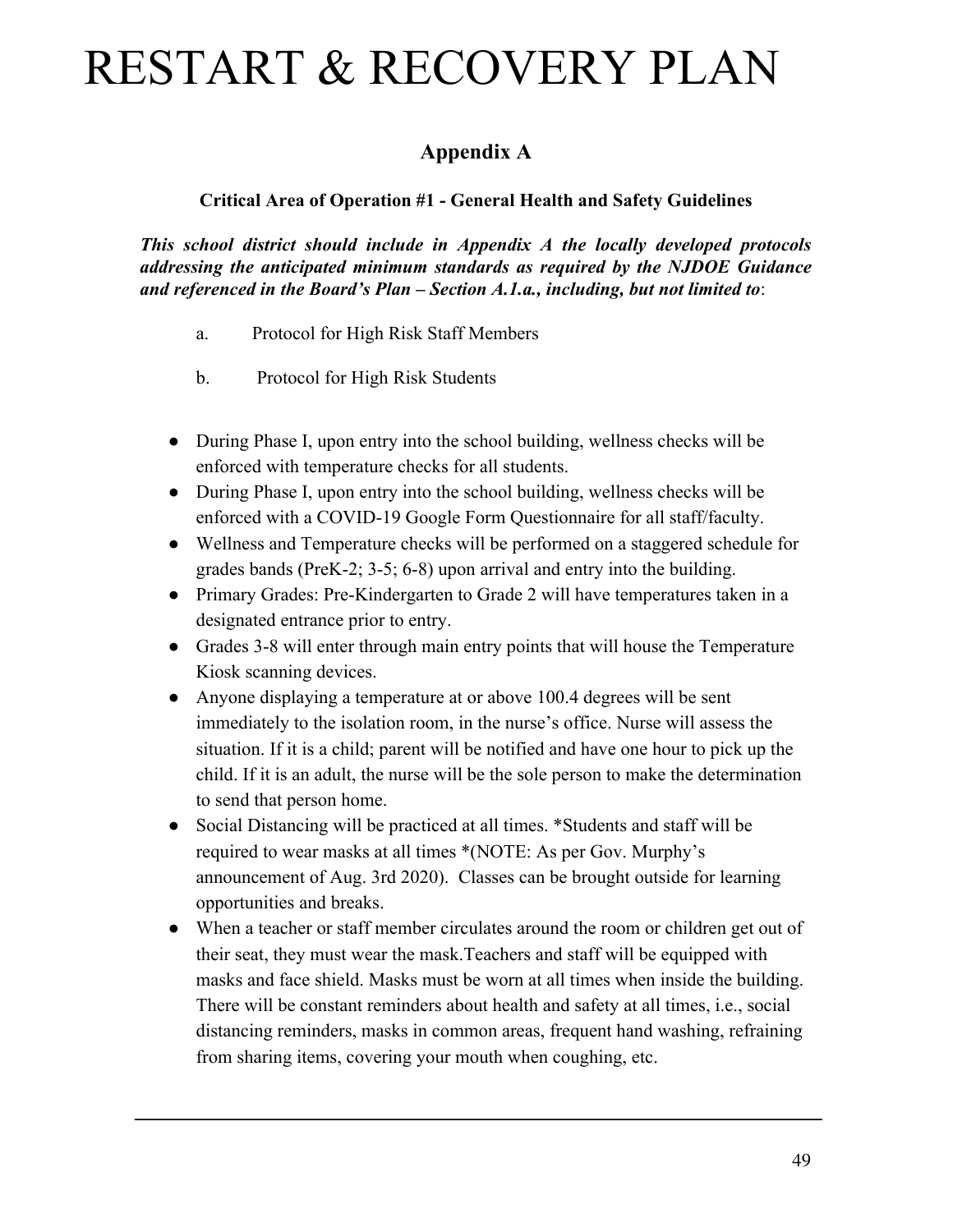- Water fountains will be turned off and covered. Water may be brought in by staff and students. Under no circumstances can items be shared.
- There will be one designee from the "Pandemic Response Team" to gather updates from the Bergen County Department of Health to disseminate new guidelines and breaking information to keep the Pandemic Response Team current.
- One-way hallways will be provided where feasible. All students and staff traveling through hallways will be required to wear a mask. It is highly recommended that while traveling through hallways, all human traffic will try to stay at least an arm's length from each other.
- Classrooms that are vacated will be disinfected as soon as possible.
- Surveys will be sent out to establish baseline information for those who are at a high risk for severe illness and for those parents who opt to keep their children home for virtual learning. At that point, the district will make provisions for those health compromised individuals to work virtually if possible.
- Universal protocols for "Mental Health" will be devised and implemented by our district. Information will be shared with appropriate school personnel such as school administration & CST members.
- Isolation measures will be in compliance with CDC guidelines and safe  $\&$  social distancing. Protocols for those becoming ill after entry to the building will be implemented. If a child becomes ill, the nurse's office will be immediately called to be sure that there is availability to access the nurse's office or "sick" room. Children under grade 5 will be accompanied to nurse by an adult who is masked and keeps within protocol distance. "Sick" Room is inside the Nurse's Office.
- The South Hackensack School District will limit any mandated immunizations to two weeks after immunizations are due. Students cannot attend school with pending immunizations over a two-week period. ( N.J.A.C 8:57-4.2); (Policy#5320)
- The district will abide by all applicable local, state, and federal statutes and regulations to make available personal protective equipment (PPE) as required by such laws.
- The district will immediately inform staff, families, and the school community when they have been or may have been exposed to contagious disease, illness, or hazards.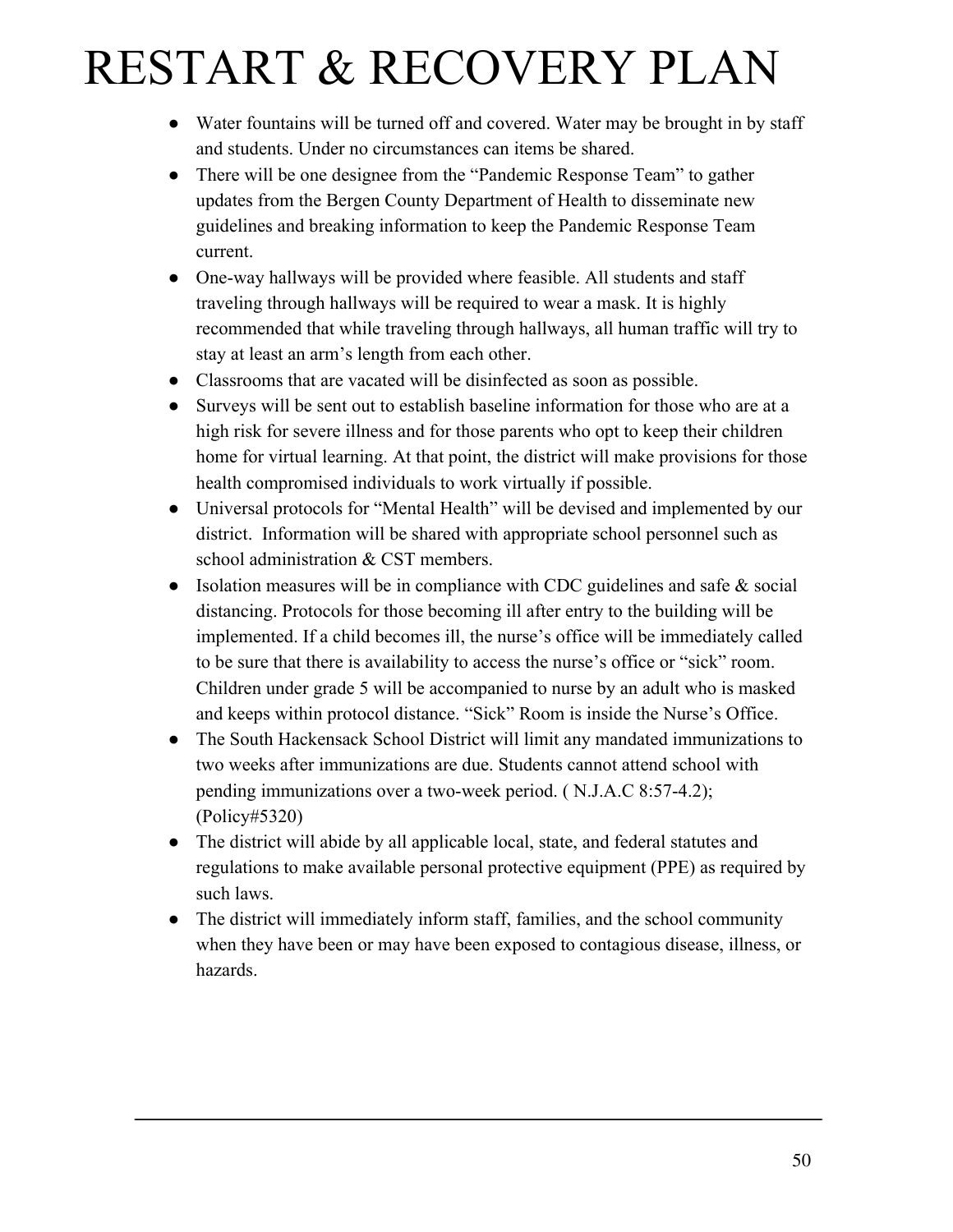Protocol for High Risk Staff Members

● All schools will promote behaviors that reduce the spread of Covid-19, including: staying home when appropriate, hand hygiene and respiratory etiquette, face coverings, and display of signs and messages.

● Staff who are considered at higher risk for severe illness should consult with their physician and administrator.

● School officials will establish and maintain communication with local and State authorities to determine current mitigation levels in the community.

● School officials will ensure staff who are at higher risk for severe illness are protected and supported, such as providing options for remote work and remote learning.

● Reasonable accommodations will be provided for individuals that the CDC identifies as having a higher risk for severe illness from COVID-19, including older adults (aged 65 years and older) and individuals with disabilities or serious underlying medical conditions, which may include: Chronic lung disease or asthma (moderate to severe); Serious heart conditions; Immunocompromised; Severe obesity (body mass index, or BMI, of 40 or higher); Diabetes; Chronic kidney disease undergoing dialysis; Liver disease.

Protocol for High Risk Students

● Students who are considered at higher risk for severe illness will be provided the opportunity for full-time remote learning. This includes, but is not limited to: medically fragile students with Individualized Education Programs (IEPs), students with complex disabilities with IEPs; and/or students who require accommodations under a plan in accordance with the Section 504 of the Rehabilitation Act of 1973. School officials will ensure students who are at higher risk for severe illness are protected and supported, such as providing options for remote work and remote learning.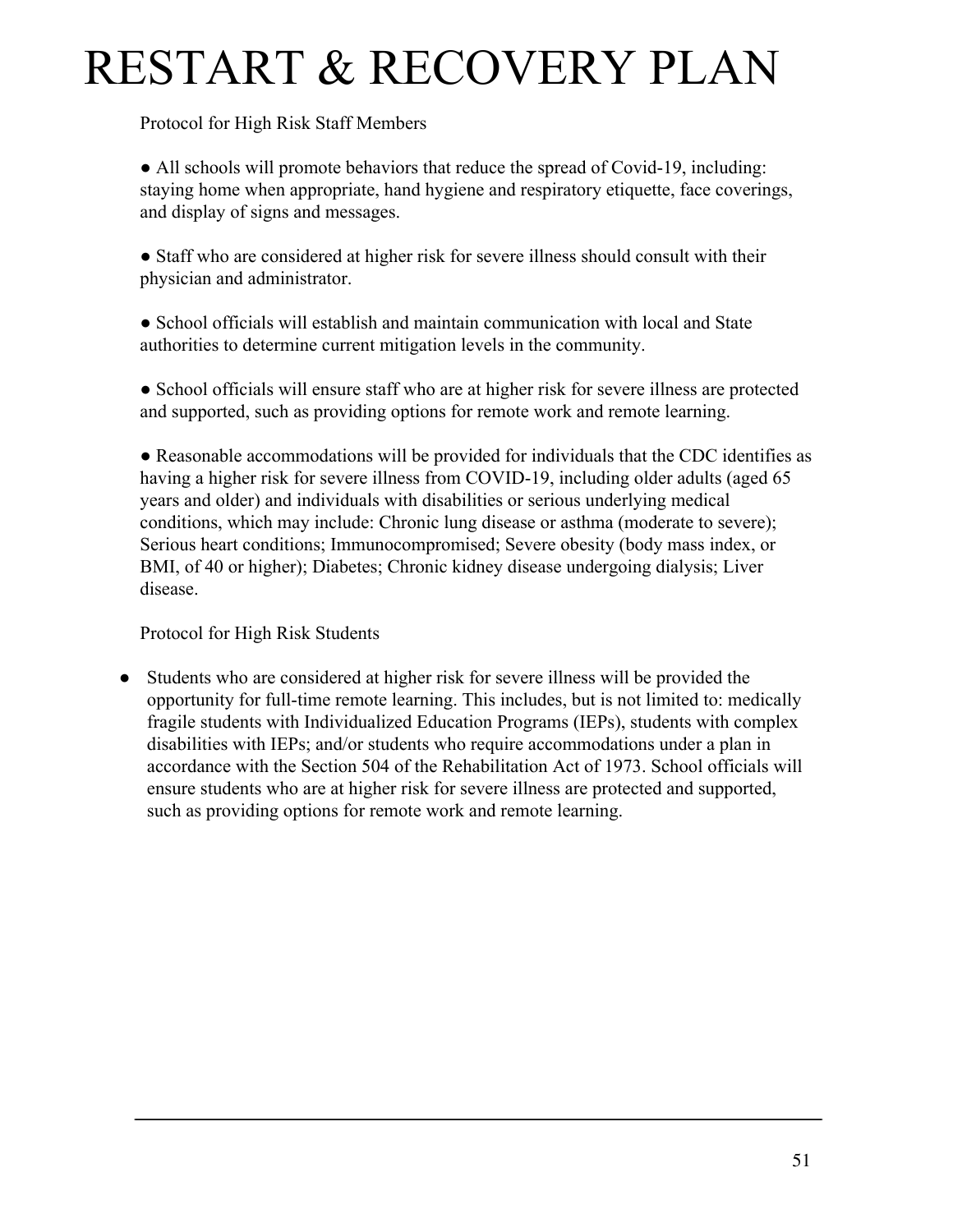### **Appendix B**

#### **Critical Area of Operation #2 - Classrooms, Testing, and Therapy Rooms**

*This school district should include in Appendix B the locally developed protocols addressing the anticipated minimum standards as required by the NJDOE Guidance and referenced in the Board's Plan – Section A.1.b., including, but not limited to:*

- *a. Social Distancing in Instructional and Non-Instructional Rooms*
- *b. Procedures for Hand Sanitizing/Washing*

#### **A. Staff:**

- will be required to complete a COVID-19 Google Form Questionnaire prior to arriving to work; anyone above 100.4 will not be allowed admittance – Log sheet.
- will be required to wear a mask at all times One will be provided if needed -
- will be given face shields to wear in the classrooms for use when teaching.
- will maintain social distancing throughout the process whenever allowable.
- will have a separate bin to put all used materials in to be disinfected.
- Will limit the sharing of materials between students and place all non-disposable used materials into designated bin to be disinfected.
- Will wash or disinfect hands between testing of students at a sink or with supplied alcohol-based hand rub.
- Will wash hands with soap and water for at least 20 seconds.
- Will, if soap and water are not readily available, [use an alcohol-based hand](https://nam10.safelinks.protection.outlook.com/?url=https%3A%2F%2Fwww.cdc.gov%2Fhandwashing%2Fhand-sanitizer-use.html&data=02%7C01%7Cjgeppert%40sh-law.com%7Cdf3ae146693a4c898c2d08d8184f0339%7C49420ac02c804caa862029a62c5736c5%7C1%7C0%7C637286075051901021&sdata=VoHJ%2B%2BuNaLeai5ue8G51P630KfqmvhpBP%2Fm8%2FfeeZJA%3D&reserved=0) [sanitizer](https://nam10.safelinks.protection.outlook.com/?url=https%3A%2F%2Fwww.cdc.gov%2Fhandwashing%2Fhand-sanitizer-use.html&data=02%7C01%7Cjgeppert%40sh-law.com%7Cdf3ae146693a4c898c2d08d8184f0339%7C49420ac02c804caa862029a62c5736c5%7C1%7C0%7C637286075051901021&sdata=VoHJ%2B%2BuNaLeai5ue8G51P630KfqmvhpBP%2Fm8%2FfeeZJA%3D&reserved=0) that contains at least 60% alcohol to clean hands.
- Staff will teach and reinforce the importance of proper hand hygiene as a behavior that reduces spread.
- Teach and reinforce handwashing with soap and water for at least 20 seconds and increase monitoring to ensure adherence among students and staff.

#### **B. Students:**

- Students will remain in cohorts and staff/faculty will rotate to provide instruction.
- Limited student movement with the exception of Special Education pull out services, ELL services, Basic Skills instruction, and/or related services.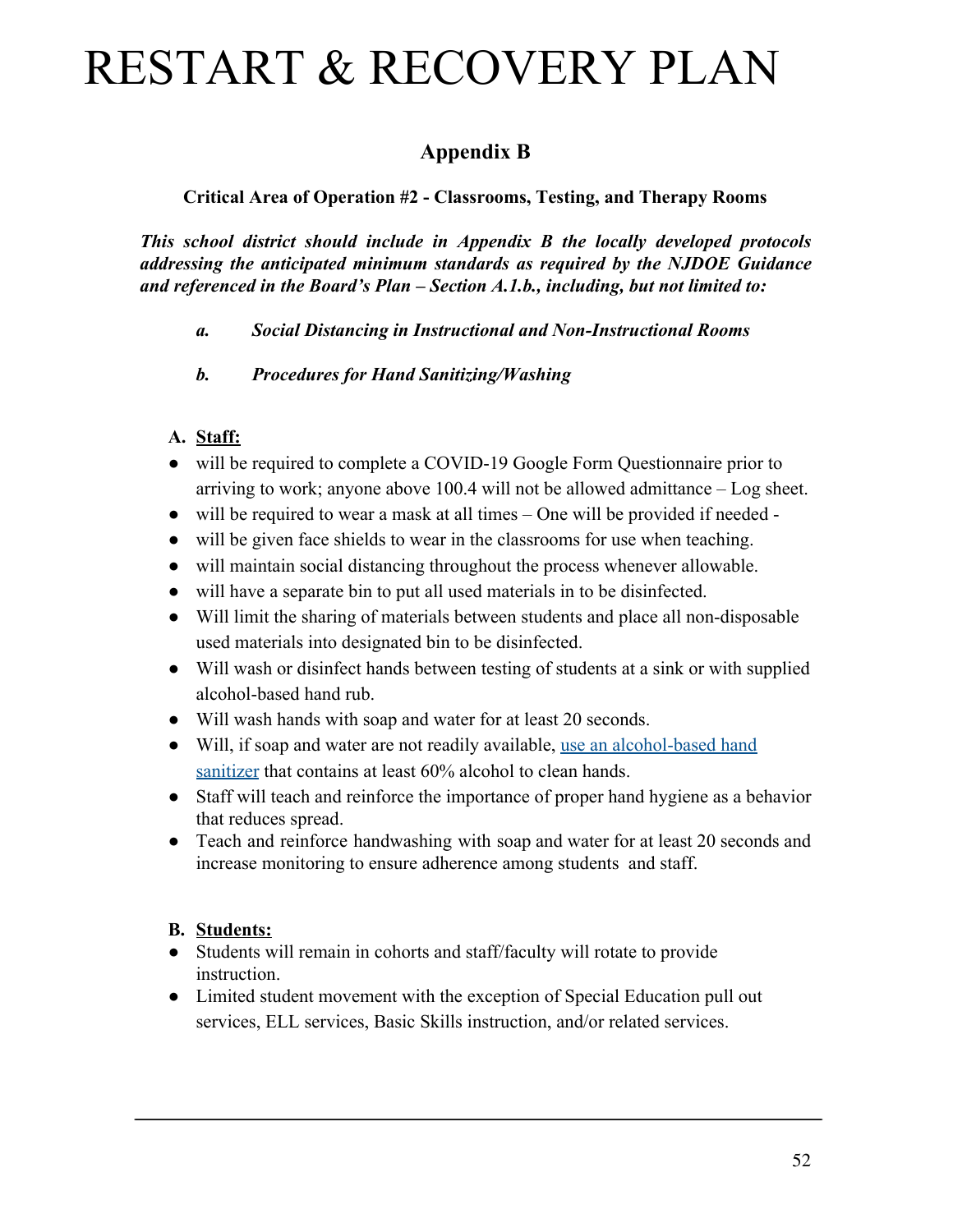• Three-sided plastic desk shields affixed to each student desk and student work space.

#### **C. Procedures for Hand Sanitizing/Washing:**

- Each classroom contains hand sanitizer stations that are mounted to the wall just inside classroom doors.
	- In each classroom (for staff and older children who can safely use hand sanitizer; Children ages 5 and younger should be supervised when using hand sanitizer).
	- At entrances and exits of buildings.
	- Near lunchrooms and bathrooms.
	- For classrooms that have existing handwashing stations, prepare stations with soap, water, and alcohol-based hand sanitizers (at least  $60\%$  alcohol).
- Students will be asked to use hand sanitizer/washing frequently including, but not limited to: entry into the classroom, exiting the classroom to another classroom, space, or hallway; upon return from another classroom, space, or hallway; before/after snack, after Physical Education class;

#### **D. Students/Families:**

- Family entry into school will be limited; scheduled appointments are necessary.
- Family members will be asked to wait outside the building or in cars and students will be escorted to exit upon completion of the school day. If the family must drop off a forgotten item (i.e. glasses, etc.) , the family member will leave the item in a bin outside the entrance and call main office to pick up the item from the bin.
- Family members will only enter the building when necessary and then must answer questions, have temperature checked, and wear a mask. No more than two family members may accompany a child into the building.
- Will be asked if they have displayed any COVID-19 symptoms in the last 24-48 hours – \*complete form\*
- Will be asked to take their temperature before entering the testing room/building
- All participants other than children 8 years and younger will be asked to wear masks. A mask will be provided if needed. Masks are recommended for all participants.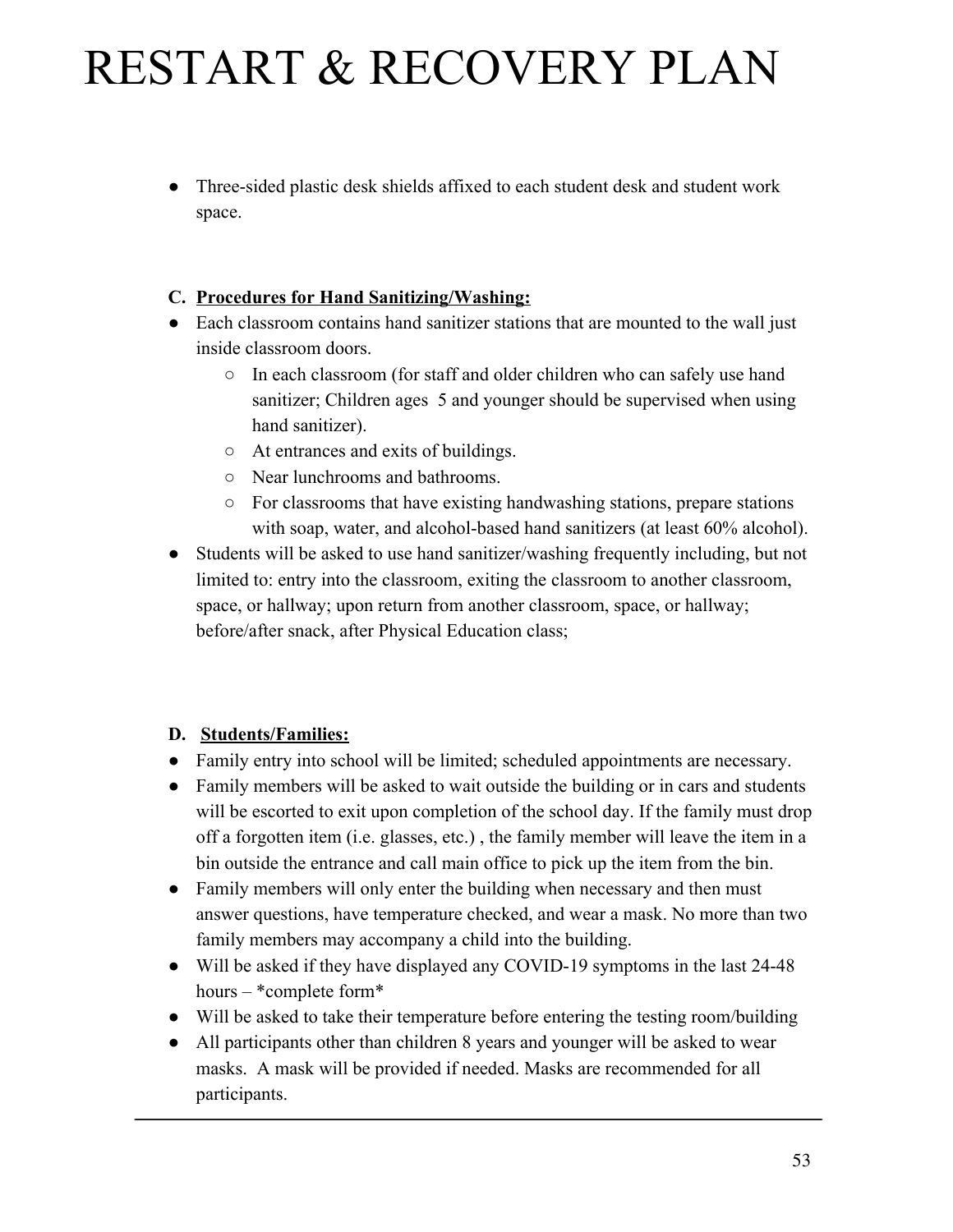- Will maintain social distance (6ft apart) throughout the process when possible.
- **E. Testing Rooms and Therapy Rooms: Rooms 112, 129-131,**
- Rooms may be reused after disinfected and ventilated for time stated on disinfectant product as per OSHA guidelines.
- Rooms will have visible signs and messages showing proper hygiene practices (coughing/sneezing) and face mask information.
- Coughing and Sneezing: a box of tissues and hand sanitizer will be readily available. Tissues are to be placed in a no touch trash can immediately after use.
- Cover your mouth and nose with a tissue when you cough or sneeze.
- Throw used tissues in the trash.
- If you don't have a tissue, cough or sneeze into your elbow, not your hands.
- All rooms will be disinfected immediately after use by the custodial staff using the disinfectant sprayer.
- Rooms will be set up using only what is needed to conduct tests and evaluations.

For example: Manipulatives, blocks, puzzle pieces, plastic characters, toy houses, etc.

• Parents/Child will be escorted to the designated bathrooms.

**Remember to immediately [wash your hands](https://nam10.safelinks.protection.outlook.com/?url=https%3A%2F%2Fwww.cdc.gov%2Fhandwashing%2Fwhen-how-handwashing.html&data=02%7C01%7Cjgeppert%40sh-law.com%7Cdf3ae146693a4c898c2d08d8184f0339%7C49420ac02c804caa862029a62c5736c5%7C1%7C0%7C637286075051901021&sdata=YJdU%2BjT3uHkT3EkXuv0YYrdyjRD4K37sYBdlBYy%2FCXE%3D&reserved=0) after blowing your nose, coughing or sneezing. (CDC signs posted)**

**\*All participants that indicate on the form that they have symptoms and/or displays a temperature of 100.4 or higher will be asked to reschedule their appointment at a later date and no entrance into the building will be granted. \***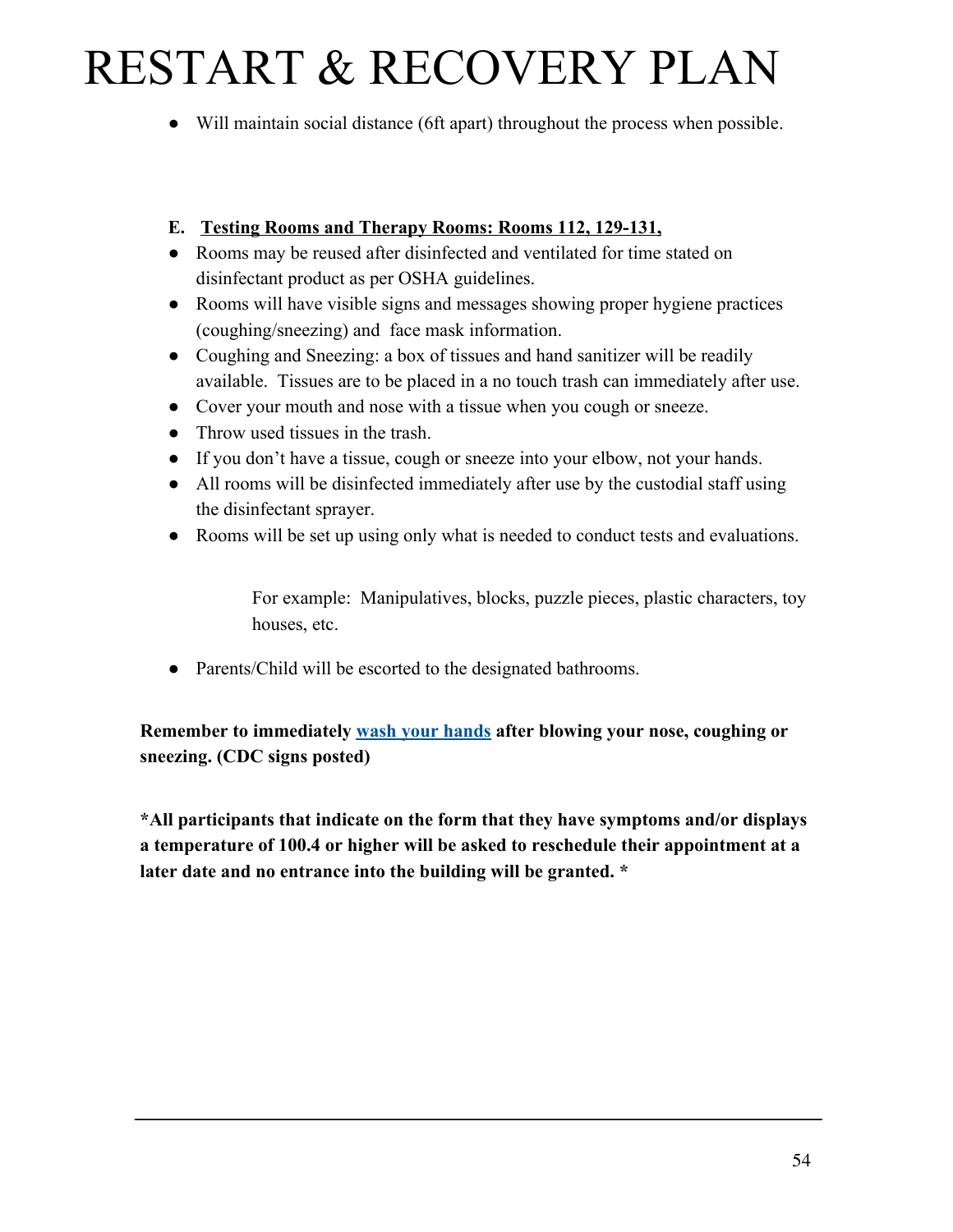### **Appendix C**

#### **Critical Area of Operation #3 – Transportation**

*This school district should include in Appendix C the locally developed protocols addressing the anticipated minimum standards as required by the NJDOE Guidance and referenced in the Board's Plan – Section A.1.c., including, but not limited to:*

*a. Student Transportation*

#### *b. Social Distancing on School Buses*

#### **A. Social Distancing on School Buses**

When applicable, students will maintain social distancing, a face covering must be worn upon entering the school bus by all students who are able to do so. If social distancing is not possible, face covering must be worn at all times.

- Exceptions to the requirement of face coverings
	- Doing so would inhibit the individual's health.
	- The students documented medical condition or disability as reflected in an Individual Education Program (IEP) precludes the use of a face covering.

#### **B. Bus drivers are required to wear face coverings while loading and unloading the bus**

- Bus drivers may remove face coverings while operating the vehicle.
- Bus attendants are required to wear face coverings at all times.
- Contracted bus companies will be required to follow the same protocols for the use of face coverings as set forth by the Board of Education.

#### **C. Screening and response to students and staff presenting symptoms**

- All bus drivers and attendants shall be screened upon arrival to work for COVID-19 symptoms and a history of exposure.
- Bus drivers, attendants, or designated staff must visually check students for symptoms upon arrival to the bus. Procedures may include temperature checks and/or confirm with families that students are free of COVID-19 symptoms.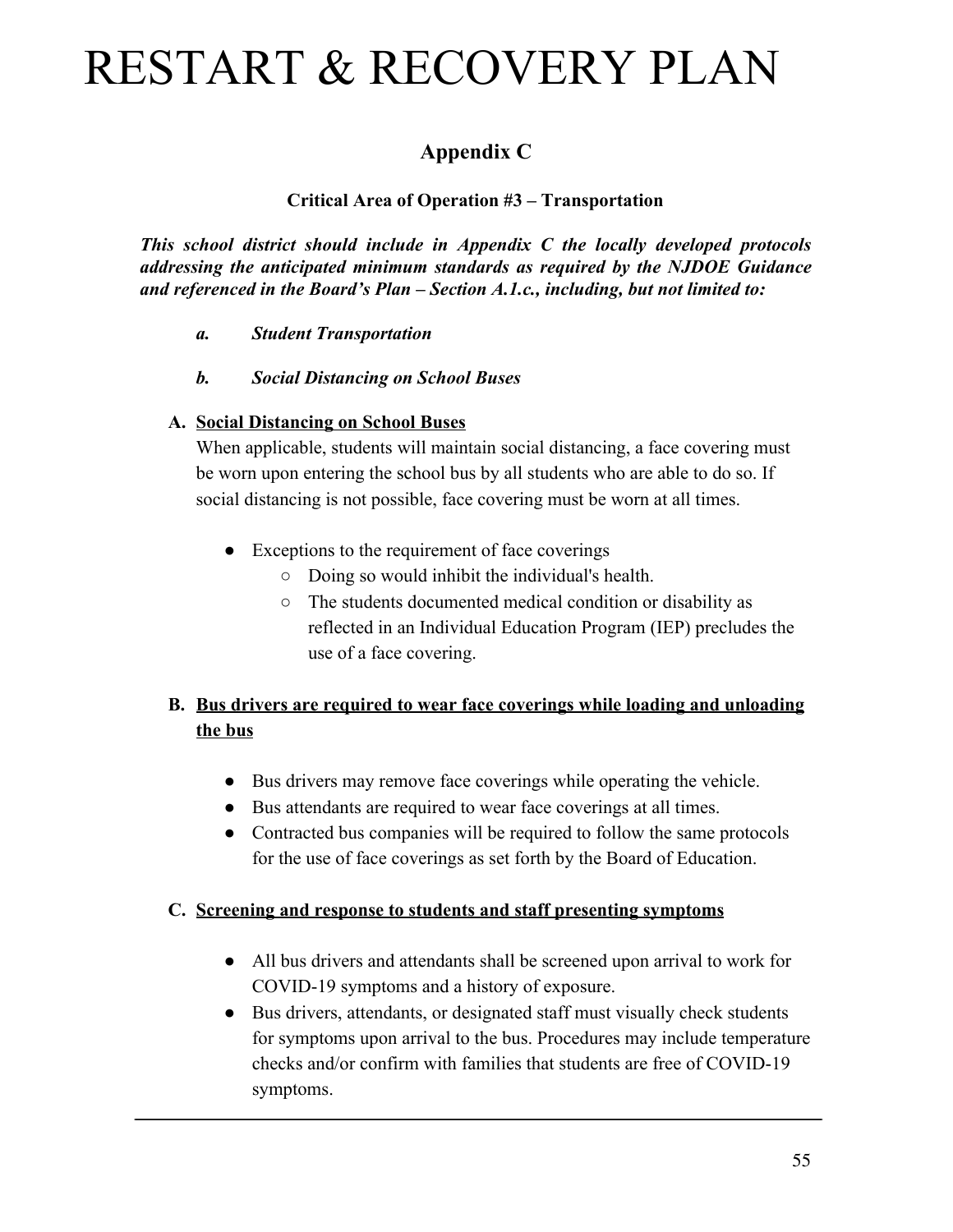- Results must be documented when signs/symptoms of COVID-19 are observed.
- Screening protocol will take into account students with disabilities and accommodations that may be needed in the screening process for those students with a documented medical condition or disability.
- Anyone exhibiting signs/symptoms of COVID-19 as defined by the New Jersey Department of Health (NJDOH) will be denied entry to the bus.

#### **D. Cleaning and Disinfecting School Buses**

• Every school bus, either district owned or contracted, should be cleaned and disinfected before and after each bus route.

#### **E. General Operations**

- All curb to curb pick up and drop offs will be adhered to as per the students Individual Education Program (IEP).
- All pick up and drop offs will be conducted at the students residence only
	- If special accommodations are needed as per the students IEP to pick up/drop off at a child care facility the staff at the facility must comply with Board of Education protocols and policies.
- Students that do not require curb to curb service will be required to take the bus at the designated bus stops for the respective school districts
	- a. Garfield Park of South Hackensack residents designated bus stop will be Saddle River Rd.
	- b. South Hackensack residents attending Hackensack High School designated bus stop will be the corner of Phillips Ave./Calicooneck Ave.
- All students will be assigned to a bus and a time to board the bus for departure
	- a. Students will only be permitted ride their assigned bus.
	- b. Students that miss their designated bus will not be permitted to ride another bus. It will be the responsibility of the student and family to transport.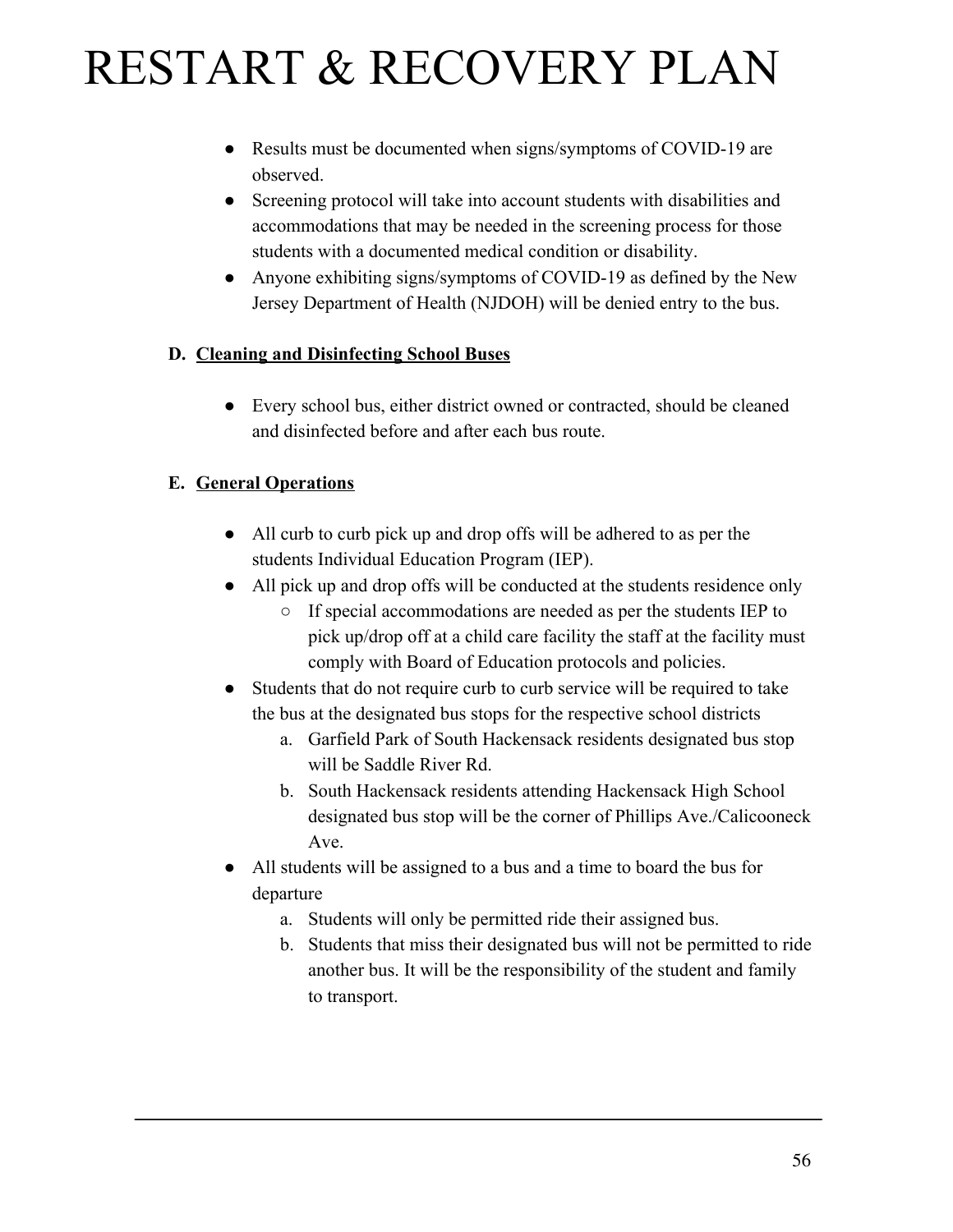#### **F. Out-of-District Students**

- South Hackensack School District will be following the SBJC Guidelines for transporting students during the 2020-2021 school year.
- The following guidelines will be followed:
	- 54-passenger will have no more than 11 students/plus one bus aide, when an aide is required.
	- 29-passenger (those available) will have no more than 6 students/plus one bus aide, when an aide is required.
	- 24-passenger will have no more than 5 students/plus one bus aide, when an aide is required.
	- 16-passenger will have no more than 4 students/plus one bus aide, when an aide is required.
	- 7-passenger no more than 1 student/plus one bus aide, when required.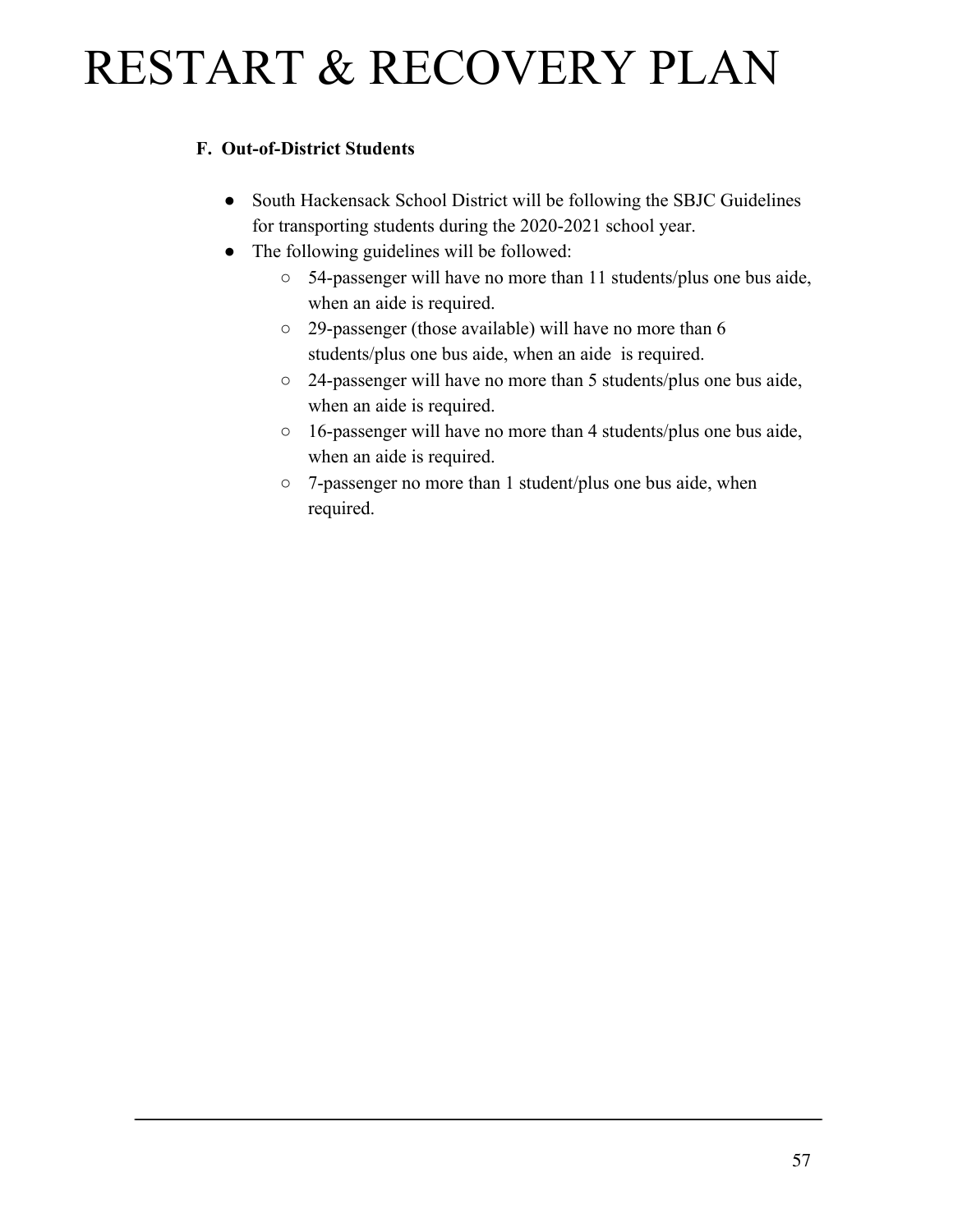### **Appendix D**

#### **Critical Area of Operation #4 - Student Flow, Entry, Exit, and Common Areas**

*This school district should include in Appendix D the locally developed protocols addressing the anticipated minimum standards as required by the NJDOE Guidance and referenced in the Board's Plan – Section A.1.d., including, but not limited to:*

- *a. Location of Student and Staff Screening*
- *b. Social Distancing in Entrances, Exits, and Common Areas*
- Upon arrival on school property, all persons must be wearing a mask. Cones and/or markings will be designated when all persons should stand to wait for arrival.
- Arrival times will be staggered per grade band for arrival to avoid crowds.
- Temperatures will be taken upon entry. (At each designated entry door of the building - 3 temperature scanning operations will take place).
	- South Hackensack Memorial School will use the following entry/exit doors according to the egress plan of the first floor for screenings:
		- a. Exit C (Main Entrance) 50% of Grades 6 & 7; 3 & 5; PreK & 1
		- b. Exit F (Great Hall) 50% of Grades 6 & 8; 3 & 4; 2
		- c. Exit E (Back Field) 50% of Grades  $7 & 8$ ;  $4 & 5$ ; K  $& 1$
- Markings; 6 ft apart will be on the floor to emphasize social distancing.
- One way traffic flow where applicable one way signs posted on walls, arrows posted on floor.
- Classrooms will be arranged with student desks 6ft apart, forward-facing. (Non essential classroom furniture will be removed.)
- Students will be on a hybrid model 3-2, 2-3. Extensive cleaning will commence after minimum session dismissal day.
- No assemblies will take place during the school day.
- Lunch will not be served but rather a grab and go option.
- Dismissal will be done at staggered times to avoid crowding at exit doors.
	- $\circ$  PreK dismissed at Exit A (1pm)
	- $\circ$  Kindergarten dismissed at Exit G (1pm)
	- Grade 1 dismissed at Cafeteria Doors (1pm)
	- $\circ$  Grade 2 dismissed at Exit F (1pm)
	- Grade 3 dismissed at Exit F (12:45pm)
	- Grade 4 dismissed at Exit Cafeteria Doors (12:45pm)
	- Grade 5 dismissed at Exit E (12:45pm)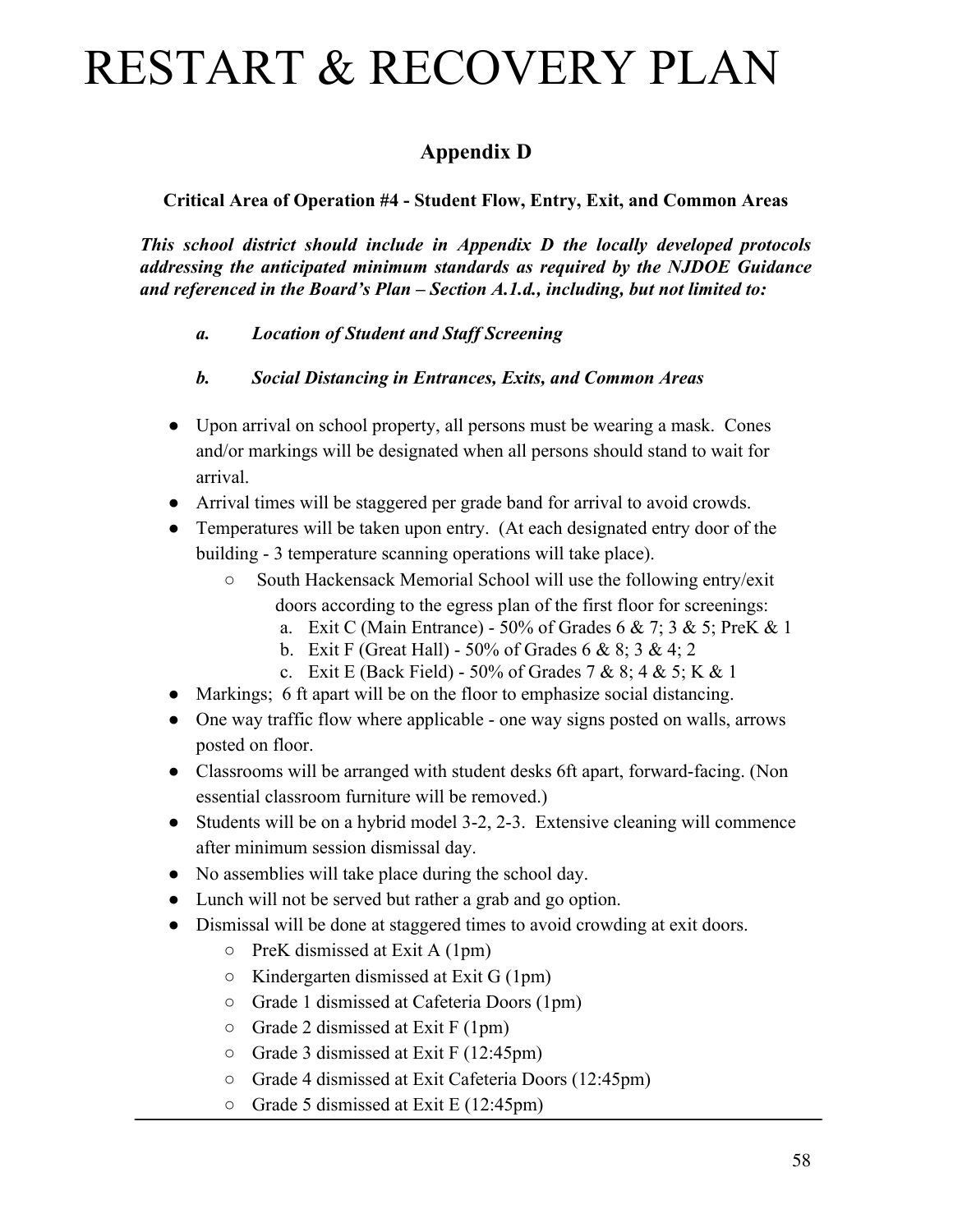- Grade 6 dismissed at Exit D (12:30pm)
- Grade 7 dismissed at Exit E (12:30pm)
- Grade 8 dismissed at Exit F (12:30pm)
- Students messengers will not be encouraged unless in an emergency.
- Masks should be worn at all times during dismissal times.

#### *Middle School*

- Entry Points / Temperature Scans (Directly to Period 1 as the Homeroom).
- Dismissal from Classroom (as Homeroom).
- Elimination of Physical Education lockers.
- Use of backpacks to carry items.
- Laptop bags to carry Chromebooks.
- One Way Traffic Flow / Floor Arrows where feasible.
- Elimination of non-essential classroom furniture.
- Rearrangement of classroom furniture, if necessary, to maintain six feet of separation.
- Use of smaller desks / elimination of tables.
- Teachers will travel to the student cohort rooms with support staff supervising students during passing times.
- Grab and Go lunch …..(logistics to be determined).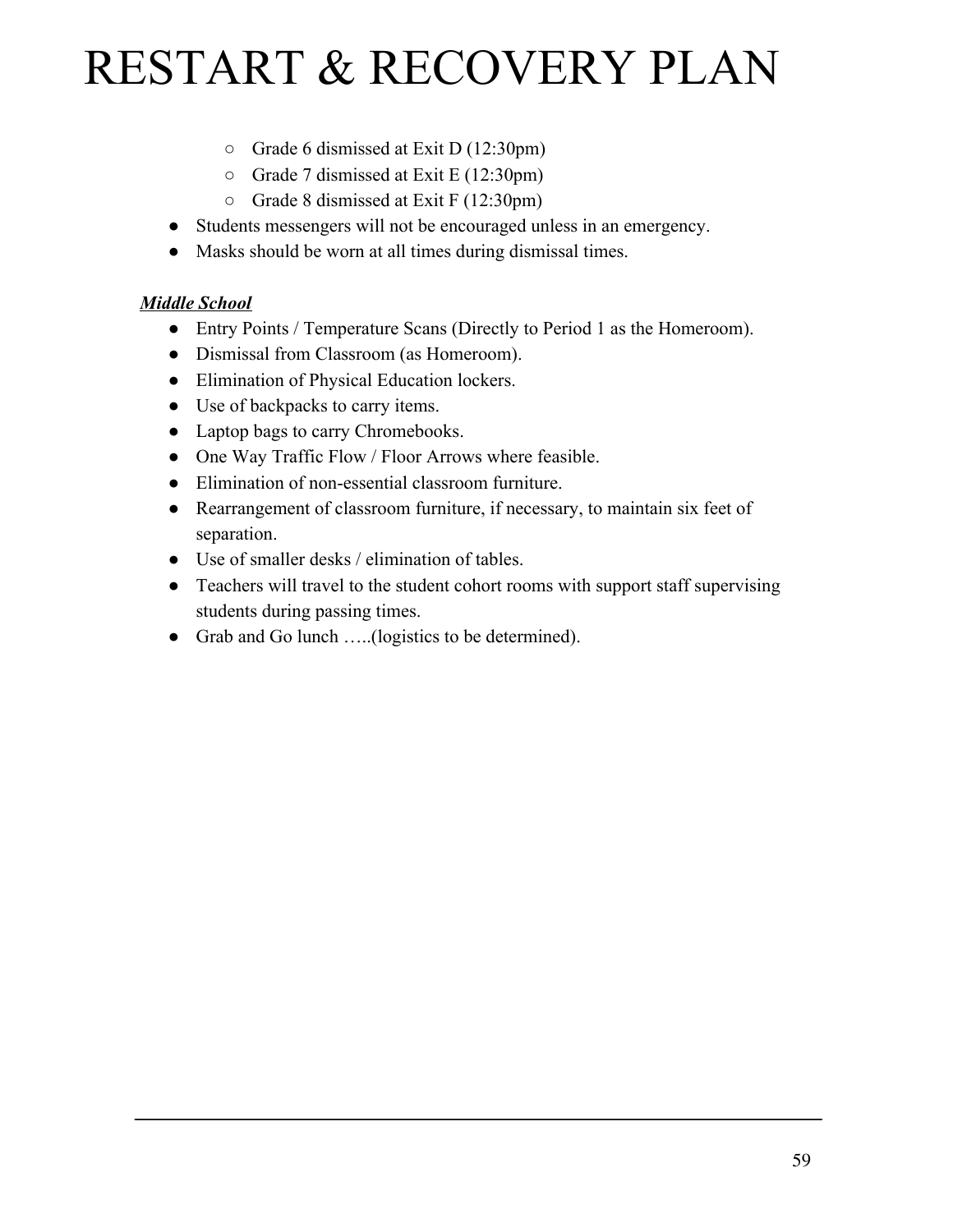### **Appendix E**

#### **Critical Area of Operation #5 - Screening, PPE, and Response to Students and Staff Presenting Symptoms**

*This school district should include in Appendix E the locally developed protocols addressing the anticipated minimum standards as required by the NJDOE Guidance and referenced in the Board's Plan – Section A.1.e., including, but not limited to:*

#### **A. Screening Procedures for Students and Staff**

- South Hackensack School District will screen all employees upon prior to arrival for symptoms and history of exposure;
- All South Hackensack School District employees will be required to complete a COVID-19 questionnaire prior to arrival for symptoms and history of exposure;
- Results of the COVID-19 questionnaire will be documented when signs/symptoms of COVID-19 are observed;
- South Hackensack School District will screen all students upon (which includes a temperature check) at three designated entrance locations;
	- a. staggered entry times
	- b. signage and markings promoting adherence to social distancing measures;
	- c. face masks

#### **B. Protocols for Symptomatic Students and Staff**

- Students and staff with symptoms related to COVID-19 will be safely and respectfully isolated from others.
- If South Hackensack becomes aware that an individual tests positive for COVID-19, district officials will immediately notify local health officials, staff, and families of a confirmed case while maintaining confidentiality.

#### **C. Protocols for Face Coverings**

- Mandatory face coverings for all students/staff. There may be individual student/staff circumstances where medical needs override the ability to wear a mask. In such cases, a medical note will be required and accommodations will need to be considered.
- Staff/faculty will be required to wear district provided face shields in addition to face coverings.
- South Hackensack will provide 2 face coverings for each student/staff member. Students and staff may wear their own choice of face coverings (must be school appropriate and free of profanity, political messaging) in addition to and/or in lieu of the school provided coverings.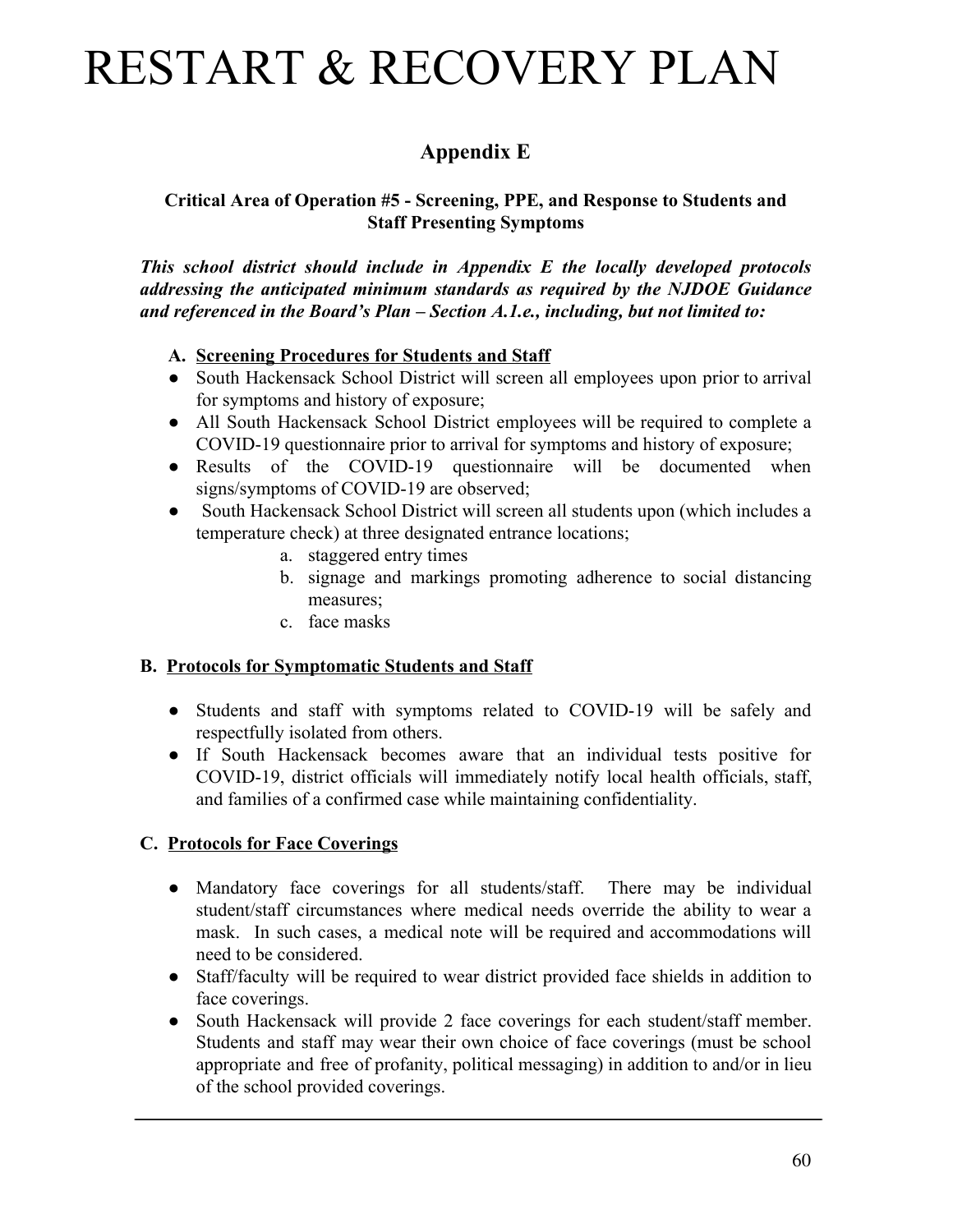### **Appendix F**

#### **Critical Area of Operation #6 - Contact Tracing**

This school district should include in Appendix F the locally developed protocols addressing the anticipated minimum standards as required by the NJDOE Guidance and referenced in the Board's Plan – Section A.1.f.

#### **A. Coordination:**

- a. The South Hackensack School District, Bergen County Communicable Disease Division, Hackensack Department of Health, and the Bergen County Department of Health will work together to execute contact tracing protocols.
- b. Hackensack Department of Health: (201) 646-3965
- c. South Hackensack School District will be required to report any suspect/ $(+)$  COVID cases to Bergen County Department of Health Services Communicable Disease Division in addition to the local health department where the student/staff member reside.
	- i. Bergen County Department of Health:
		- 1. Renee McCue RN 201-634-2657 [rmccue@co.bergen.nj.us](mailto:rmccue@co.bergen.nj.us)
		- 2. Maria Colasante RN 201-634-2652 [mcolasante@co.bergen.nj.us](mailto:mcolasante@co.bergen.nj.us)
		- 3. Jan Ruggierro RN 201-634-2666 [jruggiero@co.bergen.nj.us](mailto:jruggiero@co.bergen.nj.us)
- d. The "after hours" number is to be used only if a suspect or  $(+)$ Communicable Disease report is received after normal business hours or on a weekend or holiday:
	- i. Amy Monaco, Program Manager, Communicable Disease Control & Prevention
		- 1. Office: 201-634-2657
		- 2. Cell: 551-204-3047
		- 3. Email: [Amonaco@co.bergen.nj.us](mailto:Amonaco@co.bergen.nj.us)
	- ii. After Hours: 201-785-8505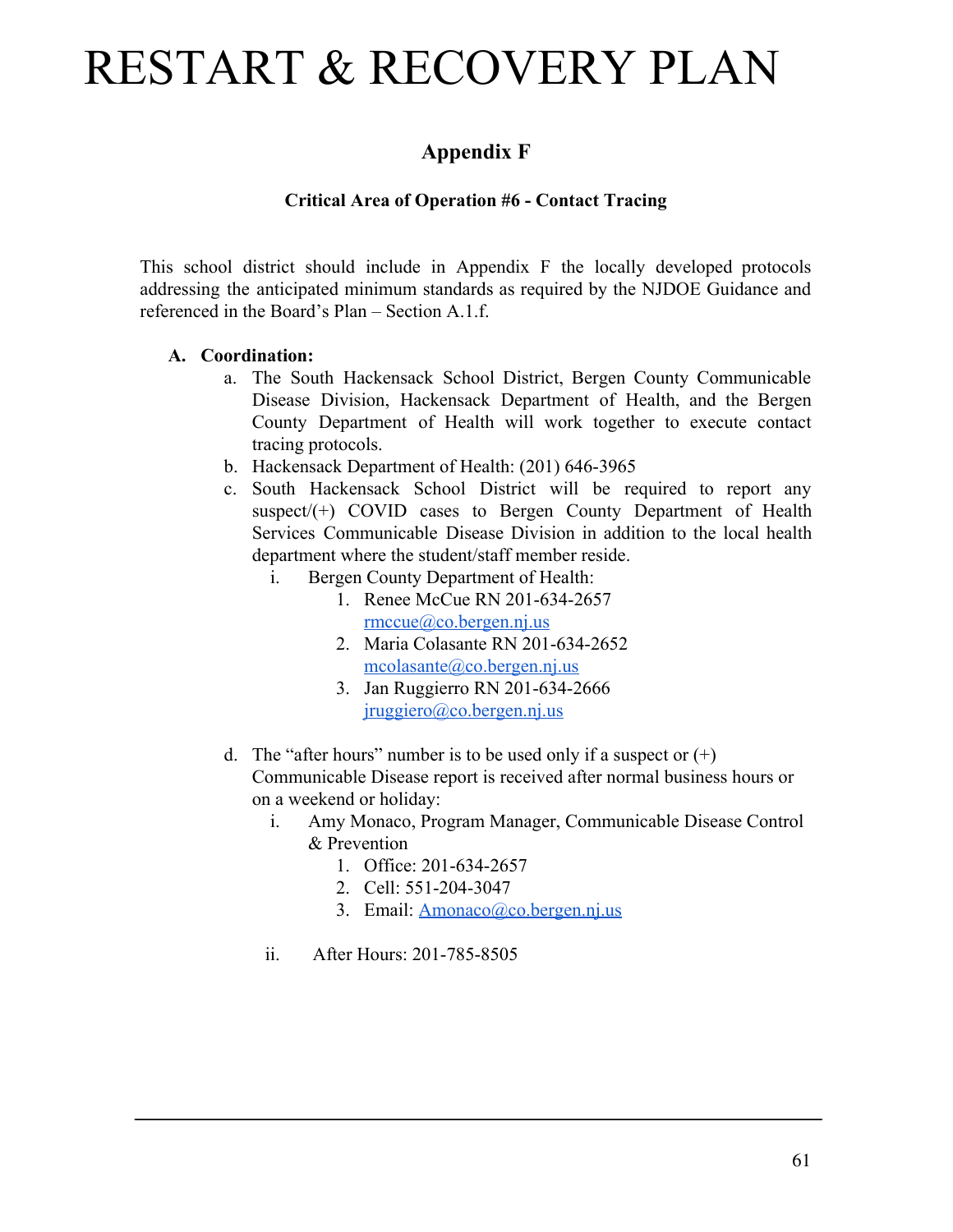#### **B. Positive Cases:**

- a. The local health department will contact the school nurse and work closely with them to determine possible case contacts. This applies to both students and staff cases.
- b. Those students and staff who test positive must follow strict isolation protocols:
	- i. At least 10 days from onset of signs and symptoms
	- ii. Improving symptoms
	- iii. No fever without medication in the past 3 days

#### **C. Contact:**

- a. Persons who must quarantine due to exposure to a positive case are considered contacts.
- b. To be considered a contact, a person must meet any of the three criteria:
	- i. Physical contact with a positive person
	- ii. Close contact: within 6 feet for 10 or more minutes
	- iii. Proximate contact: more that 6 feet but in the same room for an extended period of time
	- iv. Contacts will be identified and notified by the local health contact tracers to quarantine for 14 days starting on the day of case contact
	- v. Contacts of contacts do not quarantine, only contacts of cases;

#### **D. Students and staff showing signs and symptoms:**

- a. Any student or staff showing signs or symptoms will be immediately isolated and sent home.
- b. Those persons must have a medical documentation from a physician to return to school.

#### **E. Notification:**

a. At this time, notification is only restricted to positive cases and contacts that meet the criteria described in contact tracing protocols.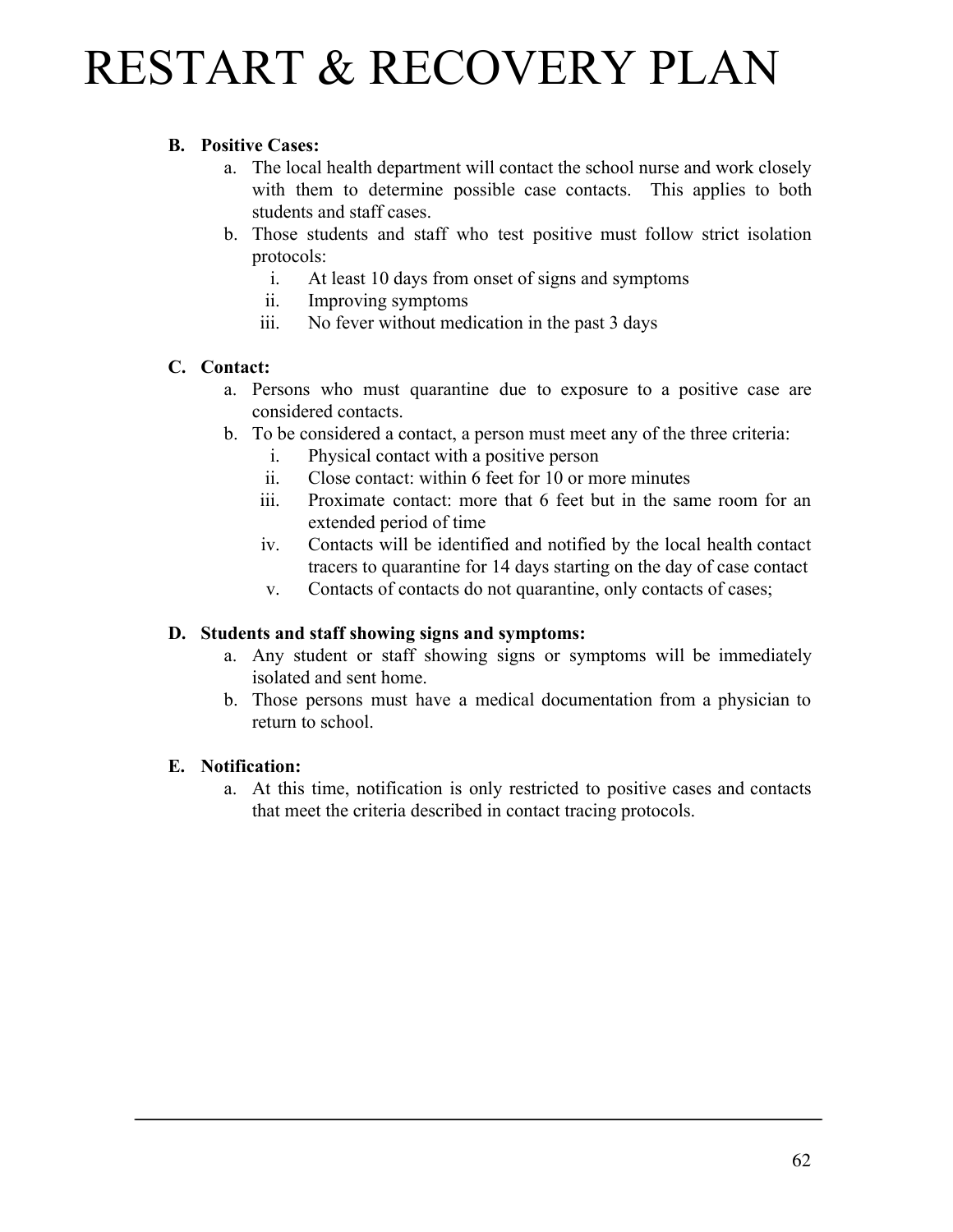### **Appendix G**

#### **Critical Area of Operation #7 - Facilities Cleaning Practices**

*This school district should include in Appendix G the locally developed protocols addressing the anticipated minimum standards as required by the NJDOE Guidance and referenced in the Board's Plan – Section A.1.g.*

*The South Hackensack School District has instituted regular housekeeping practices, which include cleaning and disinfecting frequently used rooms and equipment, and other elements of the district work environment, where possible. Employees should regularly do the same in their personal work areas. Activities included in our cleaning/disinfecting/sanitizing plan but not limited to:*

#### **A. Procedures:**

- Empty all the trash cans.
- Vacuum carpets or swept tiles floors and wet mop.
- Clean white boards.
- Clean all desk tops, tables and chairs.
- Sanitizing classrooms.
- Cleaning sinks/toilets in main bathrooms and in classroom bathrooms (PreK, K, 1st).
- Fill all dispensers for paper product or soap/hand sanitizer.
- Water fountains will be shut off during Phase I and II of the reopening plan.
- Cleaning all the school offices, copy rooms, hallways including stairways/railings.
- Locker rooms.
- Playground will be closed off during Phase I and II of the reopening plan.
- Library/Media center/STEAM Lab.
- Gymnasium.
- Changing out class room filters and RTU 2 times a year.
- Schools/Buildings and highly trafficked areas will be cleaned at a minimum of twice per day. Employees performing cleaning will be issued proper personal protective equipment ("PPE"), such as nitrile, latex, or vinyl gloves and masks, as recommended by the CDC.
- Trash collection shall be performed only by an employee using nitrile, latex, or vinyl gloves. Trash receptacles shall be changed during the day to ensure that the classroom/work/rest rooms remain sanitary.
- All bathrooms will be cleaned and sanitized a least twice per day. The district will ensure that hand sanitizer dispensers are always filled. Frequently touched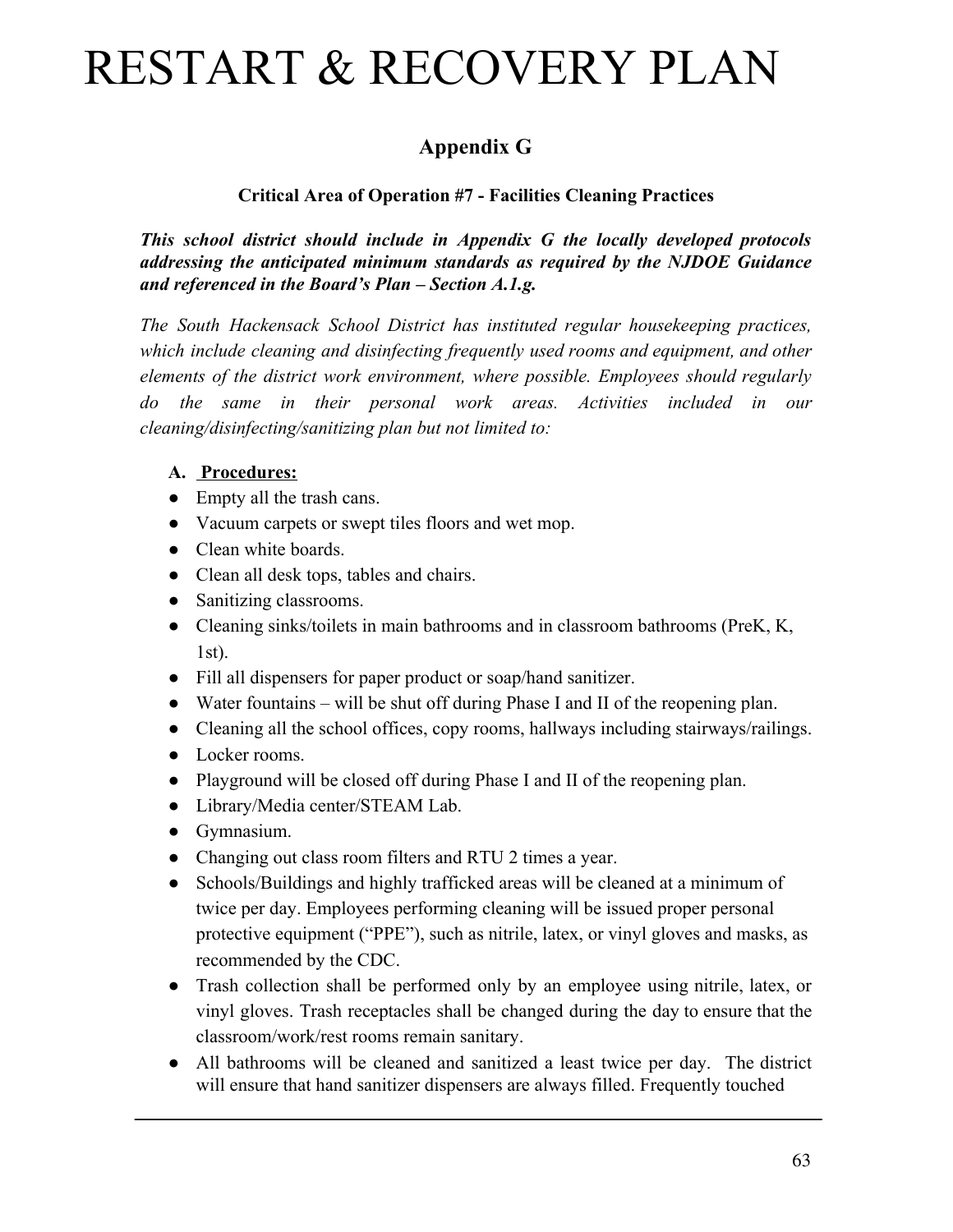items (i.e. door pulls and toilet seats) will be disinfected frequently by district staff.

- District owned equipment will be cleaned at least once daily and shall be cleaned before a change in operator or rider.
- In the event that an employee tests positive for COVID-19, that employee's work area, and the school locations to which the employee traveled the day prior will be cleaned again and no other employee shall be permitted to access that class/work/rest room for 24-hours.
- The District will provide disinfecting/cleaning materials that are consistent with the CDC's and State's recommendations on supplies that are effective in killing/mitigating COVID-19. The District maintains Safety Data Sheets of all disinfectants used in schools and buildings and shall make those sheets available for any individual requesting them. Currently in use are:
	- Buckeye system that kills COVID-19 virus and all other viruses and bacteria.
	- Using a chlorine disinfectant Electrostatic gun between class and after school.
	- $\circ$  Using disinfecting spray & wipe that kill COVID-19 at the school.
- The South Hackensack School District will continue to monitor the CDC's guidance on cleaning and disinfecting. ([https://www.cdc.gov/coronavirus/2019-ncov/community/cleaning-disinfecting-d](https://www.cdc.gov/coronavirus/2019-ncov/community/cleaning-disinfecting-decision-tool.html) [ecision-tool.html\)](https://www.cdc.gov/coronavirus/2019-ncov/community/cleaning-disinfecting-decision-tool.html)

#### **B. Ventilation/HVAC & Cleaning Practices**

● All outside damper units regularly circulate in outside fresh air. They can be adjusted depending on outside conditions.

● All classroom air handler units have a fresh air component.

● All HVAC systems will be controlled remotely to ensure proper ventilation and air exchange.

 ● The district has a preventative maintenance plan in place for all equipment. It will be updated to include additional tasks for more frequent cleaning of the interior of HVAC materials.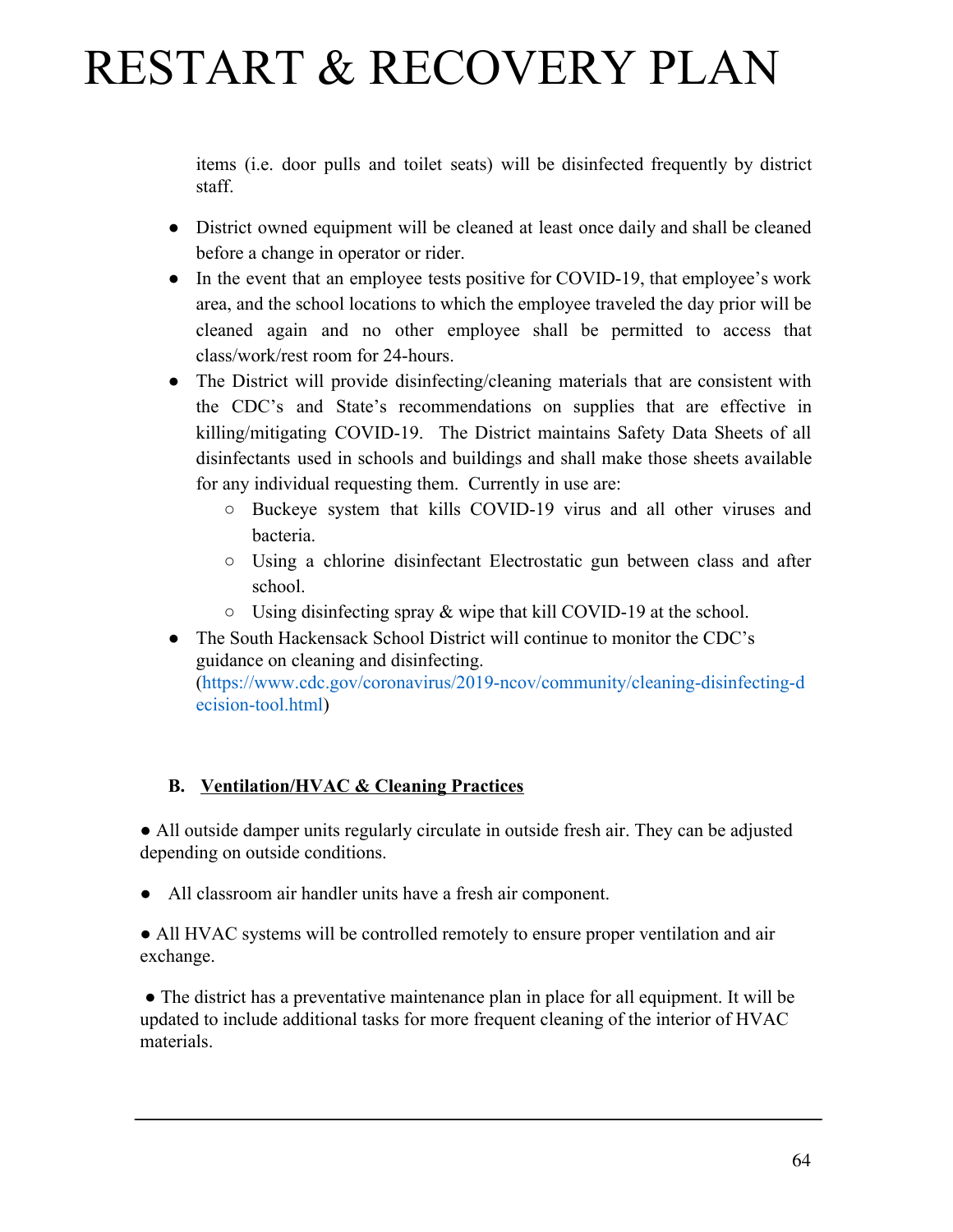● The district will follow the manufacturer's recommendations for the replacement of unit air filters.

● The district will install MERV-13 air filters in all classroom air handler units.

● High touch areas of HVAC and other building service systems will be disinfected regularly.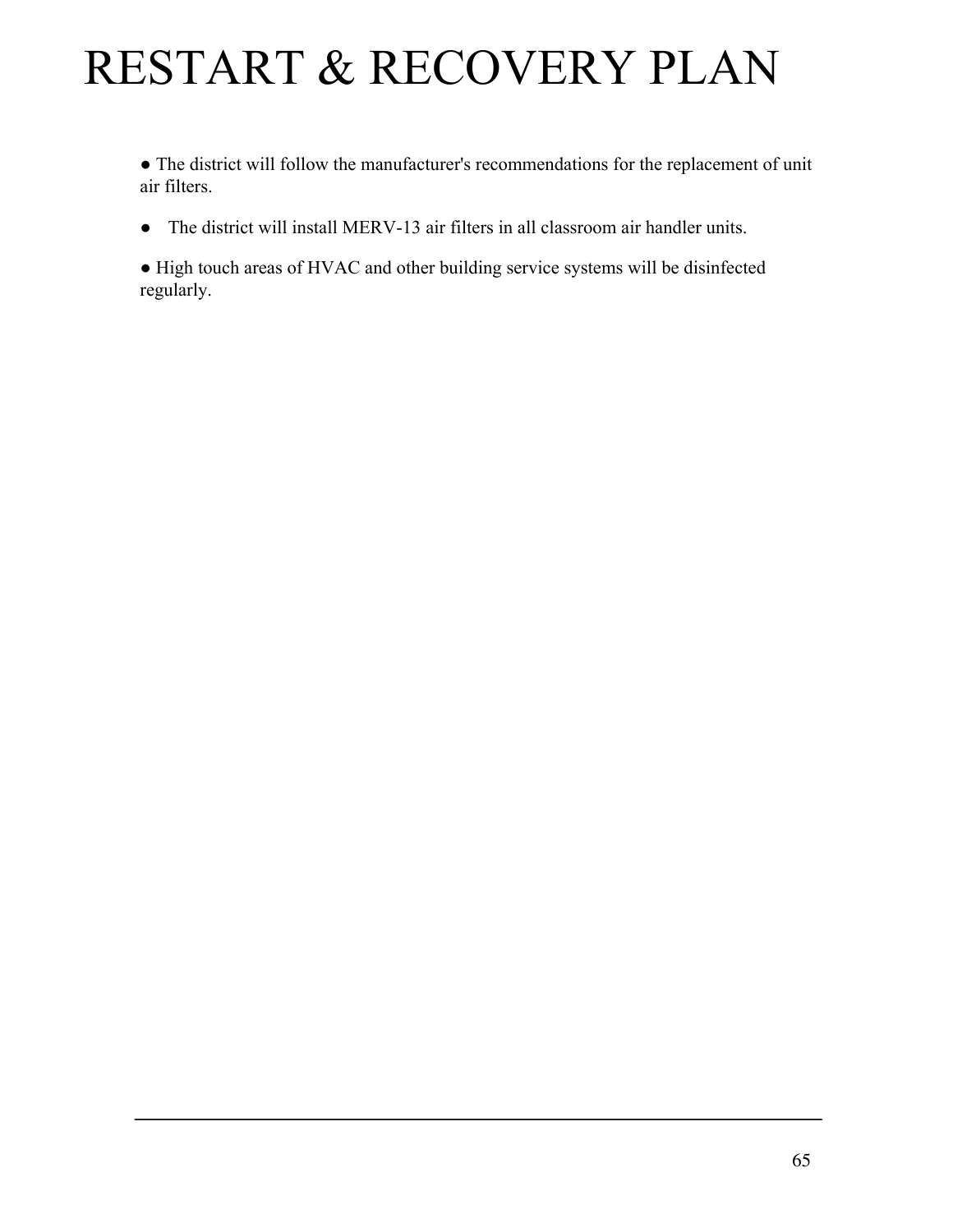### **Appendix H**

#### **Critical Area of Operation #8 – Meals**

*This school district should include in Appendix H the locally developed protocols addressing the anticipated minimum standards as required by the NJDOE Guidance and referenced in the Board's Plan – Section A.1.h.*

#### **A. Food Service and Distribution of Meals**

- South Hackensack will operate on an "A and B" or "Blue and Gold" schedule for Phase 1.
- Grab and Go Meals will be available from 12:30 to 1:00 p.m. for pick up in the cafeteria for students that opt-out and for Group A and B on their off days.

#### **● Group A (Blue Group)**

- 1. Group A (Blue Group) will have in-session days on Monday and Tuesday and Wednesday (every other week). In- person students will be served breakfast in the cafeteria at 8:00 a.m. to 8:25 a.m.
- 2. Grab and Go lunches will be available in the cafeteria at dismissal.
- 3. Pickup for Group B (Gold Group) will be available in the cafeteria on Mondays, Tuesdays, and Wednesdays (every other week) at 12:30pm.

### **● Group B (Gold Group)**

- 1. Group B (Gold Group) will have in-session days on Thursday and Friday and Wednesday (every other week). In-personal students will be served breakfast in the cafeteria at 8:00 a.m. to 8:25 a.m.
- 2. Grab and Go lunches will be available in the cafeteria at dismissal.
- 3. Pickup for Group A (Blue Group) will be available in the cafeteria on Thursdays, Fridays and Wednesdays (every other week) at 12:30pm.

#### **Pickup Notes**

- a. All breakfast and lunches will be "Cold Meals"
- b. All breakfast and lunches will be served in individual grab and go bags.
- c. Hot meals will not be served.
- d. Pickup schedules will allow for 50% or less of the population to pick up meals on any given day.
- e. Markings, 6 feet apart will be on the ground to emphasize social distancing.
- f. One way traffic flow will be posted on walls and arrows posted on the ground.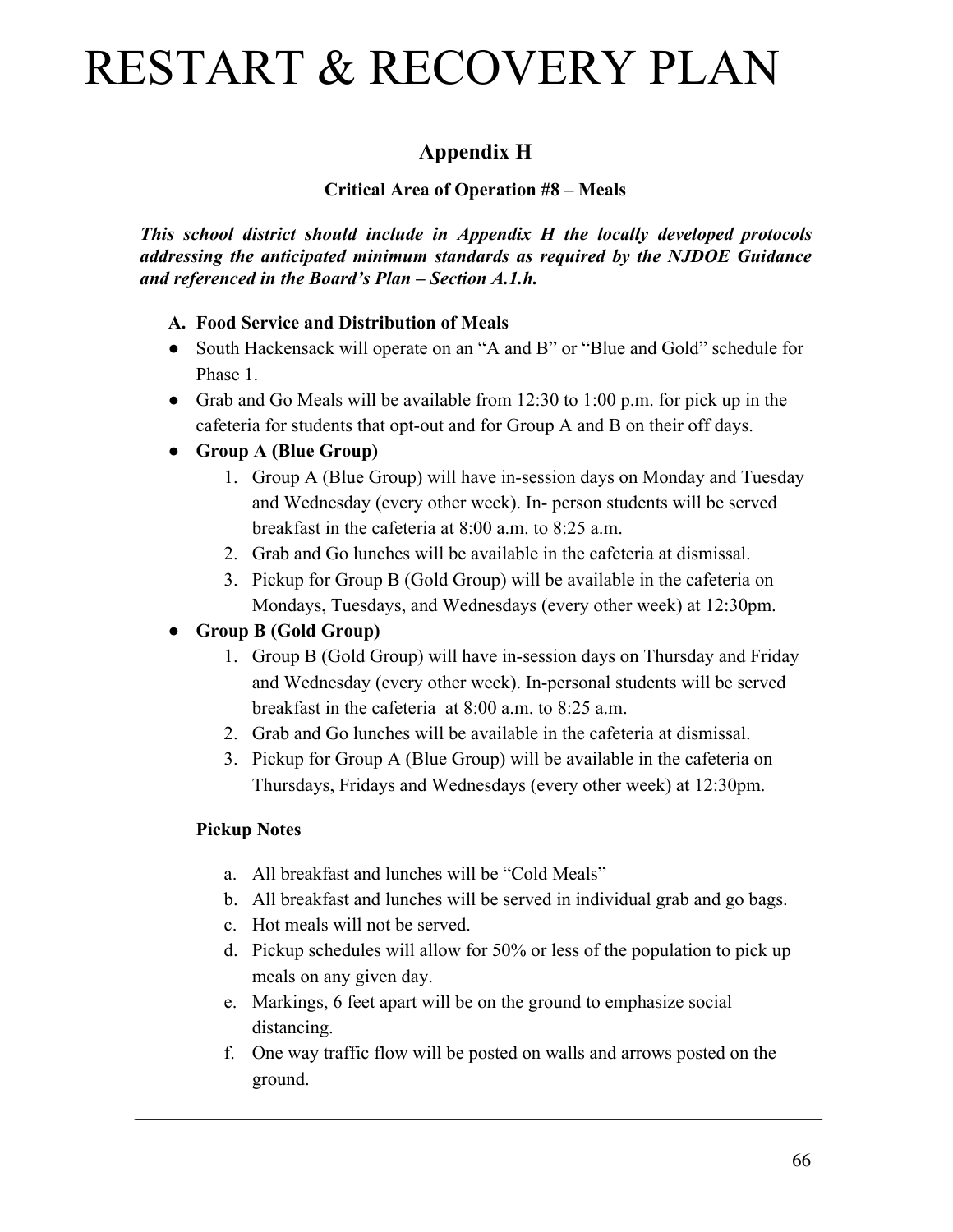g. Grab and Go breakfast and lunch will be available for "remote only" students. Grab and Go Breakfast breakfast can be picked up daily between 8:00-8:25 a.m. outside the cafeteria. Grab and Go lunches can be picked up daily outside the cafeteria at 1:00 p.m.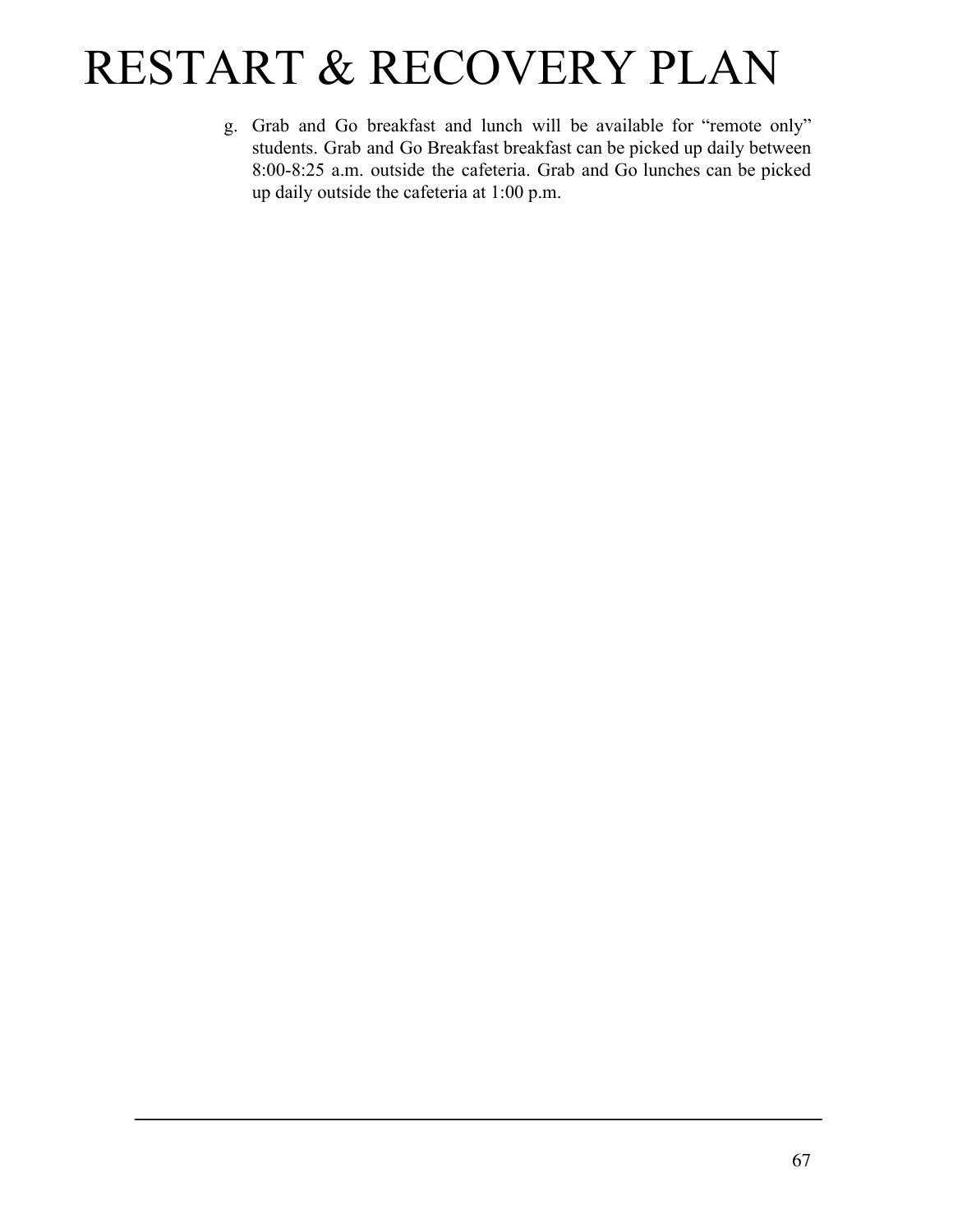### **Appendix I**

#### **Critical Area of Operation #9 – Recess/Physical Education**

*This school district should include in Appendix I the locally developed protocols addressing the anticipated minimum standards as required by the NJDOE Guidance and referenced in the Board's Plan – Section A.1.i.*

- School days will be operating on a limited session day, so no lunch periods will be held.
- Physical education classes, weather permitting, will be outside with students following social distancing measures.
- During Phase 1, students will not change for Physical Education (PE) classes. Students should wear comfortable clothes and appropriate footwear to school on the days they participate in physical education. .
- When indoors, students will continue to follow social distancing measures in the gymnasium with taped squares to assist with distancing awareness.
- No use of locker rooms; students will wear comfortable clothes and sneakers on physical education days.
- No sharing of physical education equipment within a class period for Phase 1. Will revisit for Phase 2.
- Individualized activities, such as exercise, and yoga and mindfulness activities will be considered in order to maximize social distancing.
- No use of water fountains near gymnasium, as all school fountains will be shut off and taped up. Students will bring water from home.
- Students and staff will sanitize hands after each PE class.

#### **Recess - Grades K-5:**

- Recess, where applicable, will be separated by classes to limit the number of students outdoors/backfield at any time.
- Students will remain with their cohort classes only.
- Students will be separated by at least six feet of open space with a marked delineation.
- Recess activities will be individualized activities and include but not be limited to: ○ exercise such as walking
	- dancing
	- stretching
	- mindfulness and yoga activities
	- hopscotch
- Students and staff will sanitize their hands immediately following any recess.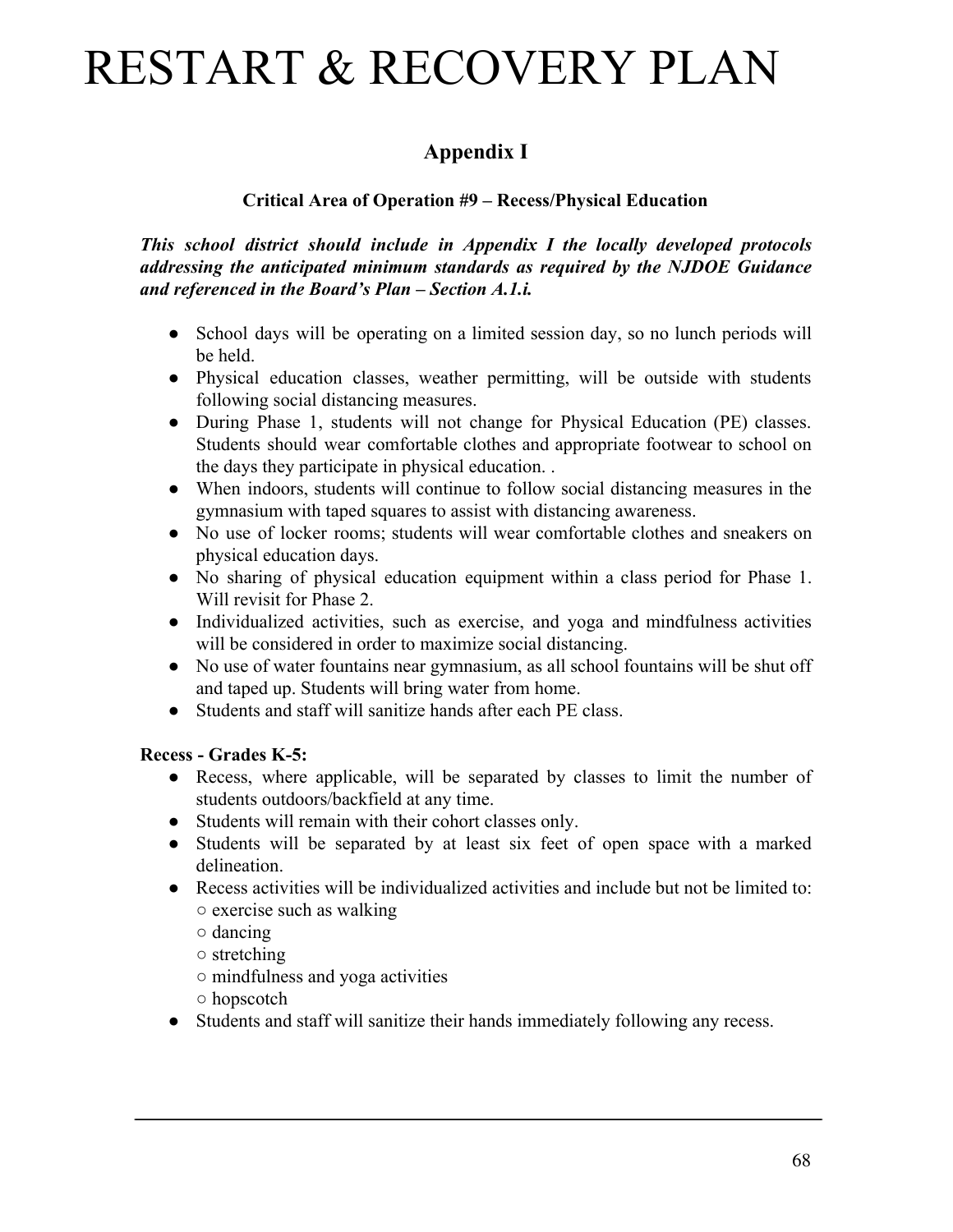### **Appendix J**

#### **Critical Area of Operation #10 - Field Trips, Extra-Curricular Activities, and Use of Facilities Outside of School Hours**

*This school district should include in Appendix J the locally developed protocols addressing the anticipated minimum standards as required by the NJDOE Guidance and referenced in the Board's Plan – Section A.1.j.*

- Virtual Field Trips will be integrated into the curriculum during the 2020-21 school year when applicable.
- Phase 1 and 2 will not allow facility usage to outside entities.
- Aftercare dates will be determined after Phase 1.
- Fall sports are cancelled for the 2020-21 school year. Winter and Spring Sports will be discussed after Phase 1.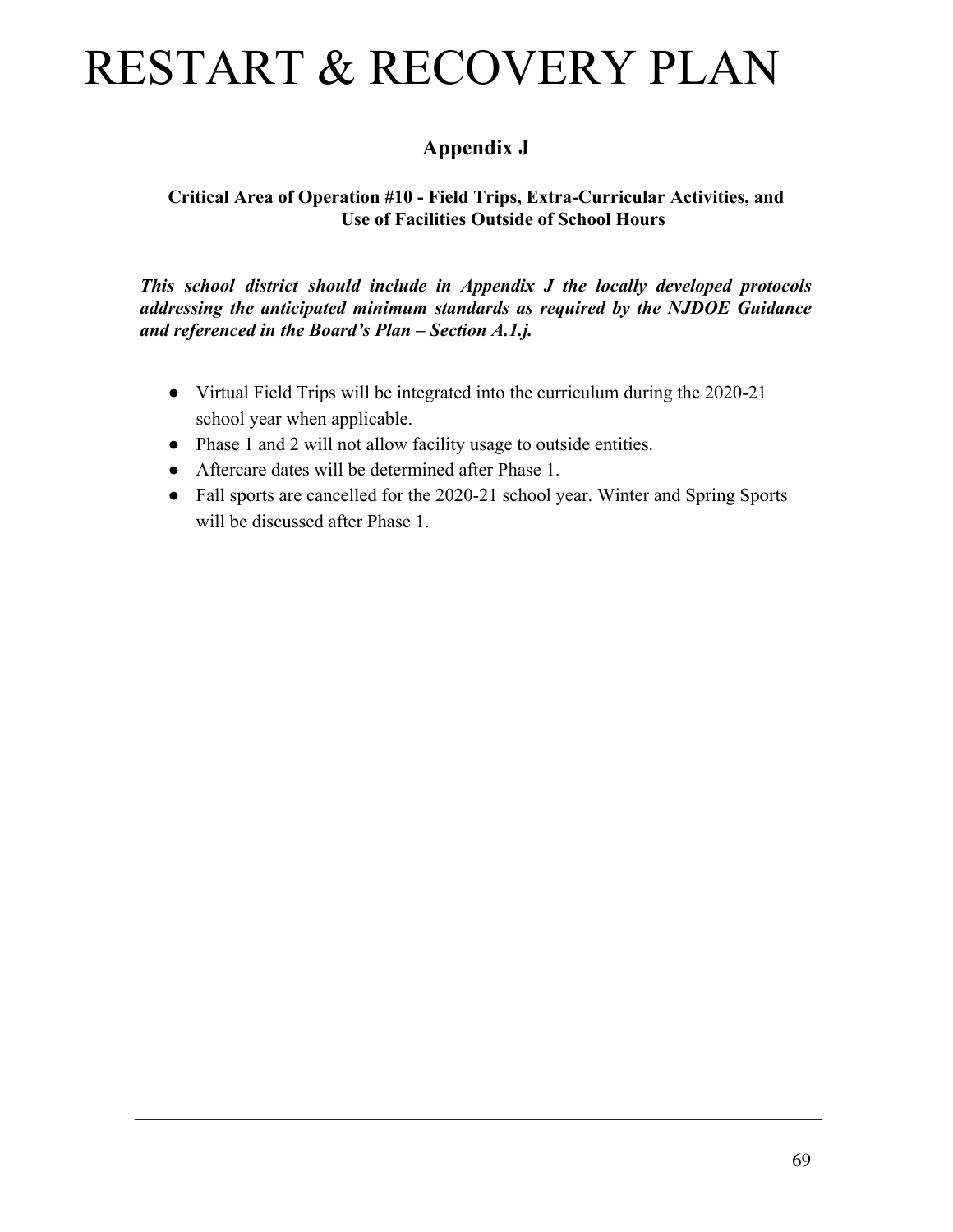### **Appendix K**

#### **Academic, Social, and Behavioral Supports**

*This school district should include in Appendix K supplemental materials, evidence, and further explanations of the elements listed in the Academic, Social, and Behavioral Supports section in the Board's Plan – Section A.2.a. through A.2.e.*

- Supplemental resources will be provided to differentiate and support curricular needs for students including mindfulness and SEL.
- School Psychologist will be available in-person or remote for crisis/emergency response while students are in school and remotely to support students, parents, and staff for non-urgent matters.
- Remote counseling services will be provided utilizing Zoom/Google Meets for phone calls and online chats.
- The School Psychologist will provide preventative measures including instructions on self-care, stress reduction, mindfulness activities and other activities designed to maintain a healthy mindset for all students and staff. These resources will be distributed via email, Google Classrooms, School Blackboard messenger app and school social media account.
- Needs assessments will be created utilizing Google Forms and distributed to students and families to determine areas of need for appropriate and necessary mental health services and resources that can be provided by the Child Study Team and/or district Crisis Team.
- Multi-Tiered Systems of Support (MTSS)
	- I&RS/504 Considerations for Transitioning Back to School
		- Outreach to families of students with plans prior to start of school.
		- Discuss potential accommodation adjustments with families as a result of Return to School Plan parameters.
		- Instructional Modifications will be determined to support learners having difficulty with transitioning.
- Virtual Meetings with families and 504/I&RS Teams in September to ensure positive transition back to school.
- Continued follow up with I&RS/504 families as school reopening plans changes throughout the school year.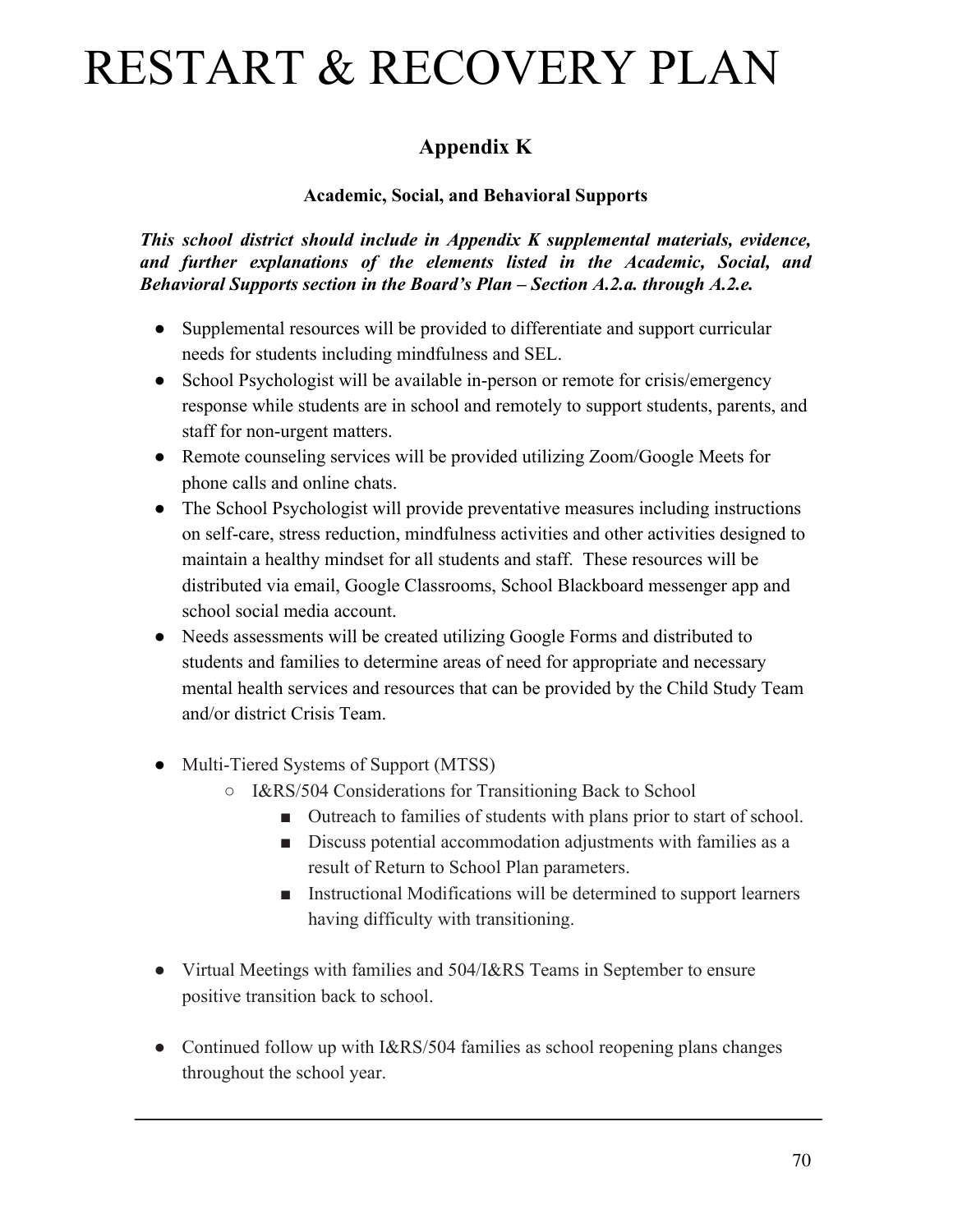- Establishing Supports based on Need/Tiers:
- Tier 1 Prevention and Universal Supports
	- Provide access to resources to self-care and mental health support (Social Emotional Learning and Mindfulness).
	- Promote trauma-sensitive and culturally responsive approach to instruction.
	- Educate parents and faculty/staff regarding how to identify struggling students and how to notify the district.
	- Tier 2 Establishing more intensive supports (in addition to Tier 1) that can be provided to students who are identified as at-risk for mental health and/or
		- **○** School Psychologists, Social Workers, and/or School Counselors will continue to provide support to students in need.
		- **○** Wrap Around Services will be provided via contract with Care Plus.
- Tier 3 Individualized and intensive support for students who are identified as needing mental health and/or substance abuse interventions
	- **○** Individual counseling with school counselors, case managers
	- (when applicable) and Care Plus Mental Health Clinician.
- **●** Continued collaboration with local community providers, county resources such as the Traumatic Loss Coalition of Bergen County, and other organizations.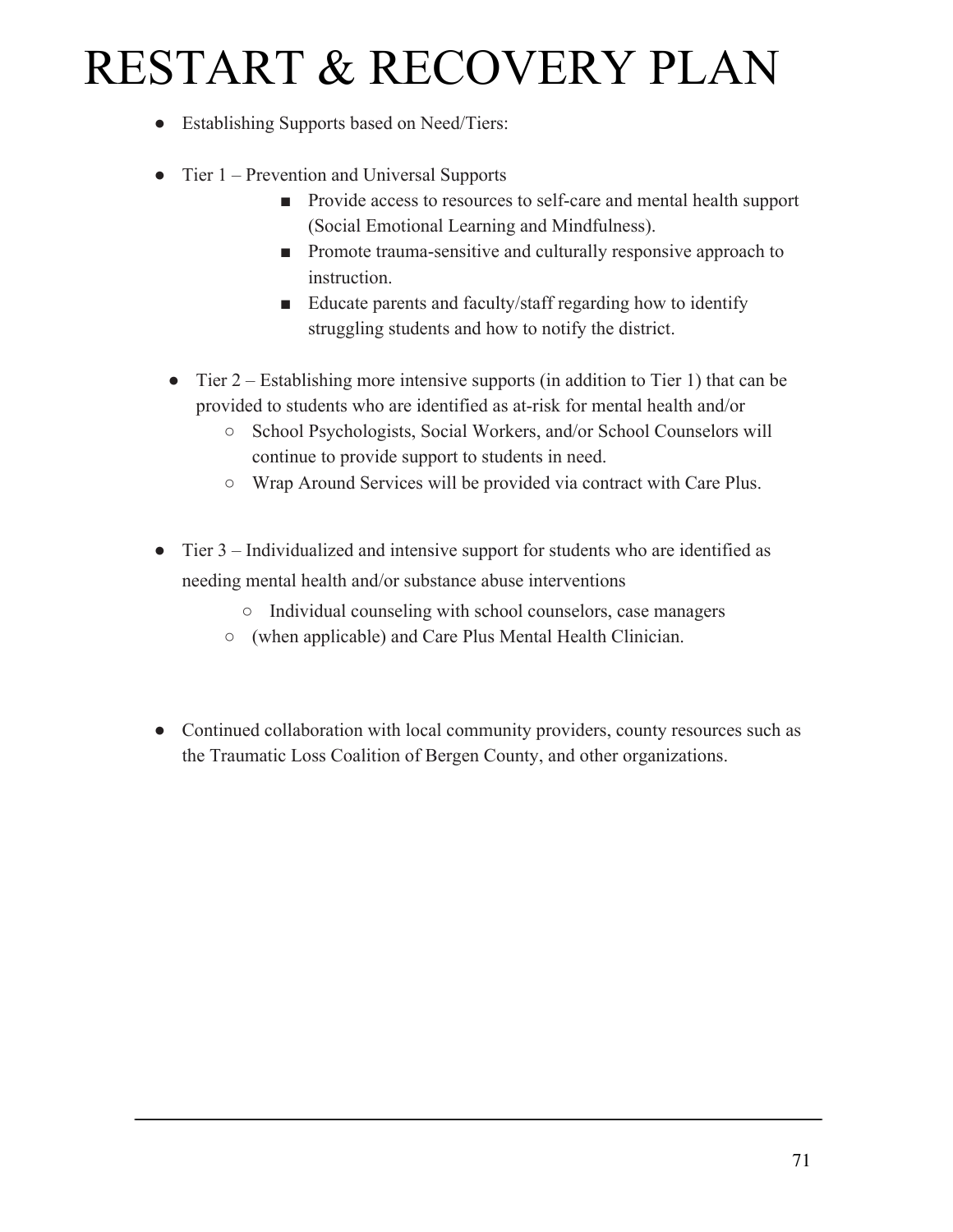### **Appendix L**

#### **Restart Committee**

*This school district should include in Appendix L the locally developed protocols addressing the anticipated minimum standards as required by the NJDOE Guidance and referenced in the Board's Plan – Section B.1.*

- **1. Jason Chirichella Acting Superintendent/Principal**
- **2. Carla Moreno Supervisor of Curriculum and Instruction**
- **3. Priscilla Gonzalez Administrative Assistant to the Acting Superintendent/Principal**
- **4. Elizabete Schaefer Board Secretary**
- **5. Silvio Marini Head Custodian**
- **6. Kristina Jimenez School Nurse**
- **7. Frank DiLorenzo Local Education Association President (EASH)**
- **8. Lisette Vidal Local Education Association Vice President (EASH)**
- **9. Anthony Aquilina Board Member**
- **10. Ashley Paladino Board Member**
- **11. Courtney Peterson President of PEO, Executive Board; Parent**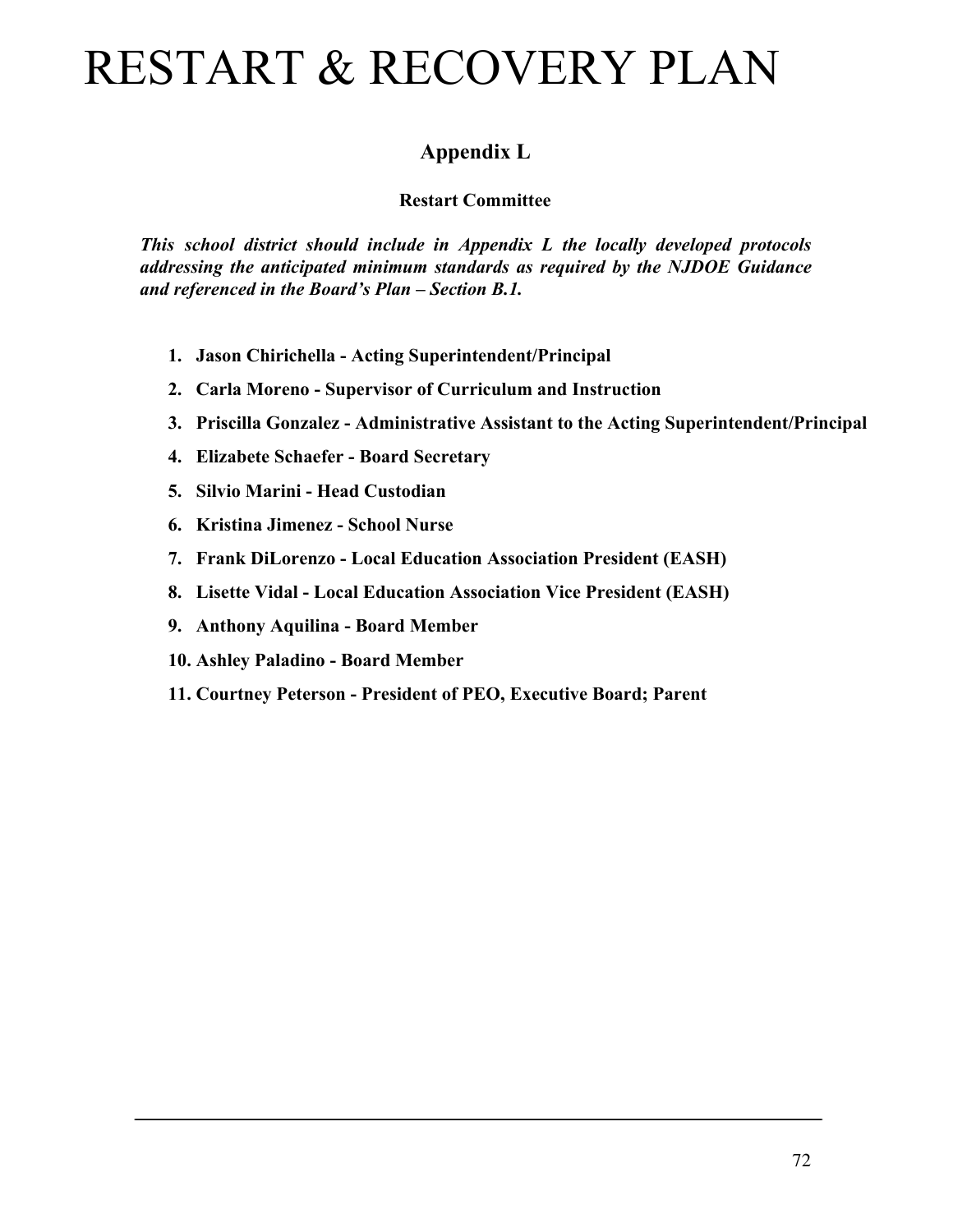### **Appendix M**

**Pandemic Response Teams**

*This school district should include in Appendix M the locally developed protocols addressing the anticipated minimum standards as required by the NJDOE Guidance and referenced in the Board's Plan – Section B.2.*

- **1. Jason Chirichella Acting Superintendent/Principal**
- **2. Carla Moreno Supervisor of Curriculum & Instruction**
- **3. Kristina Jimenez School Nurse**
- **4. Priscilla Gonzalez Administrative Assistant to the Acting Superintendent/Principal**
- **5. Nicollette Manresa School Psychologist (School Counselor/Mental Health Expert)**
- **6. Silvio Marini Head Custodian**
- **7. Marcos Polanco Custodial Staff**
- **8. Elizabeth Derogatis Teacher Representative Grades PreK-2**
- **9. Susan D'Elia Teacher Representative Grades 3-5**
- **10. Gina Kipp Teacher Representative Grades 6-8**
- **11. Mary Gould ELL Coordinator; Teacher**
- **12. James Donatello Board of Education Member; South Hackensack Police Officer**
- **13. Katherine Cutillo Secretary of PEO, Executive Board; Parent**

#### **The Pandemic Response Team is responsible for**:

- 1. Overseeing each school's implementation of the district's reopening plan, particularly health and safety measures, and providing safety and crisis leadership.
- 2. Adjusting or amending school health and safety protocols as needed.
- 3. Providing staff with needed support and training.
- 4. Reviewing school level data regarding health and safety measures and the presence of COVID19 and reporting that data to the district as required.
- 5. Developing and implementing procedures to foster and maintain safe and supportive school climates as necessitated by the challenges posted by COVID-19.
- 6. Providing necessary communications to the school community and to the district.
- 7. Creating pathways for community, family, and student voices to continuously inform the Team's decision-making.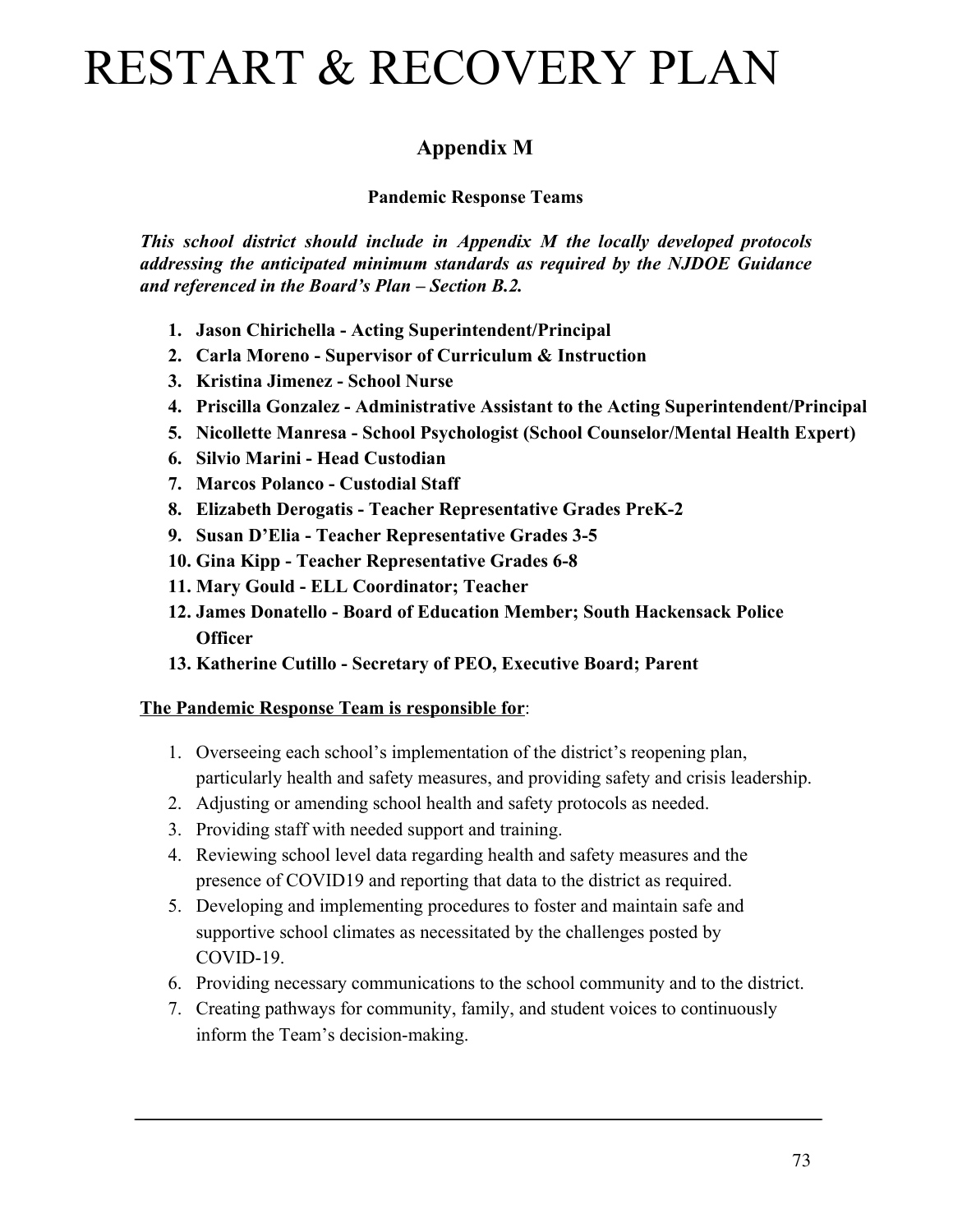### **Appendix N**

### **Scheduling of Students**

*This school district should include in Appendix N the locally developed protocols addressing the anticipated minimum standards as required by the NJDOE Guidance and referenced in the Board's Plan – Section B.3., including, but not limited to:*

- a. School Day
- b. Educational Program
- South Hackensack School District will be offering two options within their School Reopening Plan:
	- 1. *High-quality In-Person/Hybrid Instruction:* This program will feature a combination of face-to-face instruction as well as a remote portion as part of the schedule.
	- 2. *Full Remote Learning Option*: full remote learning program and schedule will combine the best elements of the current model with synchronous and asynchronous instruction at home. For synchronous instruction, students will receive dates/times to meet with teachers and small groups of students

#### **A. In-Person/Virtual Hybrid Instruction Plan Option**

- In order to meet social distancing measures in the classrooms, the in-person instruction will run on a hybrid 50% capacity model.
	- $\circ$  (e.g.) Class roster of 20 students may be split into two cohorts:
		- The Blue Cohort {Group A-10 students} would attend on "blue" days for in-person instruction, while the Gold Cohort {Group B-10 students) would attend virtually. On "gold" days, the "gold" cohort would attend in-person, while the "blue" cohort would attend virtually.
- Accommodations will be considered to keep siblings in the same cohort across grade levels.
- Students will remain in these cohorts and staff/faculty will rotate to provide instruction.
- This procedure will ensure limited student movement with the exception of Special Education pull out services, ELL services, Basic Skills Instruction, and/or other related services.
- Staggered drop off/dismissal times. (\*Subject to change, depending on student enrollment\*)

o 6th - 8th Grades: Arrival: 8:15-8:30am Dismissal: 12:30pm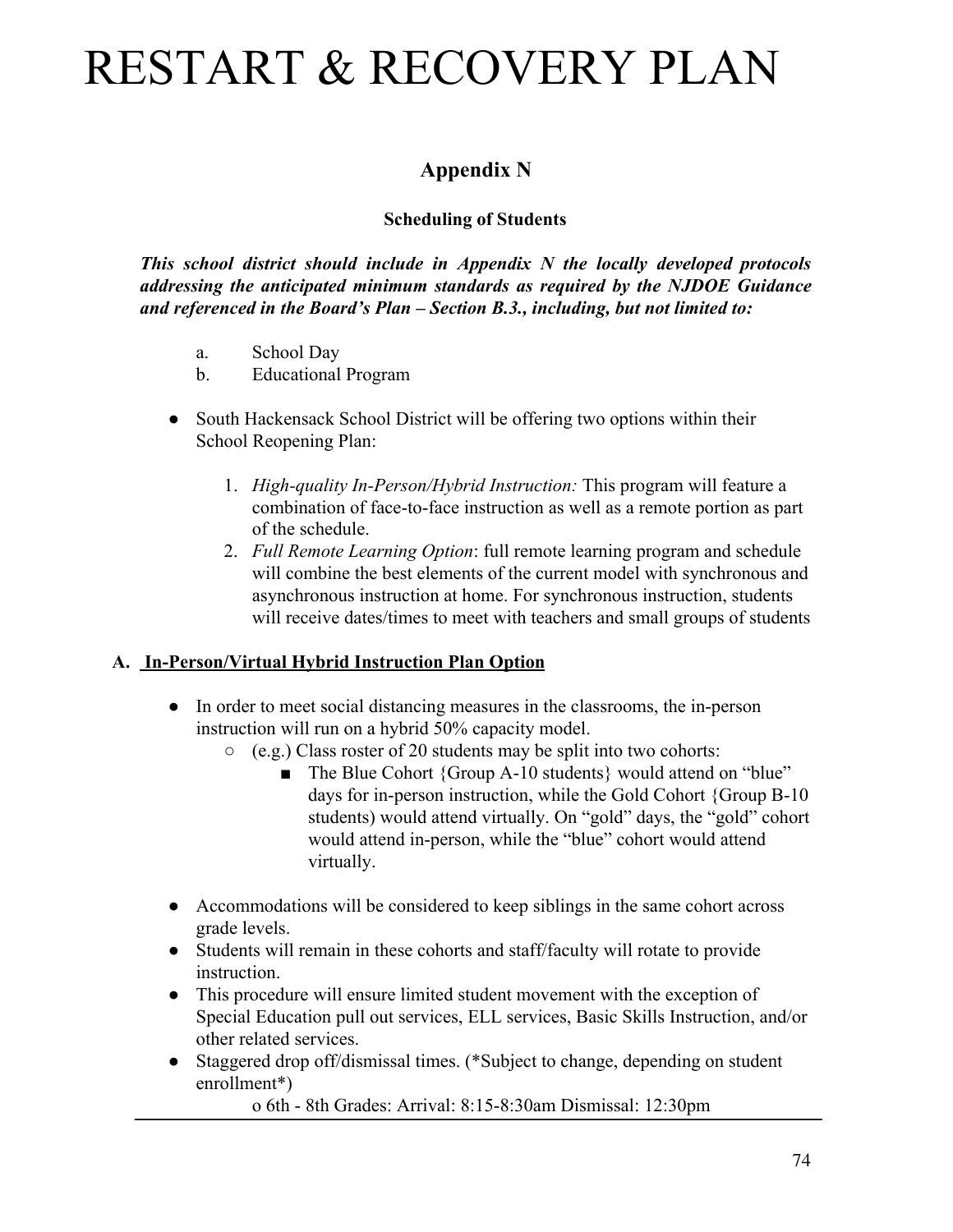o 3rd-5th Grades: Arrival: 8:30-8:45am Dismissal: 12:45pm

o PreK-2nd grade: Arrival: 8:45-9:00am Dismissal: 1:00pm

- Special accommodations will be considered for arrival/drops off of siblings in the same family.
- At drop off, all students will be temperature screened.
- Prior to drop off, parents must complete a short questionnaire with COVID-19 screening questions.
- In-person school days will run on a limited session day  $(1:00 \text{pm}$  dismissal), with a remote learning component in the afternoon.
- Desk shields will be affixed to each student desk and workspace.
- All students will be mandated to wear masks when social distancing cannot be maintained unless there are individual student circumstances where documented medical needs override the ability to wear a mask.
- Given our 50% capacity hybrid model, students MAY lower their masks while sitting at their desks behind their desk shield, as social distancing measures are being practiced.
- Situations in which the student is required to wear their face mask will include, but not limited to: entering/dismissing the school building, walking about the classroom or in the hallways, going to the restroom, getting personalized instruction from a faculty member, and any other situation where social distancing measures can't be met.
- Teachers/staff members will wear masks and face shields. There are times, when teachers may be in a whole group instruction format (e.g. at the board) where social distancing allows that a teacher may lower his/her mask, while still wearing the face shield, to provide instruction.
- Pre-K 3rd Grades will continue to have snack time, as with all 1pm dismissal days; No lunch during a one-session day; grab and go lunch for your child to take home with them.
- Breakfast and free/reduced breakfast/lunch will still be available in a grab and go option.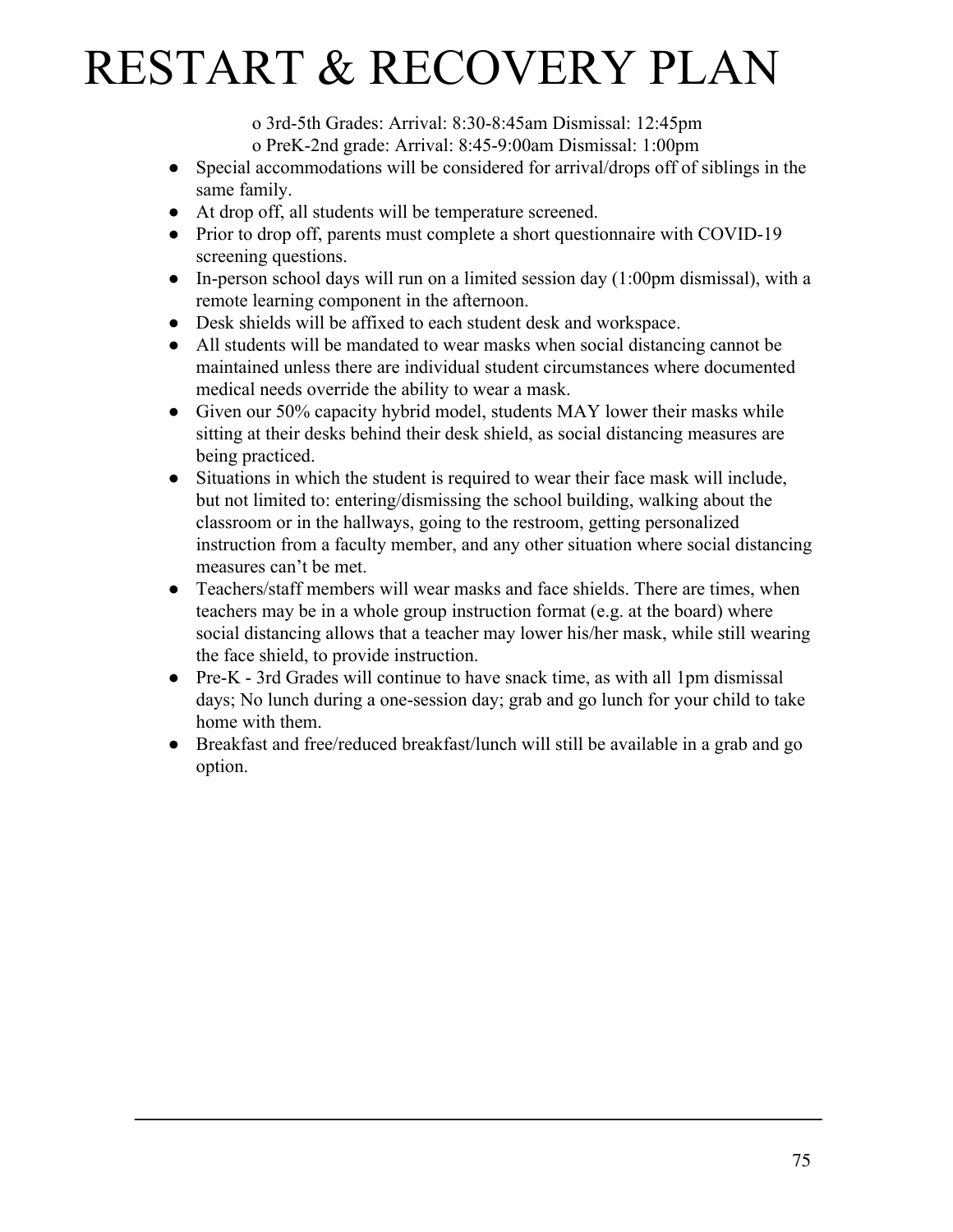|                            | <b>Monday</b>                     | <b>Tuesday</b>                      | Wednesday            | <b>Thursday</b>      | Friday               |
|----------------------------|-----------------------------------|-------------------------------------|----------------------|----------------------|----------------------|
|                            | 31                                |                                     | $\overline{2}$       | 3                    | 4                    |
| <b>A Group</b>             |                                   | <b>School Closed</b>                | <b>School Closed</b> | <b>School Closed</b> | <b>School Closed</b> |
| <b>Key</b>                 |                                   | <b>Staff Only</b>                   | <b>Staff Only</b>    | <b>Staff Only</b>    | <b>Staff Only</b>    |
|                            | 7                                 | 8                                   | 9                    | 10                   | 11                   |
| <b>Blue</b><br>(in-person) | <b>Labor Day School</b><br>Closed | A Day<br><b>First Day of School</b> | A Day                | (Virtual)            | (Virtual)            |
| White                      | 14                                | 15                                  | 16                   | 17                   | 18                   |
| (Virtual)                  | A Day                             | A Day                               | (Virtual)            | (Virtual)            | (Virtual)            |
|                            | 21                                | 22                                  | 23                   | 24                   | 25                   |
|                            | A Day                             | A Day                               | A Day                | (Virtual)            | (Virtual)            |
|                            | 28                                | 29                                  | 30                   | Oct. 1               | $\overline{2}$       |
|                            | A Day                             | A Day                               | (Virtual)            | (Virtual)            | (Virtual)            |

### September Schedule for Hybrid: Blue Group (A Group)

September Schedule for Hybrid: Gold Group (B Group)

|                       | Monday                            | Tuesday                                   | Wednesday                                 | Thursday                                  | Friday                                    |
|-----------------------|-----------------------------------|-------------------------------------------|-------------------------------------------|-------------------------------------------|-------------------------------------------|
|                       | 31                                |                                           | $\mathfrak{D}$                            | 3                                         | $\overline{4}$                            |
| <b>B</b> Group<br>Key |                                   | <b>School Closed</b><br><b>Staff Only</b> | <b>School Closed</b><br><b>Staff Only</b> | <b>School Closed</b><br><b>Staff Only</b> | <b>School Closed</b><br><b>Staff Only</b> |
|                       | $\overline{7}$                    | 8                                         | 9                                         | 10                                        | 11                                        |
| Gold<br>(in-person)   | <b>Labor Day School</b><br>Closed | (Virtual)<br><b>First Day of School</b>   | (Virtual)                                 | <b>B</b> Day                              | <b>B</b> Day                              |
| White<br>(Virtual)    | 14<br>(Virtual)                   | 15<br>(Virtual)                           | 16<br><b>B</b> Day                        | 17<br><b>B</b> Day                        | 18<br><b>B</b> Day                        |
|                       | 21<br>(Virtual)                   | 22<br>(Virtual)                           | 23<br>(Virtual)                           | 24<br><b>B</b> Day                        | 25<br><b>B</b> Day                        |
|                       | 28<br>(Virtual)                   | 29<br>(Virtual)                           | 30<br><b>B</b> Day                        | Oct. 1<br><b>B</b> Day                    | Oct. 2<br><b>B</b> Day                    |

#### **B. Full Remote Learning Program Option**

- The return school plan provides a full remote learning option for families who choose not return to in-person schooling.
- For scheduling and planning purposes, South Hackensack School District will ask families to commit to full remote learning for the entirety of Phase 1 of the Reopening Plan, as below: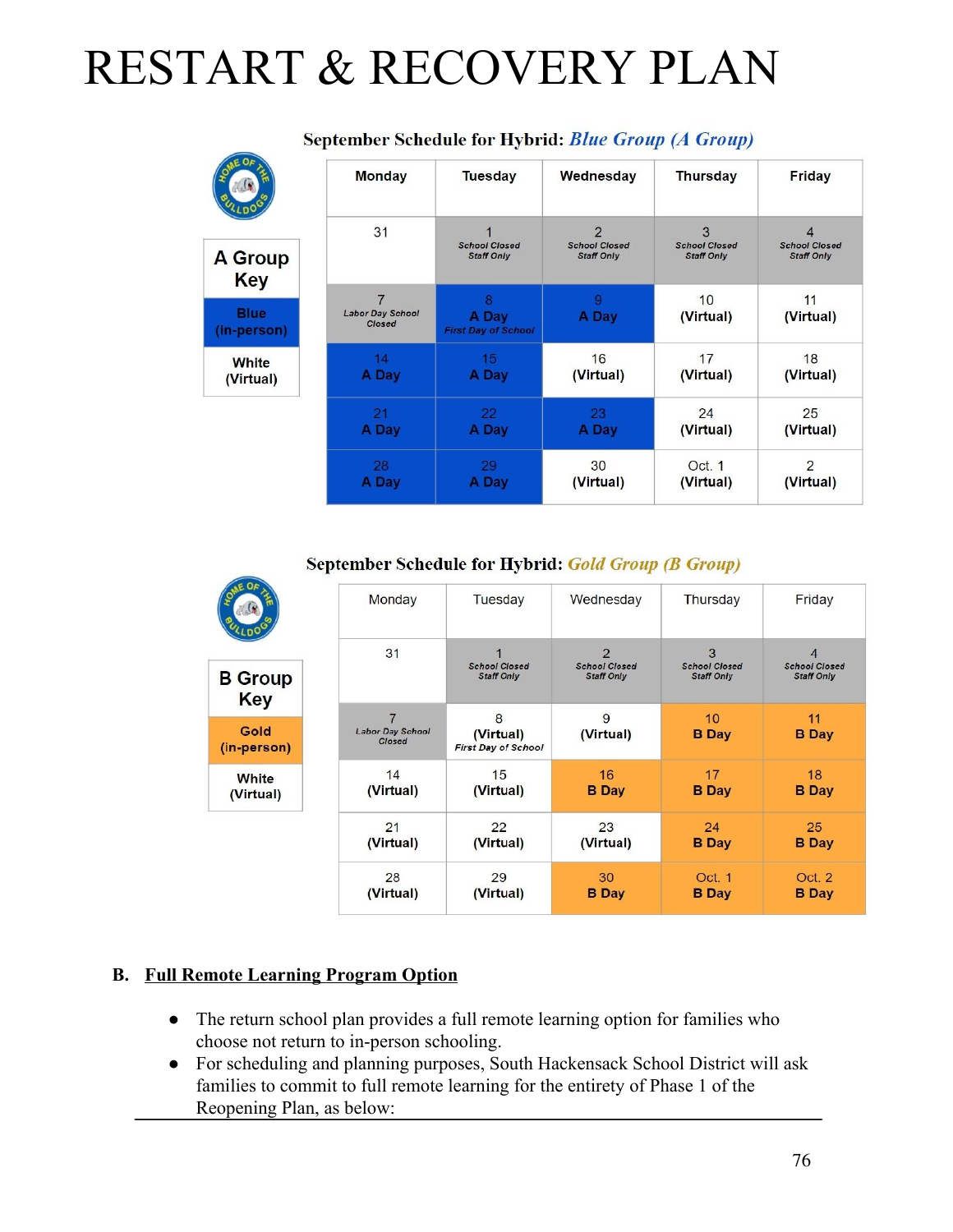- First marking period, until November 4th.
- Families/Students who begin In-Person/Virtual Hybrid Option and then decide to opt for full time remote learning will be required to submit their request to the Superintendent/Principal.
- The full time remote learning option will contain both synchronous and asynchronous instruction at home.
- For synchronous instruction, students will receive dates/times to meet with teachers and small groups of students.
- Participation in all class sessions will be required for students; attendance will be taken.

### **● Educational Technology**

- Students that choose to participate in remote instruction will have access to a Chromebook and wifi connection
- South Hackensack Memorial has a 1:1 Chromebook initiative for all students.
- Families that do not have Internet access will be asked to contact the district.
- Students/families in need of connectivity/access to wifi/Internet will be provided with that access via Altice One by Optimum.
- Training and technical support will be provided to students/families in need of assistance through our IT department as well as administration.
- New learning platforms for students/families to assist in delivering instruction will include training by administrators and/or teachers/IT staff.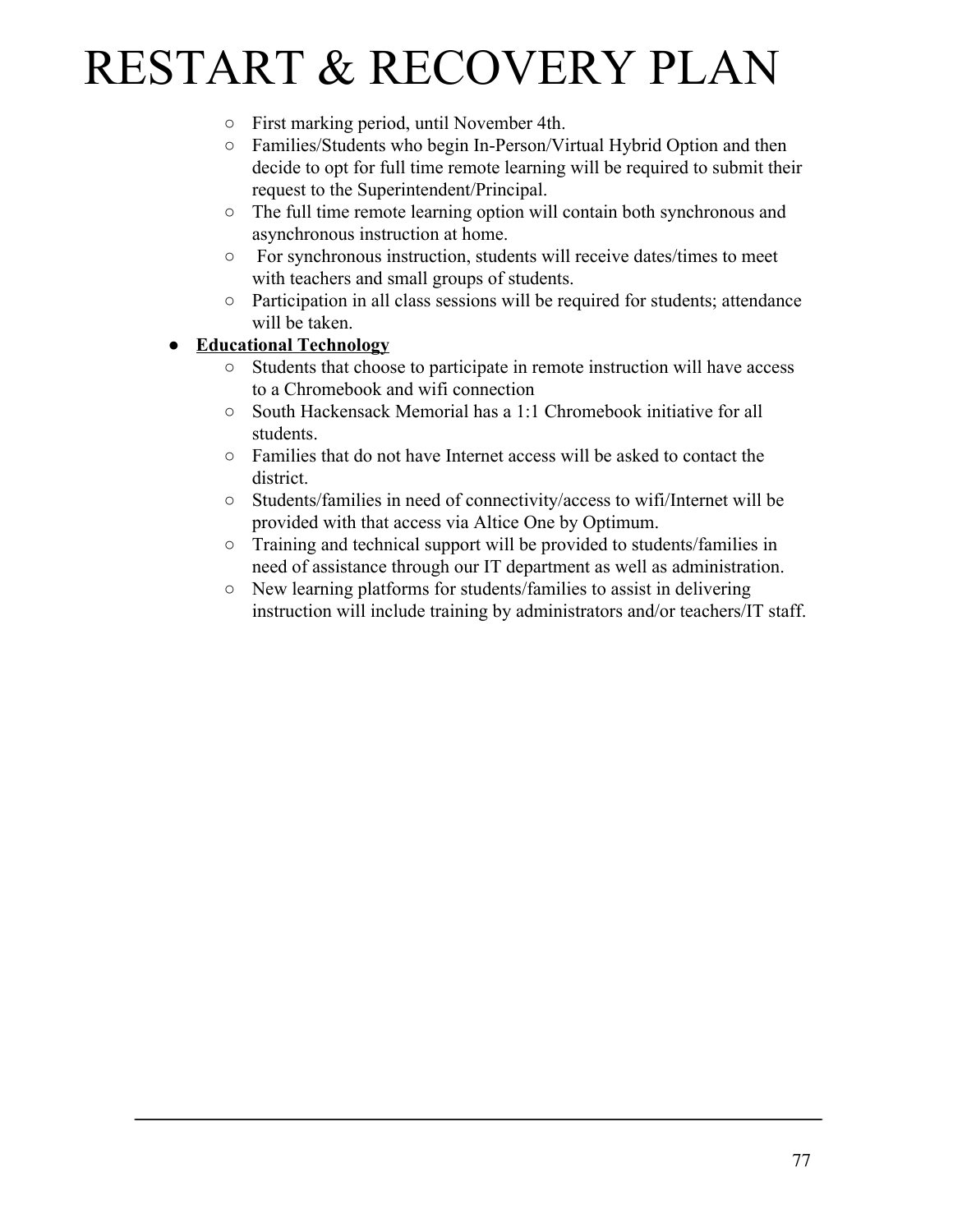### **Appendix O**

### **Staffing**

This school district should include in Appendix O the locally developed protocols addressing the anticipated minimum standards as required by the NJDOE Guidance and referenced in the Board's Plan – Sections B.4., B.5., and B.6.

### **A. In-Person and Hybrid Learning Environments:**

### **Roles and Responsibilities**:

• In a fully in-person or hybrid learning environment, South Hackensack School District will leverage staff to monitor student movement, hallway traffic, and maintain safety according to guidelines. Instructional and non-instructional staff schedules can include designated time to support school building logistics required to maintain health and safety requirements.

### **A. Instructional staff are required to:**

- Reinforce social distancing protocol with students and co-teacher or support staff.
- Limit group interactions to maintain safety.
- Support school building safety logistics (entering, exiting, restrooms, etc.).
- Become familiar with district online protocols and platforms.
- Plan standards-based lessons to meet the needs of students at various levels, ensuring versatility of lessons to apply to both fully in-person and hybrid learning environments.
- Develop predictable routines and structures for students while maintaining student engagement through varied instructional strategies/modalities.
- Provide regular feedback to students and families on expectations and progress.
- Set clear expectations for remote and in-person students.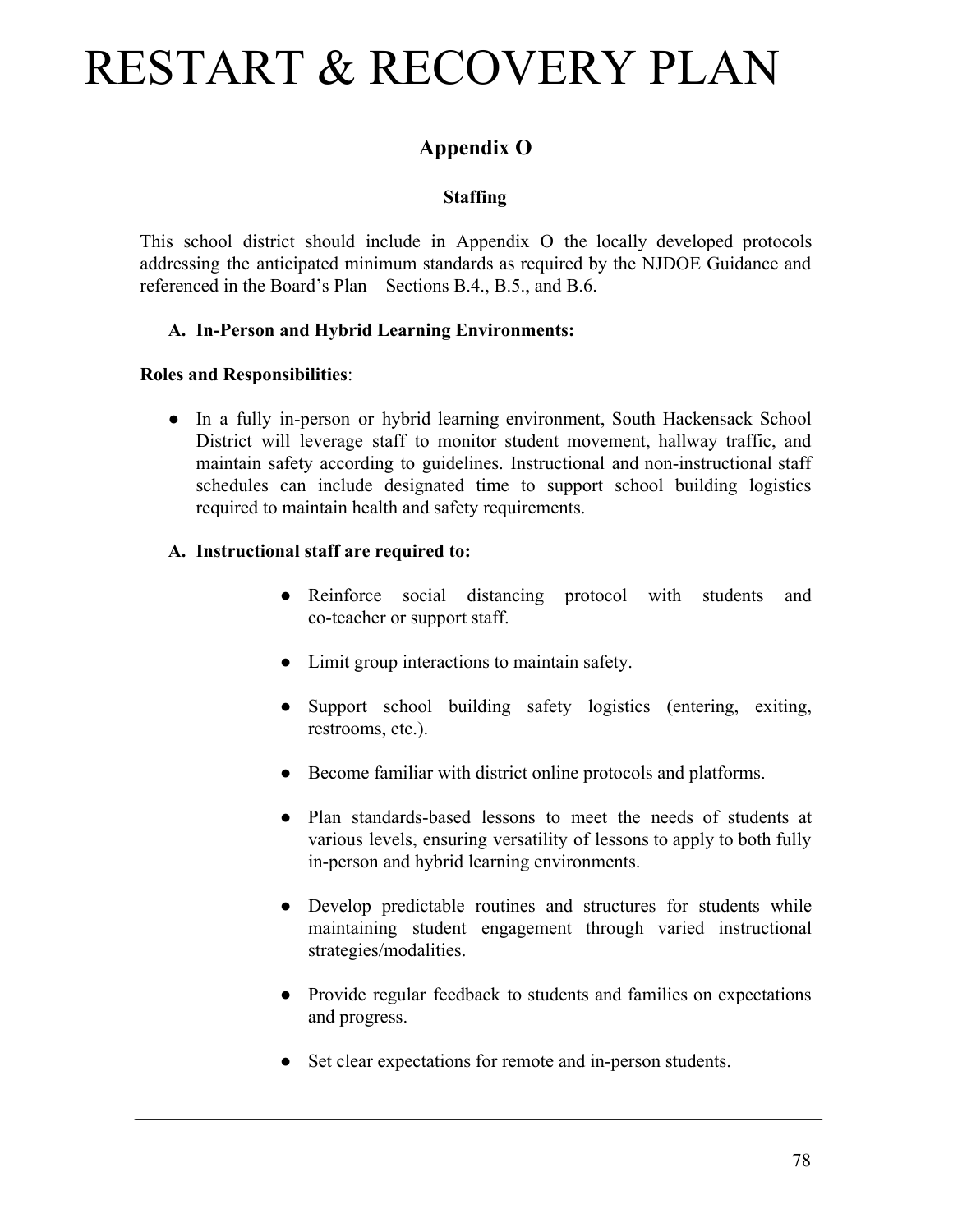- Assess student progress early and often and adjust instruction and/or methodology accordingly.
- Develop opportunities for real-time interactions with students (office hours, virtual meetings, etc.).
- Instruct and maintain good practice in digital citizenship for all students and staff.
- Instructional staff with additional capacity or limited time spent with students may assist with school building and safety logistics.
- Teacher leaders or instructional coaches should support teachers in making necessary curricular adjustments and continuously improving the quality of instruction in remote and hybrid environments.
- Providing materials, manipulatives, and items for at-home activities at no cost to families (particularly in pre-school).
- Limiting on-line activities for Pre-Kindergarten students.

#### **B. Mentor teachers are required to**:

.

- Plan for "in-person" contact with the mentee using agreed upon communication methods and schedules that provide confidentiality and sufficient support.
- Identify the most immediate issues to address with the mentee considering technology needs and how to provide effective remote instruction.
- Establish observation protocols for remote environments that protect confidentiality, respect student privacy, and provide the mentee with relevant support.
- Integrate self-care, for mentor and mentee, into mentoring scheduling and practices.
- Continue to maintain logs of mentoring contact.
- Mentor teachers should consider all health and safety measures when doing in-person observations.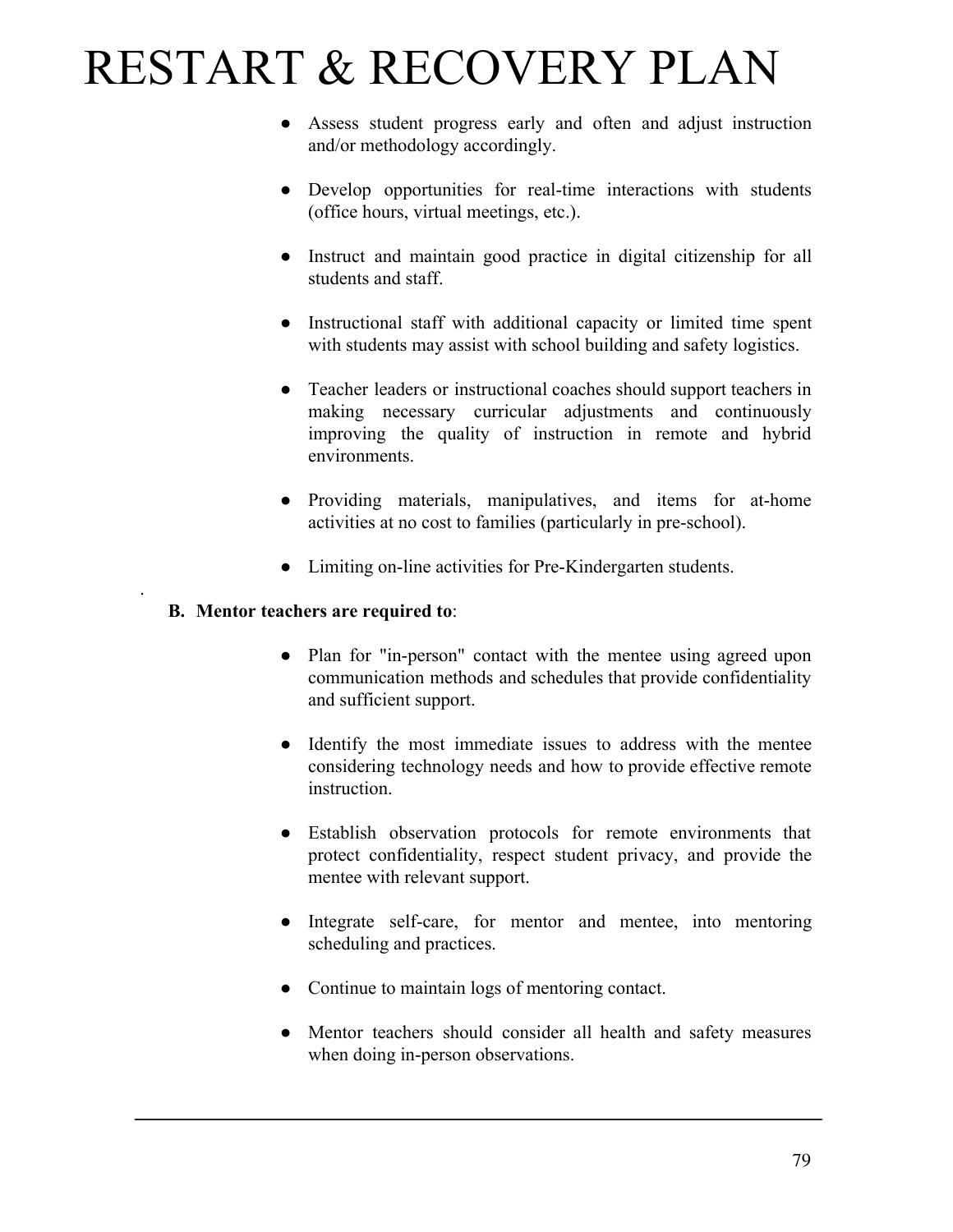- Plan for "in-person" contact with the mentee using agreed upon communication methods and schedules that provide confidentiality and sufficient support.
- Consider alternative methods for classroom observations and avoiding in-person contact where possible.

#### **C. Administrators**:

*In addition to administrators' non-instructional responsibilities, to ensure quality of continued learning in-person or virtually, administrators are required to:*

- Consider roles for staff with health concerns, leveraging them to enhance the virtual learning environment and inform in-person **instruction**
- Provide time for staff collaboration and planning. Prioritize practical science and practical CTE areas for on-site opportunities.
- Prioritize vulnerable student groups for face-to-face instruction.
- Identify teachers and teacher leaders that may provide support to staff to continuously improve instruction in a virtual environment.
- Work with staff and faculty to ensure that teaching and learning, and all student services are effectively and efficiently developed, planned, and delivered.
- Hone collaboration, cooperation, and relationship building skills using alternative methods to remain connected to virtual instruction.
- Define and provide examples of high-quality instruction given context and resources available.
- Assess teacher, student, and parent needs regularly.
- Ensure students and parents receive necessary supports to ensure access to instruction.
- Communicate expectations for delivering high-quality instruction, assessing, and monitoring student progress in the virtual environment, in accordance with NJDOE's Professional Standards for Teachers and NJ Professional Standards for Leaders (N.J.A.C. 6A:9).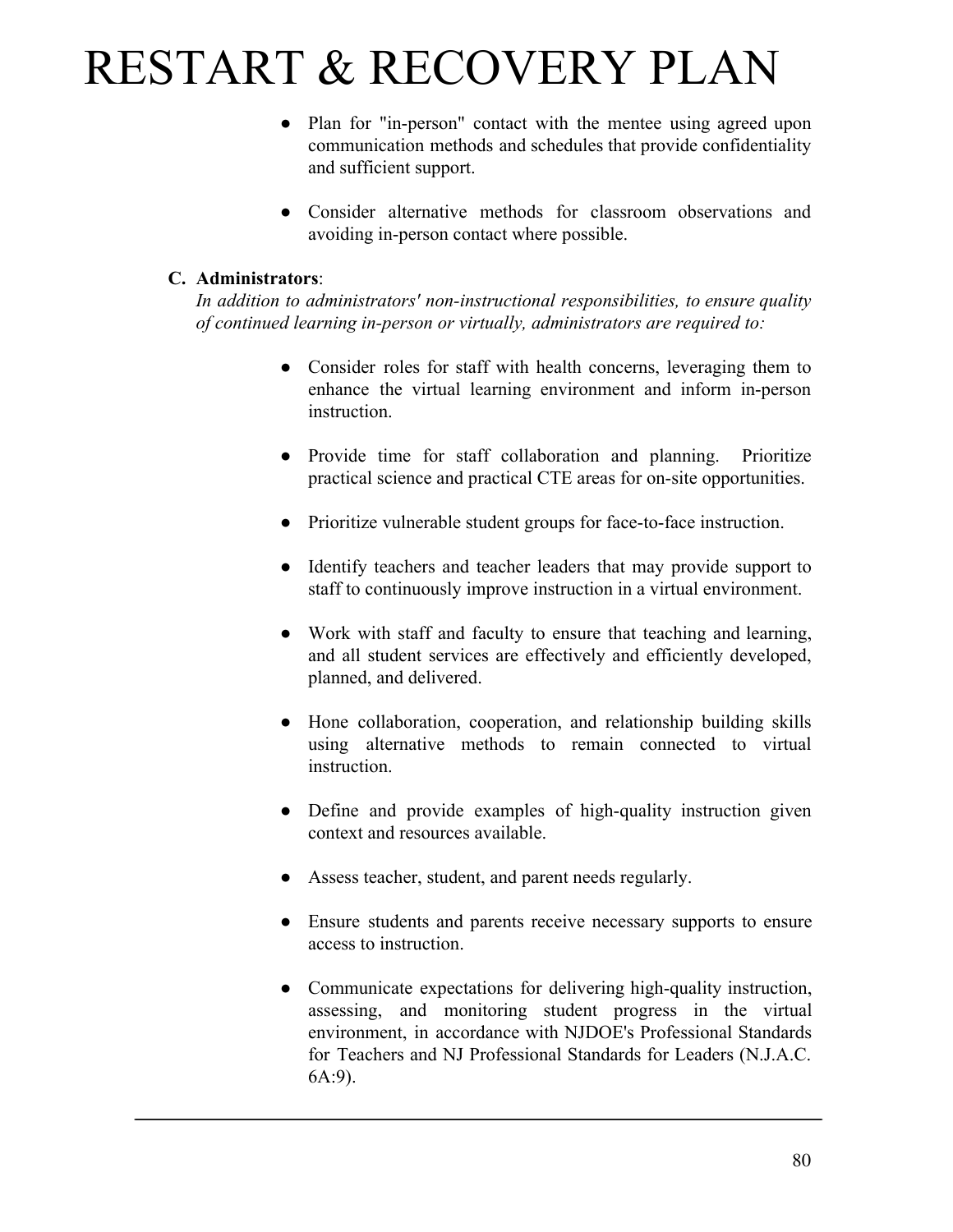- Plan a process to onboard students and reestablish the classroom environment through emphasizing relationships with students and parents and resetting routines.
- Collaborate on curriculum planning and assessing student academic and social emotional well-being when students return to school.
- Create feedback loops with parents and families about students' academic and social emotional health and well-being, through use of remote learning conferences and/or surveys to parents about their child's experience and learning while out of school.
- Share a comprehensive account of academic interventions and social emotional and mental health support services available through the district.
- Create and communicate realistic student schedules to increase student engagement and accountability for both hybrid and remote learning models.
- Collaborate in determining expectations for differentiated instruction and rigor in hybrid and remote learning models.
- Support families in connecting with teachers and other services they need to be successful in navigating the virtual environment.
- Ensure the Pre-school Director/Contact Person is involved in the planning in order that development activities and supports are in place for Pre-school and supports transition to Kindergarten.

#### **B. Educational services staff members are required to**:

- Lead small group instruction in a virtual environment.
- Facilitate the virtual component of synchronous online interactions.
- Manage online platform for small groups of in-person students while teacher is remote.
- Assist with the development and implementation of adjusted schedules.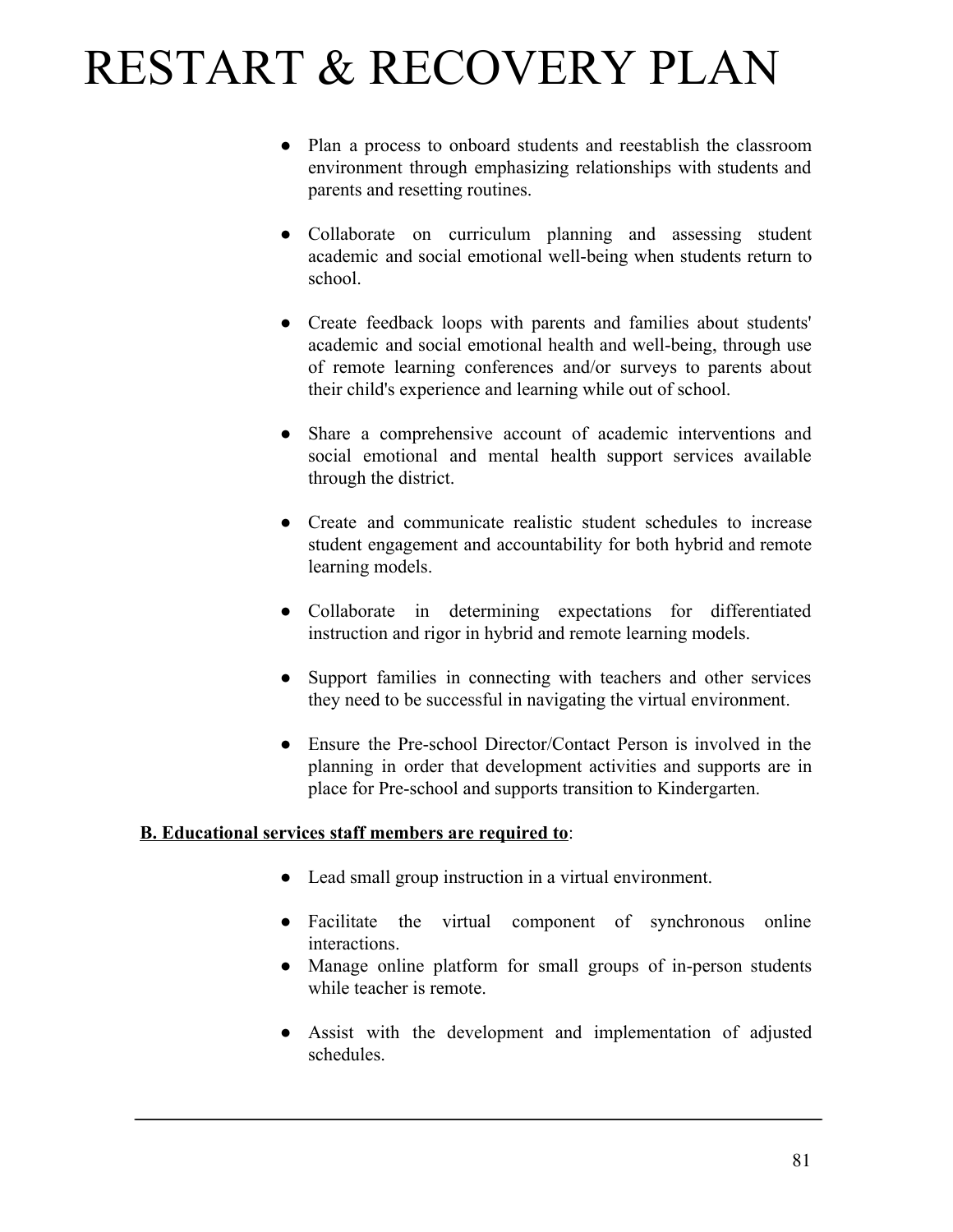- Plan for the completion of course requests and scheduling (secondary school).
- Assist teachers with providing updates to students and families.
- Support embedding of SEL into lessons.
- Lead small group instruction to ensure social distancing.
- Consider student grouping to maintain single classroom cohorts.
- Consider alternative methods for one-on-one interactions avoiding in-person contact where possible.

### **C. Support staff/paraprofessionals may be required to:**

- Lead small group instruction to ensure social distancing.
- Consider student grouping to maintain single classroom cohorts.
- Consider alternative methods for one-on-one interactions avoiding in-person contact where possible.
- Pre-record read-alouds and videos around SEL activities and routines (Grades Pre-K through two). Caption pre-recorded instructional videos from general education teachers.
- Provide real-time support during virtual sessions.
- Research websites, videos, and links for accessible activities that teachers can incorporate into lessons.
- Support families and students in accessing and participating in remote learning. Paraprofessionals can be added to online classes as co-teacher.
- Lead small group instruction in a virtual environment.
- Facilitate the virtual component of synchronous online interactions.

#### **D. Substitutes may be required to:**

• Develop contingency staffing plans in case of sudden long-term absences and/or vacancies.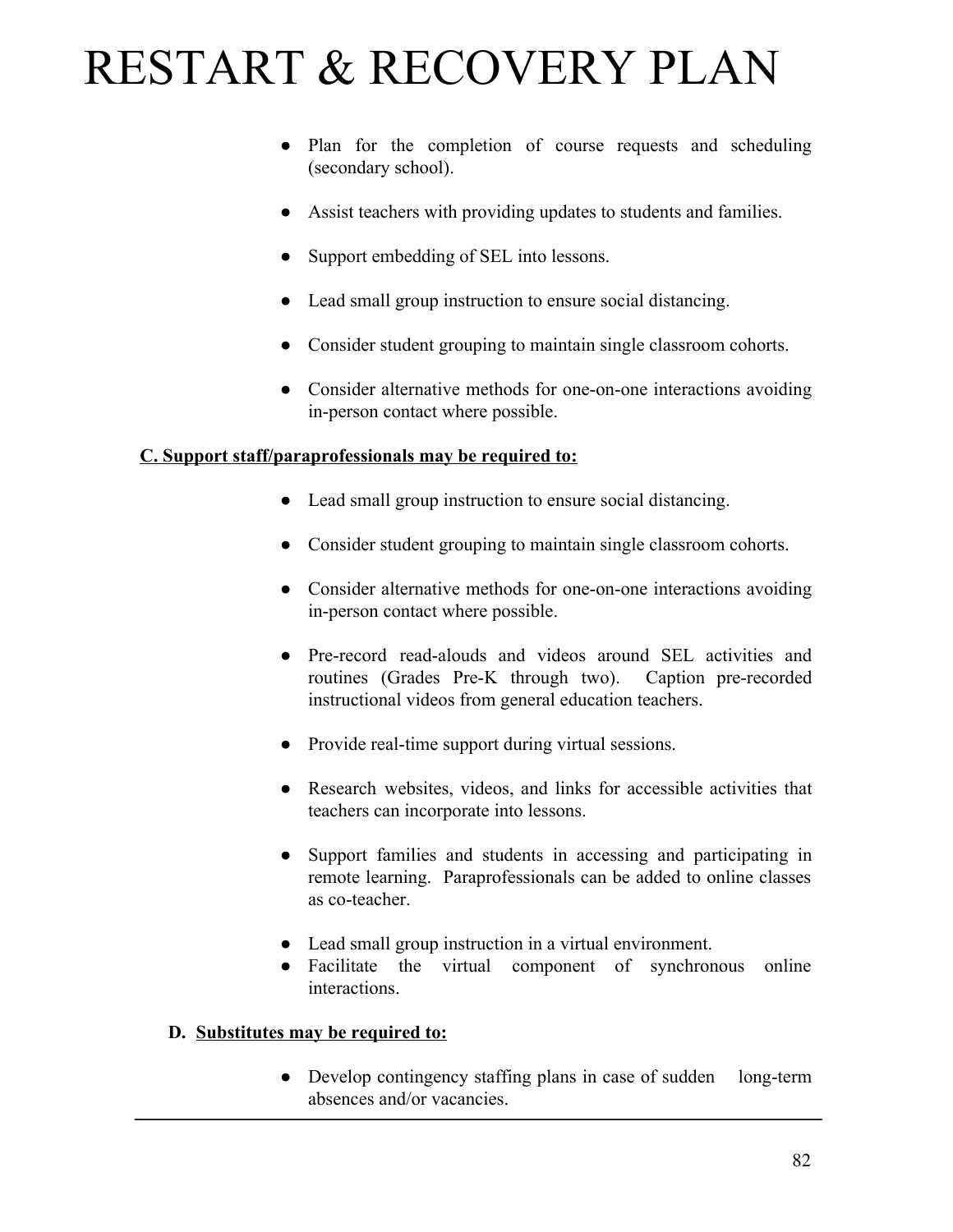- Develop roles and responsibilities for substitute teachers in both virtual and hybrid settings.
- Designate substitutes to a single school building or grade level to avoid too much movement between schools.
- Identify areas where additional staff may be necessary: school nurses, counselors, school psychologist.

#### **E. Educator Roles Related to School Technology Needs**

*To ensure all staff supporting virtual learning are prepared to provide or support instruction on day one, the school officials are required to*:

- Designate staff members to provide ongoing support with technology to students, teachers, and families. Consider developing a schedule and assigning a technology point person to teachers by grade level or content area.
- Survey teachers and families to determine technology needs/access (consider those that have access, but may be sharing personal devices with others).
- To the extent possible, provide district one-to-one instructional devices and connectivity.
- Prior to the start of the school year, provide district email addresses and access to online platforms (usernames/passwords/organizational credentials).

#### **F. Student Teachers**

*Student teachers are required to be prepared to start supporting instruction on day one; the South Hackensack School District will :*

- Train student teachers to use technology platforms.
- Communicate district expectations/guidelines regarding professional online etiquette/interactions with students.
- Survey assistant teachers to determine technology needs/access (Pre-school).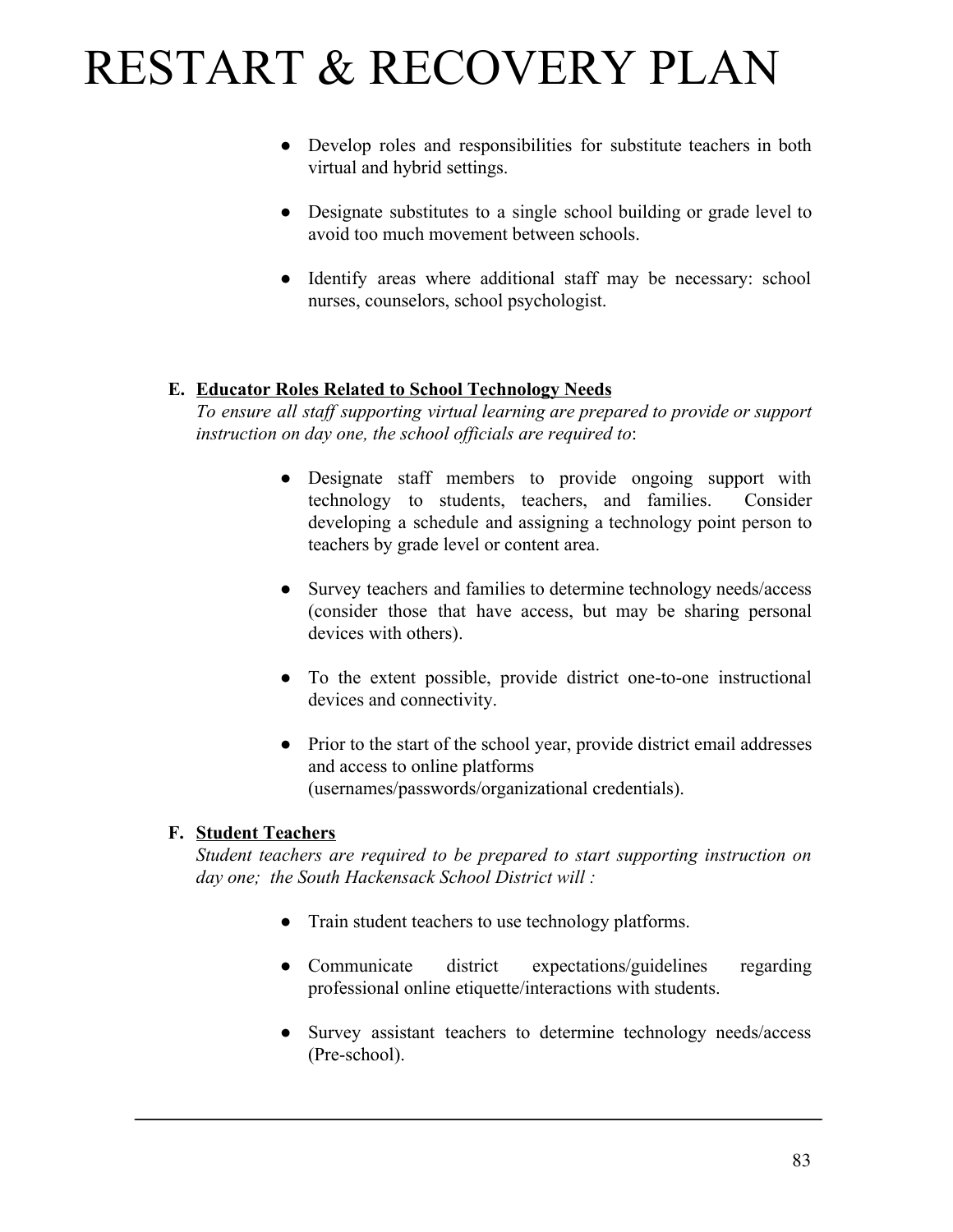- Virtual instruction is ideal for staff who are at greater risk for the impacts of COVID-19. Accommodations may need to be made for staff with health issues which are exacerbated by viewing content on screens for an extended period.
- Student teachers should:
	- Obtain a substitute credential to gain the ability to support students without supervision as needed.
	- Lead small group instruction (in-person to help with social distancing).
	- Co-teach with cooperating teacher and maintain social distancing.
	- Manage online classroom for asynchronous hybrid sessions while the cooperating teacher teaches in-person.
	- Implement modifications or accommodations for students with special needs.
	- Facilitate one-to-one student support.
	- Lead small group instruction virtually while the classroom teacher teaches in-person.
	- Provide technical assistance and guidance to students and parents.
	- Develop online material or assignments.
	- Pre-record direct-instruction videos.
	- Facilitate student-centered group learning connecting remote and in-person students.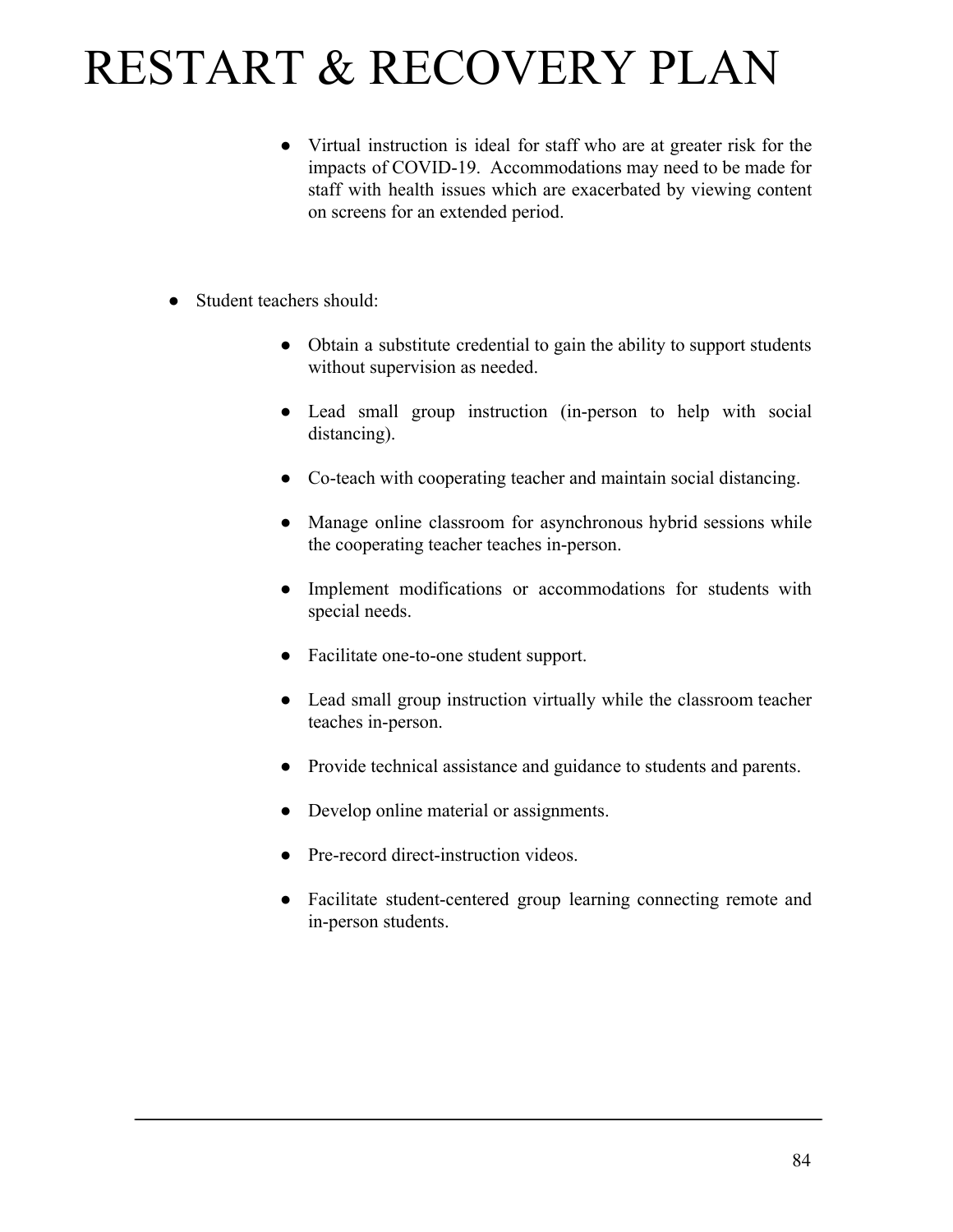#### **G. Additional Staff Concerns**

*South Hackensack School District will also be prepared to navigate additional staffing concerns and topics and may also consider:*

- Best practice and guidance from the American Academy of Pediatrics is to limit screen time for students in grades Pre-K through two. Developmentally appropriate practices show that young learners are most successful with hands-on learning, rather than worksheets or computer-based activities. In this grade band, interactive learning activities are the most effective.
- Develop and communicate a plan of accountability that identifies how teachers will monitor and assess student performance. This includes how they grade students (Grades Pre-K through twelve).
- Consider developing a plan to leverage community organizations, community partners, faith-based communities, or volunteers to support families outside of the school building. Utilizing community volunteer support that will interact directly with students may require criminal history background checks.
- Roles and responsibilities of teacher leaders or instructional coaches in supporting teachers in making necessary curricular adjustments and continuously improving quality of instruction through remote and hybrid structures.
- Increase need for all staff to address student trauma, social emotional learning, and digital citizenship.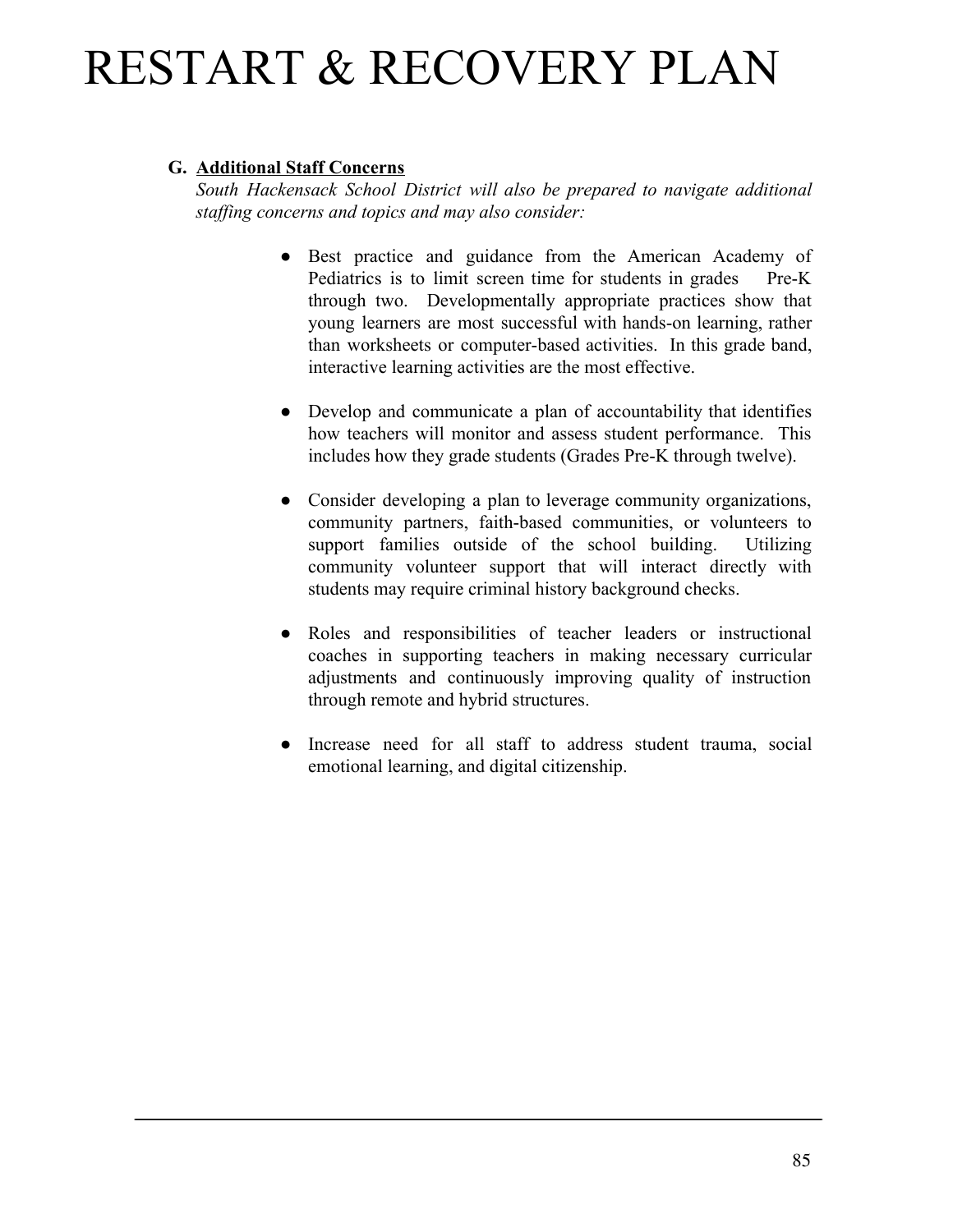### **Appendix P**

### **Athletics**

*This school district should include in Appendix P the locally developed protocols addressing the anticipated minimum standards as required by the NJDOE Guidance and referenced in the Board's Plan – Section B.7.*

- South Hackensack School District will follow the guidance provided by the New Jersey Interscholastic Athletic Association (NJSIAA) for allowing school student- athletes to return to athletics.
- Fall sports are cancelled for the 2020-21 school year. Winter and Spring Sports will be discussed after Phase 1.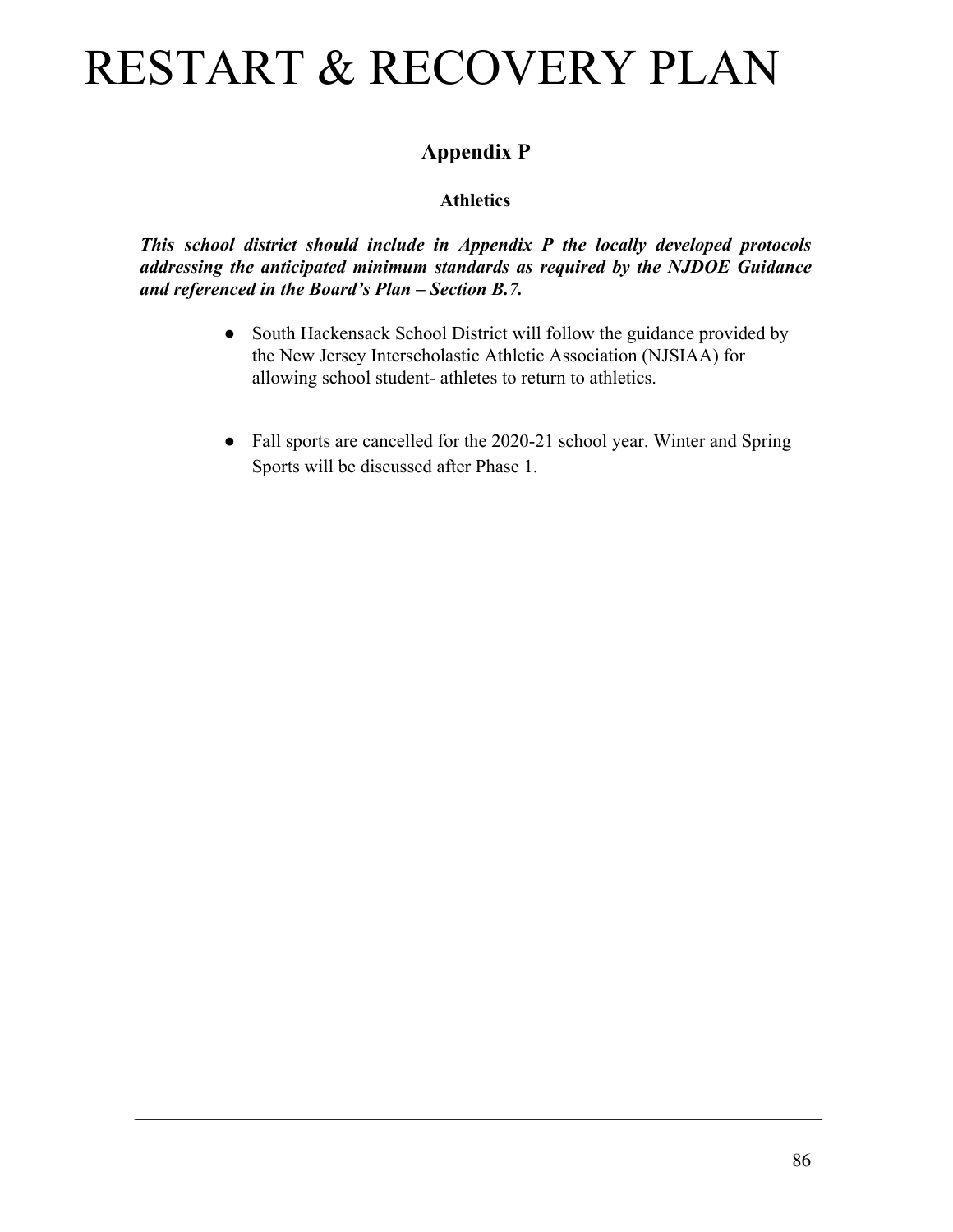### **Appendix Q**

#### **P1648.02 – Remote Learning Options for Families (M) (New)**

On July 24, 2020, the New Jersey Governor and Commissioner of Education published guidance titled "Clarifying Expectations Regarding Fulltime Remote Learning Options for Families 2020-2021" (Remote Learning Guidance), regarding full-time remote learning. The Remote Learning Guidance is in response to the COVID-19 pandemic and supplements the New Jersey Department of Education June 26, 2020 guidance document, "The Road Back: Restart and Recovery Plan for Education" (NJDOE Guidance). This Remote Learning Guidance includes an additional "anticipated minimum standard," as this phrase is used throughout the NJDOE Guidance. This additional "anticipated minimum standard" (required component) provides that, in addition to the methods and considerations explicitly referenced in the NJDOE Guidance for scheduling students for in-person, remote, or hybrid learning, families/guardians (hereinafter referred to as "parents") may submit, and school districts shall accommodate, requests for full-time remote learning.

To ensure clarity and consistency in implementation of such full-time remote learning, the Remote Learning Guidance requires Boards of Education adopt policies that address, at a minimum:

- 1. Unconditional Eligibility for Full-Time Remote Learning;
- 2. Procedures for Submitting Full-Time Remote Learning Requests;
- 3. Scope and Expectations of Full-Time Remote Learning;
- 4. Procedures to Transition from Full-Time Remote Learning to In-Person Services;
- 5. Reporting; and
- 6. Procedures for Communicating District Policy with Families.

Policy Guide 1648.02 has been developed to address the provisions in the Remote Learning Guidance, including all six areas listed above. Policy Guide 1648.02 must be adopted by the Board.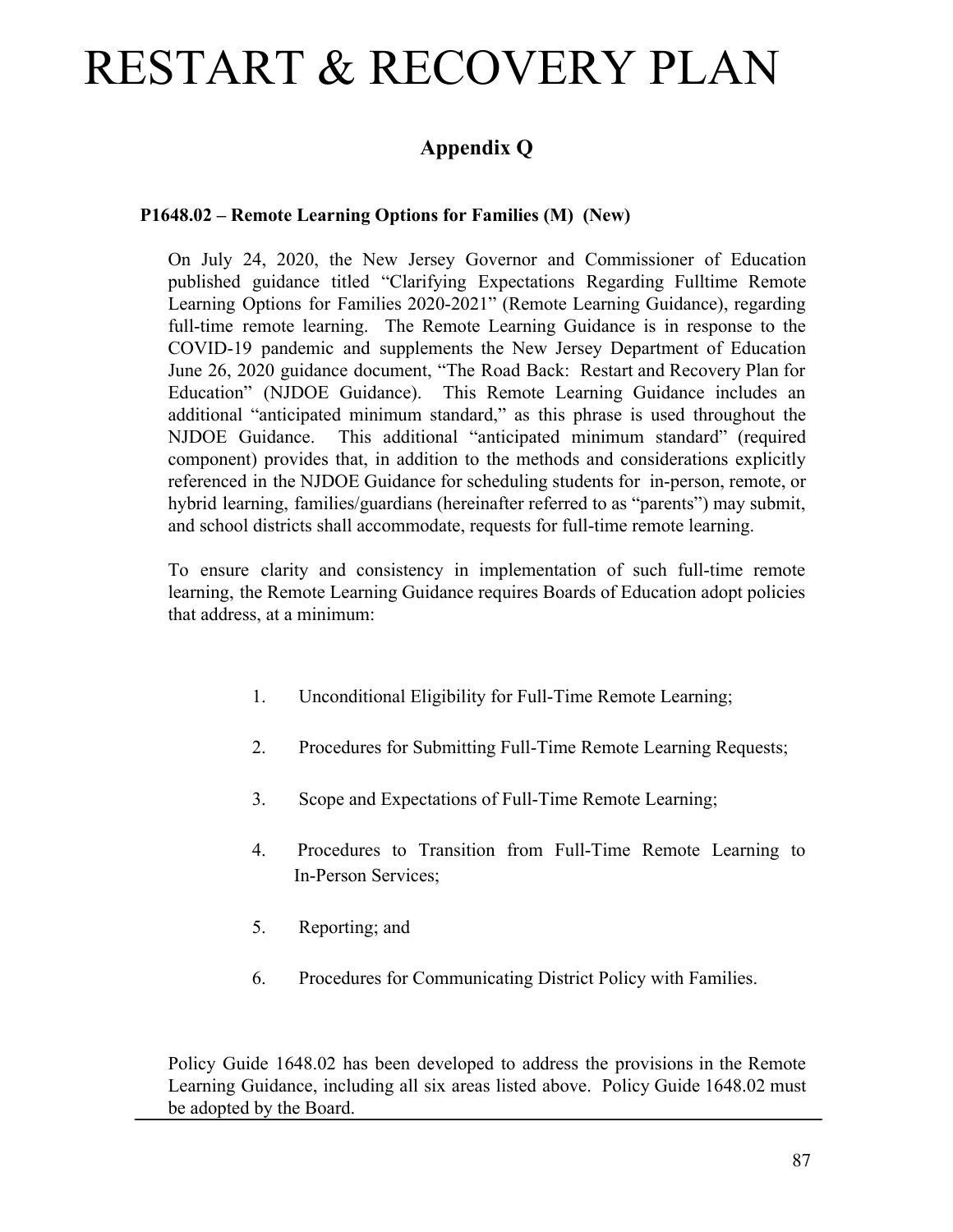The Remote Learning Guidance requires school districts to provide a process for a parent to request full-time remote learning which shall be included in a school district's Restart and Recovery Plan (Plan) in addition to the required methods and considerations explicitly referenced in the NJDOE Guidance for scheduling students for in-person, remote, or hybrid learning. Therefore, in addition to the Board adopting Policy Guide 1648.02, Policy Guide 1648.02 must be added to the school district's Plan submitted to the Executive County Superintendent. The last provision in Policy Guide 1648.02 indicates this Policy Guide will also be included in the school district's Plan as "Appendix Q – Remote Learning Options for Families." Policy Guide 1648.02/Appendix Q provides the process for a student to transition into and out of full-time remote learning as required in the Remote Learning Guidance. This process will supplement the school district's locally developed protocols for in-person and/or hybrid instruction and virtual/remote learning in the school district's Plan "Appendix N – Scheduling of Students." Policy Guide 1648.02 has several options a school district must select regarding the written request from a parent to address a student transitioning between full-time remote and in-person services.

This Summary, Policy Guide 1648.02, and a supplemental Appendix page for Appendix Q are available for download under the "Policy Alerts" tab – "Other Downloads" section on our website, [www.straussesmay.com](http://www.straussesmay.com/). This Policy Guide is mandated and must be adopted by the Board and also included under Appendix Q in the school district's Plan.

Policy Guide 1648.02 is **MANDATED**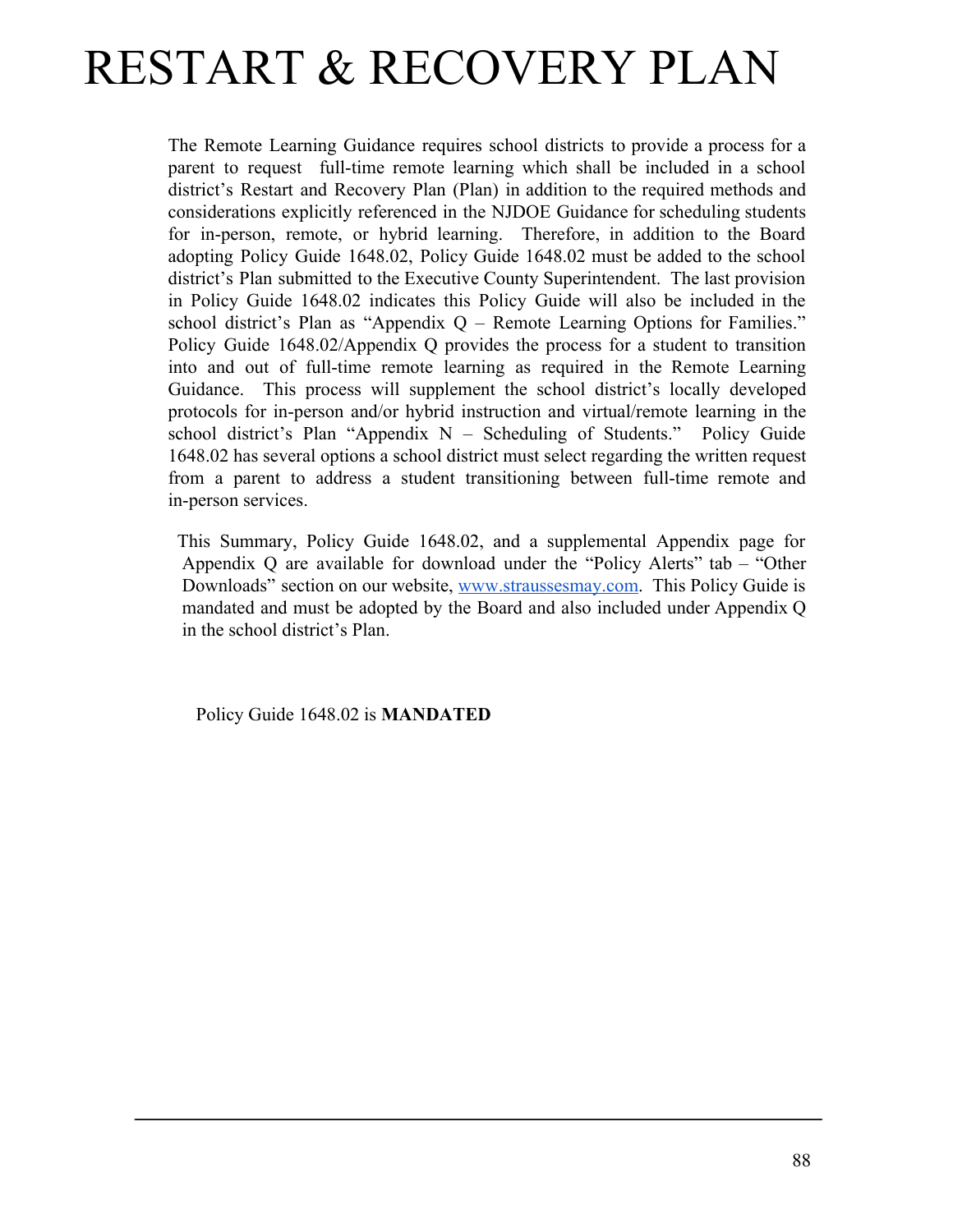### **CHART OF USEFUL LINKS**

| <b>Conditions for Learning</b>   |                                                                                                                                    |                                                                                                                                                                                                                                               |  |
|----------------------------------|------------------------------------------------------------------------------------------------------------------------------------|-----------------------------------------------------------------------------------------------------------------------------------------------------------------------------------------------------------------------------------------------|--|
| <b>Section</b>                   | <b>Title</b>                                                                                                                       | Link                                                                                                                                                                                                                                          |  |
| Critical Area of<br>Operation #1 | CDC Activities and Initiatives<br>supporting the COVID-19<br>Response and the President's<br>Plan for Opening American Up<br>Again | https://www.cdc.gov/coronavirus/2<br>019-neov/downloads/php/CDC-Ac<br>tivities-Initiatives-for-COVID-19-<br>Response.pdf?CDC AA refVal=h<br>ttps%3A%2F%2Fwww.cdc.gov%                                                                         |  |
|                                  |                                                                                                                                    | 2Fcoronavirus%2F2019-ncov%2F<br>community%2Fschools-day-camps<br>.html%20-%20page=46                                                                                                                                                          |  |
|                                  | Childcare, Schools, and Youth<br>Programs                                                                                          | https://www.cdc.gov/coronavirus/2<br>019-neov/community/schools-chil<br>dcare/index.html                                                                                                                                                      |  |
|                                  | People Who Are at Increased<br><b>Risk for Severe Illness</b>                                                                      | https://www.cdc.gov/coronavirus/2<br>019-neov/need-extra-precautions/p<br>eople-at-increased-risk.html?CDC<br>AA refVal=https%3A%2F%2Fw<br>ww.cdc.gov%2Fcoronavirus%2F2<br>019-ncov%2Fneed-extra-precautio<br>ns%2Fpeople-at-higher-risk.html |  |
|                                  | <b>Considerations for Schools</b>                                                                                                  | https://www.cdc.gov/coronavirus/2<br>019-neov/community/schools-chil<br>dcare/schools.html                                                                                                                                                    |  |
|                                  | Reopening Schools in the<br>Context of COVID-19: Health<br>and Safety Guidelines from<br><b>Other Countries</b>                    | https://learningpolicyinstitute.org/<br>product/reopening-schools-covid-1<br>9-brief                                                                                                                                                          |  |
| Critical Area of<br>Operation #2 | <b>ASHRAE Offers COVID-19</b><br><b>Building Readiness/Reopening</b><br>Guidance<br>When and How to Wash Your<br>Hands             | https://www.ashrae.org/about/new<br>s/2020/ashrae-offers-covid-19-buil<br>ding-readiness-reopening-guidance<br>https://www.cdc.gov/handwashing<br>/when-how-handwashing.html                                                                  |  |
| Critical Area of<br>Operation #3 | Bullock announces phased<br>approach to reopen Montana                                                                             | https://nbcmontana.com/news/coro<br>navirus/bullock-announces-phased<br>-approach-to-reopen-montana                                                                                                                                           |  |
|                                  | <b>What Bus Transit Operators</b><br>Need to Know About<br>COVID-19                                                                | https://www.cdc.gov/coronavirus/2<br>019-neov/community/organization<br>s/bus-transit-operator.html                                                                                                                                           |  |
| Critical Area of<br>Operation #4 | Stop the Spread of Germs<br>(Printable Poster)                                                                                     | https://www.cdc.gov/coronavirus/2<br>019-neov/downloads/stop-the-spre<br>ad-of-germs-11x17-en.pdf                                                                                                                                             |  |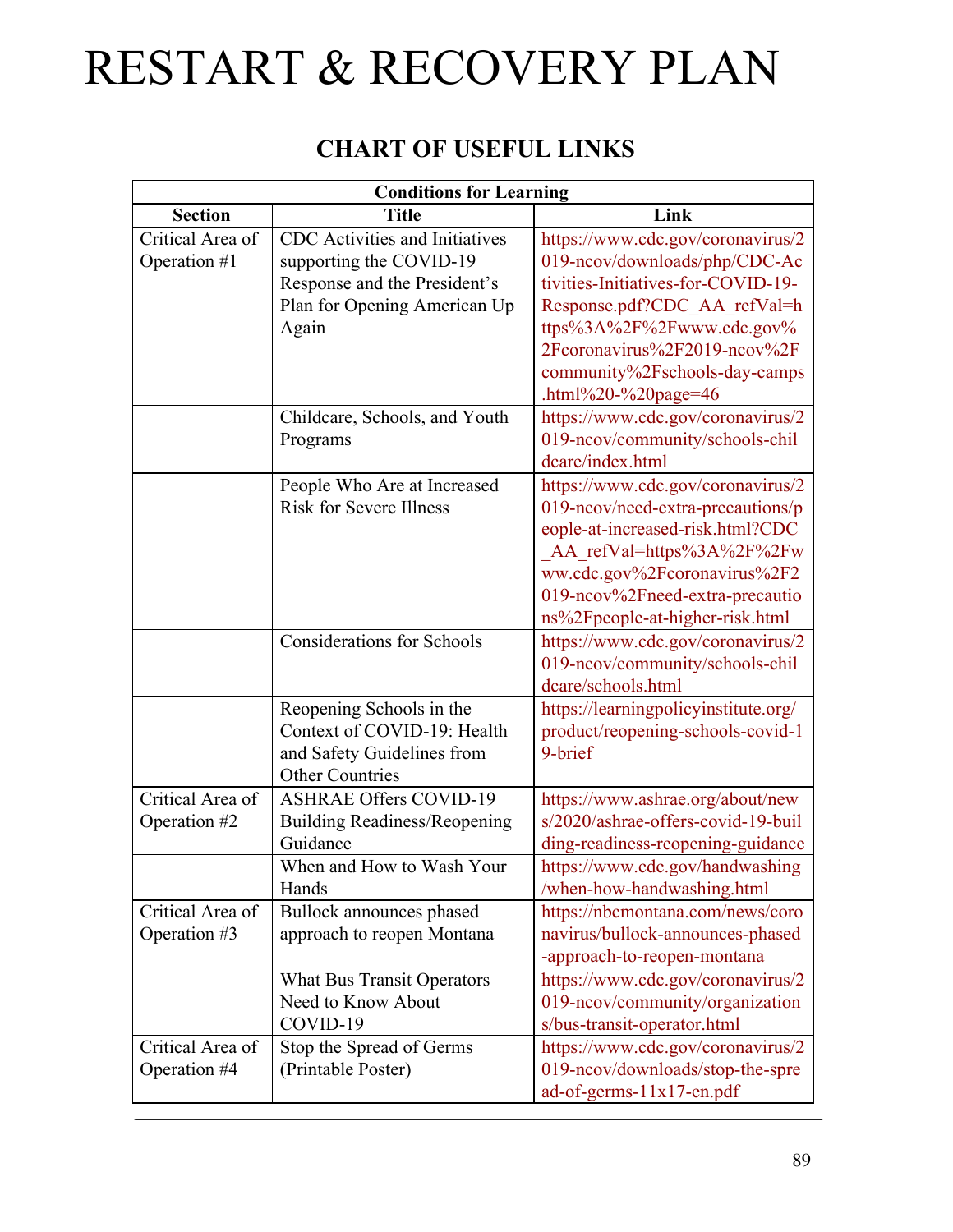| Communicable Disease Service<br>Critical Area of<br>https://www.nj.gov/health/cd/<br>Operation #5<br>COVID-19: Information for<br>https://www.state.nj.us/health/cd/t<br>opics/covid2019 schools.shtml<br>Schools<br>https://www.nj.gov/health/cd/docu<br>Quick Reference:<br>Discontinuation of<br>ments/topics/NCOV/COVID-Quic<br><b>Transmission-Based Precautions</b><br>kRef Discont Isolation and TBP.<br>and Home Isolation for Persons<br>pdf<br>Diagnosed with COVID-19 |
|----------------------------------------------------------------------------------------------------------------------------------------------------------------------------------------------------------------------------------------------------------------------------------------------------------------------------------------------------------------------------------------------------------------------------------------------------------------------------------|
|                                                                                                                                                                                                                                                                                                                                                                                                                                                                                  |
|                                                                                                                                                                                                                                                                                                                                                                                                                                                                                  |
|                                                                                                                                                                                                                                                                                                                                                                                                                                                                                  |
|                                                                                                                                                                                                                                                                                                                                                                                                                                                                                  |
|                                                                                                                                                                                                                                                                                                                                                                                                                                                                                  |
|                                                                                                                                                                                                                                                                                                                                                                                                                                                                                  |
|                                                                                                                                                                                                                                                                                                                                                                                                                                                                                  |
|                                                                                                                                                                                                                                                                                                                                                                                                                                                                                  |
| Guidance for Child Care<br>https://www.cdc.gov/coronavirus/2                                                                                                                                                                                                                                                                                                                                                                                                                     |
| Programs that Remain Open<br>019-ncov/community/schools-chil                                                                                                                                                                                                                                                                                                                                                                                                                     |
| dcare/guidance-for-childcare.html                                                                                                                                                                                                                                                                                                                                                                                                                                                |
| <b>General Business Frequently</b><br>https://www.cdc.gov/coronavirus/2                                                                                                                                                                                                                                                                                                                                                                                                          |
| <b>Asked Questions</b><br>019-ncov/community/general-busi                                                                                                                                                                                                                                                                                                                                                                                                                        |
| ness-faq.html                                                                                                                                                                                                                                                                                                                                                                                                                                                                    |
| Critical Area of<br>https://www.epa.gov/sites/producti<br>Guidance for Cleaning and<br>on/files/2020-04/documents/31648                                                                                                                                                                                                                                                                                                                                                          |
| Operation #7<br>Disinfecting                                                                                                                                                                                                                                                                                                                                                                                                                                                     |
| 5-c_reopeningamerica_guidance_4<br>$.19$ 6pm.pdf                                                                                                                                                                                                                                                                                                                                                                                                                                 |
| https://www.epa.gov/pesticide-regi<br>EPA Approved Disinfectants for                                                                                                                                                                                                                                                                                                                                                                                                             |
| Use Against SARS-CoV-2<br>stration/list-n-disinfectants-use-aga                                                                                                                                                                                                                                                                                                                                                                                                                  |
| $(COVID-19)$<br>inst-sars-cov-2-covid-19                                                                                                                                                                                                                                                                                                                                                                                                                                         |
| Critical Area of<br>EPA Approved Disinfectants for<br>https://www.epa.gov/pesticide-regi                                                                                                                                                                                                                                                                                                                                                                                         |
| Operation #8<br>Use Against SARS-CoV-2<br>stration/list-n-disinfectants-use-aga                                                                                                                                                                                                                                                                                                                                                                                                  |
| $(COVID-19)$<br>inst-sars-cov-2-covid-19                                                                                                                                                                                                                                                                                                                                                                                                                                         |
| Social<br>A Trauma-Informed Approach<br>https://www.tolerance.org/magazin                                                                                                                                                                                                                                                                                                                                                                                                        |
| Emotional<br>to Teaching Through<br>e/a-trauma-informed-approach-to-t                                                                                                                                                                                                                                                                                                                                                                                                            |
| Learning and<br>Coronavirus<br>eaching-through-coronavirus                                                                                                                                                                                                                                                                                                                                                                                                                       |
| School Climate                                                                                                                                                                                                                                                                                                                                                                                                                                                                   |
| and Culture                                                                                                                                                                                                                                                                                                                                                                                                                                                                      |
| CASEL – An Initial Guide to<br>https://casel.org/wp-content/uploa                                                                                                                                                                                                                                                                                                                                                                                                                |
| ds/2020/05/CASEL Leveraging-S<br>Leveraging the Power of Social                                                                                                                                                                                                                                                                                                                                                                                                                  |
| and Emotional Learning as You<br>EL-as-You-Prepare-to-Reopen-and                                                                                                                                                                                                                                                                                                                                                                                                                 |
| Prepare to Reopen and Renew<br>-Renew.pdf                                                                                                                                                                                                                                                                                                                                                                                                                                        |
| Your School Community                                                                                                                                                                                                                                                                                                                                                                                                                                                            |
| Multi-Tiered<br>New Jersey Tiered System of<br>https://www.nj.gov/education/njtss                                                                                                                                                                                                                                                                                                                                                                                                |
| Supports (NJTSS)<br>/guidelines.pdf<br>Systems of                                                                                                                                                                                                                                                                                                                                                                                                                                |
| <b>Implementation Guidelines</b><br>Support                                                                                                                                                                                                                                                                                                                                                                                                                                      |
| (MTSS)<br><b>RTI Action Network</b><br>http://www.rtinetwork.org/                                                                                                                                                                                                                                                                                                                                                                                                                |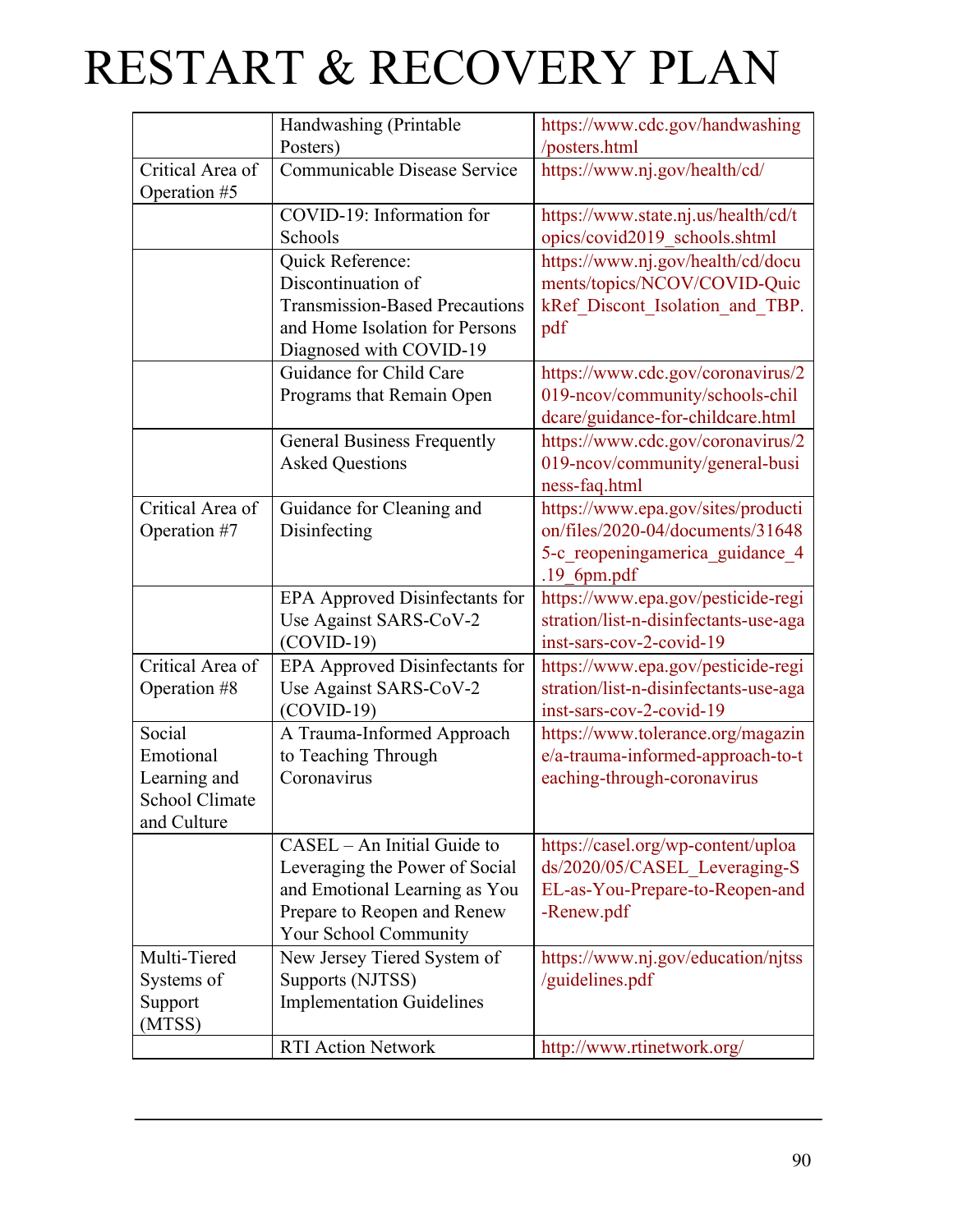|                      | The Pyramid Model: PBS in            | https://challengingbehavior.cbcs.us |
|----------------------|--------------------------------------|-------------------------------------|
|                      | Early Childhood Programs and         | f.edu/docs/Pyramid-Model_PBS-e      |
|                      | its Relation to School-wide PBS      | arly-childhood-programs_Schoolw     |
|                      |                                      | ide-PBS.pdf                         |
| Wraparound           | <b>SHAPE</b>                         | http://www.schoolmentalhealth.or    |
| Supports             |                                      | g/SHAPE/                            |
|                      | Child Care Resource and              | https://www.childcarenj.gov/Paren   |
|                      | Referral Agencies                    | ts/Child-Care-Resource-and-Referr   |
|                      |                                      | al-Agencies.aspx                    |
|                      | Coronavirus Resources for            | https://nationalmentoringresourcec  |
|                      | Mentoring                            | enter.org/                          |
| Food Service         | <b>Benefits of School Lunch</b>      | https://frac.org/programs/national- |
| and Distribution     |                                      | school-lunch-program/benefits-sch   |
|                      |                                      | ool-lunch                           |
| <b>Quality Child</b> | Child Care Resource and              | https://www.childcarenj.gov/Paren   |
| Care                 | Referral Agencies                    | ts/Child-Care-Resource-and-Referr   |
|                      |                                      | al-Agencies.aspx                    |
|                      | Division of Early Childhood          | https://www.nj.gov/education/ece/   |
|                      | Education                            | hs/agencies.htm                     |
|                      | <b>Leadership and Planning</b>       |                                     |
| <b>Section</b>       | <b>Title</b>                         | Link                                |
| Scheduling           | New Jersey Specific Guidance         | https://www.nj.gov/education/covi   |
|                      | for Schools and Districts            | d19/sped/guidance.shtml             |
| Staffing             | Mentoring Guidance for               | https://www.nj.gov/education/covi   |
|                      | COVID-19 Closures                    | d19/teacherresources/mentguidanc    |
|                      |                                      | e.shtml                             |
|                      | <b>Educator Evaluation During</b>    | https://www.nj.gov/education/covi   |
|                      | Extended School Closure as a         | d19/teacherresources/edevaluation.  |
|                      | Result of COVID-19                   | shtml                               |
|                      | Performance Assessment               | https://www.nj.gov/education/covi   |
|                      | Requirement for Certification        | d19/teacherresources/edtpaguidanc   |
|                      | COVID-19 Guidance                    | e.shtml                             |
|                      | <b>Educator Preparation Programs</b> | https://www.nj.gov/education/covi   |
|                      | and Certification                    | d19/teacherresources/eppcert.shtm   |
|                      |                                      |                                     |
| Athletics            | Executive Order No. 149              | http://d31hzlhk6di2h5.cloudfront.n  |
|                      |                                      | et/20200530/7d/e6/d1/5c/09c3dc4     |
|                      |                                      | d1d17c4391a7ec1cb/EO-149.pdf        |
|                      | NJSIAA COVID-19 Updates              | https://www.njsiaa.org/njsiaa-covi  |
|                      |                                      | d-19-updates                        |
|                      | NJSIAA provides return-to-play       | https://www.njsiaa.org/events-new   |
|                      | guidelines - Phase 1                 | s-media/news/njsiaa-provides-retur  |
|                      |                                      |                                     |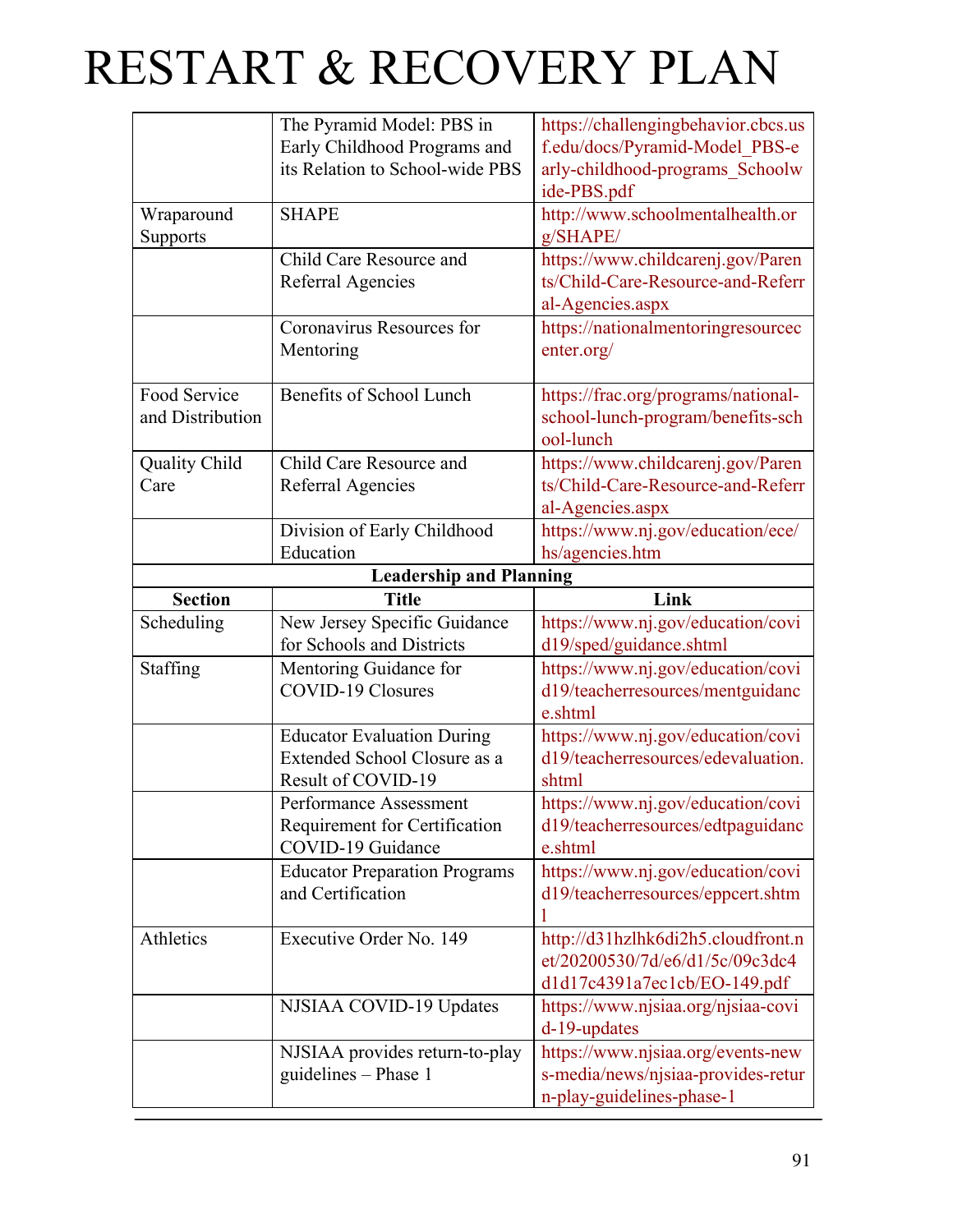|                           | Guidance for Opening up High           | https://www.nfhs.org/media/38122    |  |
|---------------------------|----------------------------------------|-------------------------------------|--|
|                           | <b>School Athletics and Activities</b> | 87/2020-nfhs-guidance-for-openin    |  |
|                           |                                        | g-up-high-school-athletics-and-acti |  |
|                           |                                        | vities-nfhs-smac-may-15_2020-fin    |  |
|                           |                                        | al.pdf                              |  |
| <b>Policy and Funding</b> |                                        |                                     |  |
| <b>Section</b>            | <b>Title</b>                           | Link                                |  |
| Elementary and            | <b>CARES</b> Act Education             | https://www.nj.gov/education/covi   |  |
| Secondary                 | <b>Stabilization Fund</b>              | d19/boardops/caresact.shtml         |  |
| School                    |                                        |                                     |  |
| Emergency                 |                                        |                                     |  |
| <b>Relief Fund</b>        |                                        |                                     |  |
|                           | <b>NJDOE EWEG</b>                      | https://njdoe.mtwgms.org/NJDOE      |  |
|                           |                                        | GMSWeb/logon.aspx                   |  |
| FEMA - Public             | <b>Request for Public Assistance</b>   | https://njemgrants.org/site/rpasub  |  |
| Assistance                | (RPA) Process                          | mission.cfm                         |  |
|                           |                                        |                                     |  |
| Purchasing                | New Jersey School Directory            | https://homeroom5.doe.state.nj.us/  |  |
|                           |                                        | directory/district.php?districtname |  |
|                           |                                        | =educational+services+commissio     |  |
|                           |                                        | n                                   |  |
|                           | <b>NJSTART</b>                         | https://www.njstart.gov/bso/        |  |
|                           | Division of Local Government           | https://www.nj.gov/dca/divisions/d  |  |
|                           | Services                               | lgs/                                |  |
|                           | Local Finance Notice -                 | https://www.nj.gov/dca/divisions/d  |  |
|                           | Coronavirus Response:                  | lgs/lfns/20/2020-06.pdf             |  |
|                           | <b>Emergency Procurement and</b>       |                                     |  |
|                           | Use of Storm Recovery                  |                                     |  |
|                           | Reserves                               |                                     |  |
|                           | Local Finance Notice -                 | https://www.nj.gov/dca/divisions/d  |  |
|                           | $COVID-19-Supplemental$                | lgs/lfns/20/2020-10.pdf             |  |
|                           | <b>Emergency Procurement</b>           |                                     |  |
|                           | Guidance                               |                                     |  |
| Costs and                 | E-rate                                 | https://www.usac.org/e-rate/        |  |
| Contracting               |                                        |                                     |  |
|                           | Technology for Education and           | https://www.njsba.org/services/sch  |  |
|                           | Career (NJSBA TEC)                     | ool-technology/                     |  |
|                           | <b>Continuity of Learning</b>          |                                     |  |
| <b>Section</b>            | <b>Title</b>                           | Link                                |  |
| Ensuring the              | <b>IDEA</b>                            | https://sites.ed.gov/idea/          |  |
| Delivery of               |                                        |                                     |  |
| Special                   |                                        |                                     |  |
| <b>Education</b> and      |                                        |                                     |  |
| Related                   |                                        |                                     |  |